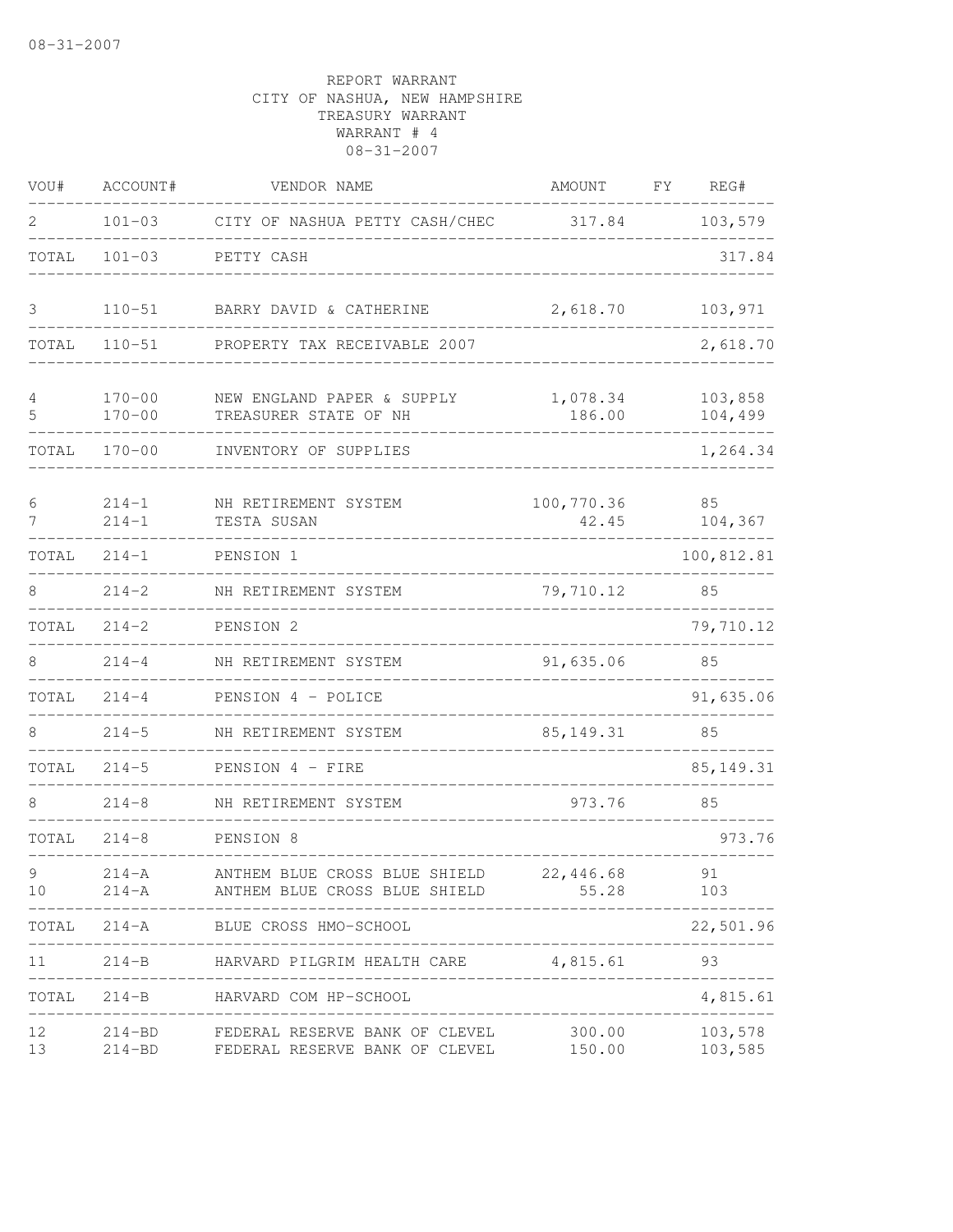| VOU#  | ACCOUNT#   | VENDOR NAME                                        | AMOUNT     | FΥ | REG#      |
|-------|------------|----------------------------------------------------|------------|----|-----------|
| 14    | $214 - BD$ | FEDERAL RESERVE BANK OF CLEVEL                     | 550.00     |    | 103,587   |
| TOTAL | $214 - BD$ | BONDS DEDUCTION                                    |            |    | 1,000.00  |
| 15    | $214 - BH$ | ANTHEM BLUE CROSS BLUE SHIELD                      | 40,087.76  |    | 91        |
| 16    | $214 - BH$ | ANTHEM BLUE CROSS BLUE SHIELD                      | 12,036.80  |    | 103       |
| 17    | $214 - BH$ | ANTHEM BLUE CROSS BLUE SHIELD                      | 12,968.35  |    | 119       |
| TOTAL | $214 - BH$ | BLUE/CROSS HMO- CITY                               |            |    | 65,092.91 |
| 18    | $214 - C$  | ANTHEM BLUE CROSS BLUE SHIELD                      | 260.14     |    | 91        |
| 19    | $214-C$    | ANTHEM BLUE CROSS BLUE SHIELD                      | 738.22     |    | 103       |
| 20    | $214-C$    | ANTHEM BLUE CROSS BLUE SHIELD                      | 1,905.90   |    | 119       |
| TOTAL | $214 - C$  | B/C B/S J PLAN-DED SCHOOL                          |            |    | 2,904.26  |
| 21    | $214-DC$   | COSTA PHILLIP A                                    | 1,944.60   |    | 104,012   |
| 22    | $214-DC$   | COSTANTINI SHELLEY                                 | 200.00     |    | 103,663   |
| 23    | $214-DC$   | COTE KEITH                                         | 192.31     |    | 103,887   |
| 24    | $214-DC$   | DELANEY AMANDA                                     | 192.31     |    | 103,792   |
| 25    | $214-DC$   | GAGNON PATRICIA                                    | 950.00     |    | 103,817   |
| 26    | $214-DC$   | GODLEWSKI JEAN                                     | 153.86     |    | 103,888   |
| 27    | $214-DC$   | MANSFIELD WILLIAM R                                | 2,958.00   |    | 103,606   |
| 28    | $214-DC$   | MENARD PAUL                                        | 384.62     |    | 103,889   |
| 29    | $214-DC$   | PARADIS KELLEY I                                   | 2,077.02   |    | 103,714   |
| 30    | $214-DC$   | TREMBLAY ERIC                                      | 150.00     |    | 103,715   |
| TOTAL | $214-DC$   | DEPENDENT CARE DEDUCTION                           |            |    | 9,202.72  |
| 31    | $214-FS$   | BENEFIT STRATEGIES INC                             | 8,554.82   |    | 90        |
| 32    | $214-FS$   | BENEFIT STRATEGIES INC                             | 24, 220.88 |    | 118       |
| TOTAL | $214-FS$   | FLEXIBLE SPENDING ACCOUNT -                        |            |    | 32,775.70 |
| 33    | $214-H$    | NORTHEAST DELTA                                    | 975.08     |    | 92        |
| TOTAL | $214 - H$  | N.E.DELTA-SCHOOL<br>______________________________ |            |    | 975.08    |
| 34    | 214-HC     | HARVARD PILGRIM HEALTH CARE                        | 30,536.29  |    | 93        |
| 35    | $214-HC$   | HARVARD PILGRIM HEALTH CARE                        | 7,540.78   |    | 104       |
| 36    | $214-HC$   | HARVARD PILGRIM HEALTH CARE                        | 7,768.25   |    | 120       |
| 37    | $214-HC$   | HARVARD PILGRIM/FIRST SENIORIT 13,558.60           |            |    | 86        |
| TOTAL |            | 214-HC HARVARD COM HP                              |            |    | 59,403.92 |
| 38    |            | 214-HJ ANTHEM BLUE CROSS BLUE SHIELD 84,087.93     |            |    | 91        |
| 39    |            | 214-HJ ANTHEM BLUE CROSS BLUE SHIELD 41,740.74     |            |    | 103       |
| 40    |            | 214-HJ ANTHEM BLUE CROSS BLUE SHIELD 6,150.23      |            |    | 119       |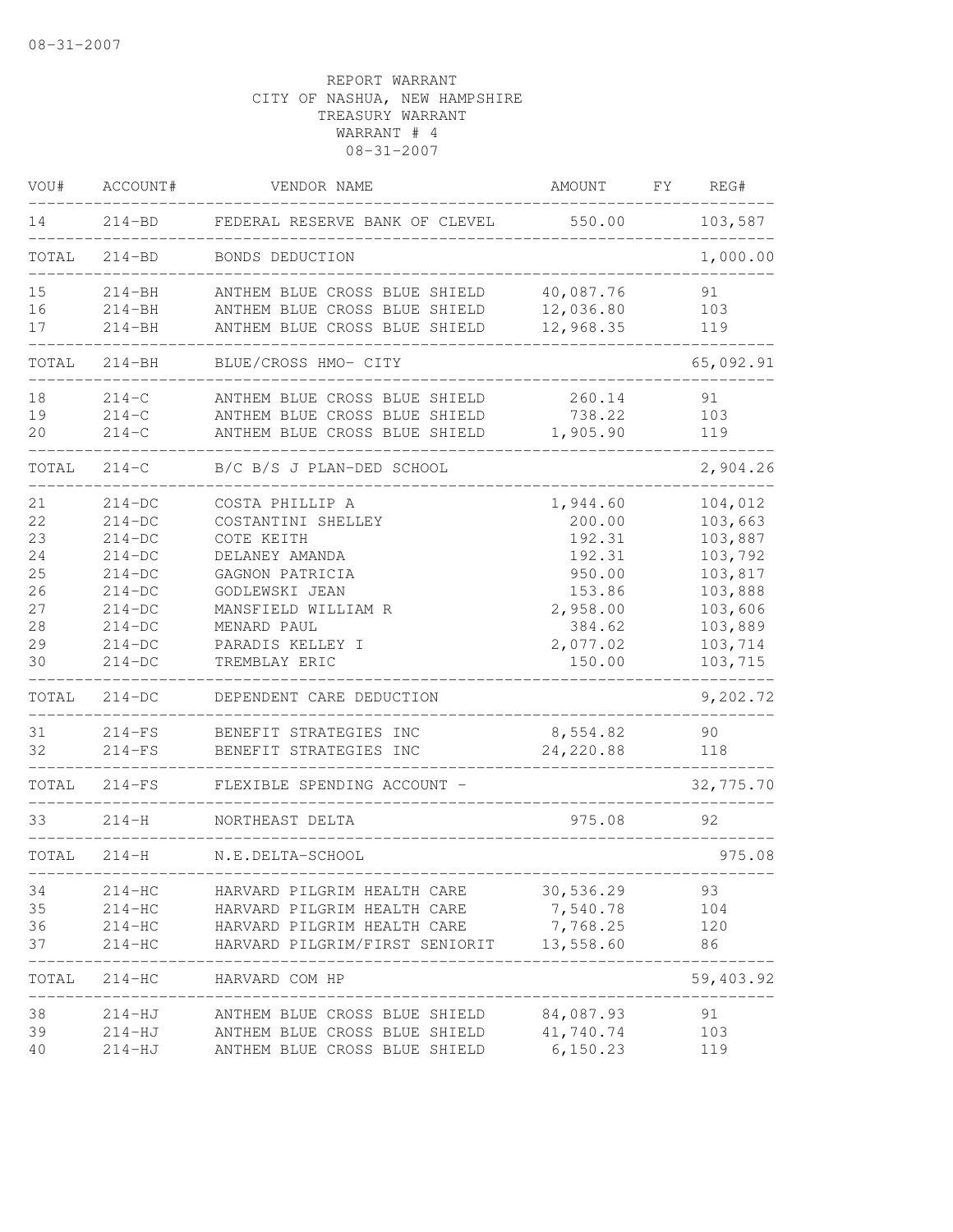| VOU#                 | ACCOUNT#                                             | VENDOR NAME                                                                                     | <b>AMOUNT</b>                                    | FΥ<br>REG#           |
|----------------------|------------------------------------------------------|-------------------------------------------------------------------------------------------------|--------------------------------------------------|----------------------|
| TOTAL                | $214-HJ$                                             | BC/BS J PLAN DED-CITY                                                                           |                                                  | 131,978.90           |
| 41                   | $214-I$                                              | ANTHEM BLUE CROSS BLUE SHIELD                                                                   | 18,608.15                                        | 91                   |
| TOTAL                | $214-I$                                              | B/C P.O.S-SCHOOL                                                                                |                                                  | 18,608.15            |
| 42                   | $214 - J$                                            | ITT HARTFORD                                                                                    | 10,527.08                                        | 88                   |
| TOTAL                | $214 - J$                                            | OPT LIFE SCHOOL                                                                                 |                                                  | 10,527.08            |
| 43                   | $214 - K$                                            | PROTECTIVE LIFE INSURANCE COMP                                                                  | 97.00                                            | 87                   |
| TOTAL                | $214 - K$                                            | KEMPER TERM LIFE INSURANCE                                                                      |                                                  | 97.00                |
| 44                   | $214 - L$                                            | ITT HARTFORD                                                                                    | 1,116.39                                         | 88                   |
| TOTAL                | $214 - L$                                            | TERM LIFE DEDUCTION                                                                             |                                                  | 1,116.39             |
| 45<br>46<br>47       | $214-P$<br>$214-P$<br>$214 - P$                      | NORTHEAST DELTA<br>NORTHEAST DELTA<br>NORTHEAST DELTA                                           | 6,077.93<br>1,004.39<br>752.73                   | 92<br>106<br>121     |
| TOTAL                | $214-P$                                              | NORTHEAST DELTA DEDUCTION                                                                       |                                                  | 7,835.05             |
| 48<br>49<br>50       | $214 - PQ$<br>$214 - PQ$<br>$214 - PQ$               | ANTHEM BLUE CROSS BLUE SHIELD<br>ANTHEM BLUE CROSS BLUE SHIELD<br>ANTHEM BLUE CROSS BLUE SHIELD | 43,090.96<br>35,842.50<br>3,001.69               | 91<br>103<br>119     |
| TOTAL                | $214 - PQ$                                           | BC/BS POINT OF SERV- CITY                                                                       |                                                  | 81,935.15            |
| 51                   | $214 - TD$                                           | NORTHEAST DELTA                                                                                 | 21,778.43                                        | 92                   |
| TOTAL                | $214 - TD$                                           | TEACHER DENTAL                                                                                  |                                                  | 21,778.43            |
| 52                   | $214-TK$                                             | ITT HARTFORD                                                                                    | 5,985.11                                         | 88                   |
| TOTAL                | $214 - TK$                                           | OPTIONAL LIFE DEDUCTION<br>___________________________                                          | ------------                                     | 5,985.11             |
| 53                   | $214 - W$<br>____________                            | BOSTON MUTUAL LIFE INSURANCE 10,107.91                                                          |                                                  | 89                   |
| TOTAL                | $214 - W$                                            | WHOLE LIFE DEDUCTION                                                                            |                                                  | 10,107.91            |
| 54<br>55<br>56<br>57 | $255 - 00$<br>$255 - 00$<br>$255 - 00$<br>$255 - 00$ | STATE OF NH-MV<br>STATE OF NH-MV<br>STATE OF NH-MV<br>STATE OF NH-MV                            | 17,831.20<br>24,635.00<br>23,043.35<br>15,486.15 | 82<br>83<br>84<br>95 |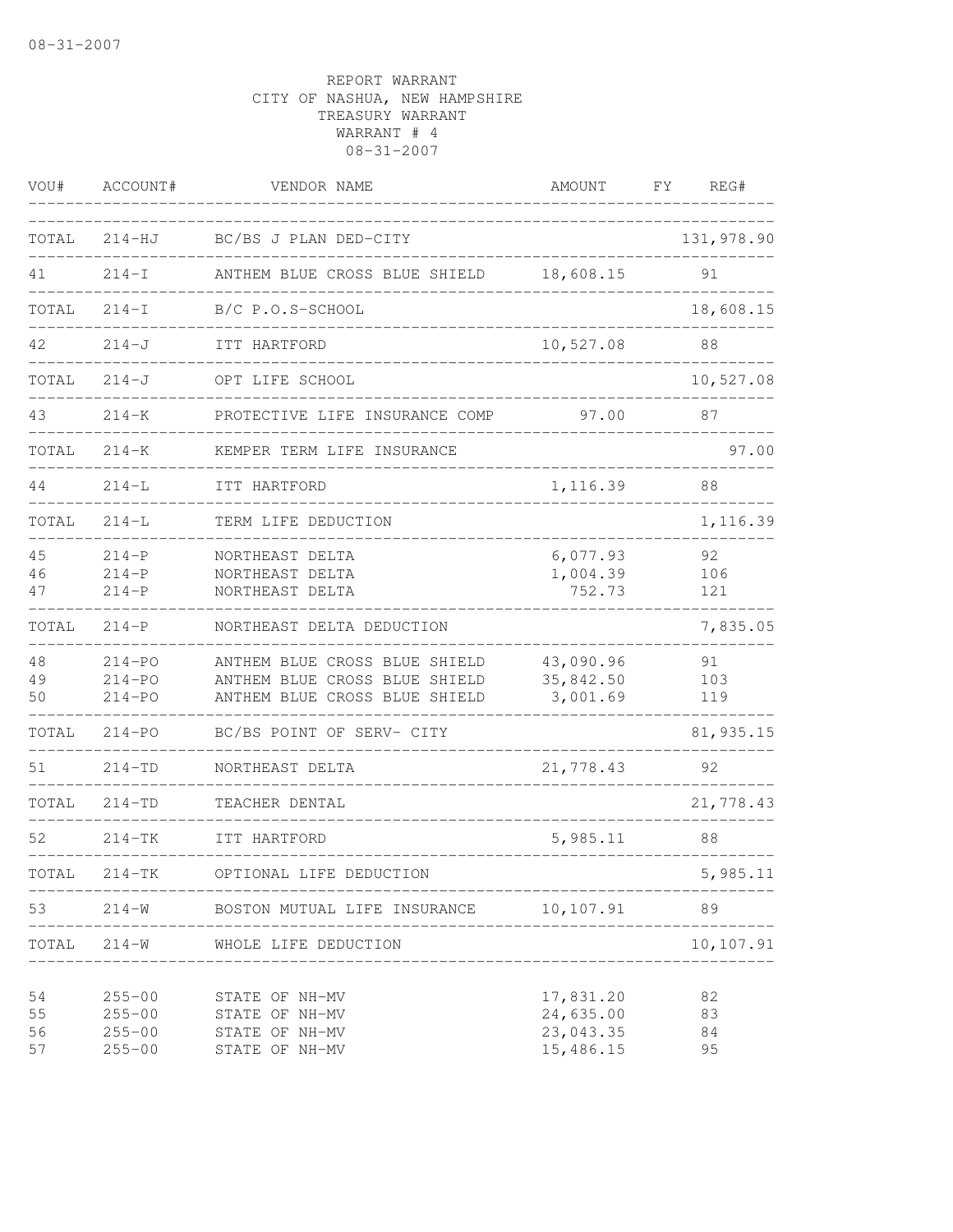| 58<br>$255 - 00$<br>21,302.60<br>STATE OF NH-MV<br>59<br>$255 - 00$<br>25,011.60<br>STATE OF NH-MV<br>17,042.20<br>60<br>$255 - 00$<br>STATE OF NH-MV<br>11,397.20<br>61<br>$255 - 00$<br>STATE OF NH-MV<br>62<br>$255 - 00$<br>15,060.35<br>STATE OF NH-MV<br>63<br>$255 - 00$<br>10,245.45<br>STATE OF NH-MV<br>64<br>$255 - 00$<br>8,357.00<br>STATE OF NH-MV<br>65<br>$255 - 00$<br>STATE OF NH-MV<br>8,980.70<br>66<br>$255 - 00$<br>9,225.85<br>STATE OF NH-MV<br>67<br>$255 - 00$<br>STATE OF NH-MV<br>12,879.75<br>68<br>$255 - 00$<br>13,643.50<br>STATE OF NH-MV | AMOUNT<br>FY<br>REG# |
|----------------------------------------------------------------------------------------------------------------------------------------------------------------------------------------------------------------------------------------------------------------------------------------------------------------------------------------------------------------------------------------------------------------------------------------------------------------------------------------------------------------------------------------------------------------------------|----------------------|
|                                                                                                                                                                                                                                                                                                                                                                                                                                                                                                                                                                            | 98                   |
|                                                                                                                                                                                                                                                                                                                                                                                                                                                                                                                                                                            | 100                  |
|                                                                                                                                                                                                                                                                                                                                                                                                                                                                                                                                                                            | 102                  |
|                                                                                                                                                                                                                                                                                                                                                                                                                                                                                                                                                                            | 107                  |
|                                                                                                                                                                                                                                                                                                                                                                                                                                                                                                                                                                            | 108                  |
|                                                                                                                                                                                                                                                                                                                                                                                                                                                                                                                                                                            | 110                  |
|                                                                                                                                                                                                                                                                                                                                                                                                                                                                                                                                                                            | 112                  |
|                                                                                                                                                                                                                                                                                                                                                                                                                                                                                                                                                                            | 113                  |
|                                                                                                                                                                                                                                                                                                                                                                                                                                                                                                                                                                            | 114                  |
|                                                                                                                                                                                                                                                                                                                                                                                                                                                                                                                                                                            | 115                  |
|                                                                                                                                                                                                                                                                                                                                                                                                                                                                                                                                                                            | 116                  |
| TOTAL<br>$255 - 00$<br>STATE MVR                                                                                                                                                                                                                                                                                                                                                                                                                                                                                                                                           | 234, 141.90          |
|                                                                                                                                                                                                                                                                                                                                                                                                                                                                                                                                                                            |                      |
| $257 - 00$<br>69<br>CONSTANTINE MICHAEL                                                                                                                                                                                                                                                                                                                                                                                                                                                                                                                                    | 14.70<br>103,933     |
| 70<br>$257 - 00$<br>MARDIS LAURA M                                                                                                                                                                                                                                                                                                                                                                                                                                                                                                                                         | 3.00<br>103,982      |
| 71<br>$257 - 00$<br>NORTHEAST UTILITIES<br>72                                                                                                                                                                                                                                                                                                                                                                                                                                                                                                                              | 4.00<br>103,974      |
| $257 - 00$<br>WICE SAUL C                                                                                                                                                                                                                                                                                                                                                                                                                                                                                                                                                  | 112.50<br>103,988    |
| TOTAL 257-00<br>MV REFUND PENDING                                                                                                                                                                                                                                                                                                                                                                                                                                                                                                                                          | 134.20               |
| 73<br>$258 - 00$<br>BATHALON MADELEINE                                                                                                                                                                                                                                                                                                                                                                                                                                                                                                                                     | 10.00<br>103,976     |
| $258 - 00$<br>74<br>GARCIA YAMILE                                                                                                                                                                                                                                                                                                                                                                                                                                                                                                                                          | 103,996<br>40.00     |
| 75<br>$258 - 00$<br>GEARY MARIE A                                                                                                                                                                                                                                                                                                                                                                                                                                                                                                                                          | 103,991<br>10.00     |
| 76<br>$258 - 00$<br>GERRAUGHTY DONNA L                                                                                                                                                                                                                                                                                                                                                                                                                                                                                                                                     | 103,992<br>10.00     |
| 77<br>$258 - 00$<br><b>JUSTVIG PATRICK</b>                                                                                                                                                                                                                                                                                                                                                                                                                                                                                                                                 | 103,997<br>25.00     |
| 78<br>$258 - 00$<br>MORIARTY CRYSTAL                                                                                                                                                                                                                                                                                                                                                                                                                                                                                                                                       | 103,984<br>35.00     |
| 79<br>$258 - 00$<br>RUSSELL ROBIN W                                                                                                                                                                                                                                                                                                                                                                                                                                                                                                                                        | 103,985<br>35.00     |
| 80<br>$258 - 00$<br>SPAULDING HOWARD E                                                                                                                                                                                                                                                                                                                                                                                                                                                                                                                                     | 103,986<br>245.00    |
| $258 - 00$<br>81<br>STANGROOM SCOTT                                                                                                                                                                                                                                                                                                                                                                                                                                                                                                                                        | 103,995<br>10.00     |
| TOTAL<br>$258 - 00$<br>TVB REFUND PENDING                                                                                                                                                                                                                                                                                                                                                                                                                                                                                                                                  | 420.00               |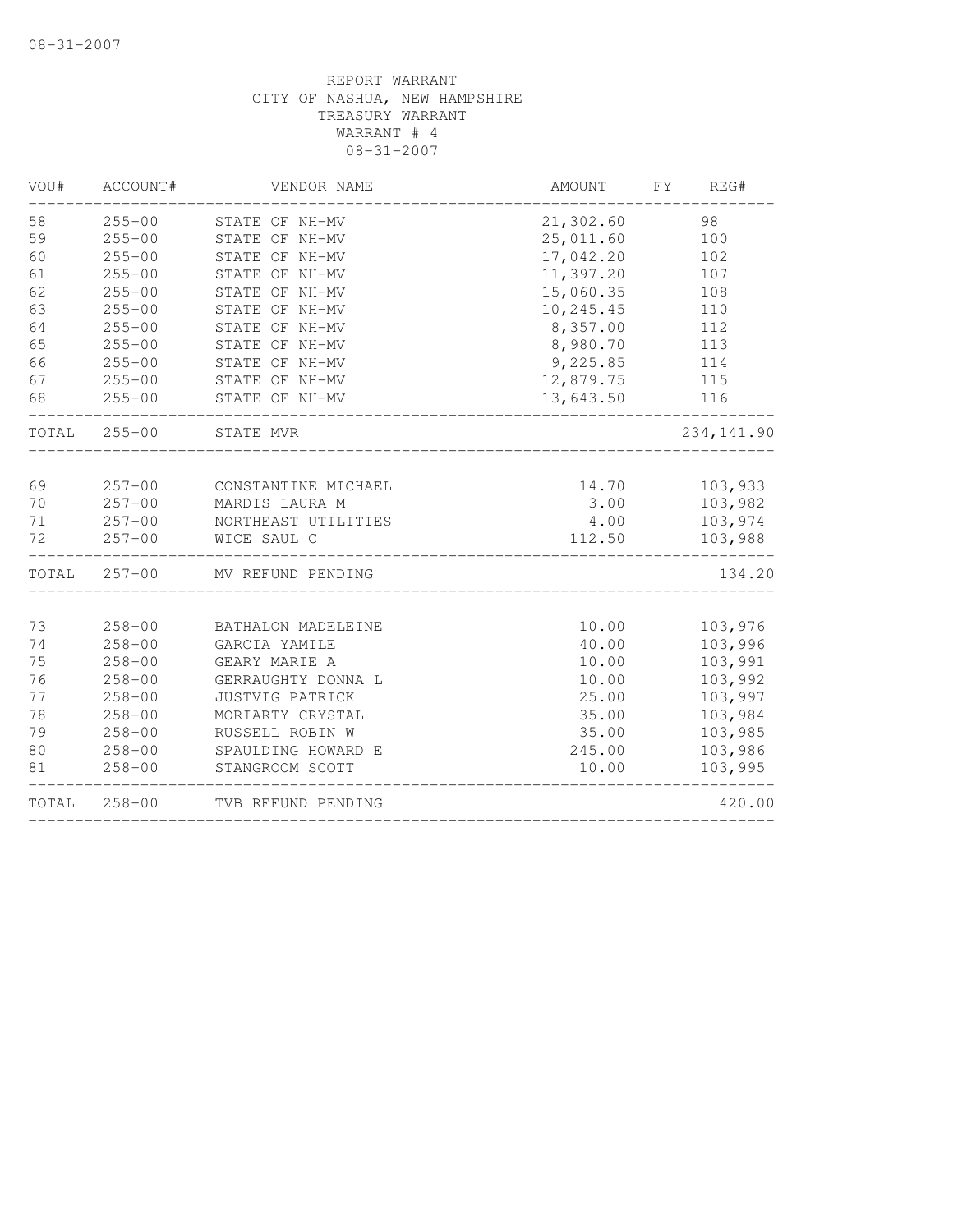|     | VOU# ACCOUNT#            | VENDOR NAME                                             | AMOUNT FY REG#       |          |
|-----|--------------------------|---------------------------------------------------------|----------------------|----------|
|     | 196,046 3044-91040 AANNH | ____________________________________                    | 450.00 104,536       |          |
|     |                          | TOTAL 304 CHARLOTTE AVE ART IN RESIDENCE                |                      | 450.00   |
| 82  | 305-59100                | ANDERSON CECIL                                          | 100.00               | 103,827  |
| 83  | 305-59100                | JEYNES COMPANY/MIKE JEYNES                              | 150.00               | 103,754  |
| 84  | 305-59100                | JOHNSON PETER N                                         | 262.50               | 103,826  |
| 85  | 305-59100                | MCLEAN JIM                                              | 100.00               | 103,897  |
| 86  | 305-59100                | O'NEIL TIM                                              | 300.00               | 103,901  |
| 87  | 305-59100                | WALLENT FRANK J                                         | 150.00               | 103,698  |
|     |                          | TOTAL 305 SRF - CIVIC & COMM ACTIVITIES                 |                      | 1,062.50 |
|     | 196,047 3078-49035 ASCD  |                                                         | $1,757.70$ $104,271$ |          |
|     |                          | TOTAL 307 HS COMPETENCY/ASSESSMENT<br>_________________ |                      | 1,757.70 |
|     |                          |                                                         |                      |          |
| 88  | $308 - 08$               | ANTHEM BLUE CROSS/BLUE SHIELD 55,932.00                 |                      | 103,618  |
| 89  | 308-83012                | ANTHEM BLUE CROSS BLUE SHIELD                           | 259,359.25           | 91       |
| 90  | 308-83012                | ANTHEM BLUE CROSS BLUE SHIELD                           | 183, 120.94          | 103      |
| 91  | 308-83012                | ANTHEM BLUE CROSS BLUE SHIELD                           | 106,669.57           | 119      |
| 92  | 308-83013                | ANTHEM BLUE CROSS BLUE SHIELD                           | 96, 275.29           | 91       |
| 93  | 308-83013                | ANTHEM BLUE CROSS BLUE SHIELD                           | 204,199.20           | 103      |
| 94  | 308-83013                | ANTHEM BLUE CROSS BLUE SHIELD                           | 113,303.48           | 119      |
| 95  | 308-83014                | RESOURCE MANAGEMENT CONSULTANT                          | 6,480.00             | 103,959  |
| 95  | 308-83015                | RESOURCE MANAGEMENT CONSULTANT                          | 13,680.00            | 103,959  |
| 96  | 308-83016                | HARVARD PILGRIM HEALTH CARE                             | 28,631.04            | 104      |
| 97  | 308-83016                | HARVARD PILGRIM HEALTH CARE                             | 17,038.75            | 120      |
| 98  | 308-83017                | HARVARD PILGRIM HEALTH CARE                             | 11,792.97            | 93       |
| 99  | 308-83017                | HARVARD PILGRIM HEALTH CARE                             | 42,743.34            | 104      |
| 100 | 308-83017                | HARVARD PILGRIM HEALTH CARE                             | 35,546.03            | 120      |
| 101 | 308-83018                | ANTHEM BLUE CROSS BLUE SHIELD                           | 7,869.25             | 103      |
| 102 | 308-83018                | ANTHEM BLUE CROSS BLUE SHIELD                           | 26, 264.40           | 119      |
| 103 | 308-83019                | ANTHEM BLUE CROSS BLUE SHIELD                           | 38, 417.44           | 91       |
| 104 | 308-83019                | ANTHEM BLUE CROSS BLUE SHIELD                           | 66,810.57            | 103      |
| 105 | 308-83019                | ANTHEM BLUE CROSS BLUE SHIELD                           | 57,638.89            | 119      |
| 106 | 308-83020                | NORTHEAST DELTA                                         | 13,022.41            | 92       |
| 107 | 308-83020                | NORTHEAST DELTA                                         | 15,782.19            | 106      |
| 108 | 308-83020                | NORTHEAST DELTA                                         | 13,818.80            | 121      |
| 109 | 308-83021                | NORTHEAST DELTA                                         | 1,076.87             | 92       |
| 110 | 308-83021                | NORTHEAST DELTA                                         | 2,408.20             | 106      |
| 111 | 308-83021                | NORTHEAST DELTA                                         | 2,409.39             | 121      |
| 112 | 308-83022                | NORTHEAST DELTA                                         | 97,903.89            | 92       |
| 113 | 308-83023                | OAKSTONE WELLNESS                                       | 9,555.00             | 104,492  |
| 114 | 308-83025                | AON CONSULTING INC                                      | 12,500.00            | 103,968  |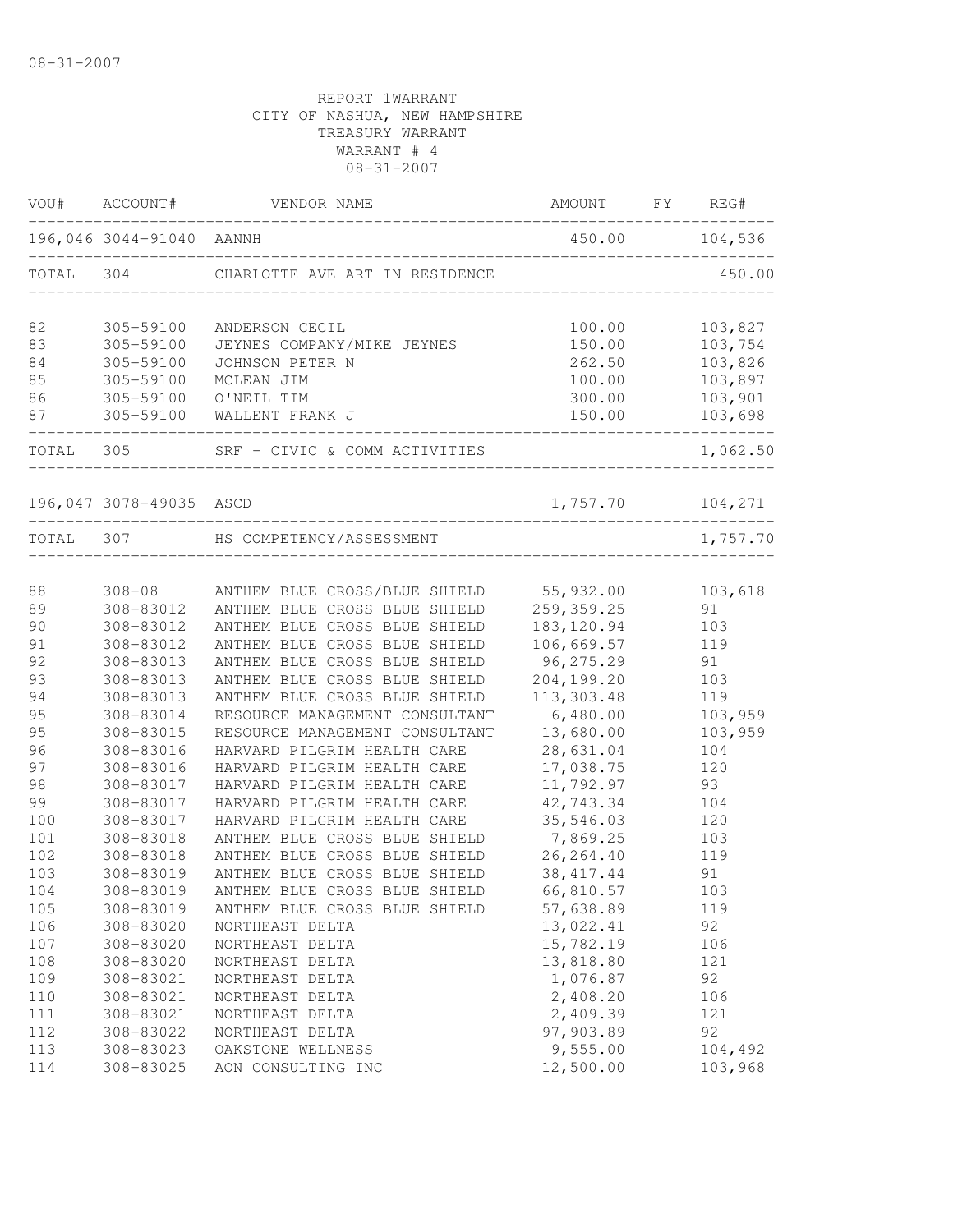| VOU# | ACCOUNT#  | VENDOR NAME                      | AMOUNT     | FΥ | REG#    |  |
|------|-----------|----------------------------------|------------|----|---------|--|
| 115  | 308-83025 | FRED C CHURCH INC                | 13,750.00  |    | 111     |  |
| 116  | 308-83025 | JOHN R SHARRY INC                | 4,725.00   |    | 103,836 |  |
| 117  | 308-83029 | BECHARD ANGELE                   | 766.63     |    | 103,947 |  |
| 118  | 308-83029 | BOUCHARD PETER                   | 193.54     |    | 103,678 |  |
| 119  | 308-83029 | CASTONGUAY MIKE                  | 1,186.45   |    | 103,943 |  |
| 120  | 308-83029 | HEBERT PAULINE                   | 766.63     |    | 103,945 |  |
| 121  | 308-83029 | INAMORATI, EILEEN                | 265.57     |    | 104,366 |  |
| 122  | 308-83029 | VIENS MARILYN                    | 766.63     |    | 103,949 |  |
| 123  | 308-83030 | ITT HARTFORD                     | 7,966.69   |    | 88      |  |
| 123  | 308-83031 | ITT HARTFORD                     | 9,456.93   |    | 88      |  |
| 124  | 308-83040 | CONNECTICUT UNDERWRITERS INC     | 904.00     |    | 104,495 |  |
| 125  | 308-83051 | DARTMOUTH-HITCHCOCK CLINIC       | 195.00     |    | 104,052 |  |
| 126  | 308-83052 | THIRD PARTY SOLUTIONS<br>W/C     | 405.08     |    | 104,029 |  |
| 127  | 308-83053 | ANESTHESIA CARE GROUP PC<br>W/   | 1,710.00   |    | 103,608 |  |
| 128  | 308-83053 | APPLE NASHUA<br>W/C              | 6,977.00   |    | 103,680 |  |
| 129  | 308-83053 | ASSOCIATED RADIOLOGISTS PA<br>W/ | 577.00     |    | 104,009 |  |
| 130  | 308-83053 | BEDFORD AMBULATORY SURG CTR      | 21,439.00  |    | 104,016 |  |
| 131  | 308-83053 | CONNOLLY DEIRDRE MD              | 52.00      |    | 103,908 |  |
| 132  | 308-83053 | EMPI INC<br>W/C                  | 245.00     |    | 104,055 |  |
| 133  | 308-83053 | FOUR SEASONS ORTHOPAEDIC CTR     | 20,260.00  |    | 104,037 |  |
| 134  | 308-83053 | GILMAN JENNIFER P                | 38.80      |    | 103,900 |  |
| 135  | 308-83053 | GREATER NASHUA EMERGENCY PHYS    | 552.00     |    | 104,025 |  |
| 136  | 308-83053 | LEWIS PHYSICAL MEDICINE ASSOC    | 661.00     |    | 103,594 |  |
| 137  | 308-83053 | LONDONDERY INTERNAL MEDICINE     | 89.00      |    | 103,905 |  |
| 138  | 308-83053 | LOWELL GENERAL HOSPITAL<br>W/C   | 764.00     |    | 104,045 |  |
| 139  | 308-83053 | MERIDIAN RESOURCE COMPANY        | 1,896.35   |    | 103,846 |  |
| 140  | 308-83053 | O'DEA OCCUPATIONAL CARE PLLC     | 210.00     |    | 103,867 |  |
| 141  | 308-83053 | OCCUPATIONAL HEALTH CTRS SOUTH   | 173.77     |    | 103,800 |  |
| 142  | 308-83053 | OLSON SHIRLEY E                  | 119.33     |    | 103,902 |  |
| 143  | 308-83053 | ORTHOCARE MEDICAL EQUIP LLC      | 1,590.61   |    | 103,749 |  |
| 144  | 308-83053 | PHYSICAL THERAPY CENTER OF MIL   | 1,437.00   |    | 104,017 |  |
| 145  | 308-83053 | POWELL DAVID                     | 168.00     |    | 103,965 |  |
| 146  | 308-83053 | SJ PHYSICIAN SERVICES<br>W/C     | 85.00      |    | 103,600 |  |
| 147  | 308-83053 | SO NH REGIONAL MEDICAL CENTER    | 10, 163.66 |    | 104,010 |  |
| 148  | 308-83053 | ST JOSEPH BUSINESS & HEALTH      | 887.00     |    | 103,786 |  |
| 149  | 308-83053 | ST JOSEPH'S HOSPITAL W/C         | 2,913.00   |    | 103,672 |  |
| 150  | 308-83053 | THIRD PARTY SOLUTIONS<br>W/C     | 1, 116.25  |    | 104,029 |  |
| 151  | 308-83054 | APPLE NASHUA W/C                 | 273.00     |    | 103,680 |  |
| 152  | 308-83054 | BONENBERGER HOWARD J DPM PLLC    | 273.06     |    | 103,911 |  |
| 153  | 308-83054 | GREATER NASHUA EMERGENCY PHYS    | 308.00     |    | 104,025 |  |
| 154  | 308-83054 | SO NH REGIONAL MEDICAL CENTER    | 237.23     |    | 104,010 |  |
| 155  | 308-83054 | ST JOSEPH'S HOSPITAL W/C         | 1,903.40   |    | 103,672 |  |
| 156  | 308-83054 | THIRD PARTY SOLUTIONS<br>W/C     | 2,431.89   |    | 104,029 |  |
| 157  | 308-83055 | DELLERA BUSINESS SUPPORT SVCS    | 195.00     |    | 104,062 |  |
| 158  | 308-83055 | DEVINE MILLIMET & BRANCH PA<br>W | 1,291.93   |    | 104,013 |  |
| 159  | 308-83055 | TREASURER STATE OF NH            | 250.00     |    | 104,453 |  |
| 160  | 308-83056 | ST JOSEPH BUSINESS & HEALTH      | 173.00     |    | 103,786 |  |
| 161  | 308-83056 | ST JOSEPH HOSPITAL               | 643.60     |    | 103,951 |  |
|      |           |                                  |            |    |         |  |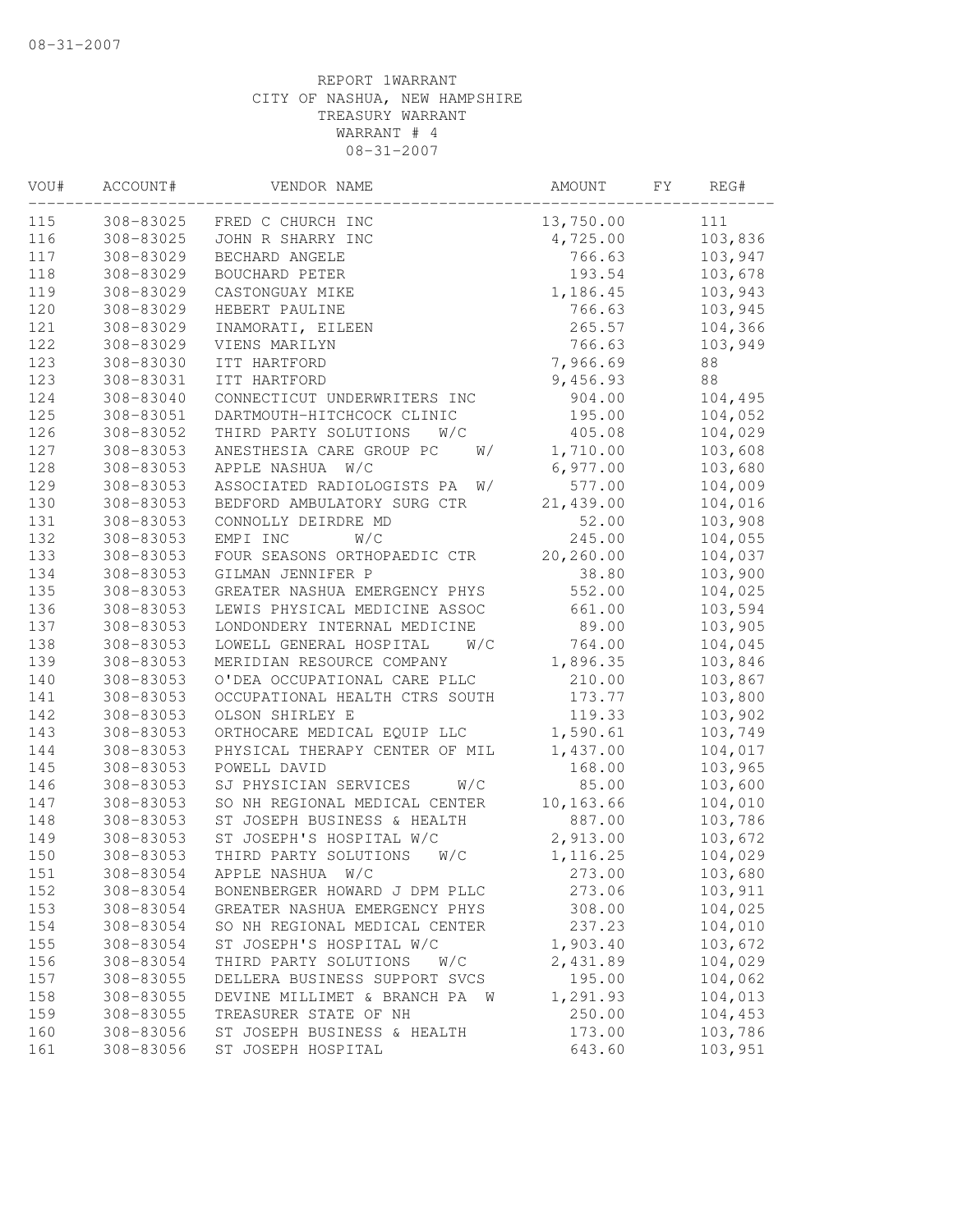| VOU#      | ACCOUNT#                                 | VENDOR NAME                                                    | AMOUNT                 | FY | REG#               |
|-----------|------------------------------------------|----------------------------------------------------------------|------------------------|----|--------------------|
| 162       | 308-83056                                | W/C<br>TREASURER STATE OF NH                                   | 200.00                 |    | 104,509            |
| 163       | 308-83057                                | CHANDLER LINDA                                                 | 90.00                  |    | 104,369            |
| 164       | 308-83057                                | DEVINE MILLIMET & BRANCH                                       | 599.21                 |    | 103,829            |
| 165       | 308-83057                                | LIBERTY WENDY                                                  | 25.00                  |    | 104,368            |
| 166       | 308-83064                                | DOWNTOWN LINCOLN MERCURY INC                                   | 987.08                 |    | 104,050            |
| 167       | 308-83064                                | METLIFE AUTO & HOME                                            | 1,174.99               |    | 103,872            |
| 168       | 308-83073                                | FRED C CHURCH INC                                              | 329,388.00             |    | 101                |
| 168       | 308-83074                                | FRED C CHURCH INC                                              | 187,704.00             |    | 101                |
| 169       | 308-83075                                | APPLE NASHUA<br>W/C                                            | 319.27                 |    | 103,680            |
| 170       | 308-83075                                | DEVINE MILLIMET & BRANCH PA<br>W                               | 1,810.21               |    | 104,013            |
| 171       | 308-83077                                | AMERICAN STOP LOSS                                             | 44,056.79              |    | 105                |
| 172       | 308-94010                                | DESHAINES JENNIFER                                             | 370.50                 |    | 104,370            |
| TOTAL     | 308                                      | SRF - INSURANCE                                                |                        |    | 2, 230, 427.24     |
|           |                                          |                                                                |                        |    |                    |
|           | 196,048 3086-49050                       | STAPLES BUSINESS ADVANTAGE                                     | 816.01                 |    | 104,027            |
|           | 196,049 3086-49075                       | CAMPION TODD                                                   | 72.19                  |    | 104,194            |
|           | 3086-82025                               | NH RETIREMENT SYSTEM                                           | 821.29                 |    | 85                 |
|           | 3086-83031                               | ITT HARTFORD                                                   | 48.16                  |    | 88                 |
|           | 196,050 3086-91040                       | COTE RICHARD                                                   | 422.60                 |    | 104,107            |
| TOTAL     | 308                                      | JAVITS GRANT PROGRAM                                           |                        |    | 2,180.25           |
|           |                                          |                                                                |                        |    |                    |
|           | 196,051 3097-41015                       | FLYNN NANCY                                                    | 40.99                  |    | 103,619            |
|           | 196,052 3097-44005<br>196,053 3097-44005 | ACE PRINTING COMPANY                                           | 420.00<br>6,973.90     |    | 104,031            |
|           | 196,054 3097-49075                       | ALPHAGRAPHICS                                                  |                        |    | 103,828            |
|           | 196,055 3097-49085                       | BLUE RIBBON MAINTENANCE SUPPLI<br>COSTA FRUIT & PRODUCE CO INC | 1,414.37<br>21, 114.62 |    | 104,139<br>104,363 |
|           | 196,056 3097-49085                       | EAST SIDE ENTREES INC                                          | 430.54                 |    | 104,201            |
|           | 196,057 3097-49085                       | FANTINI BAKING CO., INC.                                       | 69.40                  |    | 104,231            |
|           | 196,058 3097-49085                       | M SAUNDERS INC                                                 | 186.28                 |    | 104,186            |
|           | 196,059 3097-49085                       | MCKEE FOODS CORP                                               | 54.00                  |    | 103,802            |
|           | 196,060 3097-53100                       | ALL STATE FIRE EQUIPMENT                                       | 4,050.00               |    | 104,230            |
|           | 196,061 3097-64335                       | NORTHEAST FOOD SVC EQUIPMENT &                                 | 2,273.25               |    | 103,662            |
|           | 196,062 3097-707                         | MEZA, MONICA                                                   | 74.75                  |    | 104,291            |
|           | 196,063 3097-74092                       | AFFILIATED HVAC SERVICES LLC                                   | 147.00                 |    | 104,159            |
|           | 196,064 3097-74092                       | HOBART SERVICE                                                 | 131.30                 |    | 103,645            |
|           | 3097-82025                               | NH RETIREMENT SYSTEM                                           | 1,193.87               |    | 85                 |
|           |                                          | 3097-83031 ITT HARTFORD                                        | 106.40                 |    | 88                 |
|           |                                          | 196,065 3097-91005 KIMBELL JEANETTE                            | 53.47                  |    | 104,132            |
| TOTAL 309 |                                          | SRF - FOOD SERVICES                                            |                        |    | 38,734.14          |
|           |                                          |                                                                |                        |    |                    |
|           |                                          | 196,066 3118-49050 JOSTENS INC                                 | 184.73                 |    | 104,122            |
|           |                                          | 196,067 3118-49050 PAPANICOLAU MICHELLE                        | 37.98                  |    | 104,240            |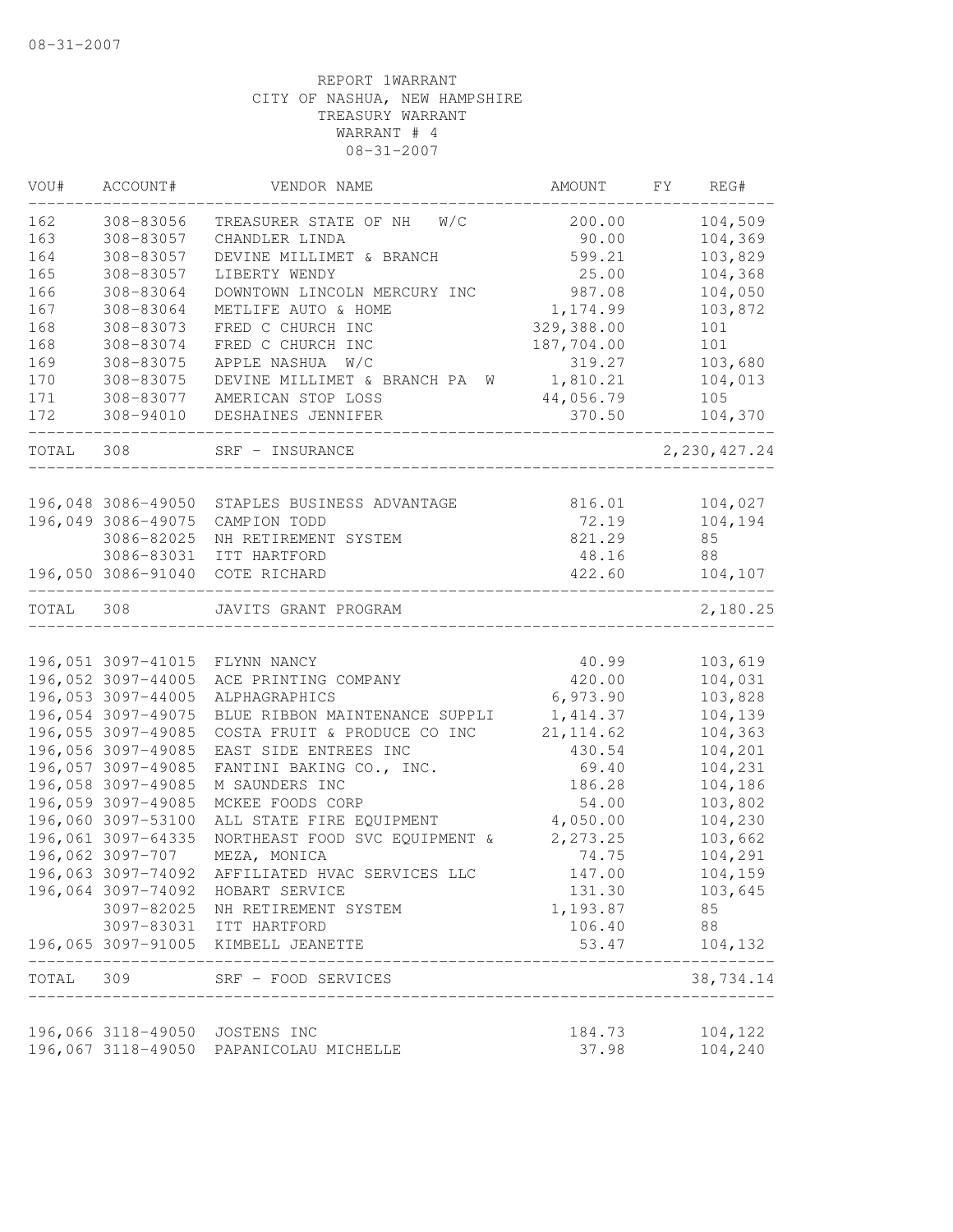| VOU#       | ACCOUNT#                                 | VENDOR NAME                                  | AMOUNT               | FY | REG#               |
|------------|------------------------------------------|----------------------------------------------|----------------------|----|--------------------|
|            |                                          | 196,068 3118-705 STORER ELAINE               | 10.00                |    | 104,162            |
| TOTAL      | 311                                      | SUMMER SCHOOL                                |                      |    | 232.71             |
| 177        | 312-41010                                | NATIONAL PEN COMPANY                         | 145.74               |    | 104,030            |
| 178        | 312-43005                                | PRINTGRAPHICS OF MAINE                       | 755.00               |    | 99                 |
| 179<br>180 | 312-59220<br>312-64080                   | PRINTGRAPHICS OF MAINE<br>CARPARTS OF NASHUA | 126.05<br>4.68       |    | 103,706<br>103,624 |
| 181        | 312-64080                                | MAC MULKIN CHEVROLET INC                     | 573.61               |    | 104,323            |
| 182        | 312-64080                                | ROBBINS AUTO PARTS INC                       | 169.44               |    | 103,870            |
| 183        | $312 - 705$                              | BIERDS SUSAN                                 | 60.00                |    | 103,925            |
| 184        | 312-705                                  | D & R TOWING INC                             | 95.00                |    | 104,321            |
| TOTAL      | 312                                      | SRF - FINANCIAL SERVICES                     |                      |    | 1,929.52           |
|            |                                          | 196,069 3122-91040 PAPANICOLAU MICHELLE      | 28.67                |    | 104,240            |
| TOTAL      | 312                                      | ADULT ED/CONTINUING ED                       |                      |    | 28.67              |
|            |                                          |                                              |                      |    |                    |
| 185<br>185 | 323-64030                                | 323-59100 PICTOMETRY<br>PICTOMETRY           | 5,500.00<br>5,375.00 |    | 103,739<br>103,739 |
| TOTAL      | 323                                      | $SRF - GIS$                                  |                      |    | 10,875.00          |
|            | 3245-82025                               | NH RETIREMENT SYSTEM                         | 227.46               |    | 85                 |
| TOTAL      | 324                                      | YOUTH SAFE HAVEN-PAL                         |                      |    | 227.46             |
|            |                                          |                                              |                      |    |                    |
|            | 196,070 3247-46040<br>196,071 3247-47010 | SARGENT LISA<br>MEDCO SUPPLY INC             | 240.00<br>2,464.88   |    | 104,309<br>104,142 |
|            | 196,072 3247-64192                       | HOLOVAK & COUGHLIN SPORTING GO               | 4,231.10             |    | 104,189            |
|            | 196,073 3247-64192                       | NASHUA COUNTRY CLUB                          | 528.00               |    | 104,187            |
|            | 196,074 3247-64192                       | PRO-TECH FITNESS                             | 664.00               |    | 104,263            |
|            |                                          | 196,075 3247-64192 PROTECH FITNESS LLC       | 520.00               |    | 104,252            |
| TOTAL      | 324                                      | ATHLETICS-ENTERPRISE FUND                    |                      |    | 8,647.98           |
|            |                                          | 196,076 3268-53102 KRAUSE GREENE MARY JAN    | 2,750.00             |    | 104,217            |
| TOTAL      | 326                                      | FOLLLOW THE CHILD                            |                      |    | 2,750.00           |
|            |                                          |                                              |                      |    |                    |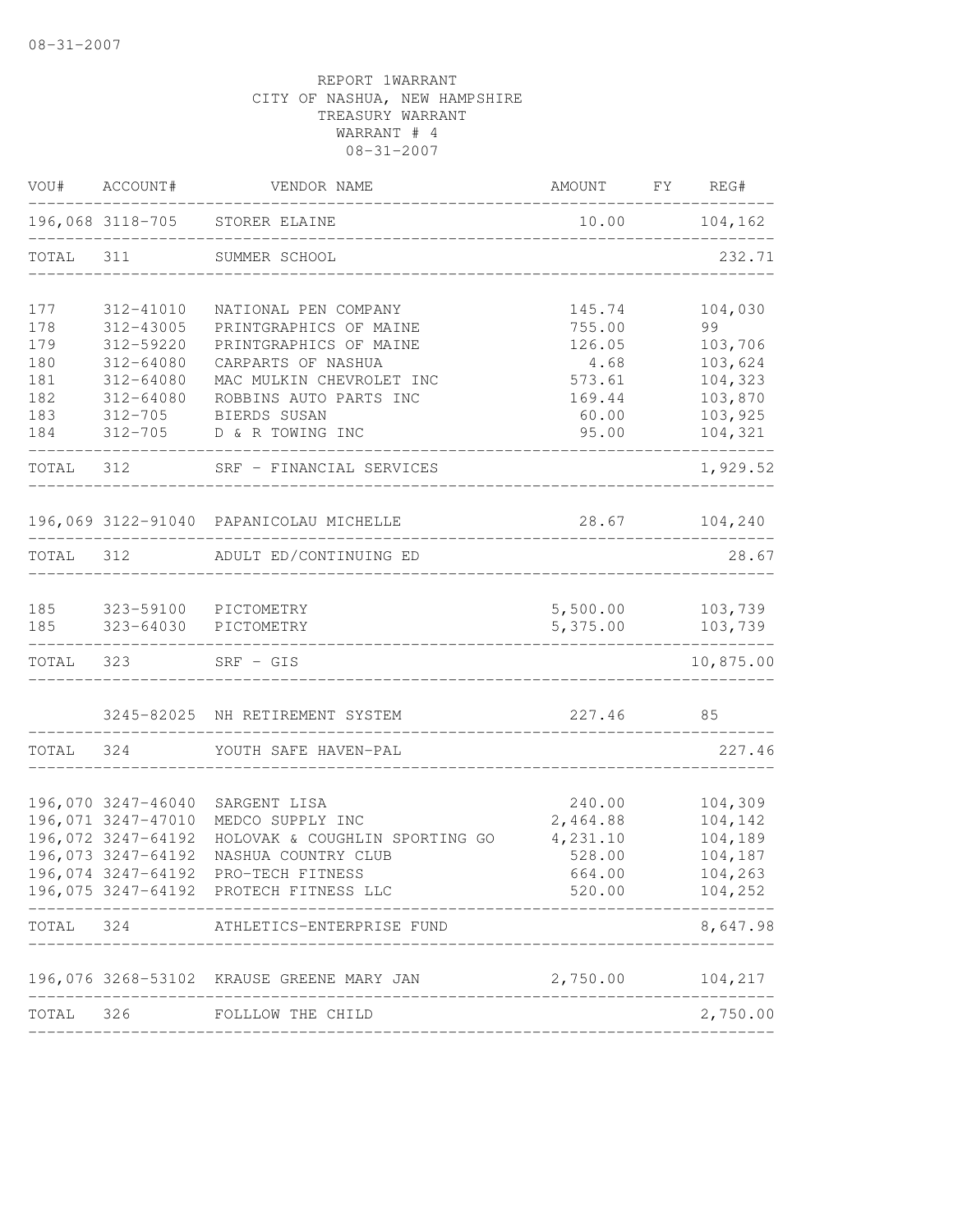| VOU#       | ACCOUNT#               | VENDOR NAME                                                                       | AMOUNT                      | FY | REG#               |
|------------|------------------------|-----------------------------------------------------------------------------------|-----------------------------|----|--------------------|
| 187        | 331-01430              | NEXTEL COMMUNICATIONS                                                             | 325.69                      |    | 104,469            |
| 188        | $331 - 309$            | 603 LOUNGE                                                                        | 160.00                      |    | 103,972            |
| 189        | 331-31050              | ARCH WIRELESS                                                                     | 5.51                        |    | 104,516            |
| 190        | 331-45220              | ARAMSCO INC                                                                       | 4, 117.20                   |    | 103,811            |
| 191        | 331-45220              | SAM'S CLUB DIRECT                                                                 | 122.70                      |    | 104,472            |
| 192        | $331 - 46030$          | RILEY'S SPORT SHOP INC                                                            | 3,048.00                    |    | 103,615            |
| 193        | 331-59100              | COMCAST                                                                           | 107.00                      |    | 104,480            |
| 194        | $331 - 64030$          | TOWN OF MILFORD                                                                   | 660.47                      |    | 104,479            |
| 195        | $331 - 64305$          | DTC COMMUNICATIONS INC                                                            | 464.18                      |    | 103,731            |
| 196        | $331 - 82030$          | NH RETIREMENT SYSTEM                                                              | 5,071.13                    |    | 85                 |
| 197        | $331 - 94005$          | CAMACHO CARLOS                                                                    | 134.75                      |    | 104,373            |
| 198        | 331-94005              | MEDEROS DANIEL                                                                    | 134.74                      |    | 104,371            |
| 199        | 331-94005              | NEWELL JOHN T                                                                     | 134.75                      |    | 104,374            |
| 200        | 331-94005              | PHELPS LAKEISHA                                                                   | 134.74                      |    | 104,372            |
| 201        | 331-94005              | PORTSMOUTH POLICE DEPARTMENT                                                      | 375.00                      |    | 104,444            |
| 202        | 331-94005              | YURCAK JOHN                                                                       | 134.75                      |    | 104,375            |
| TOTAL      | 331                    | SRF - POLICE DEPARTMENT                                                           |                             |    | 15,130.61          |
|            |                        |                                                                                   |                             |    |                    |
|            |                        | 196,077 3317-49075 DALTON SHARON<br>196,078 3317-49075 DALTON SHARON              |                             |    | 707.31 104,276     |
|            |                        | 196,079 3317-49075 RUSSELL GAIL                                                   | 325.15<br>684.16            |    | 104,279<br>104,278 |
| TOTAL 331  |                        | TITLE I SCHL IMPR-FES                                                             | ___________________         |    | 1,716.62           |
|            |                        |                                                                                   |                             |    |                    |
|            |                        | 203 332-64192 WOODAMAN ELECTRIC INC                                               | 40,347.00 103,621           |    |                    |
| TOTAL 332  |                        | SRF - FIRE DEPARTMENT                                                             |                             |    | 40,347.00          |
|            |                        | 196,080 3327-49075 MCGRAW HILL COMPANIES                                          | 38.11 103,790               |    |                    |
| TOTAL 332  |                        | TITLE I SCHL IMPRV LEDGE ST                                                       |                             |    | 38.11              |
|            |                        |                                                                                   |                             |    |                    |
|            |                        | 196,081 3357-49075 WILSON LANGUAGE TRAINING<br>196,082 3357-91040 MOREHOUSE LINDA | 11,035.71 104,533<br>132.63 |    | 104,115            |
| TOTAL      | 335                    | TITLE IB READ 1ST MT PLEASANT                                                     |                             |    | 11,168.34          |
|            |                        |                                                                                   |                             |    |                    |
| 204        | 341-01954              | FORTIN GAGE LTD                                                                   | 2.00                        |    | 103,898            |
| 205        | 341-44020              | TELEGRAPH PUBLISHING CO                                                           | 287.00                      |    | 104,538            |
| 206        | 341-53025              | DAVENPORT LOIS C                                                                  | 855.00                      |    | 103,877            |
| 207<br>208 | 341-53025<br>341-64045 | JSI RESEARCH & TRAINING INSTIT<br>DELL MARKETING LP                               | 2,800.00<br>9,973.65        |    | 103,729<br>103,734 |
|            |                        |                                                                                   |                             |    |                    |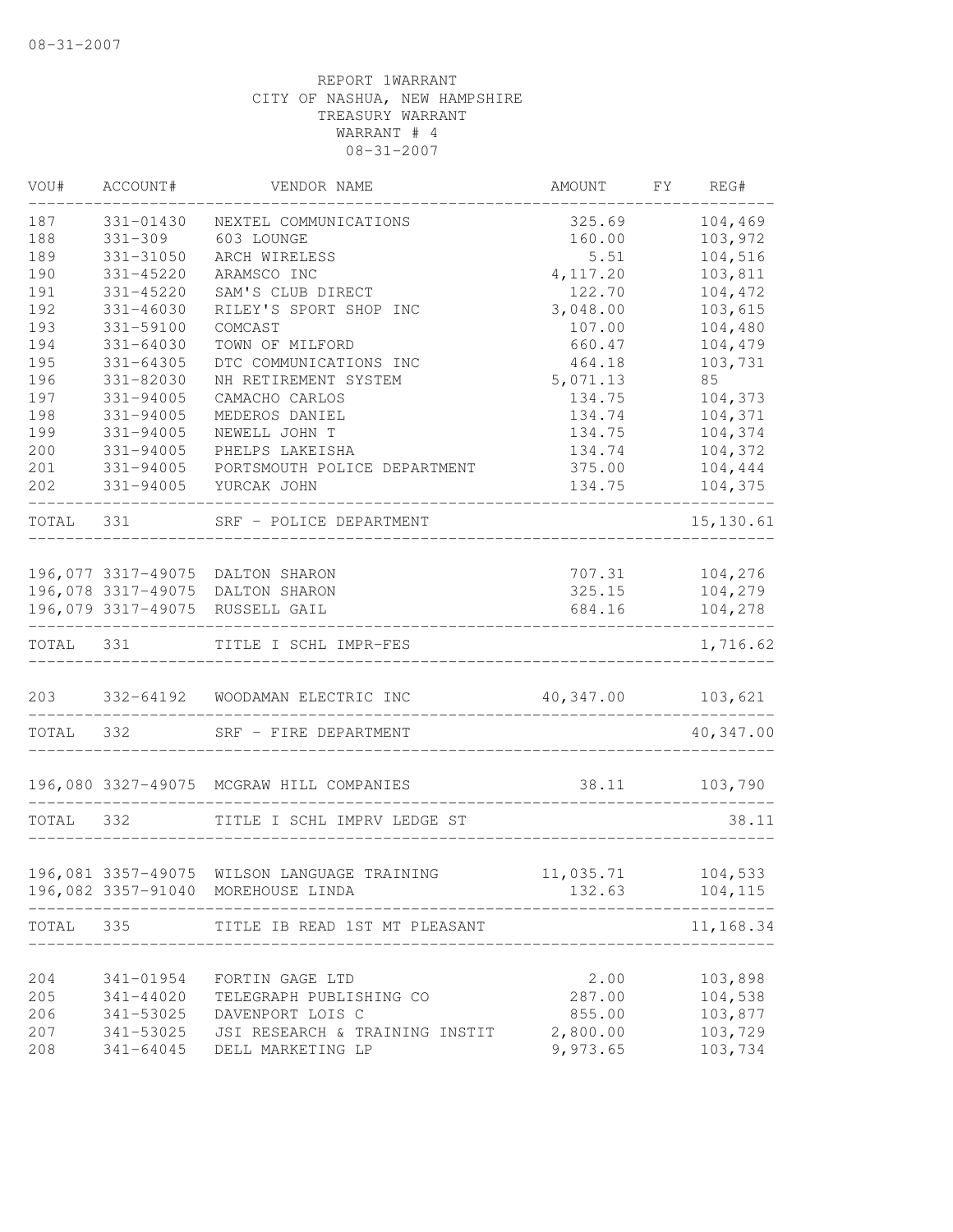| 209<br>103,725<br>341-91025<br>ETKIND PAUL<br>44.14<br>210<br>135.80<br>103,917<br>341-91025<br>SOCHAT NATACHA<br>211<br>104,376<br>341-94014<br>COMMUNITY SERVICES PETTY CASH<br>47.22<br>212<br>22.58<br>341-94014<br>ETKIND PAUL<br>103,725<br>213<br>103,917<br>341-94014<br>SOCHAT NATACHA<br>42.67<br>214<br>$341 - 95005$<br>365.00<br>104,517<br>NACCHO<br>215<br>$341 - 95005$<br>125.00<br>104,464<br>NHPHA<br>104,451<br>216<br>$341 - 95010$<br>98.00<br>MMWR<br>TOTAL<br>SRF - COMMUNITY SERVICES<br>341<br>14,798.06<br>217<br>342-49050<br>PUBLIC HEALTH FOUNDATION<br>271.00<br>104,023<br>36.86<br>104,065<br>218<br>342-91025<br>BISSELL NANCY<br>48.07<br>103,791<br>219<br>342-91025<br>CARON CHRISTINE<br>355.93<br>342<br>TOTAL<br>SRF - COMMUNITY HEALTH<br>104,296<br>196,083 3437-49075<br>109.98<br>REMMETTER JENNIFER<br>196,084 3437-49075<br>104,027<br>STAPLES BUSINESS ADVANTAGE<br>39.10<br>196,085 3437-53109<br>250.00<br>COBBS MARTHA MILNE<br>104,298<br>196,086 3437-53109<br>104,286<br>FOUNDATIONS INC,<br>7,515.42<br>104,299<br>196,087 3437-53109<br>125.00<br>LURIE-MEYERKOPF ROBIN<br>196,088 3437-53109<br>125.00<br>104,304<br>MITCHELL GAIE<br>196,089 3437-53109<br>250.00<br>104,300<br>MOORE SARA<br>196,090 3437-53109<br>1,798.47<br>O'CONNOR SUSAN<br>104,224<br>196,091 3437-53109<br>REGENTS OF UNIVERSITY CALIFORN<br>800.00<br>104,265<br>196,092 3437-53109<br>TIN MOUNTAIN CONSERVATION CENT<br>250.00<br>104,301<br>11,262.97<br>TOTAL<br>343<br>TITLE IV 21ST CENT QUAL. STAFF<br>196,093 3440-31005<br>NEXTEL COMMUNICATIONS<br>103.56<br>104,436<br>196,093 3440-31050<br>288.51<br>104,436<br>NEXTEL COMMUNICATIONS<br>196,094 3440-49075<br>AC MOORE INC<br>166.77<br>104,173<br>196,095 3440-49075<br>ALMEIDA SUSAN<br>67.42<br>104,172<br>196,096 3440-49075<br>748.23<br>AMERICAN TEXTILE HISTORY MUSEU<br>104,228<br>196,097 3440-49075<br>609.85<br>104,289<br>BAYSTATE TENT & PARTY<br>196,098 3440-49075<br>56.28<br>104,176<br>BRACKETT CHRISTINE<br>104,079<br>196,099 3440-49075<br>BROWN WENDY<br>17.77<br>196,100 3440-49075<br>283.00<br>104,305<br>CENTER FOR COLLABORATIVE SOLUT<br>196,101 3440-49075<br>26.54<br>104,169<br>COGSWELL CATHERINE<br>196,102 3440-49075<br>104,535<br>420.00<br>FITCHBURG ART MUSEUM<br>196,103 3440-49075<br>103,999<br>GARELICK FARMS-LYNN<br>157.14<br>196,104 3440-49075<br>550.00<br>104,229<br>LECHNER STEPHEN DBA SCIENCE WO<br>196, 105 3440-49075<br>444.00<br>104,214<br>LEDA LANES<br>196,106 3440-49075<br>LEVESQUE LAURA<br>218.43<br>104,268 | VOU# | ACCOUNT# | VENDOR NAME | AMOUNT | FΥ | REG# |
|---------------------------------------------------------------------------------------------------------------------------------------------------------------------------------------------------------------------------------------------------------------------------------------------------------------------------------------------------------------------------------------------------------------------------------------------------------------------------------------------------------------------------------------------------------------------------------------------------------------------------------------------------------------------------------------------------------------------------------------------------------------------------------------------------------------------------------------------------------------------------------------------------------------------------------------------------------------------------------------------------------------------------------------------------------------------------------------------------------------------------------------------------------------------------------------------------------------------------------------------------------------------------------------------------------------------------------------------------------------------------------------------------------------------------------------------------------------------------------------------------------------------------------------------------------------------------------------------------------------------------------------------------------------------------------------------------------------------------------------------------------------------------------------------------------------------------------------------------------------------------------------------------------------------------------------------------------------------------------------------------------------------------------------------------------------------------------------------------------------------------------------------------------------------------------------------------------------------------------------------------------------------------------------------------------------------------------------------------------------------------------------------------------------------------------------------------------------------------------------------------------------------------------------------------------------------------|------|----------|-------------|--------|----|------|
|                                                                                                                                                                                                                                                                                                                                                                                                                                                                                                                                                                                                                                                                                                                                                                                                                                                                                                                                                                                                                                                                                                                                                                                                                                                                                                                                                                                                                                                                                                                                                                                                                                                                                                                                                                                                                                                                                                                                                                                                                                                                                                                                                                                                                                                                                                                                                                                                                                                                                                                                                                           |      |          |             |        |    |      |
|                                                                                                                                                                                                                                                                                                                                                                                                                                                                                                                                                                                                                                                                                                                                                                                                                                                                                                                                                                                                                                                                                                                                                                                                                                                                                                                                                                                                                                                                                                                                                                                                                                                                                                                                                                                                                                                                                                                                                                                                                                                                                                                                                                                                                                                                                                                                                                                                                                                                                                                                                                           |      |          |             |        |    |      |
|                                                                                                                                                                                                                                                                                                                                                                                                                                                                                                                                                                                                                                                                                                                                                                                                                                                                                                                                                                                                                                                                                                                                                                                                                                                                                                                                                                                                                                                                                                                                                                                                                                                                                                                                                                                                                                                                                                                                                                                                                                                                                                                                                                                                                                                                                                                                                                                                                                                                                                                                                                           |      |          |             |        |    |      |
|                                                                                                                                                                                                                                                                                                                                                                                                                                                                                                                                                                                                                                                                                                                                                                                                                                                                                                                                                                                                                                                                                                                                                                                                                                                                                                                                                                                                                                                                                                                                                                                                                                                                                                                                                                                                                                                                                                                                                                                                                                                                                                                                                                                                                                                                                                                                                                                                                                                                                                                                                                           |      |          |             |        |    |      |
|                                                                                                                                                                                                                                                                                                                                                                                                                                                                                                                                                                                                                                                                                                                                                                                                                                                                                                                                                                                                                                                                                                                                                                                                                                                                                                                                                                                                                                                                                                                                                                                                                                                                                                                                                                                                                                                                                                                                                                                                                                                                                                                                                                                                                                                                                                                                                                                                                                                                                                                                                                           |      |          |             |        |    |      |
|                                                                                                                                                                                                                                                                                                                                                                                                                                                                                                                                                                                                                                                                                                                                                                                                                                                                                                                                                                                                                                                                                                                                                                                                                                                                                                                                                                                                                                                                                                                                                                                                                                                                                                                                                                                                                                                                                                                                                                                                                                                                                                                                                                                                                                                                                                                                                                                                                                                                                                                                                                           |      |          |             |        |    |      |
|                                                                                                                                                                                                                                                                                                                                                                                                                                                                                                                                                                                                                                                                                                                                                                                                                                                                                                                                                                                                                                                                                                                                                                                                                                                                                                                                                                                                                                                                                                                                                                                                                                                                                                                                                                                                                                                                                                                                                                                                                                                                                                                                                                                                                                                                                                                                                                                                                                                                                                                                                                           |      |          |             |        |    |      |
|                                                                                                                                                                                                                                                                                                                                                                                                                                                                                                                                                                                                                                                                                                                                                                                                                                                                                                                                                                                                                                                                                                                                                                                                                                                                                                                                                                                                                                                                                                                                                                                                                                                                                                                                                                                                                                                                                                                                                                                                                                                                                                                                                                                                                                                                                                                                                                                                                                                                                                                                                                           |      |          |             |        |    |      |
|                                                                                                                                                                                                                                                                                                                                                                                                                                                                                                                                                                                                                                                                                                                                                                                                                                                                                                                                                                                                                                                                                                                                                                                                                                                                                                                                                                                                                                                                                                                                                                                                                                                                                                                                                                                                                                                                                                                                                                                                                                                                                                                                                                                                                                                                                                                                                                                                                                                                                                                                                                           |      |          |             |        |    |      |
|                                                                                                                                                                                                                                                                                                                                                                                                                                                                                                                                                                                                                                                                                                                                                                                                                                                                                                                                                                                                                                                                                                                                                                                                                                                                                                                                                                                                                                                                                                                                                                                                                                                                                                                                                                                                                                                                                                                                                                                                                                                                                                                                                                                                                                                                                                                                                                                                                                                                                                                                                                           |      |          |             |        |    |      |
|                                                                                                                                                                                                                                                                                                                                                                                                                                                                                                                                                                                                                                                                                                                                                                                                                                                                                                                                                                                                                                                                                                                                                                                                                                                                                                                                                                                                                                                                                                                                                                                                                                                                                                                                                                                                                                                                                                                                                                                                                                                                                                                                                                                                                                                                                                                                                                                                                                                                                                                                                                           |      |          |             |        |    |      |
|                                                                                                                                                                                                                                                                                                                                                                                                                                                                                                                                                                                                                                                                                                                                                                                                                                                                                                                                                                                                                                                                                                                                                                                                                                                                                                                                                                                                                                                                                                                                                                                                                                                                                                                                                                                                                                                                                                                                                                                                                                                                                                                                                                                                                                                                                                                                                                                                                                                                                                                                                                           |      |          |             |        |    |      |
|                                                                                                                                                                                                                                                                                                                                                                                                                                                                                                                                                                                                                                                                                                                                                                                                                                                                                                                                                                                                                                                                                                                                                                                                                                                                                                                                                                                                                                                                                                                                                                                                                                                                                                                                                                                                                                                                                                                                                                                                                                                                                                                                                                                                                                                                                                                                                                                                                                                                                                                                                                           |      |          |             |        |    |      |
|                                                                                                                                                                                                                                                                                                                                                                                                                                                                                                                                                                                                                                                                                                                                                                                                                                                                                                                                                                                                                                                                                                                                                                                                                                                                                                                                                                                                                                                                                                                                                                                                                                                                                                                                                                                                                                                                                                                                                                                                                                                                                                                                                                                                                                                                                                                                                                                                                                                                                                                                                                           |      |          |             |        |    |      |
|                                                                                                                                                                                                                                                                                                                                                                                                                                                                                                                                                                                                                                                                                                                                                                                                                                                                                                                                                                                                                                                                                                                                                                                                                                                                                                                                                                                                                                                                                                                                                                                                                                                                                                                                                                                                                                                                                                                                                                                                                                                                                                                                                                                                                                                                                                                                                                                                                                                                                                                                                                           |      |          |             |        |    |      |
|                                                                                                                                                                                                                                                                                                                                                                                                                                                                                                                                                                                                                                                                                                                                                                                                                                                                                                                                                                                                                                                                                                                                                                                                                                                                                                                                                                                                                                                                                                                                                                                                                                                                                                                                                                                                                                                                                                                                                                                                                                                                                                                                                                                                                                                                                                                                                                                                                                                                                                                                                                           |      |          |             |        |    |      |
|                                                                                                                                                                                                                                                                                                                                                                                                                                                                                                                                                                                                                                                                                                                                                                                                                                                                                                                                                                                                                                                                                                                                                                                                                                                                                                                                                                                                                                                                                                                                                                                                                                                                                                                                                                                                                                                                                                                                                                                                                                                                                                                                                                                                                                                                                                                                                                                                                                                                                                                                                                           |      |          |             |        |    |      |
|                                                                                                                                                                                                                                                                                                                                                                                                                                                                                                                                                                                                                                                                                                                                                                                                                                                                                                                                                                                                                                                                                                                                                                                                                                                                                                                                                                                                                                                                                                                                                                                                                                                                                                                                                                                                                                                                                                                                                                                                                                                                                                                                                                                                                                                                                                                                                                                                                                                                                                                                                                           |      |          |             |        |    |      |
|                                                                                                                                                                                                                                                                                                                                                                                                                                                                                                                                                                                                                                                                                                                                                                                                                                                                                                                                                                                                                                                                                                                                                                                                                                                                                                                                                                                                                                                                                                                                                                                                                                                                                                                                                                                                                                                                                                                                                                                                                                                                                                                                                                                                                                                                                                                                                                                                                                                                                                                                                                           |      |          |             |        |    |      |
|                                                                                                                                                                                                                                                                                                                                                                                                                                                                                                                                                                                                                                                                                                                                                                                                                                                                                                                                                                                                                                                                                                                                                                                                                                                                                                                                                                                                                                                                                                                                                                                                                                                                                                                                                                                                                                                                                                                                                                                                                                                                                                                                                                                                                                                                                                                                                                                                                                                                                                                                                                           |      |          |             |        |    |      |
|                                                                                                                                                                                                                                                                                                                                                                                                                                                                                                                                                                                                                                                                                                                                                                                                                                                                                                                                                                                                                                                                                                                                                                                                                                                                                                                                                                                                                                                                                                                                                                                                                                                                                                                                                                                                                                                                                                                                                                                                                                                                                                                                                                                                                                                                                                                                                                                                                                                                                                                                                                           |      |          |             |        |    |      |
|                                                                                                                                                                                                                                                                                                                                                                                                                                                                                                                                                                                                                                                                                                                                                                                                                                                                                                                                                                                                                                                                                                                                                                                                                                                                                                                                                                                                                                                                                                                                                                                                                                                                                                                                                                                                                                                                                                                                                                                                                                                                                                                                                                                                                                                                                                                                                                                                                                                                                                                                                                           |      |          |             |        |    |      |
|                                                                                                                                                                                                                                                                                                                                                                                                                                                                                                                                                                                                                                                                                                                                                                                                                                                                                                                                                                                                                                                                                                                                                                                                                                                                                                                                                                                                                                                                                                                                                                                                                                                                                                                                                                                                                                                                                                                                                                                                                                                                                                                                                                                                                                                                                                                                                                                                                                                                                                                                                                           |      |          |             |        |    |      |
|                                                                                                                                                                                                                                                                                                                                                                                                                                                                                                                                                                                                                                                                                                                                                                                                                                                                                                                                                                                                                                                                                                                                                                                                                                                                                                                                                                                                                                                                                                                                                                                                                                                                                                                                                                                                                                                                                                                                                                                                                                                                                                                                                                                                                                                                                                                                                                                                                                                                                                                                                                           |      |          |             |        |    |      |
|                                                                                                                                                                                                                                                                                                                                                                                                                                                                                                                                                                                                                                                                                                                                                                                                                                                                                                                                                                                                                                                                                                                                                                                                                                                                                                                                                                                                                                                                                                                                                                                                                                                                                                                                                                                                                                                                                                                                                                                                                                                                                                                                                                                                                                                                                                                                                                                                                                                                                                                                                                           |      |          |             |        |    |      |
|                                                                                                                                                                                                                                                                                                                                                                                                                                                                                                                                                                                                                                                                                                                                                                                                                                                                                                                                                                                                                                                                                                                                                                                                                                                                                                                                                                                                                                                                                                                                                                                                                                                                                                                                                                                                                                                                                                                                                                                                                                                                                                                                                                                                                                                                                                                                                                                                                                                                                                                                                                           |      |          |             |        |    |      |
|                                                                                                                                                                                                                                                                                                                                                                                                                                                                                                                                                                                                                                                                                                                                                                                                                                                                                                                                                                                                                                                                                                                                                                                                                                                                                                                                                                                                                                                                                                                                                                                                                                                                                                                                                                                                                                                                                                                                                                                                                                                                                                                                                                                                                                                                                                                                                                                                                                                                                                                                                                           |      |          |             |        |    |      |
|                                                                                                                                                                                                                                                                                                                                                                                                                                                                                                                                                                                                                                                                                                                                                                                                                                                                                                                                                                                                                                                                                                                                                                                                                                                                                                                                                                                                                                                                                                                                                                                                                                                                                                                                                                                                                                                                                                                                                                                                                                                                                                                                                                                                                                                                                                                                                                                                                                                                                                                                                                           |      |          |             |        |    |      |
|                                                                                                                                                                                                                                                                                                                                                                                                                                                                                                                                                                                                                                                                                                                                                                                                                                                                                                                                                                                                                                                                                                                                                                                                                                                                                                                                                                                                                                                                                                                                                                                                                                                                                                                                                                                                                                                                                                                                                                                                                                                                                                                                                                                                                                                                                                                                                                                                                                                                                                                                                                           |      |          |             |        |    |      |
|                                                                                                                                                                                                                                                                                                                                                                                                                                                                                                                                                                                                                                                                                                                                                                                                                                                                                                                                                                                                                                                                                                                                                                                                                                                                                                                                                                                                                                                                                                                                                                                                                                                                                                                                                                                                                                                                                                                                                                                                                                                                                                                                                                                                                                                                                                                                                                                                                                                                                                                                                                           |      |          |             |        |    |      |
|                                                                                                                                                                                                                                                                                                                                                                                                                                                                                                                                                                                                                                                                                                                                                                                                                                                                                                                                                                                                                                                                                                                                                                                                                                                                                                                                                                                                                                                                                                                                                                                                                                                                                                                                                                                                                                                                                                                                                                                                                                                                                                                                                                                                                                                                                                                                                                                                                                                                                                                                                                           |      |          |             |        |    |      |
|                                                                                                                                                                                                                                                                                                                                                                                                                                                                                                                                                                                                                                                                                                                                                                                                                                                                                                                                                                                                                                                                                                                                                                                                                                                                                                                                                                                                                                                                                                                                                                                                                                                                                                                                                                                                                                                                                                                                                                                                                                                                                                                                                                                                                                                                                                                                                                                                                                                                                                                                                                           |      |          |             |        |    |      |
|                                                                                                                                                                                                                                                                                                                                                                                                                                                                                                                                                                                                                                                                                                                                                                                                                                                                                                                                                                                                                                                                                                                                                                                                                                                                                                                                                                                                                                                                                                                                                                                                                                                                                                                                                                                                                                                                                                                                                                                                                                                                                                                                                                                                                                                                                                                                                                                                                                                                                                                                                                           |      |          |             |        |    |      |
|                                                                                                                                                                                                                                                                                                                                                                                                                                                                                                                                                                                                                                                                                                                                                                                                                                                                                                                                                                                                                                                                                                                                                                                                                                                                                                                                                                                                                                                                                                                                                                                                                                                                                                                                                                                                                                                                                                                                                                                                                                                                                                                                                                                                                                                                                                                                                                                                                                                                                                                                                                           |      |          |             |        |    |      |
|                                                                                                                                                                                                                                                                                                                                                                                                                                                                                                                                                                                                                                                                                                                                                                                                                                                                                                                                                                                                                                                                                                                                                                                                                                                                                                                                                                                                                                                                                                                                                                                                                                                                                                                                                                                                                                                                                                                                                                                                                                                                                                                                                                                                                                                                                                                                                                                                                                                                                                                                                                           |      |          |             |        |    |      |
|                                                                                                                                                                                                                                                                                                                                                                                                                                                                                                                                                                                                                                                                                                                                                                                                                                                                                                                                                                                                                                                                                                                                                                                                                                                                                                                                                                                                                                                                                                                                                                                                                                                                                                                                                                                                                                                                                                                                                                                                                                                                                                                                                                                                                                                                                                                                                                                                                                                                                                                                                                           |      |          |             |        |    |      |
|                                                                                                                                                                                                                                                                                                                                                                                                                                                                                                                                                                                                                                                                                                                                                                                                                                                                                                                                                                                                                                                                                                                                                                                                                                                                                                                                                                                                                                                                                                                                                                                                                                                                                                                                                                                                                                                                                                                                                                                                                                                                                                                                                                                                                                                                                                                                                                                                                                                                                                                                                                           |      |          |             |        |    |      |
|                                                                                                                                                                                                                                                                                                                                                                                                                                                                                                                                                                                                                                                                                                                                                                                                                                                                                                                                                                                                                                                                                                                                                                                                                                                                                                                                                                                                                                                                                                                                                                                                                                                                                                                                                                                                                                                                                                                                                                                                                                                                                                                                                                                                                                                                                                                                                                                                                                                                                                                                                                           |      |          |             |        |    |      |
|                                                                                                                                                                                                                                                                                                                                                                                                                                                                                                                                                                                                                                                                                                                                                                                                                                                                                                                                                                                                                                                                                                                                                                                                                                                                                                                                                                                                                                                                                                                                                                                                                                                                                                                                                                                                                                                                                                                                                                                                                                                                                                                                                                                                                                                                                                                                                                                                                                                                                                                                                                           |      |          |             |        |    |      |
|                                                                                                                                                                                                                                                                                                                                                                                                                                                                                                                                                                                                                                                                                                                                                                                                                                                                                                                                                                                                                                                                                                                                                                                                                                                                                                                                                                                                                                                                                                                                                                                                                                                                                                                                                                                                                                                                                                                                                                                                                                                                                                                                                                                                                                                                                                                                                                                                                                                                                                                                                                           |      |          |             |        |    |      |
|                                                                                                                                                                                                                                                                                                                                                                                                                                                                                                                                                                                                                                                                                                                                                                                                                                                                                                                                                                                                                                                                                                                                                                                                                                                                                                                                                                                                                                                                                                                                                                                                                                                                                                                                                                                                                                                                                                                                                                                                                                                                                                                                                                                                                                                                                                                                                                                                                                                                                                                                                                           |      |          |             |        |    |      |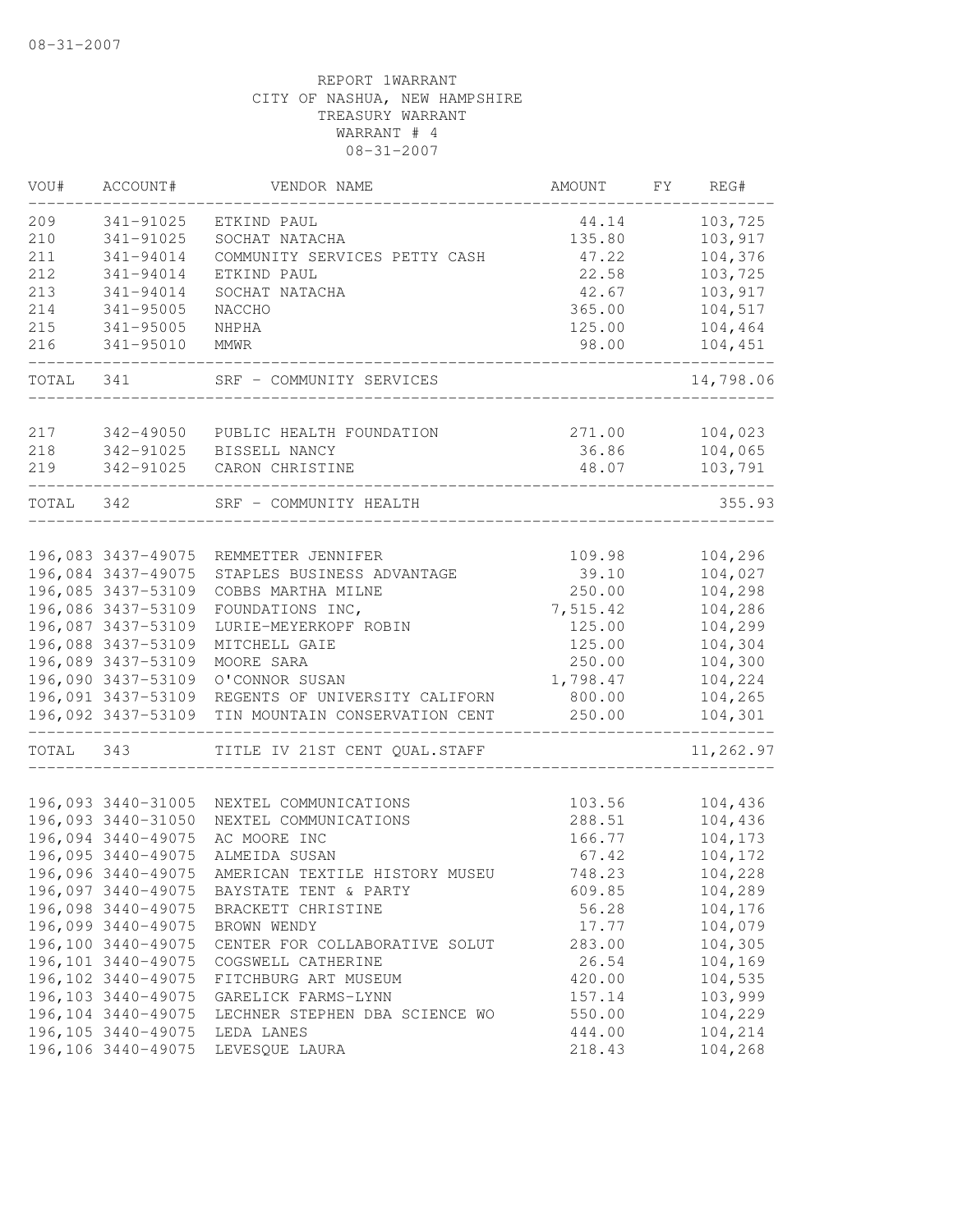| VOU#      | ACCOUNT#                                   | VENDOR NAME                           | AMOUNT             | FΥ | REG#               |
|-----------|--------------------------------------------|---------------------------------------|--------------------|----|--------------------|
|           | 196, 107 3440-49075                        | MARKET BASKET                         | 245.70             |    | 103,837            |
|           | 196,108 3440-49075                         | ROLLER KINGDOM                        | 678.00             |    | 103,632            |
|           | 196,109 3440-49075                         | SALAZAR LUDIS                         | 38.66              |    | 103,707            |
|           | 196,110 3440-49075                         | WALMART COMMUNITY                     | 211.97             |    | 104,082            |
|           | 196, 111 3440-49075                        | WILDLIFE ENCOUNTERS, LLC              | 329.90             |    | 104,227            |
|           | 196, 112 3440-53103<br>196, 113 3440-53103 | ADIE SUSAN                            | 270.00             |    | 104,297            |
|           | 196, 114 3440-55020                        | ROBINSON CYNTHIA<br>FIRST STUDENT INC | 300.00<br>4,554.98 |    | 104,292<br>104,150 |
|           |                                            |                                       |                    |    |                    |
| TOTAL     | 344                                        | AFTER SCHOOL PROGRAM                  |                    |    | 10,786.71          |
|           | 3447-82025                                 | NH RETIREMENT SYSTEM                  | 1,709.87           |    | 85                 |
|           |                                            | 3447-83009 NORTHEAST DELTA            | 79.99              |    | 92                 |
|           |                                            | 3447-83031 ITT HARTFORD               | 2.80               |    | 88                 |
| TOTAL 344 |                                            | TITLE IV SDF 21ST CENTURY             |                    |    | 1,792.66           |
|           |                                            | _____________                         |                    |    |                    |
|           | 196,115 3507-49035                         | CARLTON CECILE                        | 333.58             |    | 104,111            |
|           | 196, 116 3507-49035                        | CRYSTAL SPRINGS BOOKS                 | 1,441.44           |    | 104,154            |
|           | 196, 117 3507-49035                        | MEASURED PROGRESS INC                 | 789.45             |    | 104,226            |
|           | 196, 118 3507-49075                        | STAPLES BUSINESS ADVANTAGE            | 550.66             |    | 104,027            |
|           | 196, 119 3507-53102                        | SDE INC                               | 1,945.00           |    | 104,163            |
|           | 3507-82025                                 | NH RETIREMENT SYSTEM                  | 1,419.00           |    | 85                 |
|           | 3507-83009                                 | NORTHEAST DELTA                       | 778.81             |    | 92                 |
|           | 3507-83031                                 | ITT HARTFORD                          | 126.28             |    | 88                 |
|           | 196,120 3507-91040                         | BRENNAN SUSAN                         | 135.00             |    | 104,130            |
|           | 196, 121 3507-91040                        | CARLTON CECILE                        | 1,212.22           |    | 104,111            |
|           | 196, 122 3507-91040                        | MORIN WHITNEY                         | 155.00             |    | 104,294            |
|           | 196, 123 3507-91040                        | PAROLIN JULIE                         | 135.00             |    | 104,295            |
| TOTAL 350 |                                            | TITLE 11A TEACHER QUALITY             |                    |    | 9,021.44           |
|           |                                            | 196,124 3517-64045 PC MALL GOV INC    | 169.90             |    | 104,134            |
| TOTAL     | 351                                        | TITLE IID ENHANCE ED THRU TECH        |                    |    | 169.90             |
|           |                                            |                                       |                    |    |                    |
| 226       | 352-49075                                  | PARTY TIME                            | 1,450.00           |    | 104,377            |
| 227       | 352-59020                                  | THE SPARTANS INC                      | 633.00             |    | 103,689            |
| 228       | 352-59050                                  | ARCHER RENEE                          | 100.00             |    | 103,688            |
| 229       | 352-59050                                  | BOURGEOIS JACQUELINE                  | 150.00             |    | 103,922            |
| 230       | 352-59050                                  | BRINKLEY BRADLEY                      | 100.00             |    | 103,940            |
| 231       | 352-59050                                  | CAMPBELL DAVID                        | 100.00             |    | 103,936            |
| 232       | 352-59050                                  | COWAN KRISTA                          | 500.00             |    | 103,927            |
| 233       | 352-59050                                  | DELLE SUZANNE                         | 125.00             |    | 103,694            |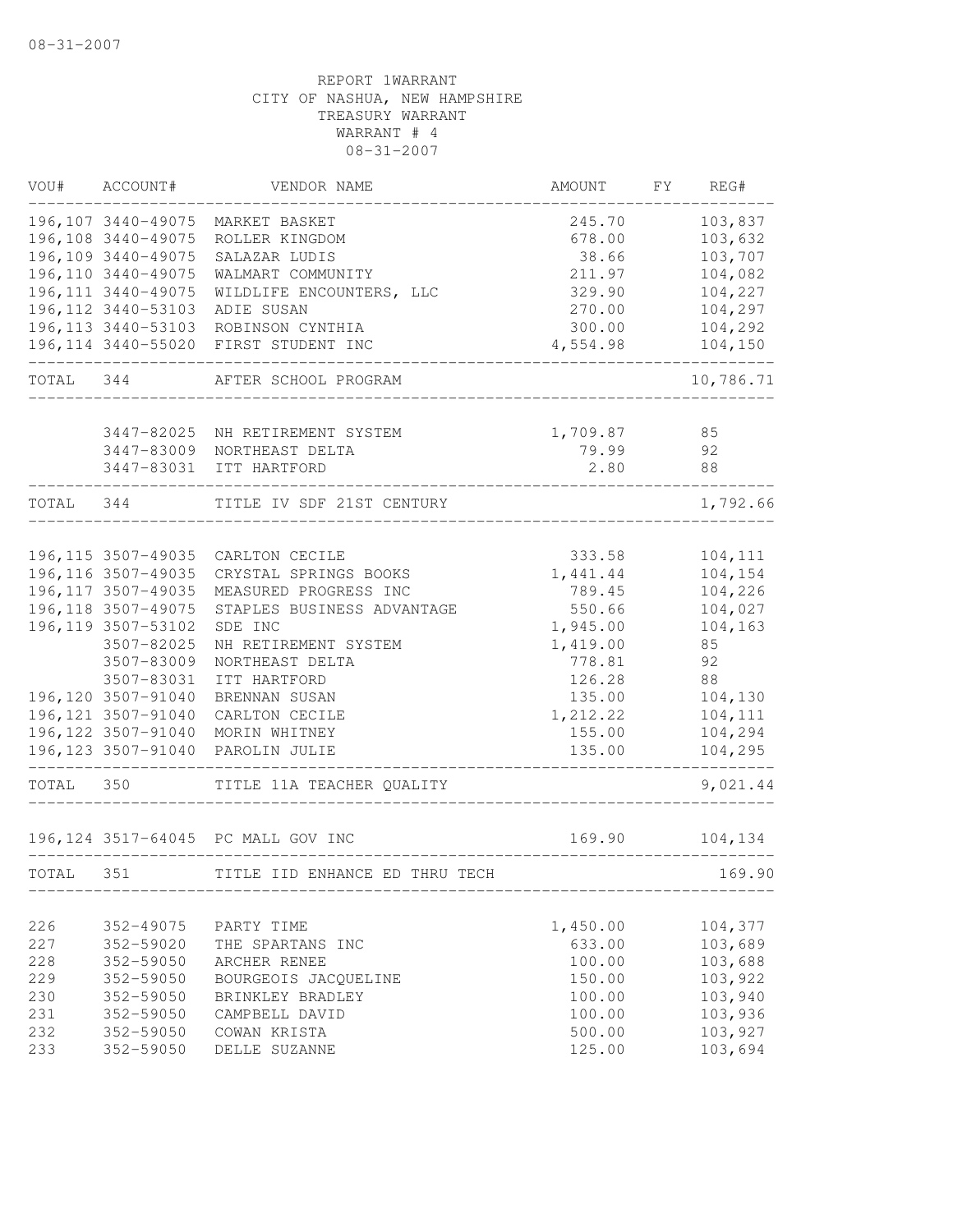|           | VOU# ACCOUNT#                | VENDOR NAME                                                            | AMOUNT                                               | FY | REG#                                   |
|-----------|------------------------------|------------------------------------------------------------------------|------------------------------------------------------|----|----------------------------------------|
| 234       | 352-59050                    | DOWNER NATHANIEL                                                       | 100.00                                               |    | 103,932                                |
| 235       | 352-59050                    | <b>DUVARNEY MEGAN</b>                                                  | 150.00                                               |    | 103,923                                |
| 236       | 352-59050                    | ENGHOLM GENE L                                                         | 80.00                                                |    | 103,930                                |
| 237       | 352-59050                    | GIARRUSSO JOSEPH                                                       | 375.00                                               |    | 103,938                                |
| 238       | 352-59050                    | LEBLANC DAVID                                                          | 100.00                                               |    | 103,912                                |
| 239       | 352-59050                    | LETARTE JEAN GUY                                                       | 500.00                                               |    | 103,797                                |
| 240       | 352-59050                    | MAYO KIM                                                               | 190.00                                               |    | 103,907                                |
| 241       | 352-59050                    | MCDOUGALD SCOTT                                                        | 750.00                                               |    | 104,022                                |
| 242       | 352-59050                    | MENDENHALL ADAM                                                        | 255.00                                               |    | 103,864                                |
| 243       | 352-59050                    | OSBORN DAVID                                                           | 1,360.00                                             |    | 103,681                                |
| 244       | 352-59050                    | PATEL HARSHIL                                                          | 100.00                                               |    | 103,854                                |
| 245       | 352-59050                    | RICE CHRIS                                                             | 850.00                                               |    | 103,856                                |
| 246       | 352-59050                    | ROXAS MARGARITA                                                        | 240.00                                               |    | 103,736                                |
| 247       | 352-59050                    | SEITZ DAN                                                              | 100.00                                               |    | 103,743                                |
| 248       | 352-59050                    | SILVIA-CHANDLEY JAMES                                                  | 150.00                                               |    | 103,934                                |
| 249       |                              | 352-59055 SKYHAWKS SPORTS ACADEMY INC                                  | 1,058.00                                             |    | 103,710                                |
| 250       |                              | 352-705 SHAH MONITA                                                    | 130.00                                               |    | 103,910<br>. _ _ _ _ _ _ _ _ _ _ _ _ _ |
|           |                              | TOTAL 352 SRF - PARKS AND RECREATION                                   |                                                      |    | 9,646.00                               |
|           |                              |                                                                        | 600.60 104,533                                       |    |                                        |
|           |                              | 196,125 3557-49035 WILSON LANGUAGE TRAINING<br>3557-83031 ITT HARTFORD | 28.00                                                |    | 88                                     |
|           |                              | TOTAL 355 TITLE IB READING 1ST FES                                     | ___________________________________                  |    | 628.60                                 |
|           |                              |                                                                        |                                                      |    |                                        |
|           |                              | 196,126 3558-49075 SCHOOL SPECIALTY                                    | 41.39 104,123<br>----------------------------------- |    |                                        |
| TOTAL 355 |                              | TITLE IB READING 1ST FES                                               |                                                      |    | 41.39                                  |
|           |                              | 196,127 3597-49075 DELTA EDUCATION                                     | 31.90                                                |    | 104,145                                |
|           | 196,128 3597-49075 DYE DONNA |                                                                        | 14.56                                                |    | 104,138                                |
|           | 196, 129 3597-49075          | ETA CUISENAIRE                                                         | 248.93                                               |    | 104,149                                |
|           | 196, 130 3597-49075          | GORVIN KATHY                                                           | 16.72                                                |    | 104,311                                |
|           | 196, 131 3597-49075          | HARDWICK DONNA                                                         | 35.02                                                |    | 104,170                                |
|           |                              | 196,132 3597-49075 KARVELAS KATHLEEN                                   | 26.32                                                |    | 104,365                                |
|           | 196, 133 3597-49075          | MCDONNELL FIONA                                                        | 197.13                                               |    | 104,267                                |
|           | 196, 134 3597-49075          | SNOW PAT                                                               | 153.37                                               |    | 104,249                                |
|           | 196, 135 3597-53102          | BEDFORD SCHOOL DISTRICT                                                | 3,600.00                                             |    | 104,284                                |
|           | 196, 136 3597-53102          | BROOKLINE HOLLIS & HOLLIS                                              | 3,066.75                                             |    | 104,135                                |
|           | 196, 137 3597-53102          | BURGESS DAVID                                                          | 6,400.00                                             |    | 104,253                                |
|           | 196, 138 3597-53102          |                                                                        | 3,000.00                                             |    | 103,599                                |
|           | 196, 139 3597-53102          | HUDSON SCHOOL DISTRICT                                                 | 3,000.00                                             |    |                                        |
|           | 196,140 3597-53102           | MCDONNELL FIONA                                                        | 3,600.00                                             |    | 104,254<br>104,285                     |
|           |                              | MILFORD SCHOOL DISTRICT                                                |                                                      |    |                                        |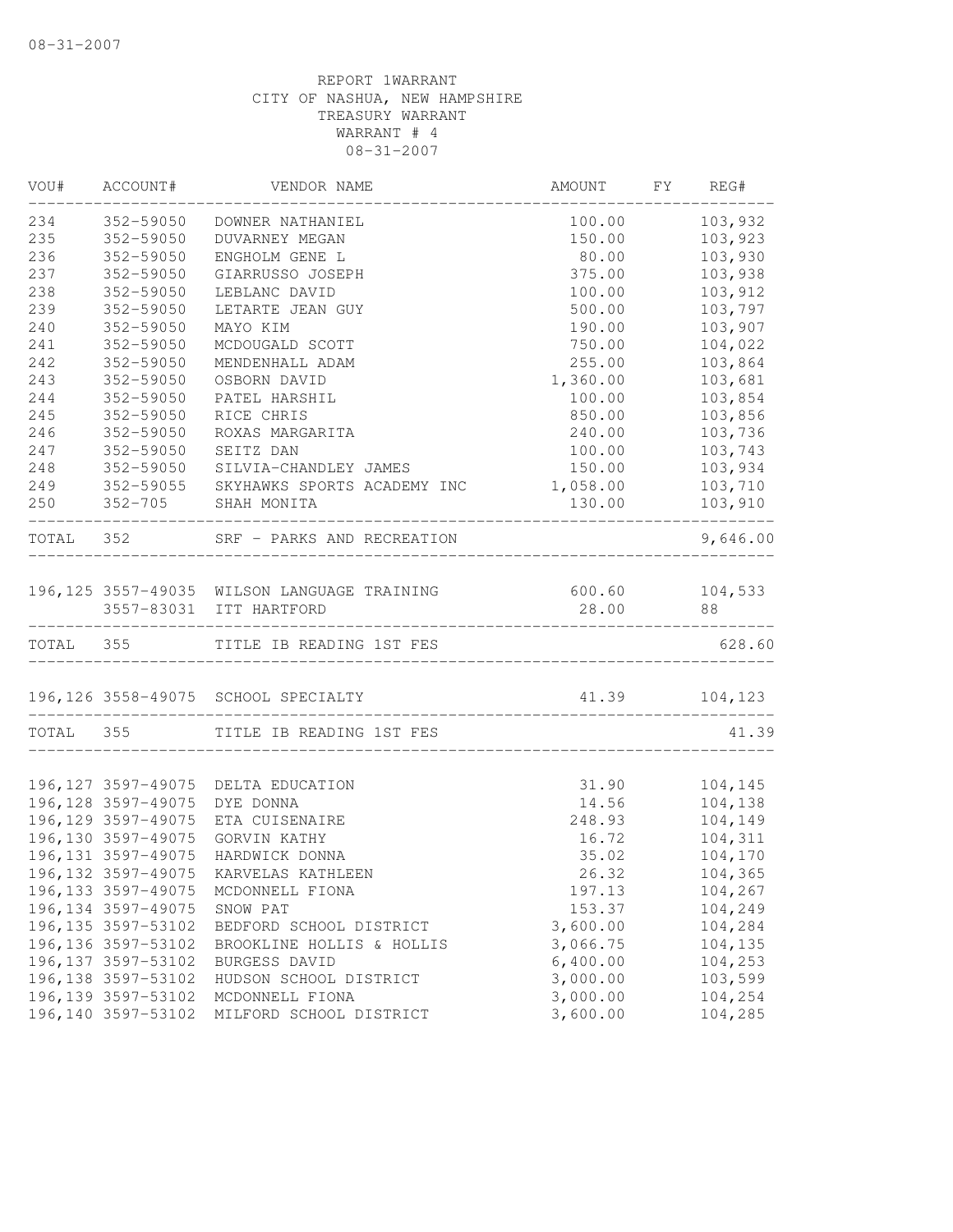| VOU#      | ACCOUNT#            | VENDOR NAME                       | AMOUNT    | FY | REG#      |
|-----------|---------------------|-----------------------------------|-----------|----|-----------|
| TOTAL     | 359                 | MATH/SCIENCE INITIATIVE GRANT     |           |    | 23,390.70 |
|           | 196, 141 3687-49075 | AFFILIATED HVAC SERVICES LLC      | 446.25    |    | 104,159   |
|           | 196, 142 3687-49075 | BASSETT SERVICES CORPORATION      | 162.50    |    | 104,160   |
|           | 196, 143 3687-49075 | BUNKER, CINDY                     | 8.73      |    | 104,293   |
|           | 196, 144 3687-49075 | RALPH PAULE                       | 25.58     |    | 104,104   |
|           | 196, 145 3687-49075 | SWANSON ELAINE                    | 4.36      |    | 104,191   |
|           | 196, 146 3687-49085 | COSTA FRUIT & PRODUCE CO INC      | 645.27    |    | 104,363   |
|           | 196, 147 3687-49085 | FANTINI BAKING CO., INC.          | 284.70    |    | 104,231   |
|           | 196, 148 3687-49085 | GARELICK FARMS-LYNN               | 1,564.09  |    | 103,999   |
|           | 196,149 3687-49085  | GILL'S PIZZA CO.                  | 123.75    |    | 104,203   |
|           |                     | 196,150 3687-49085 M SAUNDERS INC | 458.26    |    | 104,186   |
| TOTAL 368 |                     | SUMMER FEEDING PROGRAM            |           |    | 3,723.49  |
| 252       | 371-53160           | CREATIVE SIGNS LLC                | 1,431.96  |    | 104,020   |
| 253       | 371-98036           | NASHUA LIVABLE WALKABLE COMMUN    | 946.12    |    | 103,574   |
| TOTAL 371 |                     | SRF - COMMUNITY DEVELOPMENT       |           |    | 2,378.08  |
|           |                     |                                   |           |    |           |
| 254       | 373-53025           | LOAN PACKAGING LLC                | 920.00    |    | 103,962   |
| 255       | 373-53075           | NASHUA REGIONAL PLANNING COMMI    | 1,912.50  |    | 104,353   |
| 256       | 373-53075           | TRC ENVIRONMENTAL CORP            | 700.00    |    | 103,886   |
| TOTAL     | 373                 | SRF - ECONOMIC DEVELOPMENT        |           |    | 3,532.50  |
| 257       | 374-01310           | GATE CITY FENCE CO INC            | 22,725.00 |    | 103,784   |
| 258       | 374-01383           | BROX INDUSTRIES INC               | 2,501.90  |    | 103,667   |
| 259       | 374-01383           | CORRIVEAU ROUTHIER INC            | 294.60    |    | 104,320   |
| 260       | 374-01383           | OUTDOOR WORLD OF NE               | 3,900.00  |    | 103,871   |
| 261       | 374-07040           | DELATORRE MARTHA &                | 12,915.00 |    | 104,381   |
| 262       | 374-07040           | RANCOURT DENISE &                 | 3,415.00  |    | 104,380   |
| 263       | 374-07090           | NASHUA SOUP KITCHEN & SHELTER     | 4,590.00  |    | 103,780   |
| 264       | 374-07127           | NASHUA SOUP KITCHEN & SHELTER     | 9,325.00  |    | 104,379   |
| 265       | 374-07127           | NASHUA SOUP KITCHEN & SHELTER     | 4,680.07  |    | 104,383   |
| 266       | 374-07340           | HILLSBOROUGH COUNTY TREASURER     | 134.00    |    | 104,336   |
| 267       | 374-07340           | NHHFA                             | 60.00     |    | 104,485   |
| 268       | 374-07340           | RICE ROBERT                       | 135.00    |    | 103,647   |
| 269       | 374-07340           | STAPLES BUSINESS ADVANTAGE        | 257.71    |    | 104,080   |
| 270       | 374-07340           | TELEGRAPH PUBLISHING COMPANY      | 303.45    |    | 104,338   |
| 271       | 374-07435           | CHRISTIAN PARTY RENTAL INC        | 792.50    |    | 104,095   |
| 272       | 374-07435           | DJ ROCKIN' BOB                    | 1,200.00  |    | 104,382   |
| 273       | 374-07435           | GATE CITY FENCE CO INC            | 400.00    |    | 103,784   |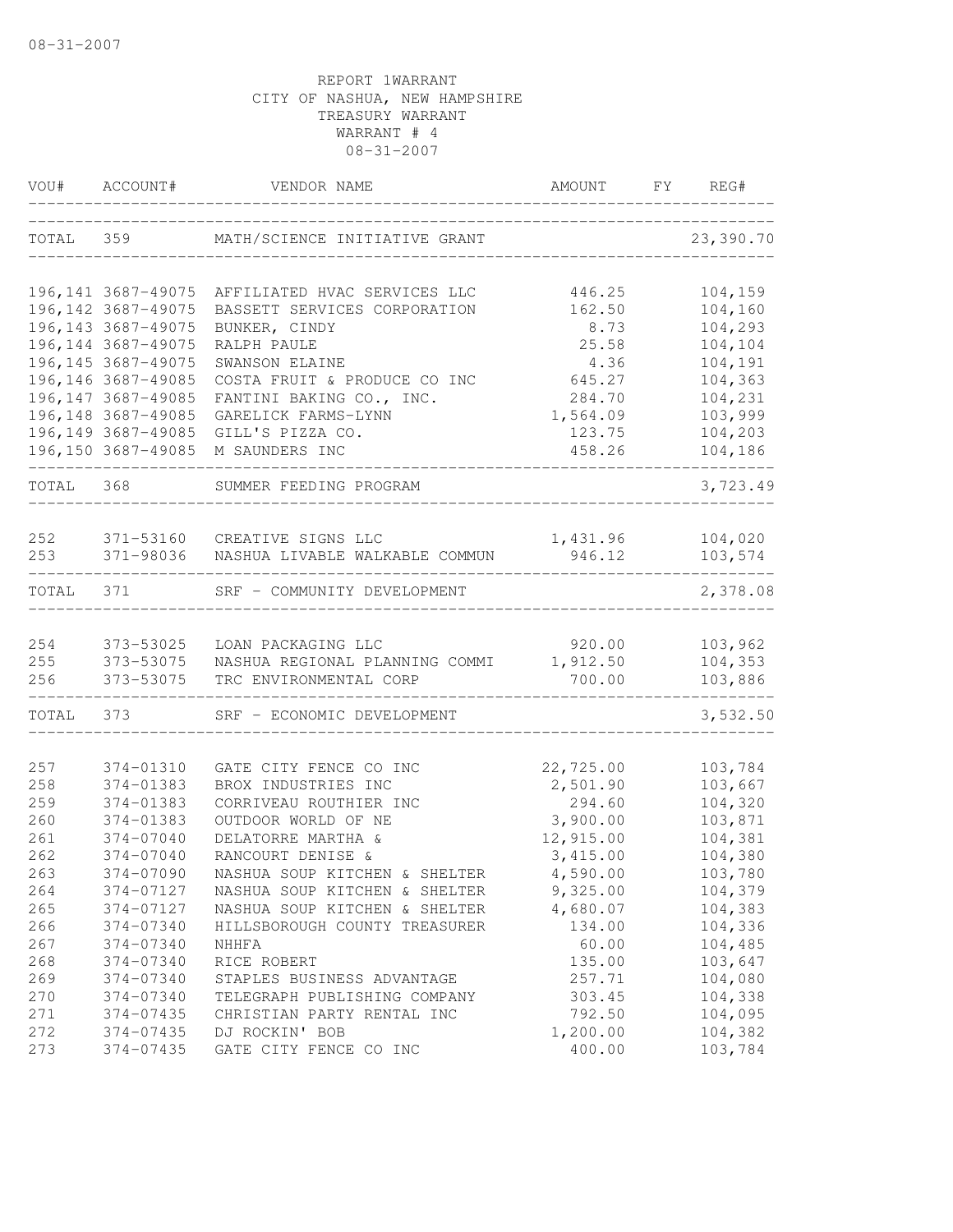| VOU# | ACCOUNT#  | VENDOR NAME                    | AMOUNT     | FΥ | REG#    |
|------|-----------|--------------------------------|------------|----|---------|
| 274  | 374-07435 | JOHNSON'S ELECTRIC SUPPLY      | 1,500.00   |    | 103,721 |
| 275  | 374-08026 | GOVCONNECTION INC              | 2,369.66   |    | 103,612 |
| 276  | 374-08211 | TRANSIT MANAGEMENT OF NASHUA   | 648.04     |    | 97      |
| 277  | 374-08211 | TRANSIT MANAGEMENT OF NASHUA   | 647.98     |    | 109     |
| 278  | 374-08211 | TRANSIT MANAGEMENT OF NASHUA   | 648.16     |    | 117     |
| 279  | 374-08212 | PRUDENTIAL INSURANCE           | 40.93      |    | 104,473 |
| 280  | 374-08239 | W S SIGN DESIGN CORP           | 823.75     |    | 103,964 |
| 280  | 374-09023 | W S SIGN DESIGN CORP           | 450.00     |    | 103,964 |
| 281  | 374-09031 | LOOMIS FARGO & CO              | 129.72     |    | 103,772 |
| 282  | 374-09031 | ROUTEMACH SOFTWARE INC         | 5,989.50   |    | 104,477 |
| 283  | 374-09031 | TRANSIT MANAGEMENT OF NASHUA   | 166.87     |    | 97      |
| 284  | 374-09031 | TRANSIT MANAGEMENT OF NASHUA   | 158.78     |    | 109     |
| 285  | 374-09031 | TRANSIT MANAGEMENT OF NASHUA   | 375.03     |    | 117     |
| 286  | 374-09054 | LISAY STEVEN E                 | 224.25     |    | 103,812 |
| 287  | 374-09061 | ARAMARK UNIFORM SERVICES       | 115.93     |    | 103,758 |
| 288  | 374-09071 | SHATTUCK MALONE OIL CO         | 16,775.29  |    | 104,428 |
| 289  | 374-09081 | BANDAG INC                     | 1,753.78   |    | 103,659 |
| 290  | 374-09081 | MICHELIN NORTH AMERICA INC     | 925.76     |    | 103,653 |
| 291  | 374-09081 | SULLIVAN TIRE INC              | 775.00     |    | 103,643 |
| 292  | 374-09091 | <b>BALDWIN FILTERS</b>         | 820.56     |    | 103,733 |
| 293  | 374-09091 | CENTRAL PAPER PRODUCTS CO      | 222.31     |    | 104,341 |
| 294  | 374-09091 | CUMMINS NORTHEAST INC          | 54.47      |    | 104,058 |
| 295  | 374-09091 | GILLIG CORP                    | 1,995.91   |    | 104,015 |
| 296  | 374-09091 | RYDER FLEET PRODUCTS.COM INC   | 476.92     |    | 104,042 |
| 297  | 374-09091 | SAM'S CLUB                     | 15.00      |    | 104,378 |
| 298  | 374-09091 | STAPLES BUSINESS ADVANTAGE     | 206.73     |    | 104,080 |
| 299  | 374-09091 | SUBURBAN AUTO & TRUCK PARTS IN | 2,307.86   |    | 104,332 |
| 300  | 374-09104 | PUBLIC SERVICE OF NH           | 346.30     |    | 104,501 |
| 301  | 374-09112 | KEYSPAN ENERGY DELIVERY        | 95.45      |    | 104,459 |
| 301  | 374-09114 | KEYSPAN ENERGY DELIVERY        | 23.82      |    | 104,459 |
| 302  | 374-09120 | PENNICHUCK WATER               | 252.51     |    | 104,462 |
| 302  | 374-09124 | PENNICHUCK WATER               | 26.02      |    | 104,462 |
| 303  | 374-09133 | IDEARC MEDIA CORP              | 74.35      |    | 104,518 |
| 304  | 374-09133 | VERIZON                        | 42.63      |    | 104,458 |
| 305  | 374-09133 | VERIZON                        | 464.51     |    | 104,471 |
| 306  | 374-09153 | THE HARTFORD                   | 140,022.00 |    | 104,446 |
| 306  | 374-09173 | THE HARTFORD                   | 5,706.00   |    | 104,446 |
| 307  | 374-09201 | TRANSIT MANAGEMENT OF NASHUA   | 16,351.60  |    | 97      |
| 308  | 374-09201 | TRANSIT MANAGEMENT OF NASHUA   | 16,043.01  |    | 109     |
| 309  | 374-09201 | TRANSIT MANAGEMENT OF NASHUA   | 17,530.06  |    | 117     |
| 310  | 374-09211 | AFSCME COUNCIL 93              | 683.00     |    | 104,481 |
| 311  | 374-09211 | ASSURANT EMPLOYEE BENEFITS     | 1, 114.65  |    | 104,484 |
| 312  | 374-09211 | HARVARD PILGRIM HEALTH CARE    | 16,203.05  |    | 104,482 |
| 313  | 374-09211 | PRUDENTIAL INSURANCE           | 1,056.01   |    | 104,473 |
| 314  | 374-09211 | TRANSIT MANAGEMENT OF NASHUA   | 878.99     |    | 97      |
| 315  | 374-09211 | TRANSIT MANAGEMENT OF NASHUA   | 848.53     |    | 109     |
| 316  | 374-09211 | TRANSIT MANAGEMENT OF NASHUA   | 827.77     |    | 117     |
| 317  | 374-09211 | VISION SERVICE PLAN            | 83.30      |    | 104,483 |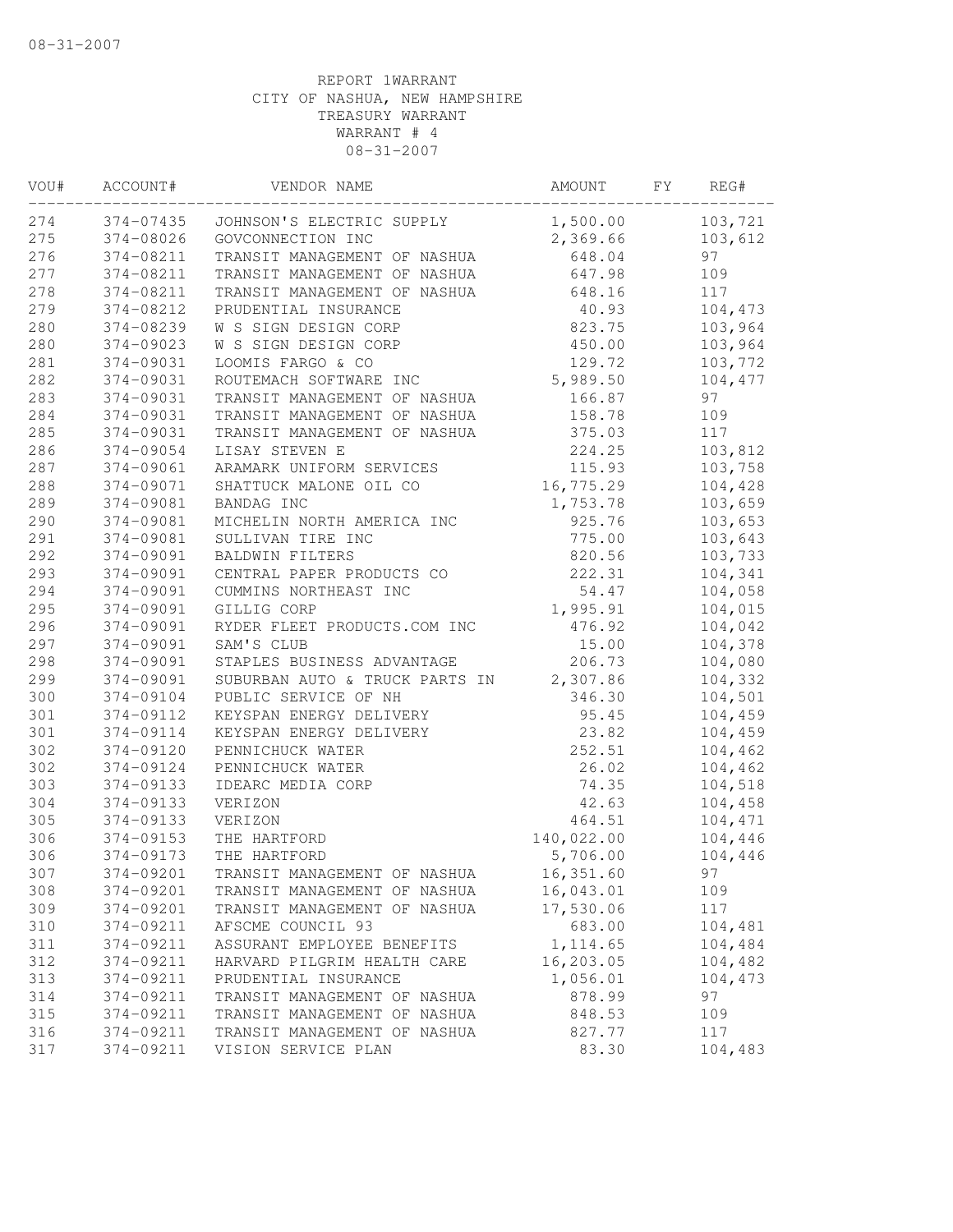| VOU#  | ACCOUNT#                                   | VENDOR NAME                         | AMOUNT         | FY | REG#               |
|-------|--------------------------------------------|-------------------------------------|----------------|----|--------------------|
| 318   | 374-09221                                  | FIRST TRANSIT INC                   | 16,650.00      |    | 103,693            |
| 319   | 374-09241                                  | WOODWORTH LOUISE                    | 50.00          |    | 103,768            |
| 320   | 374-09251                                  | TELEGRAPH PUBLISHING COMPANY        | 368.10         |    | 104,338            |
| 321   | 374-09261                                  | ARAMARK UNIFORM SERVICES            | 129.81         |    | 103,758            |
| 322   | 374-53095                                  | VANASSE HANGEN BRUSTLIN INC         | 114.36         |    | 103,602            |
| TOTAL | 374                                        | SRF - URBAN PROGRAMS                |                |    | 344, 233.25        |
| 323   | 375-45050                                  | LANDMAN JAMES                       | 103.85         |    | 104,001            |
| 324   | 375-45050                                  | PASTPERFECT SOFTWARE INC            | 1,672.60       |    | 104,006            |
| 325   | 375-45050                                  | THE BUTTERFLY PLACE                 | 450.00         |    | 104,520            |
| TOTAL | 375                                        | SRF - PUBLIC LIBRARIES              |                |    | 2,226.45           |
|       |                                            |                                     |                |    |                    |
|       | 196, 151 3767-31005                        | ONE COMMUNICATIONS                  | 2.25           |    | 104,510            |
|       | 3767-31005                                 | VERIZON                             | 155.51         |    | 104,458            |
|       | 196, 152 3767-44005                        | DALTON SHARON                       | 60.89          |    | 104,279            |
|       | 196, 153 3767-49035                        | SCHOLASTIC INCORPORATED             | 746.10         |    | 104,346            |
|       | 196, 154 3767-49050                        | BURNS PATRICIA                      | 79.99          |    | 104,103            |
|       | 196, 155 3767-49050                        | MICHAUD CYNTHIA<br>SCHOOL SPECIALTY | 76.51          |    | 104,110            |
|       | 196, 156 3767-49050<br>196, 157 3767-49075 | DALTON SHARON                       | 2,515.95       |    | 104,123            |
|       | 196, 158 3767-49075                        | RUSSELL GAIL                        | 48.74<br>69.99 |    | 104,279<br>104,278 |
|       | 196, 159 3767-53101                        | DALTON SHARON                       | 750.00         |    | 104,276            |
|       | 196,160 3767-53101                         | RUSSELL GAIL M                      | 1,312.50       |    | 104,277            |
|       | 196, 161 3767-72060                        | IDEAL BUSINESS MACHINES INC         | 132.00         |    | 104,349            |
|       | 3767-82025                                 | NH RETIREMENT SYSTEM                | 883.06         |    | 85                 |
|       | 3767-83009                                 | NORTHEAST DELTA                     | 2,887.93       |    | 92                 |
|       | 3767-83031                                 | ITT HARTFORD                        | 86.35          |    | 88                 |
|       | 196,162 3767-94030                         | LAVINE HOLLY                        | 85.00          |    | 104,188            |
| TOTAL | 376                                        | TITLE I ESEA                        |                |    | 9,892.77           |
|       |                                            |                                     |                |    |                    |
|       | 196, 163 3768-49050                        | CALLOWAY HOUSE INC                  | 50.80          |    | 103,660            |
|       |                                            | 196,164 3768-49050 ENVIROMENTS INC  | 59.22          |    | 104,197            |
|       | 196, 165 3768-49050                        | LAKESHORE LEARNING MATERIALS        | 756.68         |    | 103,762            |
|       | 196,166 3768-49050                         | ORIENTAL TRADING CO INC             | 60.97          |    | 104,127            |
|       | 196, 167 3768-49050                        | SCHOLASTIC INCORPORATED             | 44.16          |    | 104,346            |
|       | 196,168 3768-49050                         | SCHOOL SPECIALTY                    | 944.58         |    | 104,123            |
|       | 196,169 3768-49050                         | SMILE MAKERS                        | 116.26         |    | 104,116            |
|       | 196,170 3768-49050                         | STAPLES BUSINESS ADVANTAGE          | 93.15          |    | 104,027            |
|       | 196, 171 3768-56020                        | FIRST CHURCH                        | 3,214.00       |    | 103,723            |
|       | 196, 172 3768-72060                        | R & L SUPPLY                        | 160.00         |    | 104,087            |
|       | 196, 173 3768-95010                        | RESOURCES FOR EDUCATORS             | 143.00         |    | 104,219            |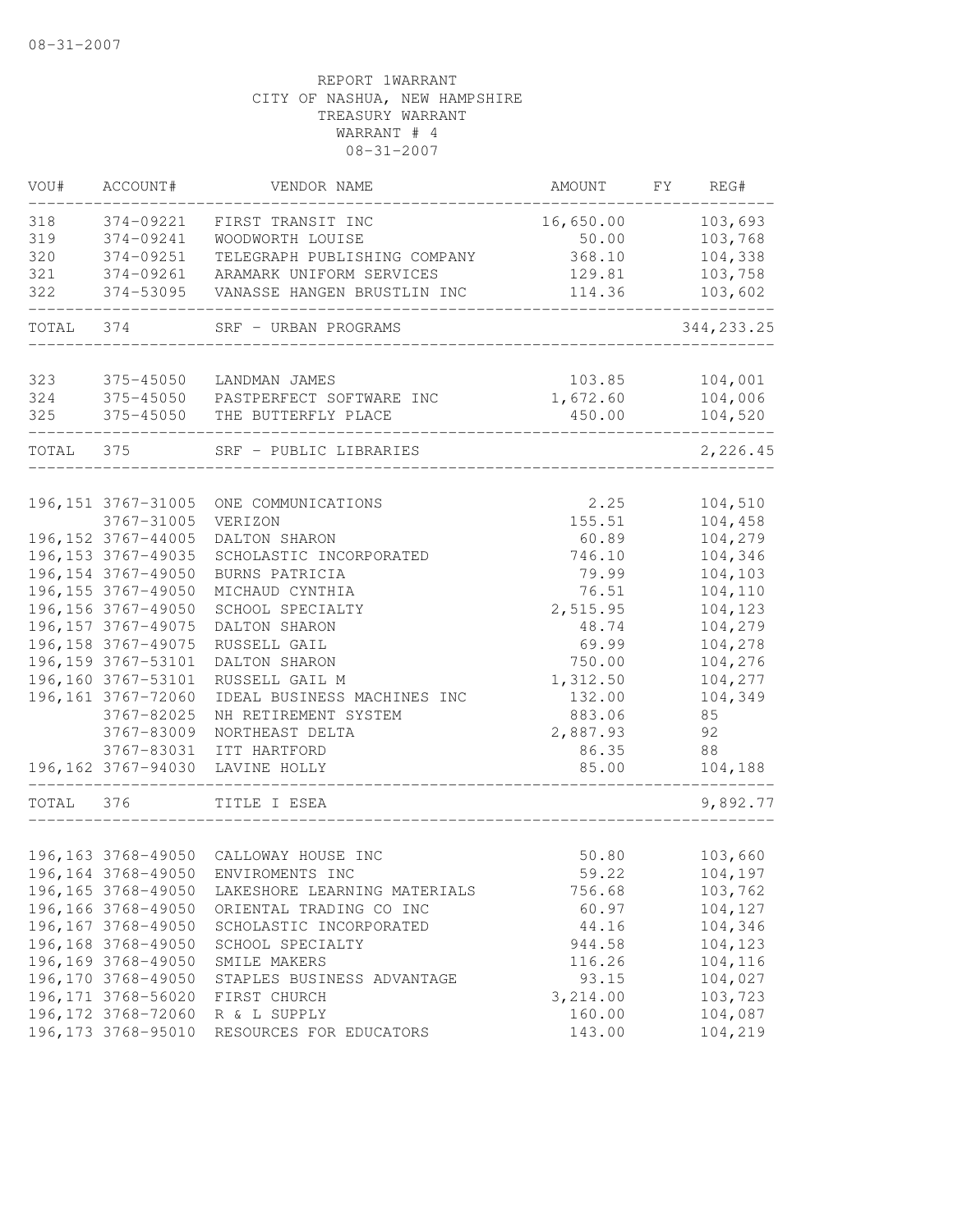|           | VOU# ACCOUNT#                                                                                                | VENDOR NAME                                                                                                                                                     | AMOUNT                                                    | FY REG#                                                   |
|-----------|--------------------------------------------------------------------------------------------------------------|-----------------------------------------------------------------------------------------------------------------------------------------------------------------|-----------------------------------------------------------|-----------------------------------------------------------|
| TOTAL 376 |                                                                                                              | TITLE I ESEA                                                                                                                                                    |                                                           | 5,642.82                                                  |
|           |                                                                                                              | 196,174 3777-49075 OXFORD UNIVERSITY PRESS<br>196,175 3777-49075 SCHOLASTIC INCORPORATED                                                                        | 2,869.75<br>1,955.46                                      | 104,467<br>104,346                                        |
| TOTAL     | 377                                                                                                          | TITLE III ENHANCE ENG LANGUAGE                                                                                                                                  |                                                           | 4,825.21                                                  |
|           |                                                                                                              | 3887-83031 ITT HARTFORD                                                                                                                                         | .56                                                       | 88                                                        |
| TOTAL 388 |                                                                                                              | TITLE V INNOVATIVE PROGRAMS                                                                                                                                     |                                                           | .56                                                       |
|           | 196, 176 3907-53102<br>196, 177 3907-55035<br>3907-82025<br>3907-83009<br>3907-83031                         | MANN LIZ<br>FIRST STUDENT INC<br>NH RETIREMENT SYSTEM<br>NORTHEAST DELTA                                                                                        | 700.00<br>168.46<br>145.08<br>41.60                       | 104,308<br>104,150<br>85<br>92                            |
|           | 196, 178 3907-91040<br>196, 179 3907-91040<br>196,180 3907-91040<br>196,181 3907-91040<br>196,182 3907-91040 | ITT HARTFORD<br>DERRY MARSHALL<br>MARCIANO LIANE<br>MCQUESTEN LESA<br>NACHBAR JENNIFER<br>PARADISE MALCOLM                                                      | 10.92<br>671.46<br>195.94<br>152.89<br>1,015.88<br>752.54 | 88<br>103,687<br>104,179<br>104,147<br>104,310<br>104,244 |
|           | 196, 183 3907-91040<br>196,184 3907-91040                                                                    | TREMBLAY KATHRYN<br>WALSH KENNETH                                                                                                                               | 370.54<br>640.20                                          | 104,167<br>104,258                                        |
| TOTAL 390 |                                                                                                              | VOC ED SECONDARY PERKINS                                                                                                                                        |                                                           | 4,865.51                                                  |
|           |                                                                                                              | 3937-82025 NH RETIREMENT SYSTEM<br>3937-83031 ITT HARTFORD                                                                                                      | 194.10<br>8.12                                            | 85<br>88                                                  |
| TOTAL 393 |                                                                                                              | DAY CARE                                                                                                                                                        |                                                           | 202.22                                                    |
|           |                                                                                                              | 196,185 3957-53109 WATERS MARCIA<br>3957-82025 NH RETIREMENT SYSTEM<br>3957-83009 NORTHEAST DELTA<br>3957-83031 ITT HARTFORD<br>196,186 3957-94030 FONDEN CAROL | 186.68<br>4,943.23<br>2,997.40<br>445.48<br>127.08        | 104,264<br>85<br>92<br>88<br>104, 158                     |
| TOTAL 395 |                                                                                                              | IDEA BASIC SPEC ED                                                                                                                                              |                                                           | 8,699.87                                                  |
|           |                                                                                                              | 3967-82025 NH RETIREMENT SYSTEM<br>3967-83009 NORTHEAST DELTA                                                                                                   | 536.05<br>144.62                                          | 85<br>92                                                  |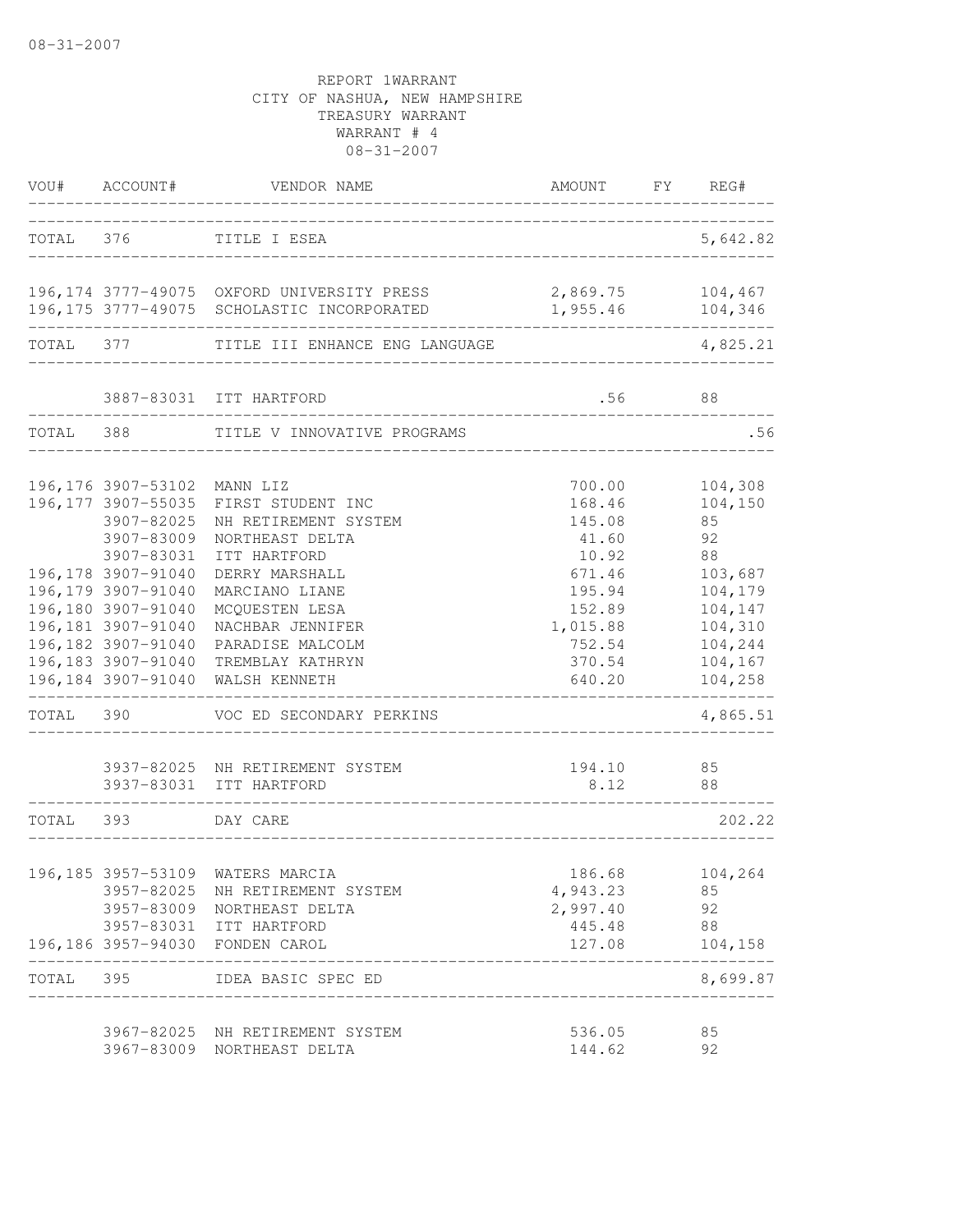| VOU#      | ACCOUNT# | VENDOR NAME             | AMOUNT FY | REG#   |
|-----------|----------|-------------------------|-----------|--------|
|           |          | 3967-83031 ITT HARTFORD | 17.08     | 88     |
| TOTAL 396 |          | IDEA PRESCHOOL SPEC ED  |           | 697.75 |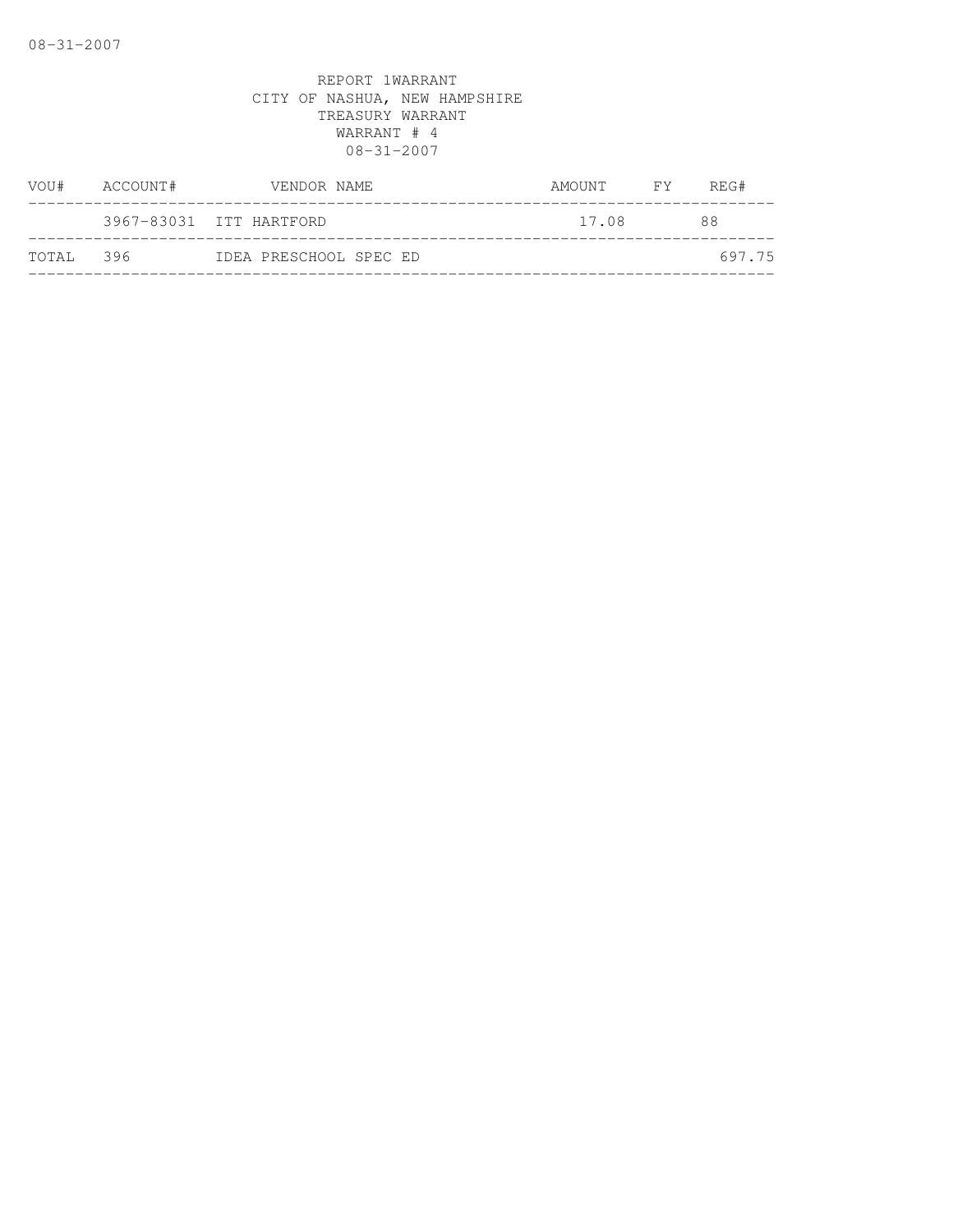| VOU#  | ACCOUNT#     | VENDOR NAME                                         | AMOUNT FY REG#  |                    |
|-------|--------------|-----------------------------------------------------|-----------------|--------------------|
| 341   | $412 - 162$  | HILLSBOROUGH COUNTY TREASURER                       | 290.80          | 104,336            |
|       | TOTAL 412-16 | FINANCIAL SERVICES<br>INT & COST ON REDEMPTION      |                 | 290.80             |
| 342   | $412 - 180$  | CLARK MARIEL                                        | 95.00           | 103,993            |
| 343   | $412 - 180$  | CRANE NANCY J                                       | 125.00          | 103,977            |
| 344   | $412 - 180$  | DODD INSURANCE                                      | 200.00          | 103,979            |
| 345   | $412 - 180$  | EXPRESS NASHUA MOTOR                                | 161.00          | 103,980            |
| 346   | $412 - 180$  | GREENE DAVID J                                      | 176.00          | 103,990            |
| 347   | $412 - 180$  | HULSE DENIS I                                       | 12.00           | 103,913            |
| 348   | $412 - 180$  | KELLEY CHRISTOPHER                                  | 199.00          | 103,924            |
| 349   | $412 - 180$  | MACDONALD ANDREW                                    | 158.00          | 103,998            |
| 350   | $412 - 180$  | MCLAUGHLIN TRANS                                    | 30.00           | 103,981            |
| 351   | $412 - 180$  | MULROONEY CAROLYN                                   | 50.00           | 103,994            |
| 352   | $412 - 180$  | NEWPORT CONSTRUCTION CORP                           | 100.00          | 103,978            |
| 353   | $412 - 180$  | THAKKAR SONAL L                                     | 35.00           | 103,987            |
| 354   | $412 - 180$  | WEEKS FRANCIS J                                     | 7.00            | 103,989            |
| TOTAL | $412 - 18$   | FINANCIAL SERVICES<br>AUTO PERMITS                  |                 | 1,348.00           |
|       |              | 355 413-563 FRANZBLAU CAROL                         | 15.50           | 103,926            |
|       | TOTAL 413-56 | CITY CLERK'S OFFICE<br>CASH - OVER & SHORT          |                 | 15.50              |
| 356   | 457-345      |                                                     |                 |                    |
| 357   | $457 - 345$  | DROBNIS BERNICE<br>KOZLOWSKI LUCILLE                | 10.99<br>102.06 | 103,973<br>103,808 |
| 358   | $457 - 345$  | PAINE MARK                                          | 16.86           | 103,975            |
| TOTAL |              | 457-34 PARKING LOTS<br>PARKING METERS-LOTS & STREET |                 | 129.91             |
|       |              |                                                     |                 |                    |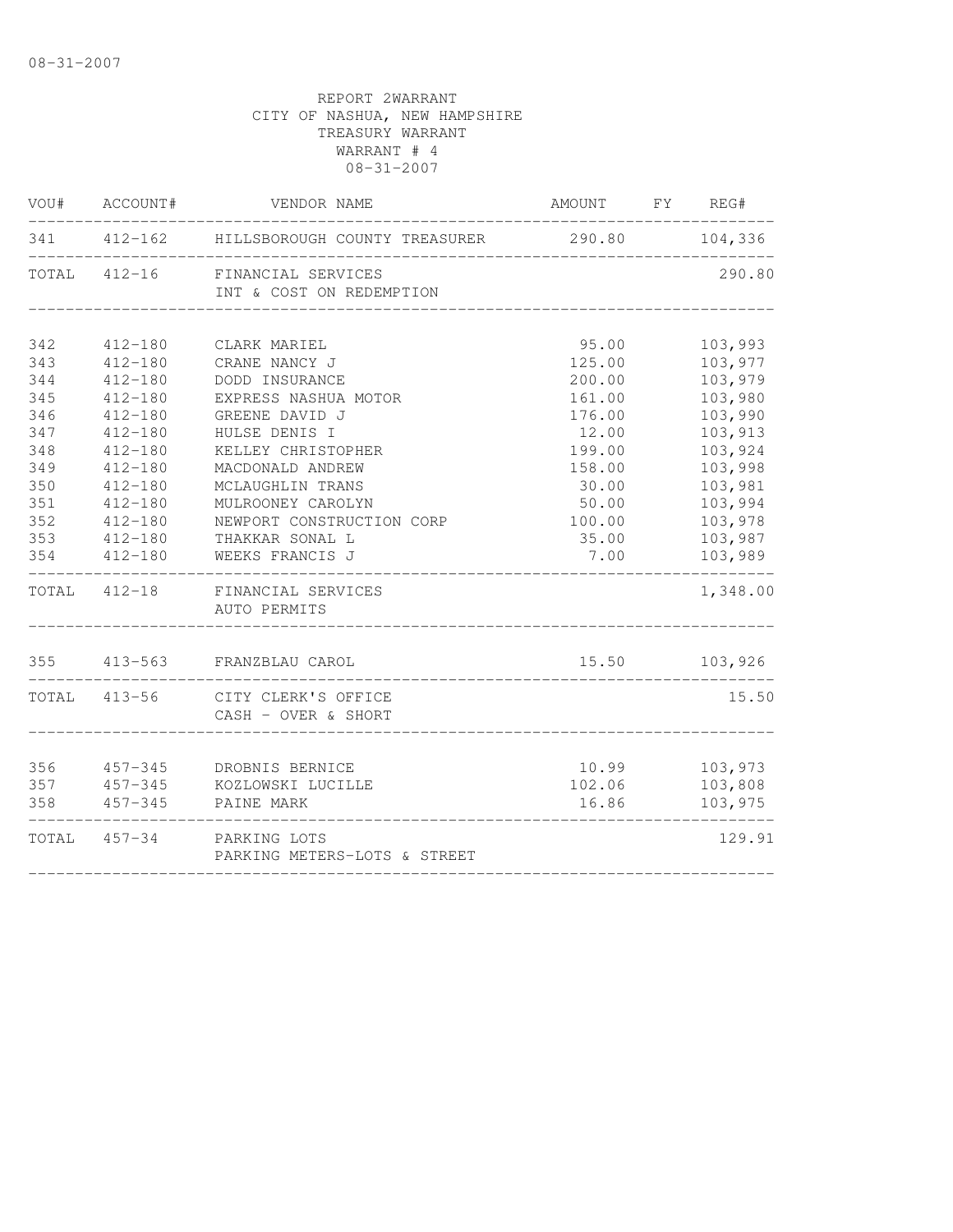| VOU#  | ACCOUNT#      | VENDOR NAME                    | <b>AMOUNT</b> | FY | REG#       |
|-------|---------------|--------------------------------|---------------|----|------------|
| 359   |               | 501-31050 VERIZON WIRELESS     | 277.29        |    | 104,489    |
| TOTAL | 501           | MAYOR'S OFFICE                 |               |    | 277.29     |
| 360   | 502-51015     | AVICORE REPORTING              | 1,364.40      |    | 103,752    |
| 361   | $502 - 66025$ | GE CAPITAL INC                 | 133.00        |    | 104,069    |
| 362   | 502-51010     | HILLSBOROUGH COUNTY TREASURER  | 30.41         |    | 104,336    |
| 363   | 502-49025     | MATTHEW BENDER & CO INC        | 95.15         |    | 104,524    |
| TOTAL | 502           | LEGAL DEPARTMENT               |               |    | 1,622.96   |
| 364   | 503-41015     | STAPLES BUSINESS ADVANTAGE     | 83.10         |    | 104,080    |
| TOTAL | 503           | BOARD OF ALDERMEN              |               |    | 83.10      |
|       |               |                                |               |    |            |
| 365   | 505-81005     | ADULT LEARNING CENTER          | 7,000.00      |    | 104,063    |
| 366   | 505-81078     | ST JOSEPH COMMUNITY SERVICES I | 1,888.60      |    | 104,333    |
| 367   | 505-81026     | THE PLUS COMPANY INC           | 1,075.00      |    | 103,652    |
| TOTAL | 505           | CIVIC & COMM. ACTIVITIES       |               |    | 9,963.60   |
| 368   | 506-31005     | CONNECTIVITY INC               | 510.00        |    | 103,597    |
| 369   | 506-31005     | PAETEC COMMUNICATIONS INC      | 5,032.87      |    | 104,437    |
| 370   | 506-31005     | VERIZON                        | 5,442.87      |    | 104,458    |
| 371   | 506-31005     | VERIZON                        | 440.21        |    | 104,471    |
| 372   | 506-31005     | VERIZON                        | 515.30        |    | 104,476    |
| 373   | 506-31005     | VERIZON BUSINESS FIOS          | 150.60        |    | 104,486    |
| 374   | 506-31005     | VERIZON ONLINE                 | 83.68         |    | 104,475    |
| 375   | 506-31005     | WAVEGUIDE INC                  | 325.00        |    | 103,756    |
| TOTAL | 506           | TELECOMMUNICATIONS             |               |    | 12,500.53  |
| 376   | 507-82020     | NH RETIREMENT SYSTEM           | 145,760.66    |    | 85         |
| 376   | 507-82025     | NH RETIREMENT SYSTEM           | 138, 295. 71  |    | 85         |
| 376   | 507-82030     | NH RETIREMENT SYSTEM           | 111,591.22    |    | 85         |
| 376   | 507-82035     | NH RETIREMENT SYSTEM           | 106,521.58    |    | 85         |
| TOTAL | 507           | PENSIONS                       |               |    | 502,169.17 |
| 377   | 508-83100     | STATE OF NH - UC<br>W/C        | 460.08        |    | 104,011    |
| 377   | 508-83101     | STATE OF NH - UC<br>W/C        | 1,148.90      |    | 104,011    |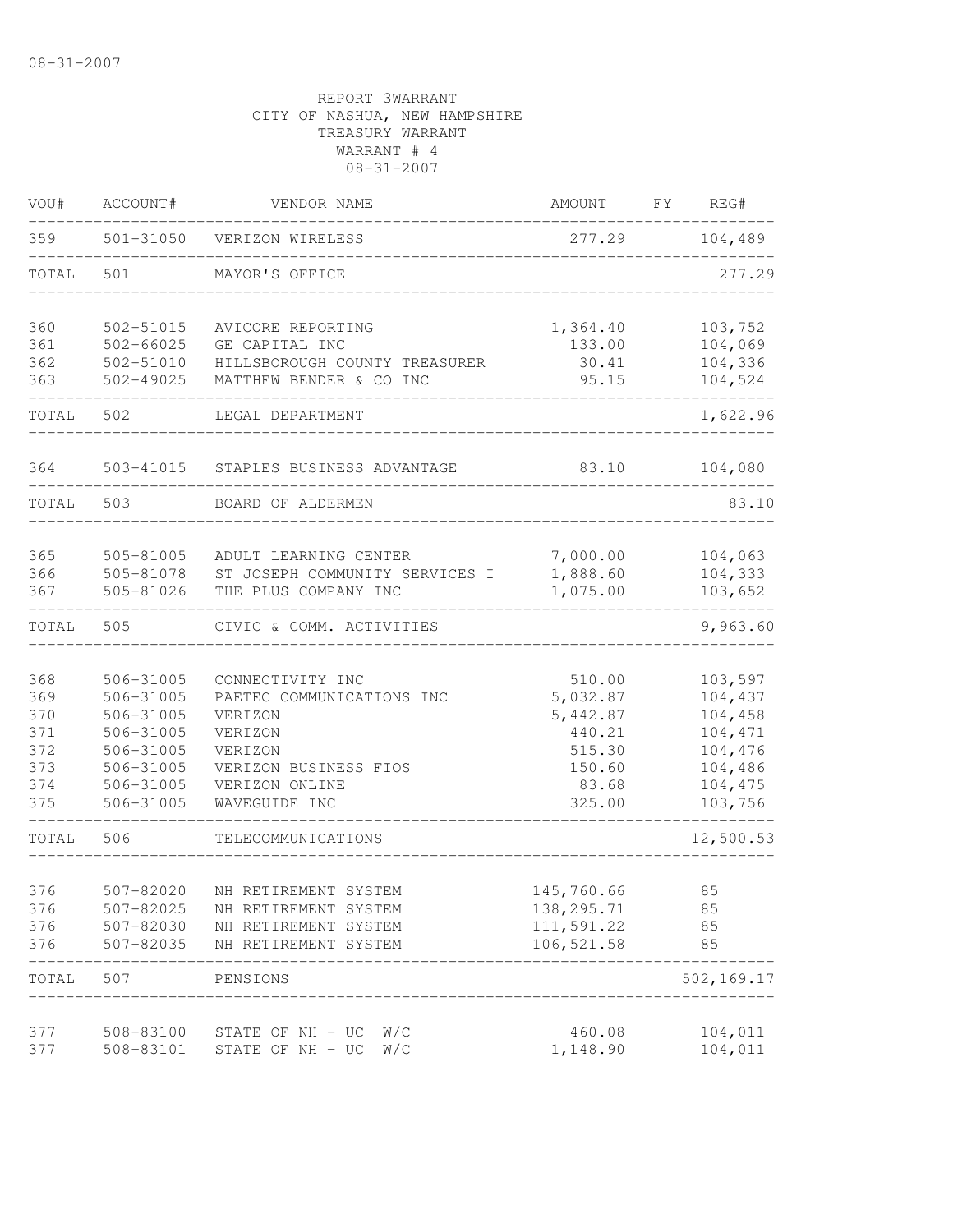| VOU#  | ACCOUNT#      | VENDOR NAME                    | AMOUNT    | FΥ | REG#       |
|-------|---------------|--------------------------------|-----------|----|------------|
| TOTAL | 508           | INSURANCE - POLICY COSTS       |           |    | 1,608.98   |
| 378   | 512-98035     | CITY OF NASHUA/PETTY CASH/SLIP | 508.53    |    | 103,580    |
| 379   | $512 - 66025$ | GE CAPITAL INC                 | 270.00    |    | 104,069    |
| 380   | 512-52010     | MELANSON HEATH & COMPANY PC    | 9,000.00  |    | 103,796    |
| 381   | 512-95005     | NH GOVERNMENT FINANCE OFFICERS | 105.00    |    | 104,506    |
| 382   | 512-94005     | NHTCA                          | 60.00     |    | 104,478    |
| 383   | 512-43005     | PRINTGRAPHICS OF MAINE         | 755.00    |    | 99         |
| 384   | 512-59182     | PRINTGRAPHICS OF MAINE         | 714.28    |    | 103,706    |
| TOTAL | 512           | FINANCIAL SERVICES             |           |    | 11, 412.81 |
| 385   | 513-41015     | GAYLORD BROS INC               | 487.99    |    | 104,340    |
| 385   | 513-43005     | GAYLORD BROS INC               | 47.76     |    | 104,340    |
| 386   | 513-94005     | HAMPTON INN JACKSONVILLE-I-95  | 655.97    |    | 104,498    |
| 387   | 513-43005     | POSTMASTER                     | 175.00    |    | 104,460    |
| 388   | 513-41015     | STAPLES BUSINESS ADVANTAGE     | 239.28    |    | 104,080    |
| TOTAL | 513           | CITY CLERK'S OFFICE            |           |    | 1,606.00   |
| 389   | 515-66025     | GE CAPITAL INC                 | 1,305.25  |    | 104,069    |
| TOTAL | 515           | HUMAN RESOURCES                |           |    | 1,305.25   |
|       |               |                                |           |    |            |
| 390   | 516-41015     | CRESTLINE SPECIALTIES CO INC   | 160.26    |    | 103,700    |
| 391   | 516-66025     | GE CAPITAL INC                 | 116.47    |    | 104,069    |
| 392   | 516-54016     | JOBS AVAILABLE INC             | 185.20    |    | 103,814    |
| 393   | 516-54016     | SUCCESS ADVERTISING INC        | 10,758.00 |    | 103,761    |
| 394   | 516-54011     | TELEGRAPH PUBLISHING COMPANY   | 1,285.20  |    | 104,338    |
| 394   | 516-54016     | TELEGRAPH PUBLISHING COMPANY   | 4,347.71  |    | 104,338    |
| TOTAL | 516           | PURCHASING DEPARTMENT          |           |    | 16,852.84  |
|       |               |                                |           |    |            |
| 395   | 517-75023     | B & S LOCKSMITH INC            | 6.55      |    | 103,906    |
| 396   | 517-59135     | BAIN PEST CONTROL SERVICE INC  | 72.00     |    | 104,343    |
| 397   | 517-42010     | HOME DEPOT CREDIT SERVICES     | 11.88     |    | 104,456    |
| 397   | 517-75023     | HOME DEPOT CREDIT SERVICES     | 60.52     |    | 104,456    |
| 397   | 517-75902     | HOME DEPOT CREDIT SERVICES     | 7.80      |    | 104,456    |
| 398   | 517-75130     | J LAWRENCE HALL INC            | 541.17    |    | 104,357    |
| 399   | 517-34015     | KEYSPAN ENERGY DELIVERY        | 234.88    |    | 104,459    |
| 400   | 517-33005     | PENNICHUCK WATER               | 539.61    |    | 104,462    |
| 401   | 517-32005     | PUBLIC SERVICE OF NH           | 7,231.85  |    | 104,501    |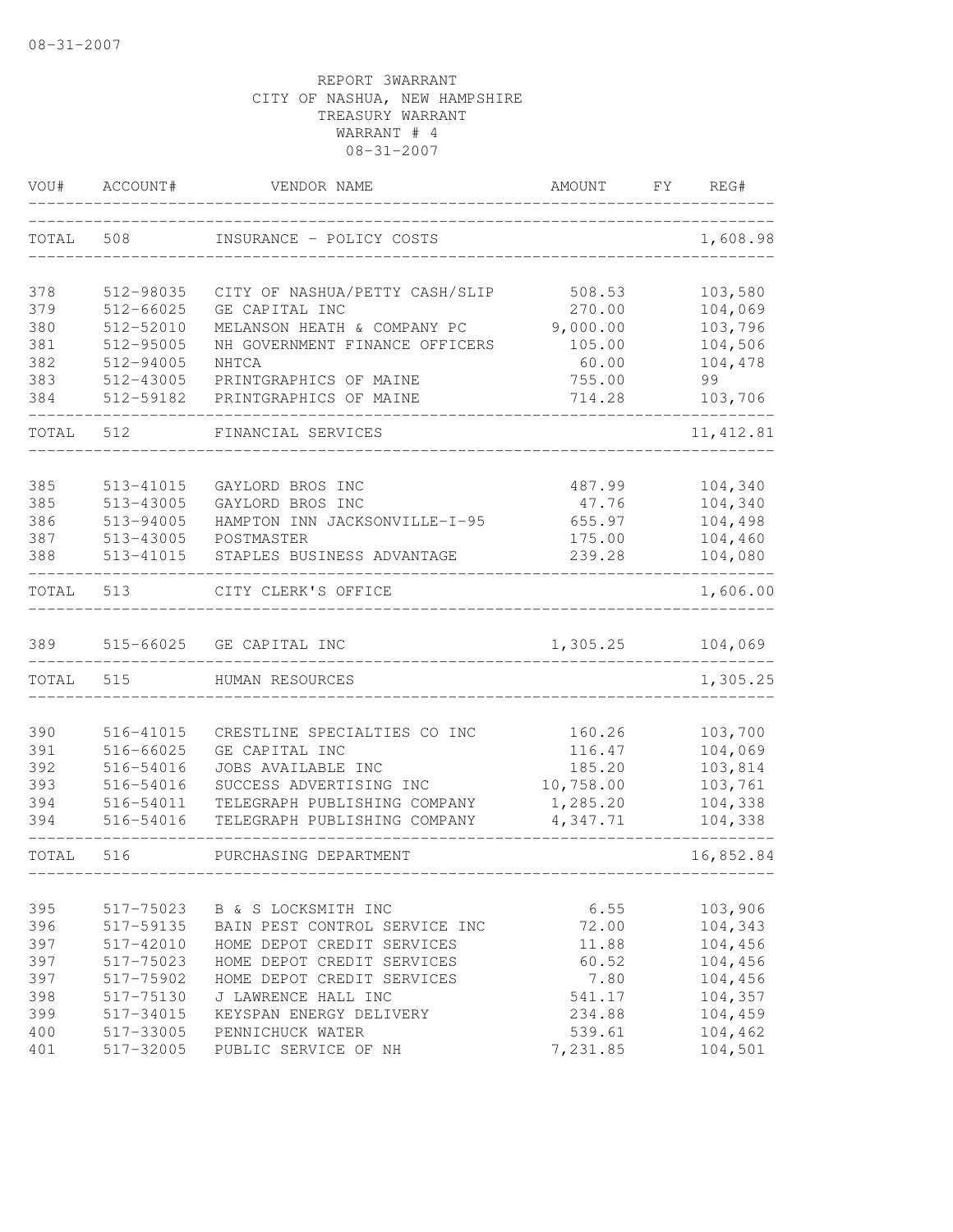| VOU#                                          | ACCOUNT#                                                                                        | VENDOR NAME                                                                                                                                                                      | AMOUNT                                                                | FY | REG#                                                                      |
|-----------------------------------------------|-------------------------------------------------------------------------------------------------|----------------------------------------------------------------------------------------------------------------------------------------------------------------------------------|-----------------------------------------------------------------------|----|---------------------------------------------------------------------------|
| 402                                           | 517-79030                                                                                       | SIMPLEXGRINNELL                                                                                                                                                                  | 780.45                                                                |    | 103,616                                                                   |
| TOTAL                                         | 517                                                                                             | BUILDING MAINT - CITY ADMIN                                                                                                                                                      |                                                                       |    | 9,486.71                                                                  |
| 403                                           | 518-91005                                                                                       | LIBERTY WENDY                                                                                                                                                                    | 46.65                                                                 |    | 104,384                                                                   |
| TOTAL                                         | 518                                                                                             | INSURANCE - ADMINISTRATION                                                                                                                                                       |                                                                       |    | 46.65                                                                     |
| 404                                           | 519-41010                                                                                       | STAPLES BUSINESS ADVANTAGE                                                                                                                                                       | 37.76                                                                 |    | 104,080                                                                   |
| TOTAL                                         | 519                                                                                             | ASSESSORS                                                                                                                                                                        |                                                                       |    | 37.76                                                                     |
| 405<br>406<br>407<br>408<br>409               | $520 - 53100$<br>$520 - 34015$<br>520-32005<br>520-32005<br>520-59100                           | BOOTH HILARY<br>KEYSPAN ENERGY DELIVERY<br>PENNICHUCK WATER<br>PUBLIC SERVICE OF NH<br>SWANSON MIRIAN H                                                                          | 180.00<br>23.82<br>514.84<br>102.43<br>864.00                         |    | 104,039<br>104,459<br>104,462<br>104,501<br>104,007                       |
| TOTAL                                         | 520                                                                                             | HUNT BUILDING                                                                                                                                                                    |                                                                       |    | 1,685.09                                                                  |
| 410<br>411<br>412<br>413<br>414<br>415<br>416 | 522-74035<br>522-74030<br>$522 - 64052$<br>522-31040<br>$522 - 64040$<br>522-41015<br>522-31040 | CDW GOVERNMENT INC<br>COCCI COMPUTER SERVICES INC<br>DELL MARKETING LP<br>MCMULLEN DAN<br>SOFTWARE HOUSE INTERNATIONAL I<br>SURPLUS OFFICE EQUIPMENT INC<br>TYRRELL KEN          | 2,694.11<br>329.00<br>1,441.34<br>53.45<br>50.00<br>129.00<br>46.33   |    | 104,119<br>103,822<br>103,734<br>104,385<br>104,216<br>103,655<br>104,034 |
| TOTAL                                         | 522                                                                                             | INFORMATION TECHNOLOGY                                                                                                                                                           |                                                                       |    | 4,743.23                                                                  |
| 417<br>418                                    | $524 - 64045$<br>$524 - 64045$                                                                  | CHESAPEAKE TECHNOLOGY MANAGEME<br>GOVCONNECTION INC                                                                                                                              | 128.00<br>1,556.71                                                    |    | 103,909<br>103,612                                                        |
| TOTAL                                         | 524                                                                                             | COMPUTERS - CITYWIDE                                                                                                                                                             |                                                                       |    | 1,684.71                                                                  |
| 419<br>420<br>421<br>422<br>423<br>424<br>425 | 531-44005<br>531-45175<br>531-53070<br>531-31050<br>531-53065<br>531-64215<br>531-75023         | ACCURATE PRINTING INCORPORATED<br>AIRGAS EAST<br>ANIMAL HOSPITAL OF NASHUA INC<br>ARCH WIRELESS<br>ARMED FORCES CONNECTION<br>B & H PHOTO VIDEO PRO AUDIO<br>B & S LOCKSMITH INC | 330.00<br>2,067.38<br>542.70<br>1,068.74<br>499.00<br>215.24<br>12.50 |    | 104,334<br>103,684<br>104,026<br>104,516<br>103,581<br>103,609<br>103,906 |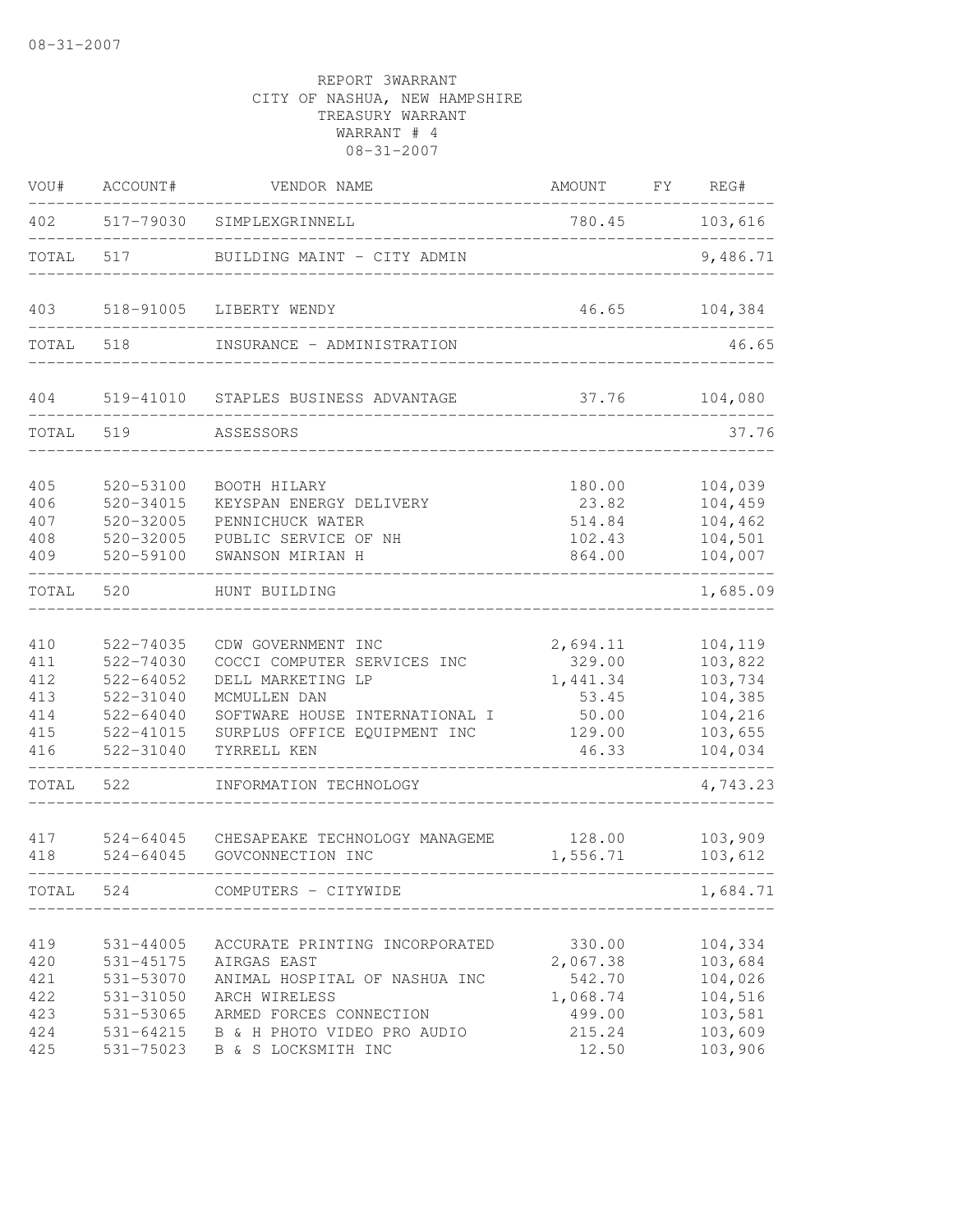| VOU# | ACCOUNT#      | VENDOR NAME                    | AMOUNT    | FY | REG#    |
|------|---------------|--------------------------------|-----------|----|---------|
| 425  | 531-78007     | B & S LOCKSMITH INC            | 71.35     |    | 103,906 |
| 426  | 531-59100     | BAER ALEXANDRA                 | 319.00    |    | 103,851 |
| 427  | $531 - 46040$ | BAILEY DAVID E                 | 58.99     |    | 104,401 |
| 428  | 531-46030     | BEN'S UNIFORMS                 | 423.00    |    | 104,350 |
| 428  | $531 - 46040$ | BEN'S UNIFORMS                 | 2,970.88  |    | 104,350 |
| 428  | 531-46045     | BEN'S UNIFORMS                 | 255.00    |    | 104,350 |
| 429  | 531-78007     | BEST FORD                      | 192.18    |    | 103,625 |
| 429  | 531-78075     | BEST FORD                      | 409.03    |    | 103,625 |
| 430  | 531-47010     | BOUND TREE MEDICAL LLC         | 595.85    |    | 103,895 |
| 431  | 531-59100     | BRUNS-CROTEAU PHOTOGRAPHY      | 289.00    |    | 104,394 |
| 432  | 531-53065     | CALEA                          | 990.00    |    | 104,491 |
| 433  | $531 - 46040$ | CAMACHO CARLOS                 | 607.96    |    | 104,388 |
| 434  | 531-59045     | CAMERALAND LLC                 | 101.87    |    | 103,699 |
| 435  | 531-78007     | CARPARTS OF NASHUA             | 182.70    |    | 103,624 |
| 436  | $531 - 46040$ | CASALE NEAL                    | 44.85     |    | 104,398 |
| 437  | 531-78007     | CHELMSFORD AUTO ELECTRIC INC   | 24.00     |    | 103,622 |
| 438  | $531 - 46040$ | CHILDS SCOTT                   | 39.99     |    | 104,399 |
| 439  | 531-31025     | CINFO PETER                    | 45.96     |    | 104,391 |
| 440  | 531-98035     | CONLEY DONALD                  | 117.58    |    | 104,392 |
| 441  | 531-91025     | CONLEY DONALD                  | 8.00      |    | 104,393 |
| 442  | 531-45125     | CONLEY DONALD                  | 40.99     |    | 104,396 |
| 442  | 531-48015     | CONLEY DONALD                  | 52.75     |    | 104,396 |
| 442  | 531-78007     | CONLEY DONALD                  | 62.91     |    | 104,396 |
| 443  | 531-78007     | DOBLES CHEVROLET-GEO-BUICK INC | 339.90    |    | 104,335 |
| 444  | 531-78075     | DOWNTOWN COLLISION CTR         | 1,996.88  |    | 103,921 |
| 445  | 531-78007     | EMERGENCY EQUIPMENT WAREHOUSE  | 101.55    |    | 104,056 |
| 446  | 531-42000     | F W WEBB COMPANY               | 71.04     |    | 103,709 |
| 447  | 531-78007     | G H BERLIN OIL CO              | 84.20     |    | 103,882 |
| 448  | $531 - 66025$ | GE CAPITAL INC                 | 1, 113.28 |    | 104,069 |
| 449  | $531 - 46040$ | GIGGI ROBERT                   | 124.99    |    | 104,387 |
| 450  | 531-98035     | GOOD MORNING SALES INC         | 19.50     |    | 104,355 |
| 451  | 531-78100     | GOODYEAR AUTO SERVICE CENTER   | 108.00    |    | 103,596 |
| 452  | 531-41015     | GRANITE STATE STAMPS INC       | 10.73     |    | 104,315 |
| 453  | 531-78007     | GRAPPONE AUTO JUNCTION         | 334.97    |    | 104,360 |
| 454  | 531-59100     | HARVEY JOHN                    | 130.00    |    | 104,404 |
| 455  | 531-42000     | HOME DEPOT CREDIT SERVICES     | 69.81     |    | 104,456 |
| 455  | 531-78007     | HOME DEPOT CREDIT SERVICES     | 14.93     |    | 104,456 |
| 456  | $531 - 45005$ | INTERSTATE ARMS CORP           | 447.60    |    | 103,671 |
| 457  | 531-98025     | JACK'S PIZZA                   | 18.00     |    | 104,053 |
| 458  | 531-34015     | KEYSPAN ENERGY DELIVERY        | 2,321.51  |    | 104,459 |
| 459  | 531-94005     | L.E.A.D. CONSULTANTS           | 600.00    |    | 104,497 |
| 460  | 531-78007     | MAC MULKIN CHEVROLET INC       | 748.39    |    | 104,323 |
| 460  | 531-78075     | MAC MULKIN CHEVROLET INC       | 93.00     |    | 104,323 |
| 460  | 531-78100     | MAC MULKIN CHEVROLET INC       | 42.46     |    | 104,323 |
| 461  | 531-53065     | MALONEY JAMES                  | 1,437.46  |    | 104,402 |
| 462  | 531-91025     | MARCHIONDA GUIDO               | 38.80     |    | 104,395 |
| 463  | 531-78065     | MAYNARD & LESIEUR INCORPORATED | 2,038.08  |    | 104,328 |
| 464  | 531-31040     | NEXTEL COMMUNICATIONS          | 49.31     |    | 104,469 |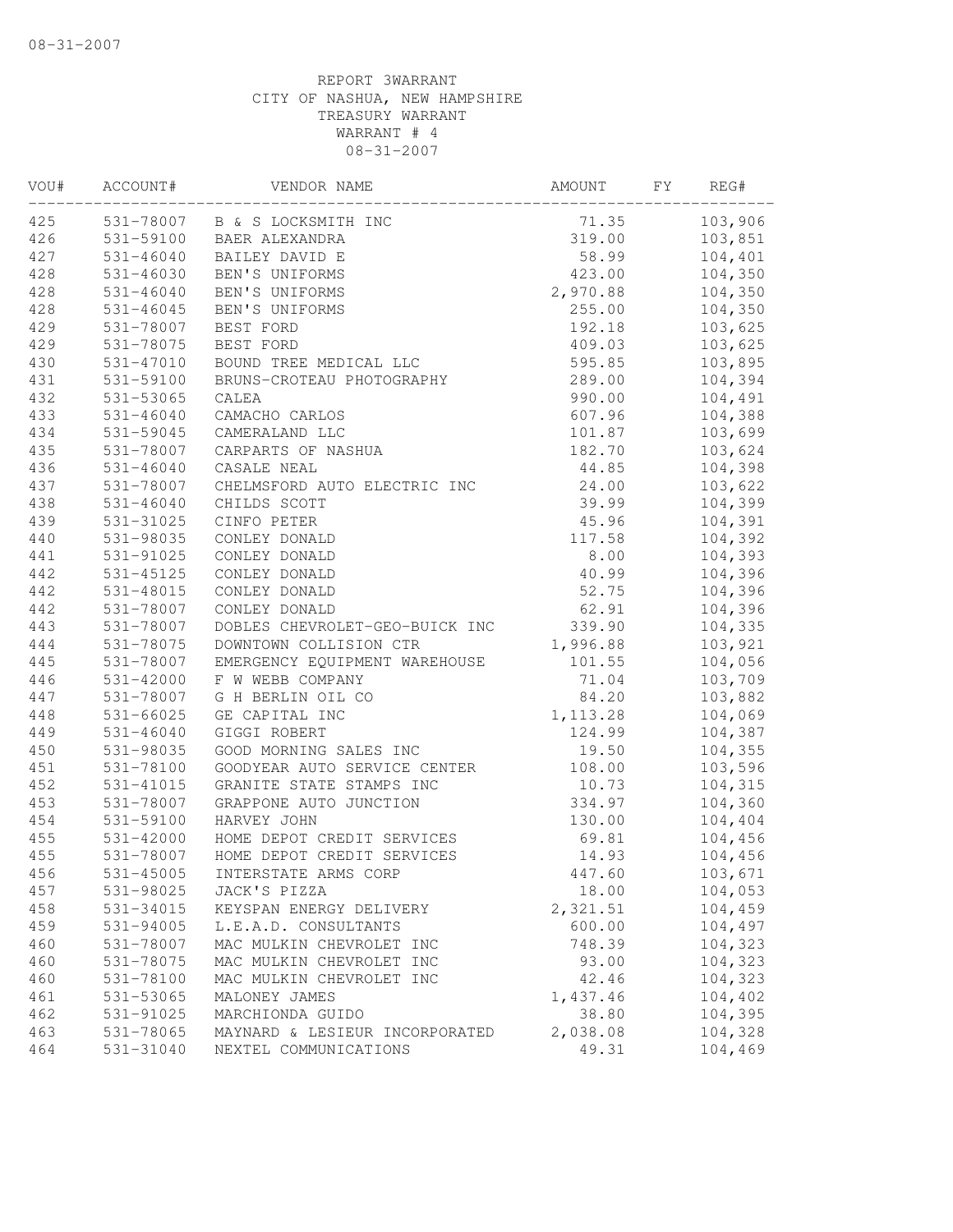| VOU#  | ACCOUNT#      | VENDOR NAME                    | AMOUNT   | FY | REG#      |
|-------|---------------|--------------------------------|----------|----|-----------|
| 465   | 531-78007     | NORTHERN FOREIGN CAR PARTS INC | 594.08   |    | 104,364   |
| 466   | $531 - 46040$ | O'BRIEN KEVIN                  | 84.98    |    | 104,390   |
| 467   | $531 - 94005$ | PADGETT-THOMPSON               | 499.00   |    | 104,493   |
| 468   | 531-31040     | PAETEC COMMUNICATIONS INC      | 356.64   |    | 104,437   |
| 468   | 531-74040     | PAETEC COMMUNICATIONS INC      | 617.28   |    | 104,437   |
| 469   | 531-53065     | PEASE WILLIAM                  | 1,073.91 |    | 104,389   |
| 470   | 531-33005     | PENNICHUCK WATER               | 831.91   |    | 104,462   |
| 471   | 531-46040     | PHELPS LAKEISHA                | 381.15   |    | 104,397   |
| 472   | 531-75023     | PIONEER TREE SERVICE/HERMAN ST | 35.00    |    | 104,351   |
| 473   | 531-32035     | PUBLIC SERVICE OF NH           | 444.18   |    | 104,501   |
| 474   | $531 - 45005$ | RILEY'S SPORT SHOP INC         | 30.60    |    | 103,615   |
| 474   | $531 - 46030$ | RILEY'S SPORT SHOP INC         | 508.00   |    | 103,615   |
| 474   | 531-46040     | RILEY'S SPORT SHOP INC         | 71.50    |    | 103,615   |
| 475   | 531-78007     | ROBBINS AUTO PARTS INC         | 469.59   |    | 103,870   |
| 476   | 531-75023     | SAM'S CLUB DIRECT              | 99.88    |    | 104,472   |
| 476   | 531-98025     | SAM'S CLUB DIRECT              | 281.10   |    | 104,472   |
| 477   | 531-74035     | SHARE-IT INC                   | 99.00    |    | 103,857   |
| 478   | 531-75023     | SIEMENS BUILDING TECHNOLOGIES  | 114.50   |    | 104,202   |
| 479   | 531-78007     | SIRCHIE FINGER PRINT LABORATOR | 537.04   |    | 104,018   |
| 480   | 531-69025     | SNAP ON TOOLS                  | 26.75    |    | 103,666   |
| 481   | 531-41005     | STAPLES BUSINESS ADVANTAGE     | 217.23   |    | 104,080   |
| 481   | 531-41015     | STAPLES BUSINESS ADVANTAGE     | 1,526.81 |    | 104,080   |
| 482   | 531-41015     | STATIONERS INC                 | 135.60   |    | 104,032   |
| 483   | 531-94005     | SULLIVAN FRANCIS               | 38.80    |    | 104,400   |
| 484   | 531-94005     | TESTAVERDE JAMES               | 105.00   |    | 104,386   |
| 485   | 531-42000     | THE DURKIN CO INC              | 428.52   |    | 103,874   |
| 486   | 531-46040     | THERIAULT PETER                | 93.50    |    | 104,403   |
| 487   | 531-78007     | TOWERS MOTOR PARTS CORP        | 166.61   |    | 104,046   |
| 488   | $531 - 74145$ | TREASURER STATE OF NH          | 90.00    |    | 103,757   |
| 489   | 531-43005     | UNITED PARCEL SERVICE          | 77.59    |    | 104,525   |
| 490   | 531-43005     | UNITED STATES POSTAL SERVICE   | 1,000.00 |    | 94        |
| 491   | 531-31020     | VERIZON                        | 375.64   |    | 104,458   |
| 492   | 531-31025     | VERIZON                        | 692.87   |    | 104,471   |
| 493   | 531-75130     | WATER CHEMICALS INC            | 126.00   |    | 103,861   |
| 494   | 531-41015     | WB MASON COMPANY INC           | 522.98   |    | 103,658   |
| TOTAL | 531           | POLICE DEPARTMENT              |          |    | 37,747.03 |
|       |               |                                |          |    |           |
| 495   | 532-46015     | AGAN WAYNE                     | 36.88    |    | 103,803   |
| 496   | 532-46045     | ALLISON JEFFREY                | 42.50    |    | 103,607   |
| 497   | 532-79040     | BATTERIES PLUS 400             | 372.00   |    | 104,074   |
| 498   | 532-91005     | BOUCHER ANNE-MARIE             | 9.02     |    | 103,876   |
| 499   | 532-47010     | CHANNING L BETE CO INC         | 88.50    |    | 104,121   |
| 500   | 532-78035     | CHROMATE INDUSTRIAL CORP       | 66.63    |    | 103,769   |
| 501   | 532-74092     | COM-TECH ELECTRONICS           | 166.05   |    | 103,961   |
| 502   | 532-78105     | DONOVAN SPRING COMPANY INC     | 1,385.74 |    | 103,665   |
| 503   | 532-64094     | FIRE TECH & SAFETY OF NEW ENGL | 116.00   |    | 104,051   |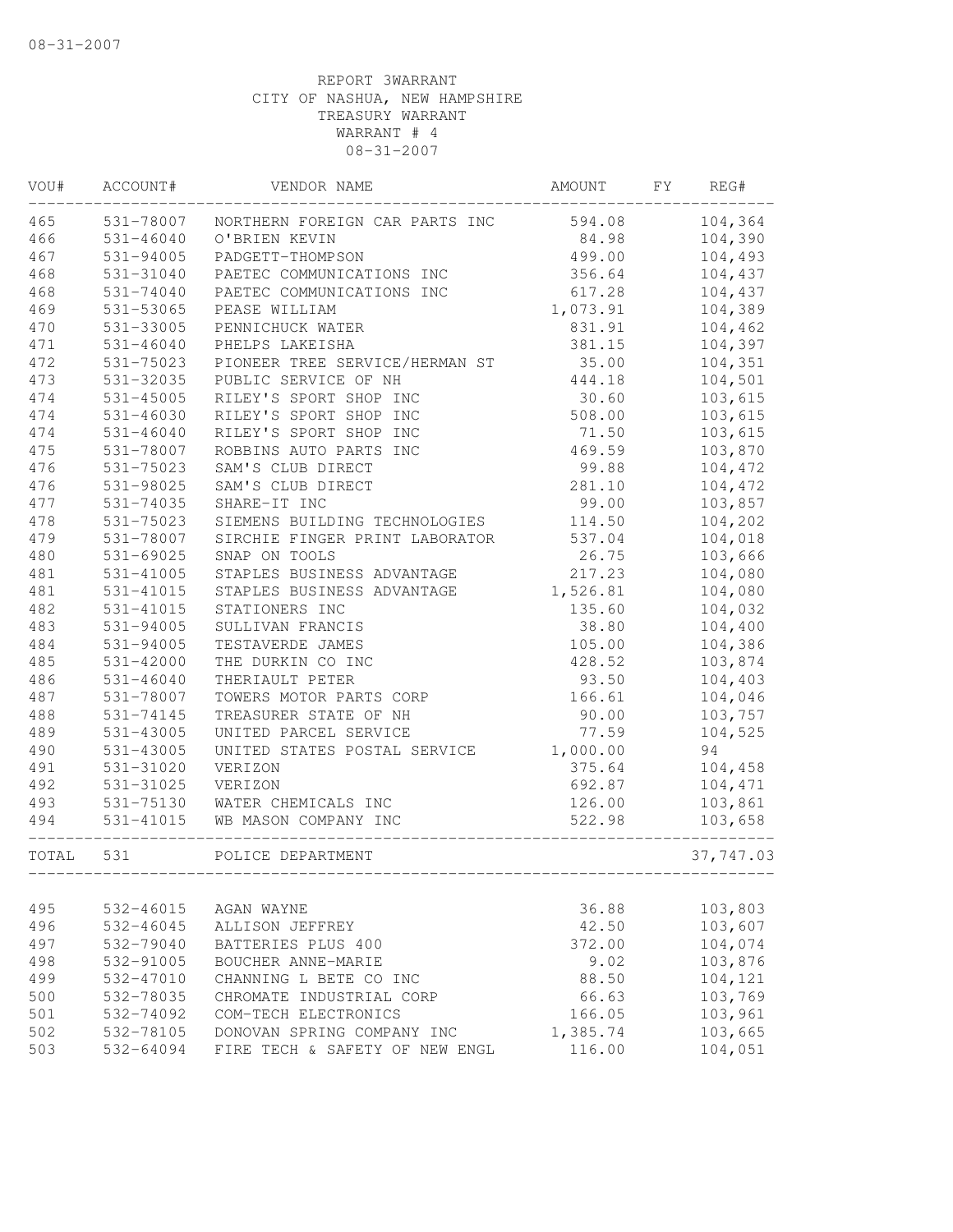| ACCOUNT#  | VENDOR NAME                                                                                                                                                                                                                                                                                                                                                                                                                                                                          | AMOUNT                                                                                                                                                                                                                                                                                                                                                                                                                                                                                                                                                                                                                                                                                                                                                                                                                                                                                                                                                                                                                             | FΥ                                                                                                                                                                                                                                                                                                                                            | REG#       |
|-----------|--------------------------------------------------------------------------------------------------------------------------------------------------------------------------------------------------------------------------------------------------------------------------------------------------------------------------------------------------------------------------------------------------------------------------------------------------------------------------------------|------------------------------------------------------------------------------------------------------------------------------------------------------------------------------------------------------------------------------------------------------------------------------------------------------------------------------------------------------------------------------------------------------------------------------------------------------------------------------------------------------------------------------------------------------------------------------------------------------------------------------------------------------------------------------------------------------------------------------------------------------------------------------------------------------------------------------------------------------------------------------------------------------------------------------------------------------------------------------------------------------------------------------------|-----------------------------------------------------------------------------------------------------------------------------------------------------------------------------------------------------------------------------------------------------------------------------------------------------------------------------------------------|------------|
|           | FLYNN PLUMBING & HEATING LLC                                                                                                                                                                                                                                                                                                                                                                                                                                                         | 760.00                                                                                                                                                                                                                                                                                                                                                                                                                                                                                                                                                                                                                                                                                                                                                                                                                                                                                                                                                                                                                             |                                                                                                                                                                                                                                                                                                                                               | 103,685    |
| 532-45175 | FREIRE JOSEPH JR                                                                                                                                                                                                                                                                                                                                                                                                                                                                     | 11.49                                                                                                                                                                                                                                                                                                                                                                                                                                                                                                                                                                                                                                                                                                                                                                                                                                                                                                                                                                                                                              |                                                                                                                                                                                                                                                                                                                                               | 103,865    |
|           |                                                                                                                                                                                                                                                                                                                                                                                                                                                                                      |                                                                                                                                                                                                                                                                                                                                                                                                                                                                                                                                                                                                                                                                                                                                                                                                                                                                                                                                                                                                                                    |                                                                                                                                                                                                                                                                                                                                               | 103,865    |
|           |                                                                                                                                                                                                                                                                                                                                                                                                                                                                                      |                                                                                                                                                                                                                                                                                                                                                                                                                                                                                                                                                                                                                                                                                                                                                                                                                                                                                                                                                                                                                                    |                                                                                                                                                                                                                                                                                                                                               | 103,865    |
|           |                                                                                                                                                                                                                                                                                                                                                                                                                                                                                      |                                                                                                                                                                                                                                                                                                                                                                                                                                                                                                                                                                                                                                                                                                                                                                                                                                                                                                                                                                                                                                    |                                                                                                                                                                                                                                                                                                                                               | 103,612    |
|           |                                                                                                                                                                                                                                                                                                                                                                                                                                                                                      |                                                                                                                                                                                                                                                                                                                                                                                                                                                                                                                                                                                                                                                                                                                                                                                                                                                                                                                                                                                                                                    |                                                                                                                                                                                                                                                                                                                                               | 103,670    |
|           |                                                                                                                                                                                                                                                                                                                                                                                                                                                                                      |                                                                                                                                                                                                                                                                                                                                                                                                                                                                                                                                                                                                                                                                                                                                                                                                                                                                                                                                                                                                                                    |                                                                                                                                                                                                                                                                                                                                               | 104,456    |
|           |                                                                                                                                                                                                                                                                                                                                                                                                                                                                                      |                                                                                                                                                                                                                                                                                                                                                                                                                                                                                                                                                                                                                                                                                                                                                                                                                                                                                                                                                                                                                                    |                                                                                                                                                                                                                                                                                                                                               | 103,732    |
|           |                                                                                                                                                                                                                                                                                                                                                                                                                                                                                      |                                                                                                                                                                                                                                                                                                                                                                                                                                                                                                                                                                                                                                                                                                                                                                                                                                                                                                                                                                                                                                    |                                                                                                                                                                                                                                                                                                                                               | 104,513    |
|           |                                                                                                                                                                                                                                                                                                                                                                                                                                                                                      |                                                                                                                                                                                                                                                                                                                                                                                                                                                                                                                                                                                                                                                                                                                                                                                                                                                                                                                                                                                                                                    |                                                                                                                                                                                                                                                                                                                                               | 103,683    |
|           |                                                                                                                                                                                                                                                                                                                                                                                                                                                                                      |                                                                                                                                                                                                                                                                                                                                                                                                                                                                                                                                                                                                                                                                                                                                                                                                                                                                                                                                                                                                                                    |                                                                                                                                                                                                                                                                                                                                               | 103,764    |
|           |                                                                                                                                                                                                                                                                                                                                                                                                                                                                                      |                                                                                                                                                                                                                                                                                                                                                                                                                                                                                                                                                                                                                                                                                                                                                                                                                                                                                                                                                                                                                                    |                                                                                                                                                                                                                                                                                                                                               | 104,357    |
|           |                                                                                                                                                                                                                                                                                                                                                                                                                                                                                      |                                                                                                                                                                                                                                                                                                                                                                                                                                                                                                                                                                                                                                                                                                                                                                                                                                                                                                                                                                                                                                    |                                                                                                                                                                                                                                                                                                                                               | 103,894    |
|           |                                                                                                                                                                                                                                                                                                                                                                                                                                                                                      |                                                                                                                                                                                                                                                                                                                                                                                                                                                                                                                                                                                                                                                                                                                                                                                                                                                                                                                                                                                                                                    |                                                                                                                                                                                                                                                                                                                                               | 104,331    |
|           |                                                                                                                                                                                                                                                                                                                                                                                                                                                                                      |                                                                                                                                                                                                                                                                                                                                                                                                                                                                                                                                                                                                                                                                                                                                                                                                                                                                                                                                                                                                                                    |                                                                                                                                                                                                                                                                                                                                               | 104,459    |
|           |                                                                                                                                                                                                                                                                                                                                                                                                                                                                                      |                                                                                                                                                                                                                                                                                                                                                                                                                                                                                                                                                                                                                                                                                                                                                                                                                                                                                                                                                                                                                                    |                                                                                                                                                                                                                                                                                                                                               | 103,969    |
|           |                                                                                                                                                                                                                                                                                                                                                                                                                                                                                      |                                                                                                                                                                                                                                                                                                                                                                                                                                                                                                                                                                                                                                                                                                                                                                                                                                                                                                                                                                                                                                    |                                                                                                                                                                                                                                                                                                                                               | 104,316    |
|           |                                                                                                                                                                                                                                                                                                                                                                                                                                                                                      |                                                                                                                                                                                                                                                                                                                                                                                                                                                                                                                                                                                                                                                                                                                                                                                                                                                                                                                                                                                                                                    |                                                                                                                                                                                                                                                                                                                                               | 104,328    |
|           |                                                                                                                                                                                                                                                                                                                                                                                                                                                                                      |                                                                                                                                                                                                                                                                                                                                                                                                                                                                                                                                                                                                                                                                                                                                                                                                                                                                                                                                                                                                                                    |                                                                                                                                                                                                                                                                                                                                               | 104,328    |
|           |                                                                                                                                                                                                                                                                                                                                                                                                                                                                                      | 487.00                                                                                                                                                                                                                                                                                                                                                                                                                                                                                                                                                                                                                                                                                                                                                                                                                                                                                                                                                                                                                             |                                                                                                                                                                                                                                                                                                                                               | 103,892    |
|           |                                                                                                                                                                                                                                                                                                                                                                                                                                                                                      |                                                                                                                                                                                                                                                                                                                                                                                                                                                                                                                                                                                                                                                                                                                                                                                                                                                                                                                                                                                                                                    |                                                                                                                                                                                                                                                                                                                                               | 103,875    |
|           |                                                                                                                                                                                                                                                                                                                                                                                                                                                                                      |                                                                                                                                                                                                                                                                                                                                                                                                                                                                                                                                                                                                                                                                                                                                                                                                                                                                                                                                                                                                                                    |                                                                                                                                                                                                                                                                                                                                               | 103,832    |
|           |                                                                                                                                                                                                                                                                                                                                                                                                                                                                                      |                                                                                                                                                                                                                                                                                                                                                                                                                                                                                                                                                                                                                                                                                                                                                                                                                                                                                                                                                                                                                                    |                                                                                                                                                                                                                                                                                                                                               | 103,858    |
|           |                                                                                                                                                                                                                                                                                                                                                                                                                                                                                      | 251.74                                                                                                                                                                                                                                                                                                                                                                                                                                                                                                                                                                                                                                                                                                                                                                                                                                                                                                                                                                                                                             |                                                                                                                                                                                                                                                                                                                                               | 103,858    |
|           |                                                                                                                                                                                                                                                                                                                                                                                                                                                                                      |                                                                                                                                                                                                                                                                                                                                                                                                                                                                                                                                                                                                                                                                                                                                                                                                                                                                                                                                                                                                                                    |                                                                                                                                                                                                                                                                                                                                               | 103,858    |
|           |                                                                                                                                                                                                                                                                                                                                                                                                                                                                                      |                                                                                                                                                                                                                                                                                                                                                                                                                                                                                                                                                                                                                                                                                                                                                                                                                                                                                                                                                                                                                                    |                                                                                                                                                                                                                                                                                                                                               | 104,490    |
|           |                                                                                                                                                                                                                                                                                                                                                                                                                                                                                      |                                                                                                                                                                                                                                                                                                                                                                                                                                                                                                                                                                                                                                                                                                                                                                                                                                                                                                                                                                                                                                    |                                                                                                                                                                                                                                                                                                                                               | 104,437    |
|           |                                                                                                                                                                                                                                                                                                                                                                                                                                                                                      |                                                                                                                                                                                                                                                                                                                                                                                                                                                                                                                                                                                                                                                                                                                                                                                                                                                                                                                                                                                                                                    |                                                                                                                                                                                                                                                                                                                                               | 103,899    |
|           |                                                                                                                                                                                                                                                                                                                                                                                                                                                                                      |                                                                                                                                                                                                                                                                                                                                                                                                                                                                                                                                                                                                                                                                                                                                                                                                                                                                                                                                                                                                                                    |                                                                                                                                                                                                                                                                                                                                               | 104,462    |
|           |                                                                                                                                                                                                                                                                                                                                                                                                                                                                                      |                                                                                                                                                                                                                                                                                                                                                                                                                                                                                                                                                                                                                                                                                                                                                                                                                                                                                                                                                                                                                                    |                                                                                                                                                                                                                                                                                                                                               | 103,604    |
|           |                                                                                                                                                                                                                                                                                                                                                                                                                                                                                      |                                                                                                                                                                                                                                                                                                                                                                                                                                                                                                                                                                                                                                                                                                                                                                                                                                                                                                                                                                                                                                    |                                                                                                                                                                                                                                                                                                                                               | 104,501    |
|           |                                                                                                                                                                                                                                                                                                                                                                                                                                                                                      |                                                                                                                                                                                                                                                                                                                                                                                                                                                                                                                                                                                                                                                                                                                                                                                                                                                                                                                                                                                                                                    |                                                                                                                                                                                                                                                                                                                                               | 104,439    |
|           |                                                                                                                                                                                                                                                                                                                                                                                                                                                                                      |                                                                                                                                                                                                                                                                                                                                                                                                                                                                                                                                                                                                                                                                                                                                                                                                                                                                                                                                                                                                                                    |                                                                                                                                                                                                                                                                                                                                               | 104,250    |
|           |                                                                                                                                                                                                                                                                                                                                                                                                                                                                                      |                                                                                                                                                                                                                                                                                                                                                                                                                                                                                                                                                                                                                                                                                                                                                                                                                                                                                                                                                                                                                                    |                                                                                                                                                                                                                                                                                                                                               | 103,823    |
|           |                                                                                                                                                                                                                                                                                                                                                                                                                                                                                      |                                                                                                                                                                                                                                                                                                                                                                                                                                                                                                                                                                                                                                                                                                                                                                                                                                                                                                                                                                                                                                    |                                                                                                                                                                                                                                                                                                                                               | 103,823    |
|           |                                                                                                                                                                                                                                                                                                                                                                                                                                                                                      |                                                                                                                                                                                                                                                                                                                                                                                                                                                                                                                                                                                                                                                                                                                                                                                                                                                                                                                                                                                                                                    |                                                                                                                                                                                                                                                                                                                                               | 103,823    |
|           |                                                                                                                                                                                                                                                                                                                                                                                                                                                                                      |                                                                                                                                                                                                                                                                                                                                                                                                                                                                                                                                                                                                                                                                                                                                                                                                                                                                                                                                                                                                                                    |                                                                                                                                                                                                                                                                                                                                               | 104,080    |
|           |                                                                                                                                                                                                                                                                                                                                                                                                                                                                                      |                                                                                                                                                                                                                                                                                                                                                                                                                                                                                                                                                                                                                                                                                                                                                                                                                                                                                                                                                                                                                                    |                                                                                                                                                                                                                                                                                                                                               | 104,080    |
| 532-31040 | VERIZON WIRELESS                                                                                                                                                                                                                                                                                                                                                                                                                                                                     | 34.67                                                                                                                                                                                                                                                                                                                                                                                                                                                                                                                                                                                                                                                                                                                                                                                                                                                                                                                                                                                                                              |                                                                                                                                                                                                                                                                                                                                               | 104,489    |
| 532-73005 |                                                                                                                                                                                                                                                                                                                                                                                                                                                                                      | 245.00                                                                                                                                                                                                                                                                                                                                                                                                                                                                                                                                                                                                                                                                                                                                                                                                                                                                                                                                                                                                                             |                                                                                                                                                                                                                                                                                                                                               | 103,648    |
| 532-78080 |                                                                                                                                                                                                                                                                                                                                                                                                                                                                                      | 930.39                                                                                                                                                                                                                                                                                                                                                                                                                                                                                                                                                                                                                                                                                                                                                                                                                                                                                                                                                                                                                             |                                                                                                                                                                                                                                                                                                                                               | 103,644    |
| 532       |                                                                                                                                                                                                                                                                                                                                                                                                                                                                                      |                                                                                                                                                                                                                                                                                                                                                                                                                                                                                                                                                                                                                                                                                                                                                                                                                                                                                                                                                                                                                                    |                                                                                                                                                                                                                                                                                                                                               | 22, 250.64 |
|           |                                                                                                                                                                                                                                                                                                                                                                                                                                                                                      | 248.09                                                                                                                                                                                                                                                                                                                                                                                                                                                                                                                                                                                                                                                                                                                                                                                                                                                                                                                                                                                                                             |                                                                                                                                                                                                                                                                                                                                               | 104,501    |
|           | 532-75023<br>532-98029<br>532-64015<br>532-78075<br>532-75023<br>532-46015<br>532-49025<br>532-64094<br>532-53025<br>532-75130<br>532-59135<br>532-78007<br>532-34015<br>532-46045<br>532-75105<br>532-59100<br>532-78065<br>532-78100<br>532-64094<br>532-64165<br>532-42005<br>532-42010<br>532-42020<br>532-94005<br>532-31040<br>532-75023<br>532-33005<br>532-46045<br>532-32005<br>532-79045<br>532-79045<br>$532 - 45110$<br>532-78007<br>532-78100<br>532-41005<br>532-41015 | 532-75160<br>FREIRE JOSEPH JR<br>FREIRE JOSEPH JR<br>GOVCONNECTION INC<br>GREENFIELD INDUSTRIES INC<br>HOME DEPOT CREDIT SERVICES<br>HUNTRESS UNIFORMS<br>ICC<br>INDUSTRIAL PROTECTION SERVICES<br>INTEGRATED ENGINEERED SYSTEMS<br>J LAWRENCE HALL INC<br>J P PEST SERVICES<br>JACK YOUNG COMPANY INC<br>KEYSPAN ENERGY DELIVERY<br>KOSER RONALD<br>M & M ELECTRICAL SUPPLY CO INC<br>MAYNARD & LESIEUR INCORPORATED<br>MAYNARD & LESIEUR INCORPORATED<br>MINUTEMAN TRUCKS INC<br>MOORE MEDICAL LLC<br>NASHUA OUTDOOR POWER EQUIP<br>NEW ENGLAND PAPER & SUPPLY<br>NEW ENGLAND PAPER & SUPPLY<br>NEW ENGLAND PAPER & SUPPLY<br>NHBOA<br>PAETEC COMMUNICATIONS INC<br>PAUL'S REPAIR/PAUL PERAULT<br>PENNICHUCK WATER<br>PETRAIN TIMOTHY<br>PUBLIC SERVICE OF NH<br>RADIO SHACK<br>REXEL CLS<br>SANEL AUTO PARTS CO<br>SANEL AUTO PARTS CO<br>SANEL AUTO PARTS CO<br>STAPLES BUSINESS ADVANTAGE<br>STAPLES BUSINESS ADVANTAGE<br>YANKEE EQUIPMENT SYSTEMS INC<br>YANKEE TRUCKS<br>FIRE DEPARTMENT<br>534-32020 PUBLIC SERVICE OF NH | 13.97<br>153.37<br>68.29<br>176.00<br>20.52<br>74.00<br>339.00<br>1,087.64<br>499.50<br>180.00<br>170.00<br>254.09<br>1, 171.77<br>491.92<br>240.50<br>123.00<br>910.00<br>39.00<br>56.68<br>624.74<br>217.04<br>35.00<br>51.71<br>465.00<br>952.07<br>600.00<br>6,845.20<br>14.99<br>165.95<br>639.20<br>109.58<br>28.51<br>141.32<br>287.47 |            |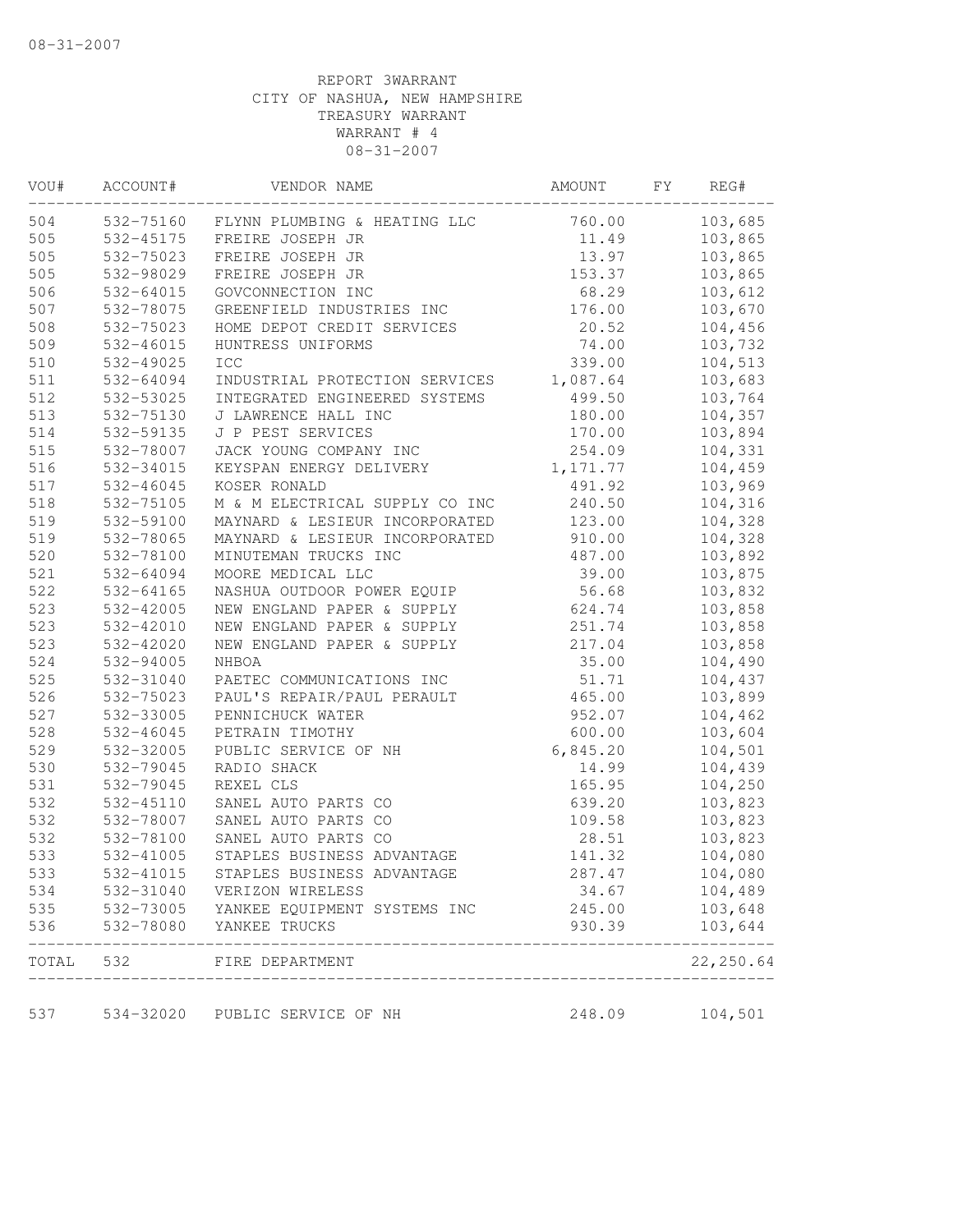| VOU#       | ACCOUNT#               | VENDOR NAME                          | AMOUNT             | FY | REG#                          |
|------------|------------------------|--------------------------------------|--------------------|----|-------------------------------|
| TOTAL      | 534                    | STREET LIGHTING                      |                    |    | 248.09                        |
| 538<br>539 | 535-81023<br>535-64030 | CARD TECH<br>GOVCONNECTION INC       | 39.16<br>105.26    |    | 103,879<br>103,612            |
| TOTAL      | 535                    | EMERGENCY MANAGEMENT                 |                    |    | 144.42                        |
| 540        | 536-78007              | CARPARTS OF NASHUA                   | 15.08              |    | 103,624                       |
| 541        | 536-53065              | CINFO PETER                          | 101.95             |    | 104,405                       |
| 542        | 536-78065              | CONLEY DONALD                        | 3.88               |    | 104,407                       |
| 543        | 536-78065              | GOODYEAR AUTO SERVICE CENTER         | 135.16             |    | 103,596                       |
| 544        | 536-53065              | MANSFIELD WILLIAM                    | 232.43             |    | 104,408                       |
| 545        | 536-74150              | MICROWAVE NETWORKS                   | 1,569.27           |    | 103,809                       |
| 546        | 536-64255              | MOTOROLA                             | 2,768.05           |    | 103,735                       |
| 547        | 536-32035              | PUBLIC SERVICE OF NH                 | 1,351.28<br>468.03 |    | 104,501                       |
| 548        | 536-53065              | SHERMAN BRIAN                        |                    |    | 104,406                       |
| TOTAL      | 536                    | CITYWIDE COMMUNICATIONS              |                    |    | 6,645.13                      |
| 549        | 541-95005              | APHA                                 | 300.00             |    | 104,514                       |
| 550        | 541-41015              | COMMUNITY SERVICES PETTY CASH        | 22.97              |    | 104,409                       |
| 551        | 541-53165              | LANGUAGE LINE SERVICES               | 93.00              |    | 103,711                       |
| 552        | 541-33005              | PENNICHUCK WATER                     | 126.25             |    | 104,462                       |
| 553        | 541-32005              | PUBLIC SERVICE OF NH                 | 1,341.10           |    | 104,501                       |
| 554        | 541-41015              | STAPLES BUSINESS ADVANTAGE           | 129.19             |    | 104,080                       |
| TOTAL      | 541                    | COMMUNITY SERVICES DIVISION          |                    |    | 2,012.51                      |
| 555        | 542-91005              | COTE JOAN                            | 2.91               |    | 103,834                       |
| 556        | 542-91005              | FELICIANO SANDRA                     | 21.61              |    | 103,598                       |
| 557        | 542-59100              | NH BOARD OF PHARMACY                 | 150.00             |    | 104,454                       |
| 558        | 542-41015              | STAPLES BUSINESS ADVANTAGE           | 208.72             |    | 104,080                       |
| 559        | 542-91005              | WENDT BETTY                          | 19.89              |    | 104,070                       |
|            |                        | TOTAL 542 COMMUNITY HEALTH           |                    |    | 403.13                        |
| 560        |                        | 543-49075 NEW ENGLAND DRY ICE CO LLC |                    |    | 56.00 103,635                 |
| 561        |                        | 543-91005    PRICE HOWARD            |                    |    | 46.58 103,855<br>------------ |
|            |                        | TOTAL 543 ENVIRONMENTAL HEALTH DEPT. |                    |    | 102.58                        |
|            |                        |                                      |                    |    |                               |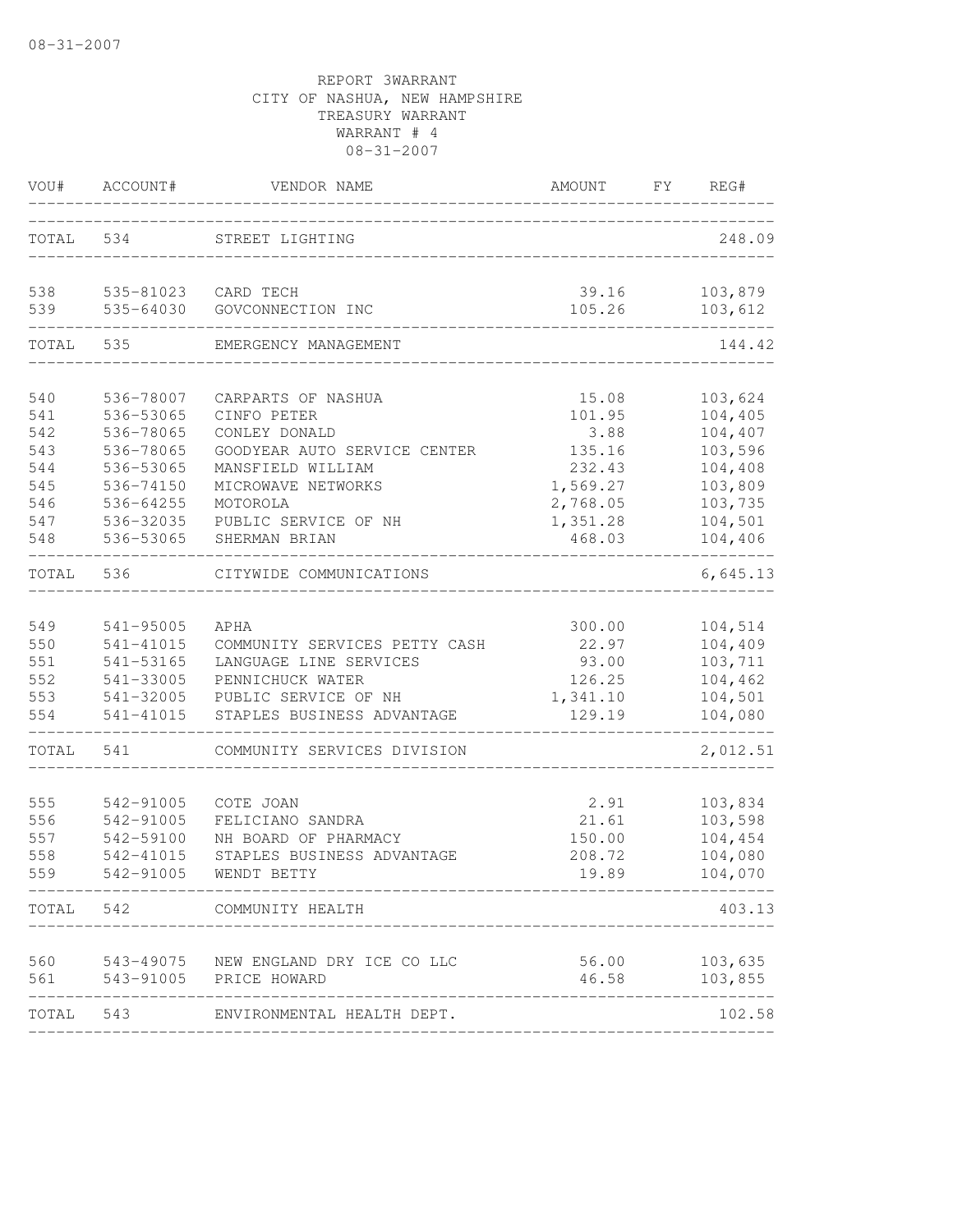| VOU#  | ACCOUNT#  | VENDOR NAME                    | AMOUNT   | FY | REG#    |
|-------|-----------|--------------------------------|----------|----|---------|
| 562   | 544-43005 | COMMUNITY SERVICES PETTY CASH  | 6.76     |    | 104,409 |
| 562   | 544-94005 | COMMUNITY SERVICES PETTY CASH  | 80.00    |    | 104,409 |
| 563   | 544-41015 | STAPLES BUSINESS ADVANTAGE     | 226.44   |    | 104,080 |
| TOTAL | 544       | WELFARE ADMINISTRATION         |          |    | 313.20  |
|       |           |                                |          |    |         |
| 564   | 545-97020 | 18-24 ASH ST LLC               | 722.13   |    | 103,860 |
| 565   | 545-97020 | 188 CONCORD ST LLC DBA LILLIAN | 1,236.00 |    | 104,003 |
| 566   | 545-97020 | 23-25 TEMPLE ST REALTY LLC     | 2,251.94 |    | 104,014 |
| 567   | 545-97020 | 28-34 RR SQUARE LLC            | 585.00   |    | 103,651 |
| 568   | 545-97020 | AMHERST PARK APARTMENTS LLC    | 789.00   |    | 103,806 |
| 569   | 545-97020 | ANDREWS JOSEPH                 | 347.73   |    | 104,005 |
| 570   | 545-97020 | BAILEY SASKIA                  | 600.00   |    | 103,726 |
| 571   | 545-97020 | BISHOP REAL ESTATE MGMT INC    | 1,383.06 |    | 103,801 |
| 572   | 545-97020 | BLANCHARD BLDG INVESTS/KENNETH | 250.00   |    | 103,708 |
| 573   | 545-97020 | BONNETTE STEPHEN               | 700.00   |    | 103,742 |
| 574   | 545-97020 | BOYER IVON                     | 569.84   |    | 103,744 |
| 575   | 545-97020 | BROOK VILLAGE NORTH ASSOCIATES | 416.13   |    | 103,884 |
| 576   | 545-97020 | CASIMIR PLACE LP               | 690.07   |    | 103,840 |
| 577   | 545-97020 | CAYMAN REALTY LLC              | 484.76   |    | 103,728 |
| 578   | 545-97020 | CENTRAL REALTY                 | 1,595.00 |    | 103,852 |
| 579   | 545-97020 | CLARK E G                      | 207.38   |    | 103,773 |
| 580   | 545-97020 | D7 REAL ESTATE LLC             | 536.50   |    | 104,071 |
| 581   | 545-97015 | DEMOULAS SUPERMARKETS INC      | 4,540.65 |    | 104,430 |
| 582   | 545-97020 | DHG ASSOCIATES                 | 650.00   |    | 103,601 |
| 583   | 545-97020 | DICHARD DOUGLAS J              | 417.95   |    | 103,637 |
| 584   | 545-97020 | DOBENS SUSAN                   | 359.82   |    | 103,716 |
| 585   | 545-97020 | DOWNTOWNER NELSON/DAVID A GREG | 283.06   |    | 103,640 |
| 586   | 545-97020 | FARWELL FUNERAL SERVICE INC    | 750.00   |    | 103,614 |
| 587   | 545-97020 | FREEDOM APARTMENTS LLC         | 650.00   |    | 103,810 |
| 588   | 545-97020 | GANDER PROP MANAGEMENT LLC     | 678.31   |    | 103,782 |
| 589   | 545-97020 | GAUTHIER LOUISE                | 649.31   |    | 104,002 |
| 590   | 545-97020 | GAUTHIER REALTY/CONNIE GAUTHIE | 4,692.32 |    | 104,077 |
| 591   | 545-97020 | GAUVIN GARY                    | 495.00   |    | 103,918 |
| 592   | 545-97015 | KEYSPAN ENERGY DELIVERY        | 1,876.27 |    | 104,515 |
| 593   | 545-97020 | LAMERAND ENTERPRISES/KYLE LAME | 997.22   |    | 104,041 |
| 594   | 545-97020 | LAPOINTE OLIVER MARIE GABE & D | 589.16   |    | 103,799 |
| 595   | 545-97020 | LAVOIE NORMA                   | 658.07   |    | 103,916 |
| 596   | 545-97020 | LTA INVESTMENTS LLC            | 284.92   |    | 103,919 |
| 597   | 545-97020 | MACDONALD CHARLES              | 375.00   |    | 103,914 |
| 598   | 545-97020 | MARQUEZ JOSE                   | 233.00   |    | 103,717 |
| 599   | 545-97020 | MCCHANDLER LLC                 | 210.55   |    | 103,820 |
| 600   | 545-97020 | MCGEE JOHN                     | 700.00   |    | 103,674 |
| 601   | 545-97020 | MOTEL 6                        | 419.92   |    | 104,044 |
| 602   | 545-97020 | NASHUA HOUSING AUTHORITY       | 1,582.78 |    | 104,049 |
| 603   | 545-97020 | O'DONNELL ALBERT               | 287.50   |    | 103,915 |
| 604   | 545-97020 | O'KEEFE ROBERT T               | 625.00   |    | 103,847 |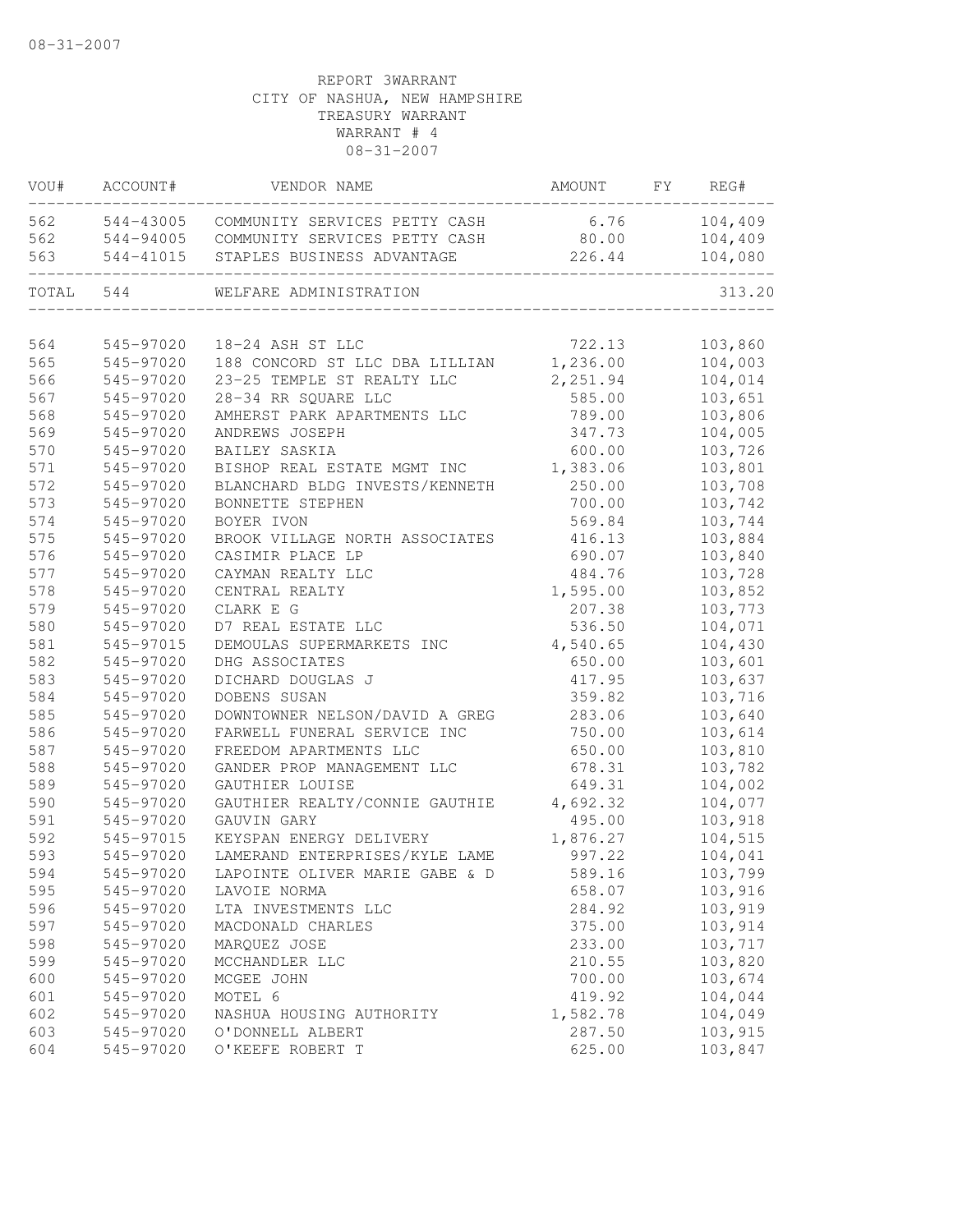| 605<br>545-97020<br>OAKWOOD PROPERTIES LLC<br>471.00<br>103,722<br>606<br>545-97020<br>650.00<br>103,679<br>OTD REALTY LLC<br>607<br>103,627<br>545-97015<br>PETERS PHARMACY<br>188.29<br>608<br>104,057<br>545-97020<br>PRA PROPERTIES LTD DBA/PHEASAN<br>700.00<br>609<br>545-97020<br>PRINCETON PROPERTY MANAGEMENT<br>420.00<br>103,713<br>610<br>PUBLIC SERVICE CO OF NH<br>104,512<br>545-97015<br>4,003.21<br>611<br>QUARATIELLO NICHOLAS<br>443.77<br>103,595<br>545-97020<br>612<br>103,862<br>545-97020<br>QUIRION GILLES<br>797.06<br>613<br>103,753<br>545-97020<br>REGENT PARK ASSOCIATES<br>427.39<br>614<br>104,528<br>545-97015<br>RICE'S PHARMACY INC<br>1,384.14<br>615<br>545-97020<br>ROGERS SCOTT<br>923.02<br>104,078<br>616<br>SOUTHERN NH SERV MNGT CORP<br>227.00<br>103,813<br>545-97020<br>617<br>103,656<br>545-97015<br>ST JOSEPH PHARMACY<br>469.08<br>618<br>545-97020<br>THOMPSON JOHN<br>159.87<br>103,776<br>619<br>545-97020<br>500.00<br>103,610<br>WALKER JAMES B<br>620<br>WINGATE'S PHARMACY INC<br>11,349.19<br>104,431<br>545-97015<br>692.31<br>621<br>545-97020<br>YANKEE MOLDING / NORM LAVOIE<br>104,004<br>TOTAL<br>545<br>60,175.68<br>WELFARE COSTS<br>622<br>551-59100<br>HARRY W WELLS & SON INC<br>308.20<br>104,178<br>623<br>551-59100<br>J LAWRENCE HALL INC<br>549.96<br>104,357<br>104,459<br>624<br>551-34015<br>KEYSPAN ENERGY DELIVERY<br>9.05<br>625<br>$551 - 41015$<br>50.00<br>103,858<br>NEW ENGLAND PAPER & SUPPLY<br>626<br>6.02<br>104,437<br>551-31040<br>PAETEC COMMUNICATIONS INC<br>627<br>128.91<br>104,462<br>551-33005<br>PENNICHUCK WATER<br>628<br>104,080<br>551-41015<br>STAPLES BUSINESS ADVANTAGE<br>386.03<br>629<br>551-95010<br>TELEGRAPH PUBLISHING COMPANY<br>104,434<br>156.00<br>TOTAL<br>551<br>1,594.17<br>PUBLIC WORKS DIV & ENGINEERING<br>104,159<br>630<br>552-75135<br>AFFILIATED HVAC SERVICES LLC<br>454.90<br>103,906<br>631<br>552-75022<br>B & S LOCKSMITH INC<br>12.20<br>632<br>64.40<br>104,314<br>552-42010<br>BANNER SYSTEMS OF MASSACHUSETT<br>633<br>104,074<br>552-31050<br>BATTERIES PLUS 400<br>43.98<br>634<br>552-78007<br>BEST FORD<br>15.88<br>103,625<br>635<br>103,751<br>552-59015<br>BJ HICKMAN MAGIC SHOW/ROBERT H<br>450.00<br>103,667<br>636<br>552-75021<br>206.90<br>BROX INDUSTRIES INC<br>637<br>89.88<br>103,624<br>552-78007<br>CARPARTS OF NASHUA<br>104,320<br>638<br>552-75021<br>111.72<br>CORRIVEAU ROUTHIER INC<br>639<br>552-48015<br>DENNIS K BURKE INC<br>1,733.75<br>104,526<br>14.70<br>103,709<br>640<br>552-75021<br>F W WEBB COMPANY<br>103,709<br>640<br>552-75135<br>F W WEBB COMPANY<br>257.36<br>103,676<br>641<br>FILLION ASSOCIATES INC<br>2,139.00<br>552-45110<br>642<br>552-75021<br>FRANKLIN PAINT CO INC<br>1,540.00<br>104,151<br>385.00<br>642<br>552-75040<br>FRANKLIN PAINT CO INC<br>104,151 | VOU# | ACCOUNT# | VENDOR NAME | AMOUNT | FY. | REG# |
|----------------------------------------------------------------------------------------------------------------------------------------------------------------------------------------------------------------------------------------------------------------------------------------------------------------------------------------------------------------------------------------------------------------------------------------------------------------------------------------------------------------------------------------------------------------------------------------------------------------------------------------------------------------------------------------------------------------------------------------------------------------------------------------------------------------------------------------------------------------------------------------------------------------------------------------------------------------------------------------------------------------------------------------------------------------------------------------------------------------------------------------------------------------------------------------------------------------------------------------------------------------------------------------------------------------------------------------------------------------------------------------------------------------------------------------------------------------------------------------------------------------------------------------------------------------------------------------------------------------------------------------------------------------------------------------------------------------------------------------------------------------------------------------------------------------------------------------------------------------------------------------------------------------------------------------------------------------------------------------------------------------------------------------------------------------------------------------------------------------------------------------------------------------------------------------------------------------------------------------------------------------------------------------------------------------------------------------------------------------------------------------------------------------------------------------------------------------------------------------------------------------------------------------------------------------------------------------------------------------------------------------------------------------------------------------------------------------------------------------------------------------------------------------------------------------------------------------------------------|------|----------|-------------|--------|-----|------|
|                                                                                                                                                                                                                                                                                                                                                                                                                                                                                                                                                                                                                                                                                                                                                                                                                                                                                                                                                                                                                                                                                                                                                                                                                                                                                                                                                                                                                                                                                                                                                                                                                                                                                                                                                                                                                                                                                                                                                                                                                                                                                                                                                                                                                                                                                                                                                                                                                                                                                                                                                                                                                                                                                                                                                                                                                                                          |      |          |             |        |     |      |
|                                                                                                                                                                                                                                                                                                                                                                                                                                                                                                                                                                                                                                                                                                                                                                                                                                                                                                                                                                                                                                                                                                                                                                                                                                                                                                                                                                                                                                                                                                                                                                                                                                                                                                                                                                                                                                                                                                                                                                                                                                                                                                                                                                                                                                                                                                                                                                                                                                                                                                                                                                                                                                                                                                                                                                                                                                                          |      |          |             |        |     |      |
|                                                                                                                                                                                                                                                                                                                                                                                                                                                                                                                                                                                                                                                                                                                                                                                                                                                                                                                                                                                                                                                                                                                                                                                                                                                                                                                                                                                                                                                                                                                                                                                                                                                                                                                                                                                                                                                                                                                                                                                                                                                                                                                                                                                                                                                                                                                                                                                                                                                                                                                                                                                                                                                                                                                                                                                                                                                          |      |          |             |        |     |      |
|                                                                                                                                                                                                                                                                                                                                                                                                                                                                                                                                                                                                                                                                                                                                                                                                                                                                                                                                                                                                                                                                                                                                                                                                                                                                                                                                                                                                                                                                                                                                                                                                                                                                                                                                                                                                                                                                                                                                                                                                                                                                                                                                                                                                                                                                                                                                                                                                                                                                                                                                                                                                                                                                                                                                                                                                                                                          |      |          |             |        |     |      |
|                                                                                                                                                                                                                                                                                                                                                                                                                                                                                                                                                                                                                                                                                                                                                                                                                                                                                                                                                                                                                                                                                                                                                                                                                                                                                                                                                                                                                                                                                                                                                                                                                                                                                                                                                                                                                                                                                                                                                                                                                                                                                                                                                                                                                                                                                                                                                                                                                                                                                                                                                                                                                                                                                                                                                                                                                                                          |      |          |             |        |     |      |
|                                                                                                                                                                                                                                                                                                                                                                                                                                                                                                                                                                                                                                                                                                                                                                                                                                                                                                                                                                                                                                                                                                                                                                                                                                                                                                                                                                                                                                                                                                                                                                                                                                                                                                                                                                                                                                                                                                                                                                                                                                                                                                                                                                                                                                                                                                                                                                                                                                                                                                                                                                                                                                                                                                                                                                                                                                                          |      |          |             |        |     |      |
|                                                                                                                                                                                                                                                                                                                                                                                                                                                                                                                                                                                                                                                                                                                                                                                                                                                                                                                                                                                                                                                                                                                                                                                                                                                                                                                                                                                                                                                                                                                                                                                                                                                                                                                                                                                                                                                                                                                                                                                                                                                                                                                                                                                                                                                                                                                                                                                                                                                                                                                                                                                                                                                                                                                                                                                                                                                          |      |          |             |        |     |      |
|                                                                                                                                                                                                                                                                                                                                                                                                                                                                                                                                                                                                                                                                                                                                                                                                                                                                                                                                                                                                                                                                                                                                                                                                                                                                                                                                                                                                                                                                                                                                                                                                                                                                                                                                                                                                                                                                                                                                                                                                                                                                                                                                                                                                                                                                                                                                                                                                                                                                                                                                                                                                                                                                                                                                                                                                                                                          |      |          |             |        |     |      |
|                                                                                                                                                                                                                                                                                                                                                                                                                                                                                                                                                                                                                                                                                                                                                                                                                                                                                                                                                                                                                                                                                                                                                                                                                                                                                                                                                                                                                                                                                                                                                                                                                                                                                                                                                                                                                                                                                                                                                                                                                                                                                                                                                                                                                                                                                                                                                                                                                                                                                                                                                                                                                                                                                                                                                                                                                                                          |      |          |             |        |     |      |
|                                                                                                                                                                                                                                                                                                                                                                                                                                                                                                                                                                                                                                                                                                                                                                                                                                                                                                                                                                                                                                                                                                                                                                                                                                                                                                                                                                                                                                                                                                                                                                                                                                                                                                                                                                                                                                                                                                                                                                                                                                                                                                                                                                                                                                                                                                                                                                                                                                                                                                                                                                                                                                                                                                                                                                                                                                                          |      |          |             |        |     |      |
|                                                                                                                                                                                                                                                                                                                                                                                                                                                                                                                                                                                                                                                                                                                                                                                                                                                                                                                                                                                                                                                                                                                                                                                                                                                                                                                                                                                                                                                                                                                                                                                                                                                                                                                                                                                                                                                                                                                                                                                                                                                                                                                                                                                                                                                                                                                                                                                                                                                                                                                                                                                                                                                                                                                                                                                                                                                          |      |          |             |        |     |      |
|                                                                                                                                                                                                                                                                                                                                                                                                                                                                                                                                                                                                                                                                                                                                                                                                                                                                                                                                                                                                                                                                                                                                                                                                                                                                                                                                                                                                                                                                                                                                                                                                                                                                                                                                                                                                                                                                                                                                                                                                                                                                                                                                                                                                                                                                                                                                                                                                                                                                                                                                                                                                                                                                                                                                                                                                                                                          |      |          |             |        |     |      |
|                                                                                                                                                                                                                                                                                                                                                                                                                                                                                                                                                                                                                                                                                                                                                                                                                                                                                                                                                                                                                                                                                                                                                                                                                                                                                                                                                                                                                                                                                                                                                                                                                                                                                                                                                                                                                                                                                                                                                                                                                                                                                                                                                                                                                                                                                                                                                                                                                                                                                                                                                                                                                                                                                                                                                                                                                                                          |      |          |             |        |     |      |
|                                                                                                                                                                                                                                                                                                                                                                                                                                                                                                                                                                                                                                                                                                                                                                                                                                                                                                                                                                                                                                                                                                                                                                                                                                                                                                                                                                                                                                                                                                                                                                                                                                                                                                                                                                                                                                                                                                                                                                                                                                                                                                                                                                                                                                                                                                                                                                                                                                                                                                                                                                                                                                                                                                                                                                                                                                                          |      |          |             |        |     |      |
|                                                                                                                                                                                                                                                                                                                                                                                                                                                                                                                                                                                                                                                                                                                                                                                                                                                                                                                                                                                                                                                                                                                                                                                                                                                                                                                                                                                                                                                                                                                                                                                                                                                                                                                                                                                                                                                                                                                                                                                                                                                                                                                                                                                                                                                                                                                                                                                                                                                                                                                                                                                                                                                                                                                                                                                                                                                          |      |          |             |        |     |      |
|                                                                                                                                                                                                                                                                                                                                                                                                                                                                                                                                                                                                                                                                                                                                                                                                                                                                                                                                                                                                                                                                                                                                                                                                                                                                                                                                                                                                                                                                                                                                                                                                                                                                                                                                                                                                                                                                                                                                                                                                                                                                                                                                                                                                                                                                                                                                                                                                                                                                                                                                                                                                                                                                                                                                                                                                                                                          |      |          |             |        |     |      |
|                                                                                                                                                                                                                                                                                                                                                                                                                                                                                                                                                                                                                                                                                                                                                                                                                                                                                                                                                                                                                                                                                                                                                                                                                                                                                                                                                                                                                                                                                                                                                                                                                                                                                                                                                                                                                                                                                                                                                                                                                                                                                                                                                                                                                                                                                                                                                                                                                                                                                                                                                                                                                                                                                                                                                                                                                                                          |      |          |             |        |     |      |
|                                                                                                                                                                                                                                                                                                                                                                                                                                                                                                                                                                                                                                                                                                                                                                                                                                                                                                                                                                                                                                                                                                                                                                                                                                                                                                                                                                                                                                                                                                                                                                                                                                                                                                                                                                                                                                                                                                                                                                                                                                                                                                                                                                                                                                                                                                                                                                                                                                                                                                                                                                                                                                                                                                                                                                                                                                                          |      |          |             |        |     |      |
|                                                                                                                                                                                                                                                                                                                                                                                                                                                                                                                                                                                                                                                                                                                                                                                                                                                                                                                                                                                                                                                                                                                                                                                                                                                                                                                                                                                                                                                                                                                                                                                                                                                                                                                                                                                                                                                                                                                                                                                                                                                                                                                                                                                                                                                                                                                                                                                                                                                                                                                                                                                                                                                                                                                                                                                                                                                          |      |          |             |        |     |      |
|                                                                                                                                                                                                                                                                                                                                                                                                                                                                                                                                                                                                                                                                                                                                                                                                                                                                                                                                                                                                                                                                                                                                                                                                                                                                                                                                                                                                                                                                                                                                                                                                                                                                                                                                                                                                                                                                                                                                                                                                                                                                                                                                                                                                                                                                                                                                                                                                                                                                                                                                                                                                                                                                                                                                                                                                                                                          |      |          |             |        |     |      |
|                                                                                                                                                                                                                                                                                                                                                                                                                                                                                                                                                                                                                                                                                                                                                                                                                                                                                                                                                                                                                                                                                                                                                                                                                                                                                                                                                                                                                                                                                                                                                                                                                                                                                                                                                                                                                                                                                                                                                                                                                                                                                                                                                                                                                                                                                                                                                                                                                                                                                                                                                                                                                                                                                                                                                                                                                                                          |      |          |             |        |     |      |
|                                                                                                                                                                                                                                                                                                                                                                                                                                                                                                                                                                                                                                                                                                                                                                                                                                                                                                                                                                                                                                                                                                                                                                                                                                                                                                                                                                                                                                                                                                                                                                                                                                                                                                                                                                                                                                                                                                                                                                                                                                                                                                                                                                                                                                                                                                                                                                                                                                                                                                                                                                                                                                                                                                                                                                                                                                                          |      |          |             |        |     |      |
|                                                                                                                                                                                                                                                                                                                                                                                                                                                                                                                                                                                                                                                                                                                                                                                                                                                                                                                                                                                                                                                                                                                                                                                                                                                                                                                                                                                                                                                                                                                                                                                                                                                                                                                                                                                                                                                                                                                                                                                                                                                                                                                                                                                                                                                                                                                                                                                                                                                                                                                                                                                                                                                                                                                                                                                                                                                          |      |          |             |        |     |      |
|                                                                                                                                                                                                                                                                                                                                                                                                                                                                                                                                                                                                                                                                                                                                                                                                                                                                                                                                                                                                                                                                                                                                                                                                                                                                                                                                                                                                                                                                                                                                                                                                                                                                                                                                                                                                                                                                                                                                                                                                                                                                                                                                                                                                                                                                                                                                                                                                                                                                                                                                                                                                                                                                                                                                                                                                                                                          |      |          |             |        |     |      |
|                                                                                                                                                                                                                                                                                                                                                                                                                                                                                                                                                                                                                                                                                                                                                                                                                                                                                                                                                                                                                                                                                                                                                                                                                                                                                                                                                                                                                                                                                                                                                                                                                                                                                                                                                                                                                                                                                                                                                                                                                                                                                                                                                                                                                                                                                                                                                                                                                                                                                                                                                                                                                                                                                                                                                                                                                                                          |      |          |             |        |     |      |
|                                                                                                                                                                                                                                                                                                                                                                                                                                                                                                                                                                                                                                                                                                                                                                                                                                                                                                                                                                                                                                                                                                                                                                                                                                                                                                                                                                                                                                                                                                                                                                                                                                                                                                                                                                                                                                                                                                                                                                                                                                                                                                                                                                                                                                                                                                                                                                                                                                                                                                                                                                                                                                                                                                                                                                                                                                                          |      |          |             |        |     |      |
|                                                                                                                                                                                                                                                                                                                                                                                                                                                                                                                                                                                                                                                                                                                                                                                                                                                                                                                                                                                                                                                                                                                                                                                                                                                                                                                                                                                                                                                                                                                                                                                                                                                                                                                                                                                                                                                                                                                                                                                                                                                                                                                                                                                                                                                                                                                                                                                                                                                                                                                                                                                                                                                                                                                                                                                                                                                          |      |          |             |        |     |      |
|                                                                                                                                                                                                                                                                                                                                                                                                                                                                                                                                                                                                                                                                                                                                                                                                                                                                                                                                                                                                                                                                                                                                                                                                                                                                                                                                                                                                                                                                                                                                                                                                                                                                                                                                                                                                                                                                                                                                                                                                                                                                                                                                                                                                                                                                                                                                                                                                                                                                                                                                                                                                                                                                                                                                                                                                                                                          |      |          |             |        |     |      |
|                                                                                                                                                                                                                                                                                                                                                                                                                                                                                                                                                                                                                                                                                                                                                                                                                                                                                                                                                                                                                                                                                                                                                                                                                                                                                                                                                                                                                                                                                                                                                                                                                                                                                                                                                                                                                                                                                                                                                                                                                                                                                                                                                                                                                                                                                                                                                                                                                                                                                                                                                                                                                                                                                                                                                                                                                                                          |      |          |             |        |     |      |
|                                                                                                                                                                                                                                                                                                                                                                                                                                                                                                                                                                                                                                                                                                                                                                                                                                                                                                                                                                                                                                                                                                                                                                                                                                                                                                                                                                                                                                                                                                                                                                                                                                                                                                                                                                                                                                                                                                                                                                                                                                                                                                                                                                                                                                                                                                                                                                                                                                                                                                                                                                                                                                                                                                                                                                                                                                                          |      |          |             |        |     |      |
|                                                                                                                                                                                                                                                                                                                                                                                                                                                                                                                                                                                                                                                                                                                                                                                                                                                                                                                                                                                                                                                                                                                                                                                                                                                                                                                                                                                                                                                                                                                                                                                                                                                                                                                                                                                                                                                                                                                                                                                                                                                                                                                                                                                                                                                                                                                                                                                                                                                                                                                                                                                                                                                                                                                                                                                                                                                          |      |          |             |        |     |      |
|                                                                                                                                                                                                                                                                                                                                                                                                                                                                                                                                                                                                                                                                                                                                                                                                                                                                                                                                                                                                                                                                                                                                                                                                                                                                                                                                                                                                                                                                                                                                                                                                                                                                                                                                                                                                                                                                                                                                                                                                                                                                                                                                                                                                                                                                                                                                                                                                                                                                                                                                                                                                                                                                                                                                                                                                                                                          |      |          |             |        |     |      |
|                                                                                                                                                                                                                                                                                                                                                                                                                                                                                                                                                                                                                                                                                                                                                                                                                                                                                                                                                                                                                                                                                                                                                                                                                                                                                                                                                                                                                                                                                                                                                                                                                                                                                                                                                                                                                                                                                                                                                                                                                                                                                                                                                                                                                                                                                                                                                                                                                                                                                                                                                                                                                                                                                                                                                                                                                                                          |      |          |             |        |     |      |
|                                                                                                                                                                                                                                                                                                                                                                                                                                                                                                                                                                                                                                                                                                                                                                                                                                                                                                                                                                                                                                                                                                                                                                                                                                                                                                                                                                                                                                                                                                                                                                                                                                                                                                                                                                                                                                                                                                                                                                                                                                                                                                                                                                                                                                                                                                                                                                                                                                                                                                                                                                                                                                                                                                                                                                                                                                                          |      |          |             |        |     |      |
|                                                                                                                                                                                                                                                                                                                                                                                                                                                                                                                                                                                                                                                                                                                                                                                                                                                                                                                                                                                                                                                                                                                                                                                                                                                                                                                                                                                                                                                                                                                                                                                                                                                                                                                                                                                                                                                                                                                                                                                                                                                                                                                                                                                                                                                                                                                                                                                                                                                                                                                                                                                                                                                                                                                                                                                                                                                          |      |          |             |        |     |      |
|                                                                                                                                                                                                                                                                                                                                                                                                                                                                                                                                                                                                                                                                                                                                                                                                                                                                                                                                                                                                                                                                                                                                                                                                                                                                                                                                                                                                                                                                                                                                                                                                                                                                                                                                                                                                                                                                                                                                                                                                                                                                                                                                                                                                                                                                                                                                                                                                                                                                                                                                                                                                                                                                                                                                                                                                                                                          |      |          |             |        |     |      |
|                                                                                                                                                                                                                                                                                                                                                                                                                                                                                                                                                                                                                                                                                                                                                                                                                                                                                                                                                                                                                                                                                                                                                                                                                                                                                                                                                                                                                                                                                                                                                                                                                                                                                                                                                                                                                                                                                                                                                                                                                                                                                                                                                                                                                                                                                                                                                                                                                                                                                                                                                                                                                                                                                                                                                                                                                                                          |      |          |             |        |     |      |
|                                                                                                                                                                                                                                                                                                                                                                                                                                                                                                                                                                                                                                                                                                                                                                                                                                                                                                                                                                                                                                                                                                                                                                                                                                                                                                                                                                                                                                                                                                                                                                                                                                                                                                                                                                                                                                                                                                                                                                                                                                                                                                                                                                                                                                                                                                                                                                                                                                                                                                                                                                                                                                                                                                                                                                                                                                                          |      |          |             |        |     |      |
|                                                                                                                                                                                                                                                                                                                                                                                                                                                                                                                                                                                                                                                                                                                                                                                                                                                                                                                                                                                                                                                                                                                                                                                                                                                                                                                                                                                                                                                                                                                                                                                                                                                                                                                                                                                                                                                                                                                                                                                                                                                                                                                                                                                                                                                                                                                                                                                                                                                                                                                                                                                                                                                                                                                                                                                                                                                          |      |          |             |        |     |      |
|                                                                                                                                                                                                                                                                                                                                                                                                                                                                                                                                                                                                                                                                                                                                                                                                                                                                                                                                                                                                                                                                                                                                                                                                                                                                                                                                                                                                                                                                                                                                                                                                                                                                                                                                                                                                                                                                                                                                                                                                                                                                                                                                                                                                                                                                                                                                                                                                                                                                                                                                                                                                                                                                                                                                                                                                                                                          |      |          |             |        |     |      |
|                                                                                                                                                                                                                                                                                                                                                                                                                                                                                                                                                                                                                                                                                                                                                                                                                                                                                                                                                                                                                                                                                                                                                                                                                                                                                                                                                                                                                                                                                                                                                                                                                                                                                                                                                                                                                                                                                                                                                                                                                                                                                                                                                                                                                                                                                                                                                                                                                                                                                                                                                                                                                                                                                                                                                                                                                                                          |      |          |             |        |     |      |
|                                                                                                                                                                                                                                                                                                                                                                                                                                                                                                                                                                                                                                                                                                                                                                                                                                                                                                                                                                                                                                                                                                                                                                                                                                                                                                                                                                                                                                                                                                                                                                                                                                                                                                                                                                                                                                                                                                                                                                                                                                                                                                                                                                                                                                                                                                                                                                                                                                                                                                                                                                                                                                                                                                                                                                                                                                                          |      |          |             |        |     |      |
|                                                                                                                                                                                                                                                                                                                                                                                                                                                                                                                                                                                                                                                                                                                                                                                                                                                                                                                                                                                                                                                                                                                                                                                                                                                                                                                                                                                                                                                                                                                                                                                                                                                                                                                                                                                                                                                                                                                                                                                                                                                                                                                                                                                                                                                                                                                                                                                                                                                                                                                                                                                                                                                                                                                                                                                                                                                          |      |          |             |        |     |      |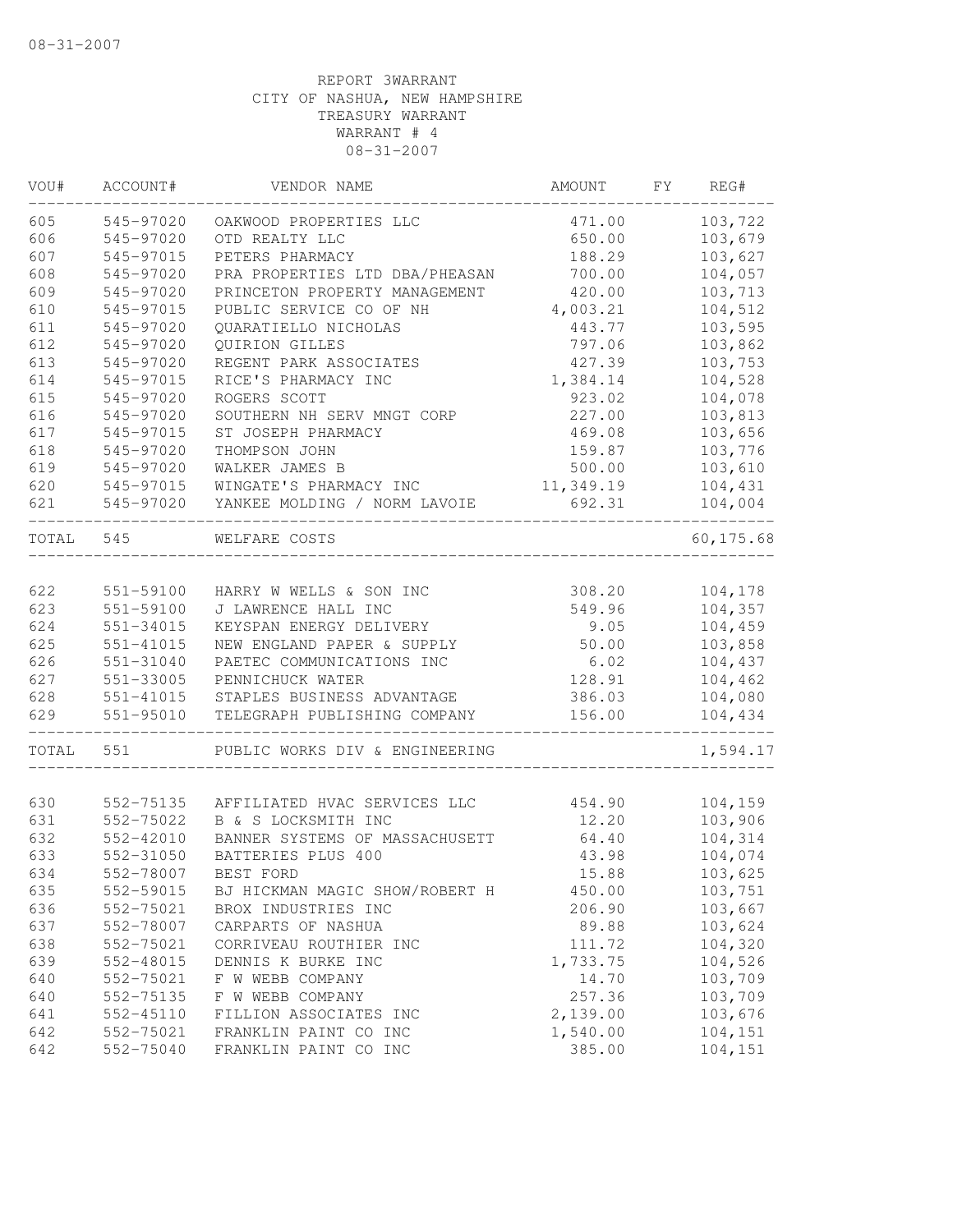| VOU# | ACCOUNT#  | VENDOR NAME                    | AMOUNT    | FΥ | REG#    |
|------|-----------|--------------------------------|-----------|----|---------|
| 643  | 552-59015 | FWAR/WCB                       | 600.00    |    | 103,863 |
| 644  | 552-75021 | GATE CITY FENCE CO INC         | 28.00     |    | 103,784 |
| 645  | 552-46030 | GRAINGER                       | 41.72     |    | 103,691 |
| 646  | 552-66000 | HANDY HOUSE INC                | 59.00     |    | 104,474 |
| 647  | 552-75021 | HOME DEPOT CREDIT SERVICES     | 3.14      |    | 104,456 |
| 647  | 552-75022 | HOME DEPOT CREDIT SERVICES     | 274.18    |    | 104,456 |
| 647  | 552-75135 | HOME DEPOT CREDIT SERVICES     | 155.47    |    | 104,456 |
| 648  | 552-59015 | HUDSON POST #48 AMERICAN       | 600.00    |    | 103,771 |
| 649  | 552-75021 | JOHNSON'S ELECTRIC SUPPLY      | 1,937.37  |    | 103,721 |
| 649  | 552-75135 | JOHNSON'S ELECTRIC SUPPLY      | 2,324.50  |    | 103,721 |
| 650  | 552-59180 | K CARLSON TREE SERVICE         | 1,900.00  |    | 103,841 |
| 651  | 552-34015 | KEYSPAN ENERGY DELIVERY        | 217.30    |    | 104,459 |
| 651  | 552-34045 | KEYSPAN ENERGY DELIVERY        | 785.88    |    | 104,459 |
| 652  | 552-68092 | LASALLE BANK NA                | 362.69    |    | 96      |
| 652  | 552-68093 | LASALLE BANK NA                | 9,007.40  |    | 96      |
| 653  | 552-45285 | MARSHALL SIGNS INC             | 22.00     |    | 104,352 |
| 654  | 552-78065 | MAYNARD & LESIEUR INCORPORATED | 178.51    |    | 104,328 |
| 655  | 552-78007 | NAPA AUTO PARTS                | 14.99     |    | 104,040 |
| 655  | 552-78100 | NAPA AUTO PARTS                | 47.50     |    | 104,040 |
| 656  | 552-75021 | NASHUA FARMERS EXCHANGE INC    | 583.52    |    | 104,344 |
| 657  | 552-94005 | NATIONAL ALLIANCE FOR YOUTH SP | 395.00    |    | 103,880 |
| 658  | 552-31040 | PAETEC COMMUNICATIONS INC      | 21.28     |    | 104,437 |
| 659  | 552-75021 | PARTAC PEAT CORPORATION        | 3,658.70  |    | 103,807 |
| 660  | 552-33005 | PENNICHUCK WATER               | 5, 414.75 |    | 104,462 |
| 660  | 552-33005 | PENNICHUCK WATER               | 3,664.31  |    | 104,463 |
| 660  | 552-33040 | PENNICHUCK WATER               | 305.41    |    | 104,463 |
| 661  | 552-32005 | PUBLIC SERVICE OF NH           | 142.40    |    | 104,501 |
| 661  | 552-32005 | PUBLIC SERVICE OF NH           | 9,310.56  |    | 104,502 |
| 661  | 552-32005 | PUBLIC SERVICE OF NH           | 678.25    |    | 104,503 |
| 661  | 552-32030 | PUBLIC SERVICE OF NH           | 2,454.28  |    | 104,502 |
| 661  | 552-32040 | PUBLIC SERVICE OF NH           | 2,537.81  |    | 104,503 |
| 662  | 552-78100 | RBG INC                        | 969.44    |    | 103,593 |
| 663  | 552-59015 | READ WAYNE                     | 600.00    |    | 103,788 |
| 664  | 552-78007 | SANEL AUTO PARTS CO            | 158.22    |    | 103,823 |
| 665  | 552-45110 | SEASONAL SPECIALTY STORES      | 22.98     |    | 104,067 |
| 665  | 552-45235 | SEASONAL SPECIALTY STORES      | 95.69     |    | 104,067 |
| 665  | 552-75165 | SEASONAL SPECIALTY STORES      | 99.98     |    | 104,067 |
| 666  | 552-59015 | SENIOR ACTIVITY CENTER         | 100.00    |    | 104,066 |
| 667  | 552-75021 | SPORT SUPPLY GROUP INC         | 130.00    |    | 104,035 |
| 668  | 552-41015 | STAPLES BUSINESS ADVANTAGE     | 42.72     |    | 104,080 |
| 669  | 552-75021 | TUCKAHOE TURF FARMS INC        | 720.00    |    | 103,641 |
| 670  | 552-75135 | UNITED SUPPLY COMPANY INC      | 52.26     |    | 104,339 |
| 670  | 552-75170 | UNITED SUPPLY COMPANY INC      | 31.64     |    | 104,339 |
| 671  | 552-75021 | VEGETATION CONTROL SERVICE INC | 862.50    |    | 103,704 |
| 672  | 552-31040 | VERIZON                        | 83.12     |    | 104,471 |
| 673  | 552-59015 | W B HEFFERNAN/SHANNACHIE       | 750.00    |    | 103,878 |
|      |           |                                |           |    |         |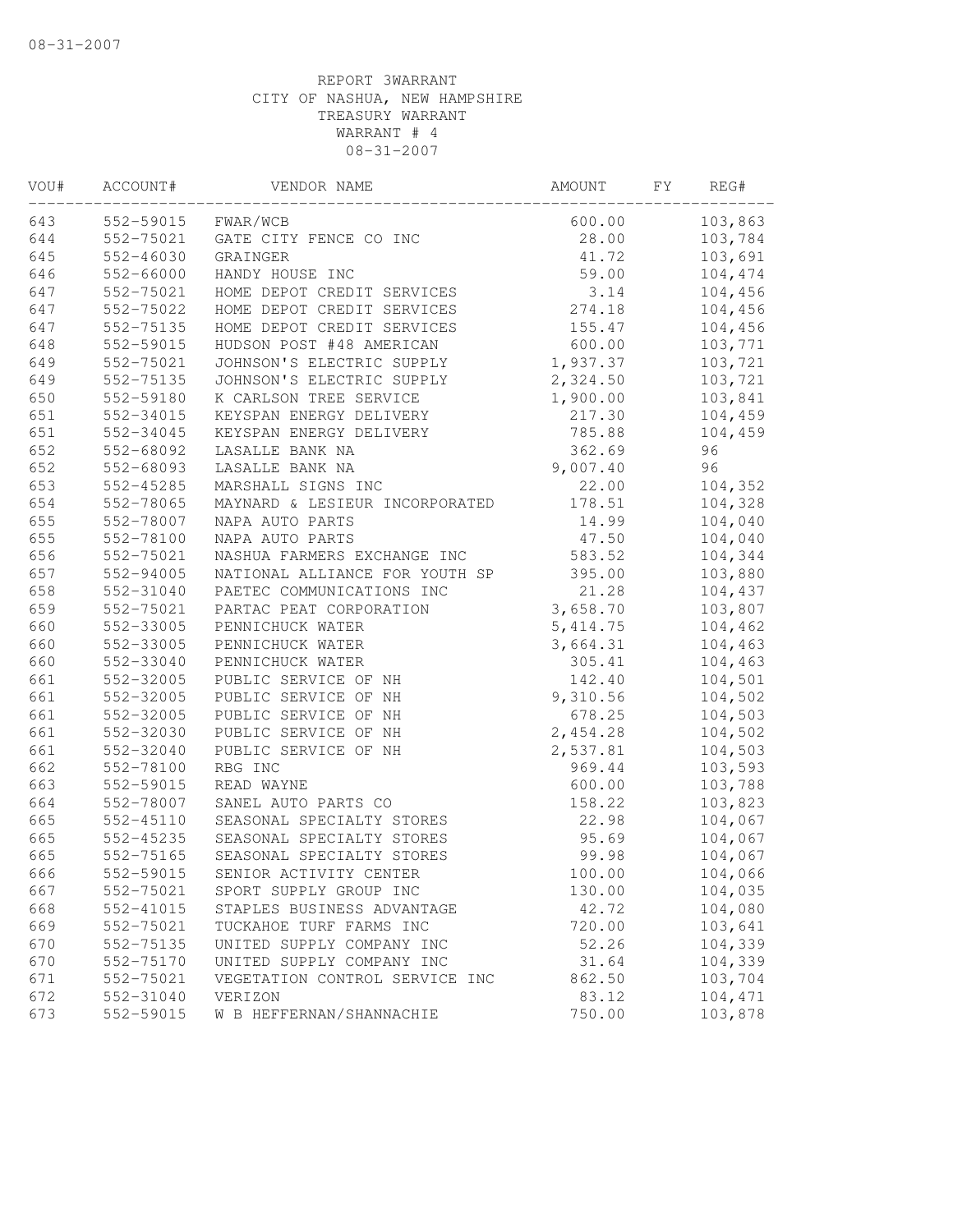| VOU# | ACCOUNT#  | VENDOR NAME                                          | AMOUNT     | FY | REG#      |
|------|-----------|------------------------------------------------------|------------|----|-----------|
|      | TOTAL 552 | PARKS AND RECREATION<br>____________________________ |            |    | 59,964.14 |
| 674  | 553-59168 | ALL CREATURES PEST CONTROL LLC                       | 425.00     |    | 103,967   |
| 675  | 553-95005 | AMERICAN PUBLIC WORKS ASSN                           | 161.25     |    | 104,500   |
| 676  | 553-75130 | ARROW EQUIPMENT INC                                  | 593.00     |    | 104,054   |
| 677  | 553-47010 | BASS FIRST AID SERVICE COMPANY                       | 87.00      |    | 103,705   |
| 678  | 553-31050 | BATTERIES PLUS 400                                   | 29.99      |    | 104,074   |
| 679  | 553-59150 | BCM CONTROLS CORPORATION                             | 1,213.60   |    | 103,893   |
| 680  | 553-78100 | BEST FORD                                            | 96.32      |    | 103,625   |
| 681  | 553-45015 | BROX INDUSTRIES INC                                  | 8,618.10   |    | 103,667   |
| 681  | 553-45025 | BROX INDUSTRIES INC                                  | 114.00     |    | 103,667   |
| 681  | 553-45190 | BROX INDUSTRIES INC                                  | 1,852.50   |    | 103,667   |
| 682  | 553-45060 | CONCRETE SYSTEMS INC                                 | 2,460.00   |    | 104,356   |
| 683  | 553-45060 | CORRIVEAU ROUTHIER INC                               | 97.90      |    | 104,320   |
| 684  | 553-48015 | DENNIS K BURKE INC                                   | 12,999.90  |    | 104,526   |
| 685  | 553-78100 | <b>DUNN BATTERY</b>                                  | 497.70     |    | 103,746   |
| 686  | 553-78100 | F W WEBB COMPANY                                     | 7.58       |    | 103,709   |
| 687  | 553-78100 | FREIGHTLINER OF NH INC                               | 91.40      |    | 104,059   |
| 688  | 553-49075 | GASKET SEAL & PACKING NETWORK                        | 263.26     |    | 103,755   |
| 689  | 553-72035 | GE CAPITAL INC                                       | 85.00      |    | 104,069   |
| 690  | 553-69025 | GRAINGER                                             | 165.24     |    | 103,691   |
| 691  | 553-59187 | HIGGINS RICHARD GRANT                                | 1,400.00   |    | 103,629   |
| 692  | 553-75023 | HOME DEPOT CREDIT SERVICES                           | 9.97       |    | 104,456   |
| 693  | 553-78100 | HOWARD P FAIRFIELD INC                               | 380.65     |    | 104,238   |
| 694  | 553-34015 | KEYSPAN ENERGY DELIVERY                              | 67.04      |    | 104,459   |
| 695  | 553-68092 | LASALLE BANK NA                                      | 692.52     |    | 96        |
| 695  | 553-68093 | LASALLE BANK NA                                      | 17,200.17  |    | 96        |
| 696  | 553-46045 | LEHIGH SAFETY SHOE LLC                               | 866.10     |    | 103,794   |
| 697  | 553-69025 | LIBERTY INTN'L TRUCKS OF NH LL                       | 20.60      |    | 104,326   |
| 697  | 553-78100 | LIBERTY INTN'L TRUCKS OF NH LL                       | 1,809.65   |    | 104,326   |
| 698  | 553-78100 | MAC MULKIN CHEVROLET INC                             | 123.00     |    | 104,323   |
| 699  | 553-78065 | MAYNARD & LESIEUR INCORPORATED                       | 540.40     |    | 104,328   |
| 700  | 553-78100 | MINUTEMAN TRUCKS INC                                 | 188.21     |    | 103,892   |
| 701  | 553-49075 | NAPA AUTO PARTS                                      | 22.56      |    | 104,040   |
| 701  | 553-78100 | NAPA AUTO PARTS                                      | 243.97     |    | 104,040   |
| 702  | 553-31040 | PAETEC COMMUNICATIONS INC                            | 19.01      |    | 104,437   |
| 703  | 553-78100 | PINE MOTOR PARTS                                     | 154.06     |    | 104,329   |
| 704  | 553-32005 | PSNH                                                 | 272.98     |    | 104,511   |
| 705  | 553-32005 | PUBLIC SERVICE OF NH                                 | 3,164.86   |    | 104,503   |
| 706  | 553-69030 | R WHITE EQUIPMENT CENTER INC                         | 143.95     |    | 104,330   |
| 707  | 553-45060 | REDIMIX COMPANIES INC                                | 2,472.00   |    | 103,848   |
| 708  | 553-59100 | SAFETY-KLEEN SYSTEMS INC                             | 159.00     |    | 103,657   |
| 709  | 553-46045 | SAGE WALTER                                          | 82.00      |    | 103,767   |
| 710  | 553-49075 | SANEL AUTO PARTS CO                                  | 197.75     |    | 103,823   |
| 710  | 553-78100 | SANEL AUTO PARTS CO                                  | 757.62     |    | 103,823   |
| 711  | 553-48005 | SHATTUCK MALONE OIL CO                               | 13, 136.27 |    | 104,428   |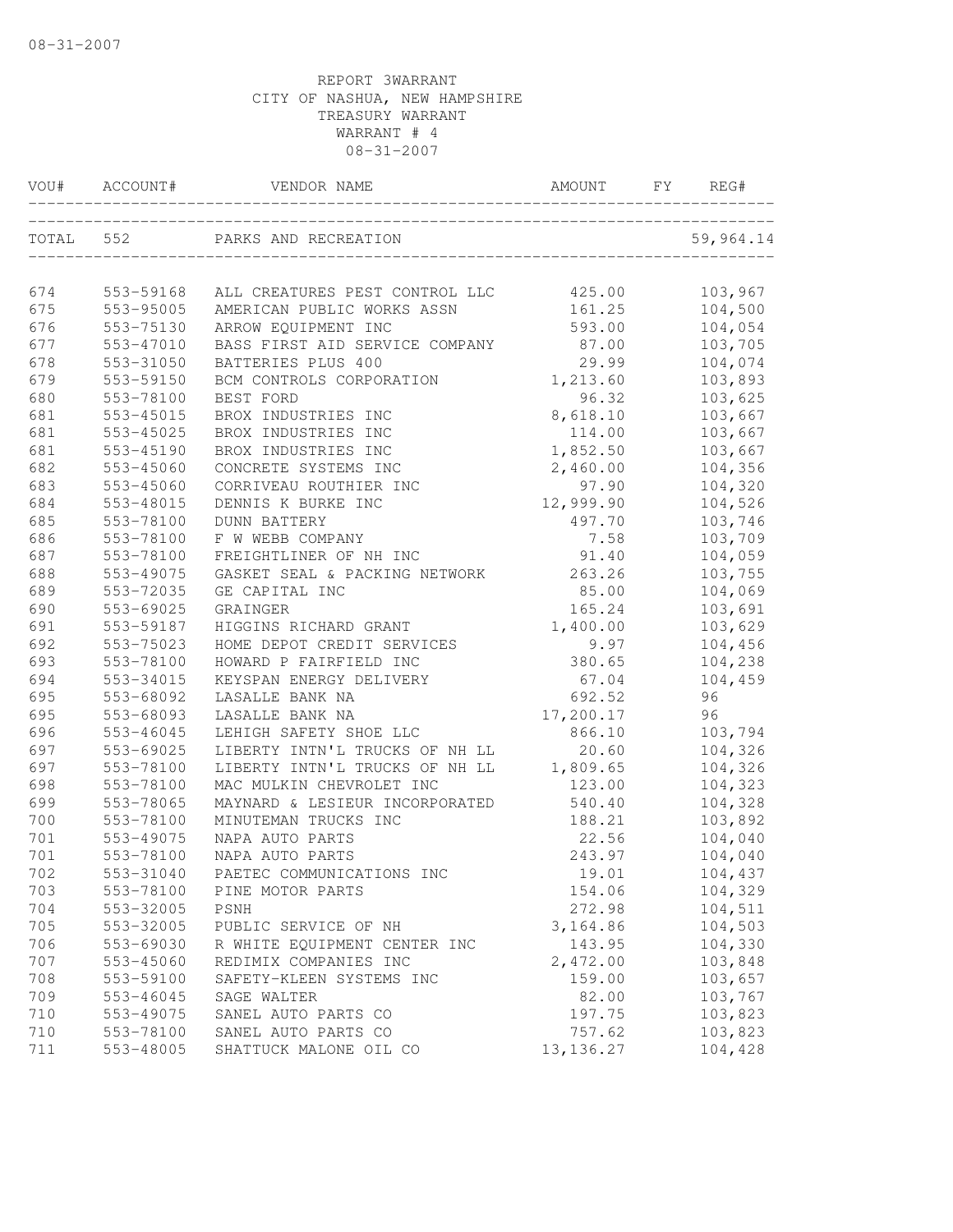| VOU#  | ACCOUNT#  | VENDOR NAME                              | AMOUNT   | FY. | REG#      |
|-------|-----------|------------------------------------------|----------|-----|-----------|
| 712   | 553-78100 | SUBURBAN AUTO & TRUCK PARTS IN           | 264.30   |     | 104,332   |
| 713   | 553-78100 | SUNBELT RENTALS                          | 739.95   |     | 103,885   |
| 714   | 553-94005 | UNH TECHNOLOGY TRANSFER CTR              | 90.00    |     | 104,445   |
| 715   | 553-46045 | UNIFIRST CORPORATION                     | 1,605.80 |     | 104,061   |
| 716   | 553-78035 | WINDWARD PETROLEUM                       | 2,077.05 |     | 103,696   |
| TOTAL | 553       | STREET DEPARTMENT                        |          |     | 78,760.18 |
| 717   | 555-49075 | BATTERIES PLUS 400                       | 29.99    |     | 104,074   |
| 718   | 555-59105 | CORBETT CLEANING CO/STEPHEN CO           | 400.00   |     | 103,842   |
| 719   | 555-45285 | FASTENAL CO                              | 25.40    |     | 103,649   |
| 720   | 555-45288 | M & M ELECTRICAL SUPPLY CO INC           | 553.69   |     | 104,316   |
| 721   | 555-78140 | MAYNARD & LESIEUR INCORPORATED           | 497.70   |     | 104,328   |
| 722   | 555-45285 | NSP GRAPHIC COMMUNICATIONS               | 451.00   |     | 103,779   |
| 723   | 555-31040 | PAETEC COMMUNICATIONS INC                | 19.01    |     | 104,437   |
| 724   | 555-45285 | PERMA-LINE CORP OF NEW ENGLAND           | 1,335.80 |     | 103,642   |
| 725   | 555-32025 | PUBLIC SERVICE OF NH                     | 1,021.73 |     | 104,503   |
| 725   | 555-32025 | PUBLIC SERVICE OF NH                     | 1,723.92 |     | 104,504   |
| 726   | 555-75023 | UNIFIRST CORPORATION                     | 20.05    |     | 104,061   |
| 727   | 555-43005 | UNITED PARCEL SERVICE                    | 143.72   |     | 104,525   |
| 728   | 555-49075 | W E AUBUCHON COMPANY INC                 | 29.64    |     | 103,634   |
| TOTAL | 555       | TRAFFIC DEPARTMENT                       |          |     | 6, 251.65 |
|       |           |                                          |          |     |           |
| 729   | 557-46045 | BRASSIL JOSEPH                           | 79.95    |     | 104,410   |
| 730   | 557-49075 | HOME DEPOT CREDIT SERVICES               | 7.12     |     | 104,456   |
| 731   | 557-49075 | M & M ELECTRICAL SUPPLY CO INC           | 904.80   |     | 104,316   |
| 732   | 557-64192 | NEW ENGLAND PAPER & SUPPLY               | 67.09    |     | 103,858   |
| 733   | 557-31040 | PAETEC COMMUNICATIONS INC                | 2.90     |     | 104,437   |
| 734   | 557-32005 | PUBLIC SERVICE OF NH                     | 2,794.35 |     | 104,505   |
| 735   | 557-49075 | W E AUBUCHON COMPANY INC                 | 17.76    |     | 103,634   |
| TOTAL | 557       | PARKING LOTS                             |          |     | 3,873.97  |
| 736   | 561-48015 | DENNIS K BURKE INC                       | 544.04   |     | 104,526   |
| 737   | 561-75023 | HOME DEPOT CREDIT SERVICES               | 143.61   |     | 104,456   |
| 738   | 561-78100 | MAFFEE'S GARAGE INC                      | 38.25    |     | 104,317   |
| 739   |           | 561-78065 MAYNARD & LESIEUR INCORPORATED | 61.49    |     | 104,328   |
| 740   |           | 561-74085   NASHUA OUTDOOR POWER EQUIP   | 36.03    |     | 103,832   |
| 741   |           | 561-74085 RICHEY & CLAPPER INC           | 169.05   |     | 103,605   |
| TOTAL |           | 561 EDGEWOOD CEMETERY                    |          |     | 992.47    |
| 742   | 562-33005 | PENNICHUCK WATER                         | 239.66   |     | 104,463   |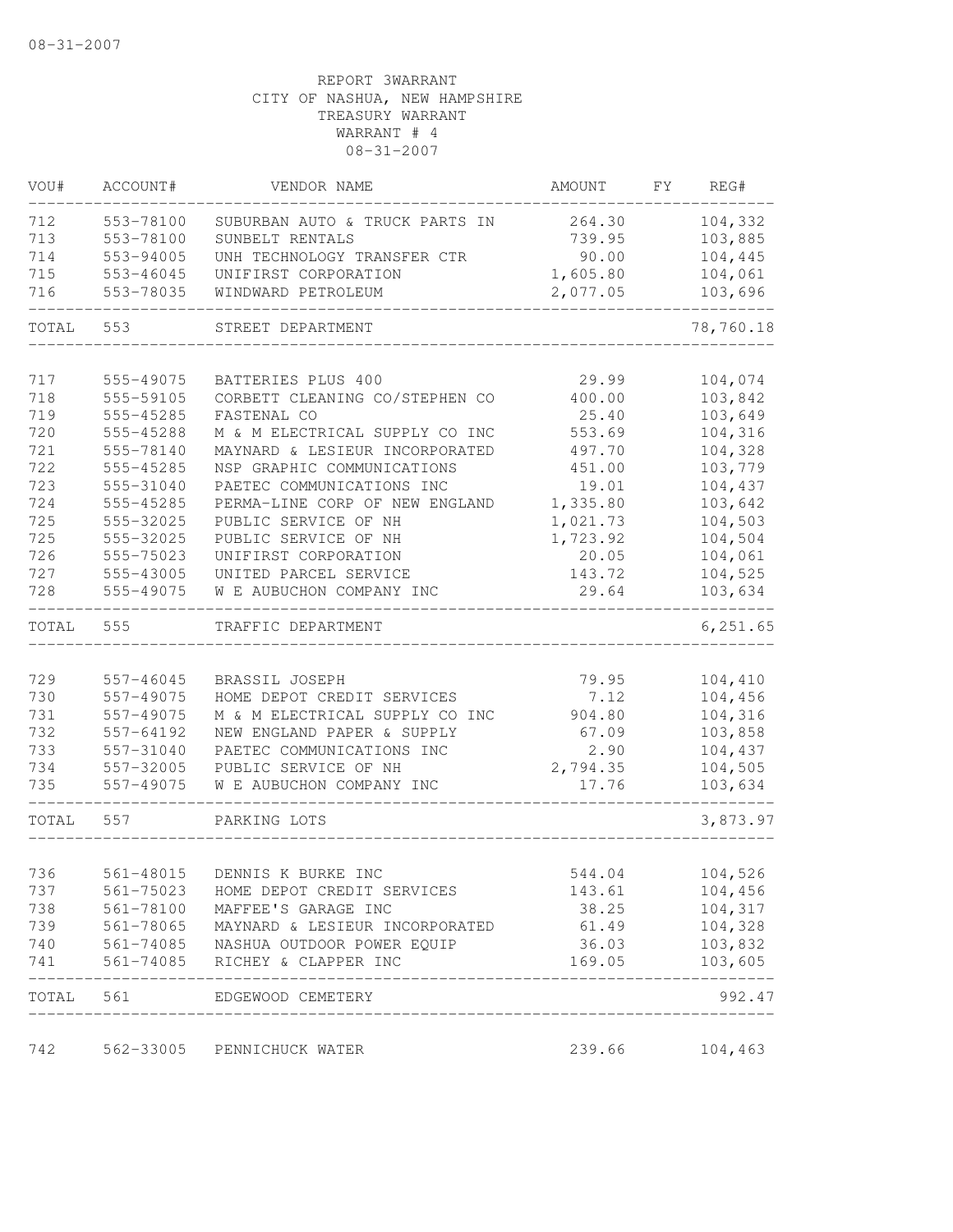| VOU#      | ACCOUNT#      | VENDOR NAME                             | AMOUNT    | FY | REG#      |
|-----------|---------------|-----------------------------------------|-----------|----|-----------|
| TOTAL     | 562           | SUBURBAN CEMETERIES                     |           |    | 239.66    |
| 743       | 563-48015     | DENNIS K BURKE INC                      | 433.33    |    | 104,526   |
| 744       | 563-75023     | HOME DEPOT CREDIT SERVICES              | 56.87     |    | 104,456   |
| 745       | 563-74085     | NASHUA OUTDOOR POWER EQUIP              | 23.92     |    | 103,832   |
| 746       | 563-31040     | PAETEC COMMUNICATIONS INC               | 2.49      |    | 104,437   |
| 747       | 563-32005     | PUBLIC SERVICE OF NH                    | 219.04    |    | 104,505   |
| 748       | 563-78007     | SANEL AUTO PARTS CO                     | 13.69     |    | 103,823   |
| 748       | 563-78007     | SANEL AUTO PARTS CO                     | 52.90     |    | 103,824   |
| TOTAL     | 563           | WOODLAWN CEMETERY                       |           |    | 802.24    |
| 749       | 571-74035     | MUNICIPAL SOFTWARE CORP                 | 18,500.00 |    | 104,470   |
| 750       |               | 571-41015 STAPLES BUSINESS ADVANTAGE    | 2,085.34  |    | 104,080   |
| TOTAL 571 |               | COMMUNITY DEVELOPMENT                   |           |    | 20,585.34 |
| 751       |               | 572-51010 HILLSBOROUGH COUNTY TREASURER | 50.58     |    | 104,336   |
| TOTAL     | 572           | PLANNING DEPARTMENT                     |           |    | 50.58     |
|           |               |                                         |           |    |           |
| 752       | 575-95005     | AASLH                                   | 100.00    |    | 104,521   |
| 753       | 575-41015     | ALPHAGRAPHICS                           | 17.40     |    | 103,828   |
| 754       | 575-45050     | AMAZON CREDIT PLAN                      | 211.02    |    | 104,429   |
| 755       | $575 - 45050$ | APPLE BOOKS                             | 3,965.65  |    | 103,833   |
| 756       | 575-45050     | BAKER & TAYLOR                          | 2,297.51  |    | 103,701   |
| 756       | 575-45050     | BAKER & TAYLOR                          | 1,821.39  |    | 103,702   |
| 756       | 575-45050     | BAKER & TAYLOR                          | 1,153.97  |    | 103,703   |
| 757       | 575-45315     | BAKER & TAYLOR ENTERTAINMENT            | 1,402.21  |    | 103,692   |
| 758       | 575-45085     | BBC AUDIOBOOKS AMERICA                  | 14.50     |    | 103,795   |
| 759       | 575-91005     | CASE LARRY                              | 30.07     |    | 103,588   |
| 760       | 575-64045     | CDW GOVERNMENT INC                      | 1,182.65  |    | 104,119   |
| 761       | 575-42005     | CENTRAL PAPER PRODUCTS CO               | 226.26    |    | 104,341   |
| 761       | 575-42020     | CENTRAL PAPER PRODUCTS CO               | 84.38     |    | 104,341   |
| 762       | 575-45904     | CONCORD MONITOR                         | 296.40    |    | 104,449   |
| 763       | 575-94005     | DOMINICI JUDITH S                       | 150.00    |    | 104,033   |
| 764       | 575-45220     | GRESSCO LTD                             | 616.47    |    | 103,770   |
| 765       | 575-75901     | HOME DEPOT CREDIT SERVICES              | 109.72    |    | 104,456   |
| 766       | 575-91015     | JASINSKI JENNIFER                       | 97.12     |    | 103,748   |
| 767       | 575-34015     | KEYSPAN ENERGY DELIVERY                 | 82.67     |    | 104,459   |
| 768       | 575-45904     | LOWELL SUN                              | 208.00    |    | 104,450   |
| 769       | 575-45903     | MARCIVE INC                             | 1,425.00  |    | 104,442   |
| 770       | 575-91015     | MATTHEWS CHARLES                        | 47.53     |    | 103,730   |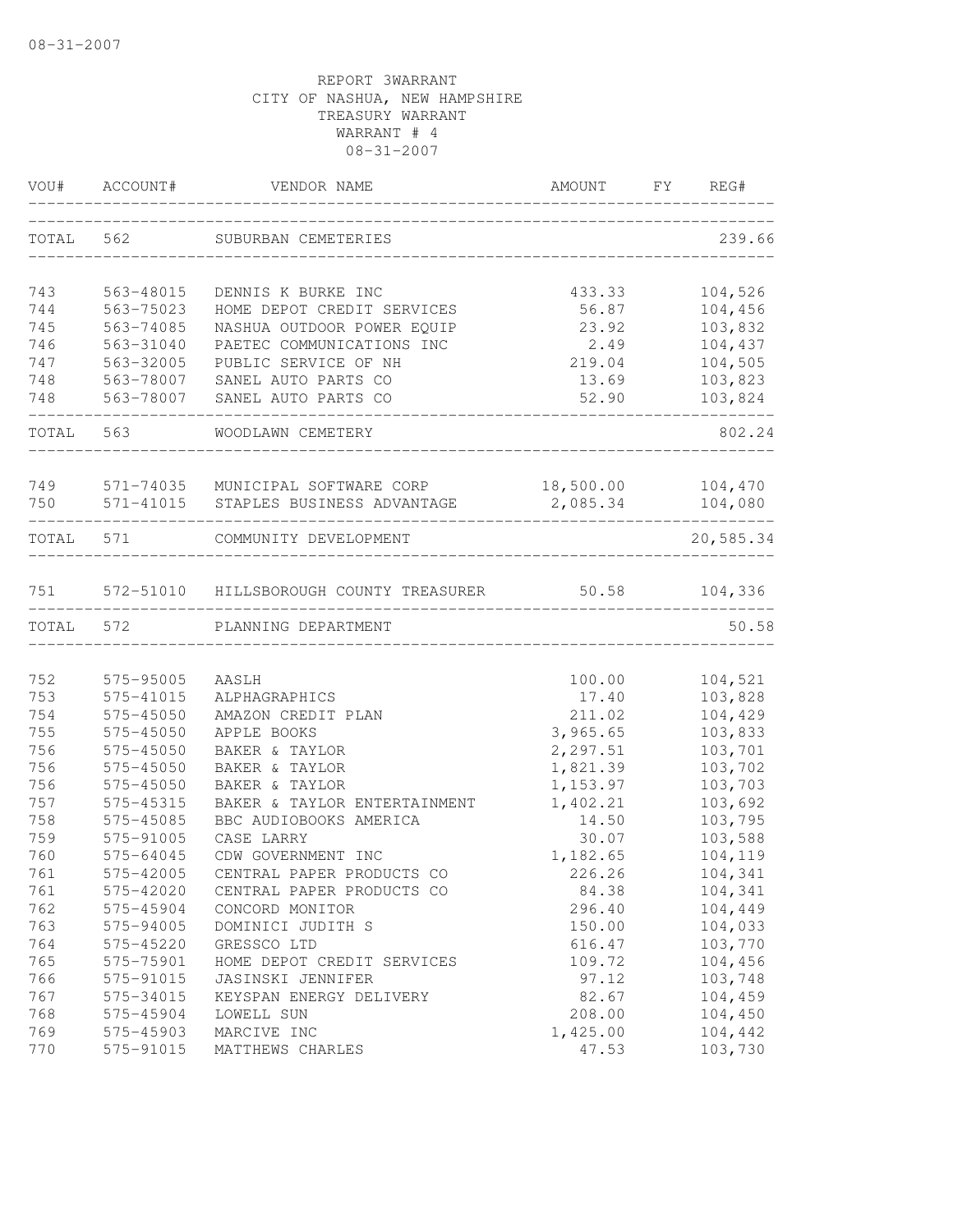| VOU#  | ACCOUNT#           | VENDOR NAME                    | AMOUNT    | FΥ | REG#      |
|-------|--------------------|--------------------------------|-----------|----|-----------|
| 771   | 575-45085          | MICROMARKETING LLC             | 249.43    |    | 103,816   |
| 772   | 575-45315          | MULTI-CULTURAL BOOKS & VIDEOS  | 117.70    |    | 103,849   |
| 773   | 575-41015          | NASHUA PUBLIC LIBRARY          | 13.68     |    | 104,411   |
| 773   | 575-43005          | NASHUA PUBLIC LIBRARY          | 7.13      |    | 104,411   |
| 773   | 575-45150          | NASHUA PUBLIC LIBRARY          | 14.87     |    | 104,411   |
| 773   | 575-45220          | NASHUA PUBLIC LIBRARY          | 61.00     |    | 104,411   |
| 773   | 575-78100          | NASHUA PUBLIC LIBRARY          | 20.00     |    | 104,411   |
| 774   | 575-31040          | PAETEC COMMUNICATIONS INC      | 10.37     |    | 104,437   |
| 775   | 575-33005          | PENNICHUCK WATER               | 239.25    |    | 104,463   |
| 776   | 575-45050          | PENWORTHY COMPANY              | 1,855.47  |    | 104,028   |
| 777   | 575-32005          | PUBLIC SERVICE OF NH           | 61.74     |    | 104,505   |
| 778   | 575-45085          | RANDOM HOUSE INC               | 76.50     |    | 104,083   |
| 779   | 575-45085          | RECORDED BOOKS LLC             | 625.84    |    | 104,064   |
| 780   | 575-41005          | RIS PAPER COMPANY INC          | 278.23    |    | 103,738   |
| 781   | 575-45150          | SAM'S CLUB DIRECT              | 193.69    |    | 104,472   |
| 781   | 575-45220          | SAM'S CLUB DIRECT              | 102.18    |    | 104,472   |
| 782   | 575-45050          | THOMSON GALE                   | 517.75    |    | 103,747   |
| 783   | 575-45050          | TUFTS UNIV HIRSH HEALTH SCIENC | 11.00     |    | 104,522   |
| 784   | 575-45050          | VERIZON                        | 63.00     |    | 104,458   |
| TOTAL | 575                | PUBLIC LIBRARIES               |           |    | 20,058.75 |
|       |                    |                                |           |    |           |
| 785   | 576-91005          | DUPONT TIMOTHY                 | 77.96     |    | 103,724   |
| 786   | 576-95010          | MCGRAW HILL CONSTRUCTION ENR   | 163.98    |    | 104,496   |
| 787   | 576-94005          | NEW HAMPSHIRE BUILDING OFFICIA | 150.00    |    | 104,523   |
| TOTAL | 576                | BUILDING DEPARTMENT            |           |    | 391.94    |
| 788   | 577-49025          | LEXIS NEXIS MATTHEW BENDER     | 81.70     |    | 104,488   |
| TOTAL | 577                | CODE ENFORCEMENT               |           |    | 81.70     |
|       |                    |                                |           |    |           |
|       | 196,187 581-49050  | ABRAMS & COMPANY PUBLISHERS IN | 47.95     |    | 104,102   |
|       | 196,188 581-53100  | ABSOLUTE DATA DESTRUCTION      | 370.14    |    | 104,287   |
|       | 196,189 581-49050  | ACORN NATURALISTS              | 194.15    |    | 104,175   |
|       | 196,190 581-49050  | ACP DIRECT                     | 592.32    |    | 104,280   |
|       | 196, 191 581-49035 | ADAMS BOOK COMPANY INC         | 153.74    |    | 104,085   |
|       | 196, 192 581-42110 | ALARMAX DISTRIBUTORS INC       | 2,245.49  |    | 104,096   |
|       | 196, 193 581-53100 | ALL STATE FIRE EQUIPMENT       | 1,823.00  |    | 104,230   |
|       | 196, 194 581-59130 | ALLEN JOSEPH                   | 56.00     |    | 104,261   |
|       | 196, 195 581-44005 | ALPHAGRAPHICS                  | 10,179.45 |    | 103,828   |
|       | 196,196 581-72065  | ALTERNATIVE COMMUNICATIONS SER | 65.00     |    | 104,036   |
|       | 196, 197 581-42110 | AMERICAN SECURITY & FIRE PROTE | 756.00    |    | 103,603   |
|       | 196, 198 581-42130 | ARCSOURCE INC                  | 25.54     |    | 103,825   |
|       | 196,199 581-95005  | ASBO INTERNATIONAL             | 850.00    |    | 104,440   |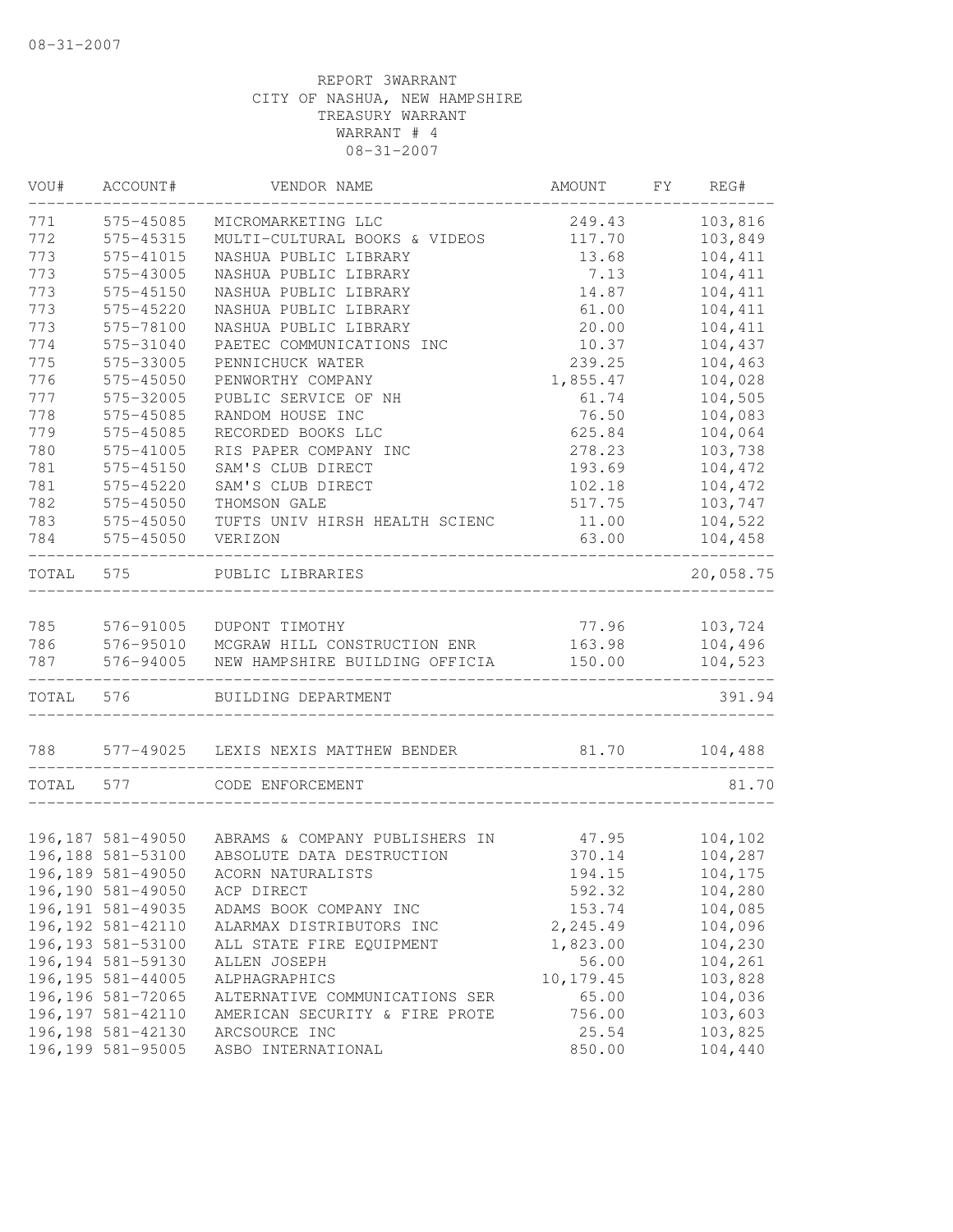| ACCOUNT#           | VENDOR NAME                                                                                                                                                                                                                                                                                                                                                                                | AMOUNT                                                                                                                                                            | FΥ                                                                                                                   | REG#    |
|--------------------|--------------------------------------------------------------------------------------------------------------------------------------------------------------------------------------------------------------------------------------------------------------------------------------------------------------------------------------------------------------------------------------------|-------------------------------------------------------------------------------------------------------------------------------------------------------------------|----------------------------------------------------------------------------------------------------------------------|---------|
| 196,200 581-31005  | AT&T                                                                                                                                                                                                                                                                                                                                                                                       | 30.98                                                                                                                                                             |                                                                                                                      | 104,534 |
| 196,201 581-53100  | ATC ASSOCIATES INC                                                                                                                                                                                                                                                                                                                                                                         | 785.00                                                                                                                                                            |                                                                                                                      | 103,838 |
| 196,202 581-49075  | B & S LOCKSMITHS INC                                                                                                                                                                                                                                                                                                                                                                       | 252.00                                                                                                                                                            |                                                                                                                      | 104,048 |
| 196,203 581-91005  | BAGLEY MARCIA                                                                                                                                                                                                                                                                                                                                                                              | 52.62                                                                                                                                                             |                                                                                                                      | 104,281 |
| 196,204 581-49075  | BARNES & NOBLE                                                                                                                                                                                                                                                                                                                                                                             | 600.00                                                                                                                                                            |                                                                                                                      | 104,423 |
| 196,205 581-42130  | BEARINGS SPECIALTY CO INC                                                                                                                                                                                                                                                                                                                                                                  | 40.10                                                                                                                                                             |                                                                                                                      | 104,068 |
|                    | BELLETETES INC                                                                                                                                                                                                                                                                                                                                                                             | 972.22                                                                                                                                                            |                                                                                                                      | 103,821 |
| 196,207 581-49075  | BEST BUY                                                                                                                                                                                                                                                                                                                                                                                   | 375.00                                                                                                                                                            |                                                                                                                      | 104,412 |
| 196,208 581-49050  | BLICK ART MATERIALS                                                                                                                                                                                                                                                                                                                                                                        | 372.83                                                                                                                                                            |                                                                                                                      | 104,243 |
|                    | BOSTONBEAN COFFEE COMPANY                                                                                                                                                                                                                                                                                                                                                                  | 70.50                                                                                                                                                             |                                                                                                                      | 104,177 |
| 196,210 581-56030  | BOYS CLUB OF NASHUA                                                                                                                                                                                                                                                                                                                                                                        | 91,380.00                                                                                                                                                         |                                                                                                                      | 104,362 |
| 196, 211 581-94010 | BRITENRIKER DEBORAH                                                                                                                                                                                                                                                                                                                                                                        | 1,010.40                                                                                                                                                          |                                                                                                                      | 104,237 |
| 196, 212 581-49910 | BROX INDUSTRIES INC                                                                                                                                                                                                                                                                                                                                                                        | 18.77                                                                                                                                                             |                                                                                                                      | 103,667 |
| 196, 213 581-49050 | BSN SPORTS                                                                                                                                                                                                                                                                                                                                                                                 | 252.87                                                                                                                                                            |                                                                                                                      | 104,174 |
| 196, 214 581-49035 | <b>BUDGETEXT</b>                                                                                                                                                                                                                                                                                                                                                                           | 95.00                                                                                                                                                             |                                                                                                                      | 104,043 |
| 196, 215 581-59130 | BUTLER TIMOTHY                                                                                                                                                                                                                                                                                                                                                                             | 56.00                                                                                                                                                             |                                                                                                                      | 104,257 |
| 581-55015          | CANFIELD BRAD                                                                                                                                                                                                                                                                                                                                                                              | 577.15                                                                                                                                                            |                                                                                                                      | 103,582 |
| 196,216 581-42130  | CAPP INC                                                                                                                                                                                                                                                                                                                                                                                   | 1,228.00                                                                                                                                                          |                                                                                                                      | 104,084 |
| 196, 217 581-49050 | CARD TECH                                                                                                                                                                                                                                                                                                                                                                                  | 1,078.42                                                                                                                                                          |                                                                                                                      | 103,879 |
| 196, 218 581-49075 | CARLTON CECILE                                                                                                                                                                                                                                                                                                                                                                             | 93.69                                                                                                                                                             |                                                                                                                      | 104,111 |
| 196,219 581-49050  | CAROLINA BIOLOGICAL SUPPLY COM                                                                                                                                                                                                                                                                                                                                                             | 25.35                                                                                                                                                             |                                                                                                                      | 104,108 |
| 196,220 581-78007  | CARPARTS OF NASHUA                                                                                                                                                                                                                                                                                                                                                                         | 579.95                                                                                                                                                            |                                                                                                                      | 104,318 |
| 196, 221 581-49050 | CARTRIDGE WORLD                                                                                                                                                                                                                                                                                                                                                                            | 2,785.92                                                                                                                                                          |                                                                                                                      | 104,233 |
| 196, 221 581-49075 | CARTRIDGE WORLD                                                                                                                                                                                                                                                                                                                                                                            | 38.24                                                                                                                                                             |                                                                                                                      | 104,233 |
| 196, 222 581-49050 | CDW GOVERNMENT INC                                                                                                                                                                                                                                                                                                                                                                         | 14.64                                                                                                                                                             |                                                                                                                      | 104,119 |
| 196, 223 581-42130 | CENTRAL FAN CO INC                                                                                                                                                                                                                                                                                                                                                                         | 354.70                                                                                                                                                            |                                                                                                                      | 104,131 |
| 196, 224 581-42010 | CENTRAL PAPER PRODUCTS CO                                                                                                                                                                                                                                                                                                                                                                  | 8,873.13                                                                                                                                                          |                                                                                                                      | 104,341 |
|                    | CENTRAL PAPER PRODUCTS CO                                                                                                                                                                                                                                                                                                                                                                  |                                                                                                                                                                   |                                                                                                                      | 104,341 |
| 196, 225 581-78007 | CHUCK'S AUTO REPAIR INC                                                                                                                                                                                                                                                                                                                                                                    | 311.34                                                                                                                                                            |                                                                                                                      | 104,180 |
|                    | CLARK ASSOCIATES/DEBBIE CLARK                                                                                                                                                                                                                                                                                                                                                              |                                                                                                                                                                   |                                                                                                                      | 103,677 |
|                    | CLARKE CYNTHIA                                                                                                                                                                                                                                                                                                                                                                             | 36.00                                                                                                                                                             |                                                                                                                      | 104,273 |
|                    | CLARKE CYNTHIA                                                                                                                                                                                                                                                                                                                                                                             |                                                                                                                                                                   |                                                                                                                      | 104,273 |
|                    |                                                                                                                                                                                                                                                                                                                                                                                            |                                                                                                                                                                   |                                                                                                                      | 104,537 |
|                    |                                                                                                                                                                                                                                                                                                                                                                                            |                                                                                                                                                                   |                                                                                                                      | 104,348 |
|                    |                                                                                                                                                                                                                                                                                                                                                                                            |                                                                                                                                                                   |                                                                                                                      | 103,777 |
|                    |                                                                                                                                                                                                                                                                                                                                                                                            | 837.50                                                                                                                                                            |                                                                                                                      | 103,777 |
|                    |                                                                                                                                                                                                                                                                                                                                                                                            |                                                                                                                                                                   |                                                                                                                      | 103,777 |
|                    | COPY RITE PRINTING                                                                                                                                                                                                                                                                                                                                                                         | 68.00                                                                                                                                                             |                                                                                                                      | 104,255 |
| 196,232 581-49910  | CORRIVEAU ROUTHIER INC                                                                                                                                                                                                                                                                                                                                                                     | 169.95                                                                                                                                                            |                                                                                                                      | 104,105 |
|                    | CORTEZ KIMBERLY                                                                                                                                                                                                                                                                                                                                                                            |                                                                                                                                                                   |                                                                                                                      | 104,248 |
|                    | CRIZMAC                                                                                                                                                                                                                                                                                                                                                                                    |                                                                                                                                                                   |                                                                                                                      | 103,686 |
|                    | CRYSTAL ROCK BOTTLED WATER                                                                                                                                                                                                                                                                                                                                                                 |                                                                                                                                                                   |                                                                                                                      | 104,270 |
|                    | CRYSTAL SPRINGS BOOKS                                                                                                                                                                                                                                                                                                                                                                      | 146.84                                                                                                                                                            |                                                                                                                      | 104,154 |
| 196,237 581-49050  | CURRICULUM ASSOCIATES, INC                                                                                                                                                                                                                                                                                                                                                                 | 268.51                                                                                                                                                            |                                                                                                                      | 104,128 |
|                    | D & M STRIPING                                                                                                                                                                                                                                                                                                                                                                             | 840.00                                                                                                                                                            |                                                                                                                      | 103,626 |
| 196,239 581-41015  | DAY-TIMERS INC                                                                                                                                                                                                                                                                                                                                                                             | 62.93                                                                                                                                                             |                                                                                                                      | 104,361 |
| 196,240 581-94010  |                                                                                                                                                                                                                                                                                                                                                                                            | 1,010.40                                                                                                                                                          |                                                                                                                      | 104,155 |
|                    | DEMCO INC                                                                                                                                                                                                                                                                                                                                                                                  |                                                                                                                                                                   |                                                                                                                      | 103,697 |
|                    | 196,206 581-49075<br>196,209 581-49075<br>196, 224 581-42020<br>196,226 581-53103<br>196, 227 581-49050<br>196, 227 581-94010<br>196, 228 581-74092<br>196,229 581-74092<br>196,230 581-41040<br>196,230 581-49050<br>196,230 581-64045<br>196,231 581-44005<br>196,233 581-94010<br>196,234 581-49050<br>196,235 581-49050<br>196,236 581-49035<br>196,238 581-75023<br>196,241 581-49050 | CLEAN AIRE TECHNOLOGY INC<br>COMPUTER HUT OF N E INC<br>CONWAY OFFICE PRODUCTS LLC<br>CONWAY OFFICE PRODUCTS LLC<br>CONWAY OFFICE PRODUCTS LLC<br>DELGRECO JOANNE | 12,797.65<br>9,310.00<br>1,104.00<br>1,963.50<br>2,569.50<br>620.00<br>247.70<br>2,020.80<br>21.45<br>20.76<br>35.21 |         |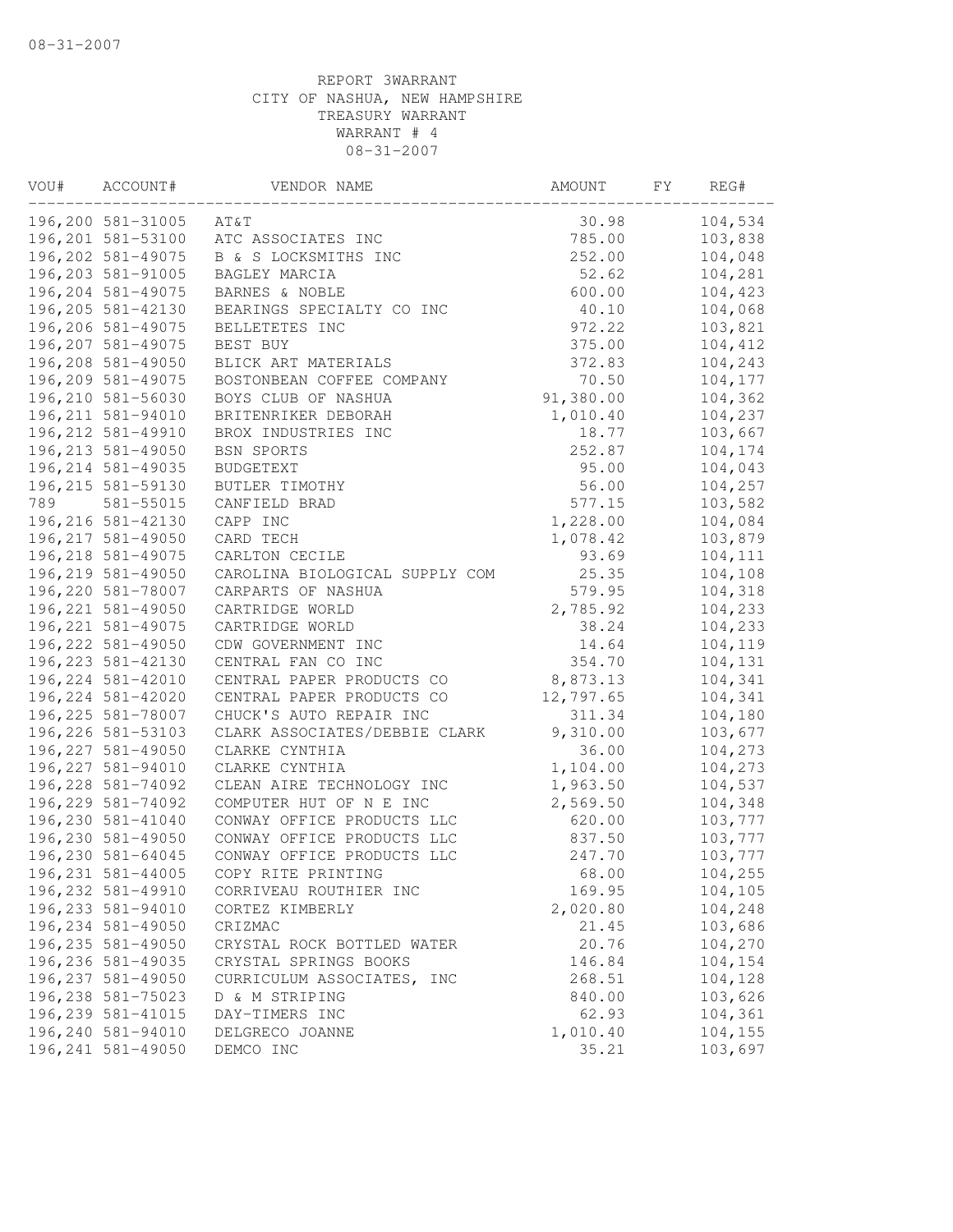| VOU# | ACCOUNT#           | VENDOR NAME                    | AMOUNT     | FΥ | REG#    |
|------|--------------------|--------------------------------|------------|----|---------|
|      | 196, 242 581-51015 | DEVINE MILLIMET & BRANCH       | 1,666.59   |    | 103,829 |
|      | 196, 243 581-49030 | DISNEY EDUCATIONAL PRODUCTIONS | 257.20     |    | 104,129 |
|      | 196, 244 581-78007 | DONOVAN EQUIPMENT CO INC       | 225.00     |    | 103,664 |
|      | 196,245 581-49050  | DREW-CAPOZZI LISA              | 49.95      |    | 104,114 |
|      | 196,246 581-49050  | DURACO INC                     | 364.36     |    | 104,199 |
|      | 196, 247 581-43005 | ELM STREET MIDDLE SCHOOL       | 328.00     |    | 104,418 |
|      | 196,248 581-49050  | EVAN-MOOR                      | 79.32      |    | 103,765 |
|      | 196, 249 581-42120 | F W WEBB COMPANY               | 1,218.18   |    | 103,709 |
|      | 196,250 581-49075  | FASTENAL CO                    | 142.25     |    | 103,649 |
|      | 196, 251 581-43005 | FEDEX                          | 140.12     |    | 104,441 |
|      | 196,252 581-49050  | FILMS MEDIA GROUP              | 280.69     |    | 104,234 |
|      | 196,253 581-49050  | FIRST STUDENT INC              | 135.08     |    | 104,164 |
|      | 196,253 581-55010  | FIRST STUDENT INC              | 183.85     |    | 104,164 |
|      | 196, 253 581-55020 | FIRST STUDENT INC              | 1,023.88   |    | 104,164 |
|      | 196,254 581-94010  | FITZGERALD ROBERT JR           | 1,000.00   |    | 104,275 |
|      | 196, 255 581-51015 | FLYGARE SCHWARZ & CLOSSON      | 918.00     |    | 104,038 |
|      | 196,256 581-49035  | FOLLETT EDUCATIONAL SERVICES   | 426.88     |    | 103,633 |
|      | 196, 257 581-49030 | FOLLETT LIBRARY RESOURCES      | 11,257.51  |    | 103,639 |
|      | 196, 257 581-49055 | FOLLETT LIBRARY RESOURCES      | 299.60     |    | 103,639 |
|      | 196,258 581-49050  | FRIENDSHIP HOUSE               | 57.85      |    | 104,143 |
|      | 196,259 581-49910  | GATE CITY FENCE CO INC         | 30.80      |    | 103,784 |
|      | 196,259 581-75023  | GATE CITY FENCE CO INC         | 290.00     |    | 103,784 |
|      | 196,260 581-94030  | GIANOULIS HARRIET              | 130.00     |    | 104,312 |
|      | 196,261 581-49050  | GOPHER                         | 3,484.78   |    | 104,099 |
|      | 196,262 581-94010  | GOSSE CYNTHIA                  | 444.45     |    | 104,306 |
|      | 196,263 581-49050  | GOVCONNECTION INC              | 43.38      |    | 103,612 |
|      | 196,263 581-63085  | GOVCONNECTION INC              | 1,047.66   |    | 103,612 |
|      | 196, 263 581-74092 | GOVCONNECTION INC              | 253.62     |    | 103,612 |
|      | 196,264 581-42130  | GRAINGER                       | 686.53     |    | 103,740 |
|      | 196,265 581-95005  | GREATER NASHUA CHAMBER         | 290.00     |    | 104,448 |
|      | 196,266 581-91005  | GREENBERG ELLEN                | 284.80     |    | 104,269 |
|      | 196, 267 581-13133 | GREER JENNIFER                 | 987.50     |    | 104,232 |
|      | 196,268 581-49030  | GREY HOUSE PUBLISHING          | 391.50     |    | 104,075 |
|      | 196,269 581-49050  | HAL LEONARD CORP               | 195.00     |    | 104,019 |
|      | 196,270 581-49050  | HARCOURT ASSESSMENT, INC       | 250.64     |    | 104,207 |
|      | 196, 271 581-74092 | HARRIS EQUIPMENT REPAIR SERVIC | 1,012.86   |    | 104,327 |
|      | 196,272 581-49050  | HEALTH EDCO INC                | 164.72     |    | 103,759 |
|      | 196, 273 581-42130 | HEATING SPECIALTIES OF NH INC  | 52.67      |    | 104,322 |
|      | 196,274 581-49050  | HEINEMANN                      | 131.85     |    | 104,125 |
|      | 196,275 581-63085  | HEWLETT PACKARD COMPANY        | 1,049.00   |    | 103,741 |
|      | 196, 275 581-64045 | HEWLETT PACKARD COMPANY        | 26, 312.00 |    | 103,741 |
|      | 196,276 581-49050  | HIGHSMITH INC                  | 199.00     |    | 104,519 |
|      | 196, 277 581-49075 | HOME DEPOT                     | 225.00     |    | 104,416 |
|      | 196,278 581-49075  | HOME DEPOT CREDIT SERVICES     | 953.02     |    | 104,136 |
|      | 196,279 581-49050  | HOME DEPOT CREDIT SERVICES     | 291.76     |    | 104,212 |
|      | 196,279 581-49075  | HOME DEPOT CREDIT SERVICES     | 626.00     |    | 104,212 |
|      | 196,280 581-49035  | HOUGHTON MIFFLIN CO            | 119.19     |    | 104,337 |
|      | 196,280 581-49050  | HOUGHTON MIFFLIN CO            | 161.78     |    | 104,337 |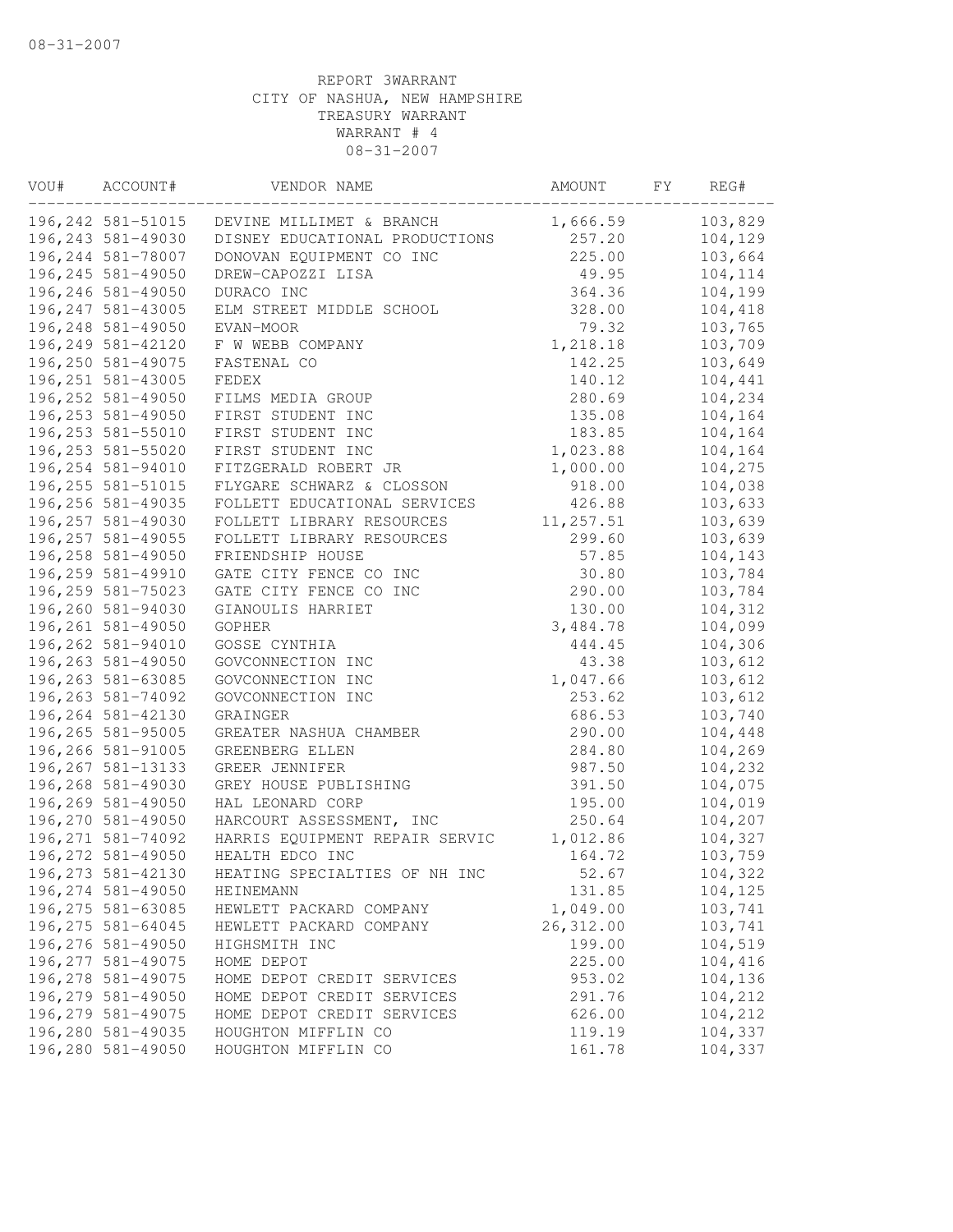| VOU# | ACCOUNT#           | VENDOR NAME                    | AMOUNT     | FY. | REG#    |
|------|--------------------|--------------------------------|------------|-----|---------|
|      | 196,280 581-49095  | HOUGHTON MIFFLIN CO            | 161.78     |     | 104,337 |
|      | 196,281 581-59130  | HOULE HOWARD                   | 56.00      |     | 104,236 |
|      | 196,282 581-49050  | HUNSINGER MELISSA              | 29.99      |     | 104,245 |
|      | 196, 283 581-41015 | HYNES STACY                    | 26.97      |     | 104,113 |
|      | 196,284 581-72010  | IDEAL BUSINESS MACHINES INC    | 172.00     |     | 104,349 |
|      | 196,285 581-59130  | IMONDI DAVID                   | 56.00      |     | 104,302 |
|      | 196,286 581-74092  | INSIGHT PUBLIC SECTOR          | 435.67     |     | 103,682 |
|      | 196,287 581-41040  | INTEGRATED OFFICE SOLUTIONS    | 1,672.00   |     | 104,106 |
|      | 196,288 581-49050  | INTERACT                       | 50.95      |     | 104,137 |
|      | 196,289 581-42110  | INTERSTATE BATTERIES OF SO NH  | 184.35     |     | 104,242 |
|      | 196,290 581-49050  | J W PEPPER & SON INC           | 20.00      |     | 103,745 |
|      | 196,291 581-49050  | JACKDAW PUBLICATIONS           | 169.80     |     | 103,793 |
|      | 196,292 581-77005  | JENNINGS EXCAVATION INC        | 8,760.00   |     | 103,638 |
|      | 196,293 581-91005  | <b>JOSEPH BURTON</b>           | 60.14      |     | 104,313 |
|      | 196,294 581-94010  | KEANE THERESA                  | 1,010.40   |     | 104,148 |
|      | 196,295 581-42110  | KENDOO TECHNOLOGIES, INC       | 350.23     |     | 104,223 |
|      | 196,296 581-49050  | KEY CURRICULUM PRESS           | 49.50      |     | 103,727 |
|      | 196,297 581-34015  | KEYSPAN ENERGY DELIVERY        | 5,166.42   |     | 104,156 |
|      | 196,298 581-49050  | KIDS DISCOVER                  | 115.50     |     | 103,775 |
|      | 196,299 581-49050  | LAKESHORE LEARNING MATERIALS   | 98.70      |     | 103,762 |
|      | 196,300 581-94010  | LANGELIER WENDY                | 444.44     |     | 104,205 |
|      | 196,301 581-49910  | LARCHMONT IRRIGATION           | 966.42     |     | 103,785 |
|      | 196,302 581-59130  | LEAO WAGNER                    | 84.00      |     | 104,259 |
|      | 196,303 581-49050  | LEARNING RESOURCES INC         | 70.85      |     | 104,126 |
|      | 196,304 581-49910  | LESCO-PROX                     | 378.92     |     | 103,783 |
|      | 196,305 581-75023  | LINEN & SHADE BIN INC          | 853.00     |     | 104,090 |
|      | 196,306 581-49050  | LMI                            | 14.99      |     | 104,098 |
|      | 196,307 581-42110  | M & M ELECTRICAL SUPPLY CO INC | 2, 154.71  |     | 104,316 |
|      | 196,308 581-49050  | MAINE OXY                      | 7.13       |     | 103,591 |
|      | 196,309 581-45410  | MAKARAWICZ WILLIAM             | 960.00     |     | 103,737 |
|      | 196,310 581-75090  | MARVELL PLATE GLASS INC        | 146.33     |     | 103,630 |
|      | 196, 311 581-78007 | MAYNARD & LESIEUR INCORPORATED | 259.36     |     | 104,328 |
|      | 196, 312 581-53103 | MCCARTNEY AMY                  | 2,837.50   |     | 104,417 |
|      | 196, 313 581-49035 | MCDONALD PUBLISHING CO         | 57.75      |     | 104,168 |
|      | 196, 314 581-49015 | MCGRAW HILL COMPANIES          | $-81.72$   |     | 103,790 |
|      | 196, 314 581-49035 | MCGRAW HILL COMPANIES          | $-402.40$  |     | 103,790 |
|      | 196, 314 581-49050 | MCGRAW HILL COMPANIES          | 20, 477.34 |     | 103,790 |
|      | 196, 315 581-31005 | MCI                            | 4,405.19   |     | 103,589 |
|      | 196,316 581-72035  | MCINTIRE BUSINESS PRODUCTS INC | 5,444.00   |     | 104,358 |
|      | 196,317 581-94010  | MERCIER LEE                    | 444.45     |     | 104,307 |
|      | 196,318 581-75023  | MERRIMACK BUILDING SUPPLY INC  | 2,164.00   |     | 104,092 |
|      | 196,319 581-49075  | MICHAEL'S ARTS & CRAFTS        | 225.00     |     | 104,414 |
|      | 196,320 581-44005  | MINUTEMAN PRESS OF NASHUA      | 71.19      |     | 103,815 |
|      | 196,321 581-49050  | MODERN SCHOOL SUPPLIES INC     | 749.25     |     | 103,819 |
|      | 196,322 581-49050  | MOORE MEDICAL LLC              | 1,078.27   |     | 103,875 |
|      | 196,323 581-53100  | MULTI-STATE BILLING SERVICES L | 11,885.77  |     | 104,274 |
|      | 196,324 581-49050  | MUSIC IN MOTION                | 583.19     |     | 104,120 |
|      | 196, 325 581-49050 | NAEYC RESOURCE SALES           | 279.40     |     | 104,209 |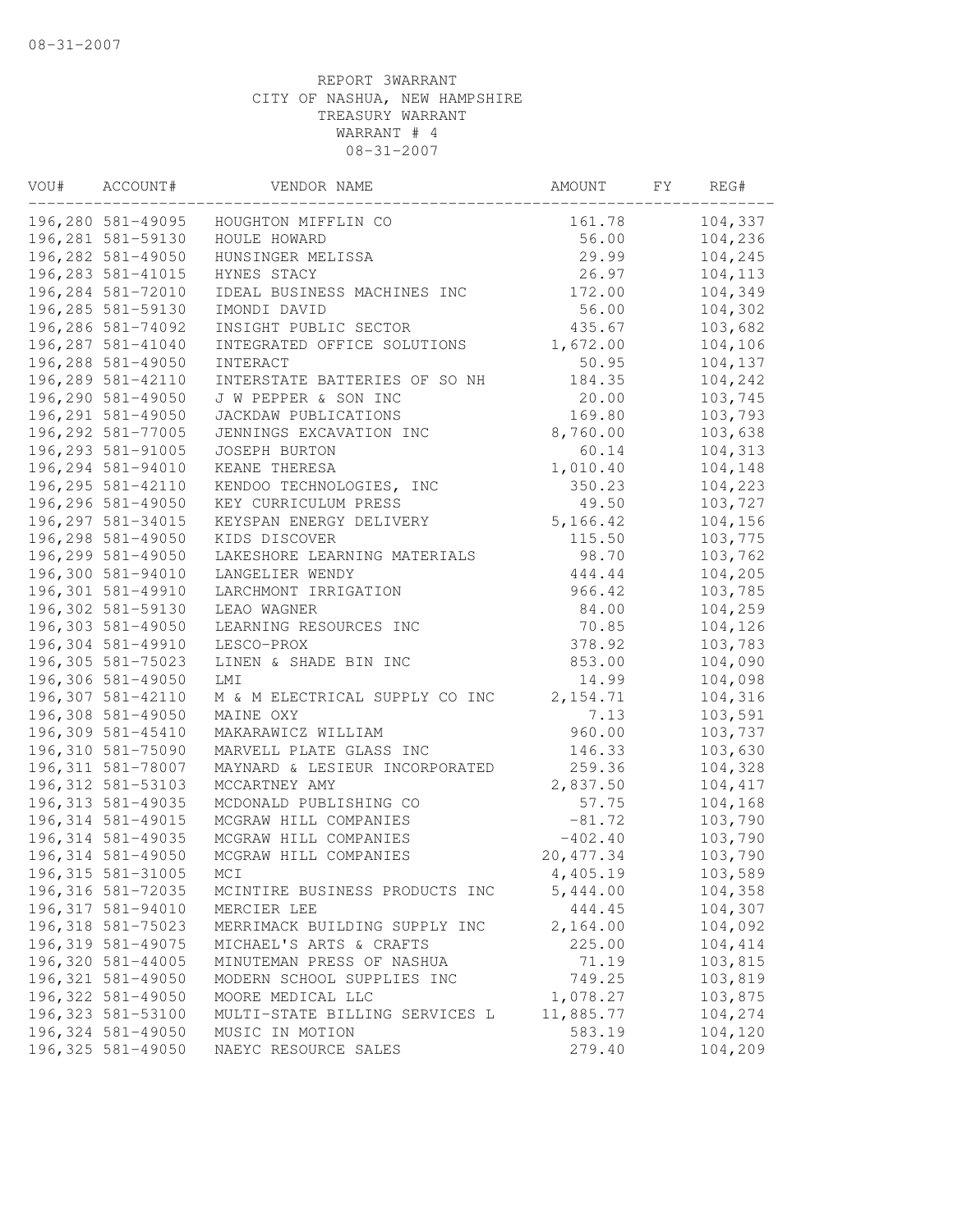| VOU# | ACCOUNT#           | VENDOR NAME                 | AMOUNT    | FΥ | REG#    |
|------|--------------------|-----------------------------|-----------|----|---------|
|      | 196,326 581-49050  | NASCO                       | 645.30    |    | 104,342 |
|      | 196,327 581-75090  | NASHUA GLASS                | 393.00    |    | 104,319 |
|      | 196,328 581-49910  | NASHUA OUTDOOR POWER EQUIP  | 207.27    |    | 103,832 |
|      | 196,329 581-49075  | NASHUA WALLPAPER & PAINT CO | 1,551.12  |    | 103,835 |
|      | 196,330 581-78007  | NASHUA WHOLESALE TIRE INC   | 108.00    |    | 103,787 |
|      | 196,331 581-42010  | NATIONWIDE SALES & SERVICE  | 311.99    |    | 104,118 |
|      | 196,332 581-49050  | NCS PEARSON INC             | 706.50    |    | 104,247 |
|      | 196,333 581-49050  | NEIL A KJOS MUSIC COMPANY   | 28.75     |    | 103,623 |
|      | 196,334 581-66005  | NEOPOST LEASING             | 145.22    |    | 104,192 |
|      | 196,335 581-53100  | NESDEC                      | 1,750.00  |    | 104,089 |
|      | 196,336 581-31005  | NEXTEL COMMUNICATIONS       | 2,191.45  |    | 104,436 |
|      | 196,337 581-49050  | NH BRAGG & SONS INC         | 1,199.89  |    | 103,617 |
|      | 196,338 581-95005  | NHASP                       | 655.00    |    | 104,435 |
|      | 196,339 581-54015  | NHSAA                       | 100.00    |    | 104,086 |
|      | 196,340 581-83009  | NORTHEAST DELTA DENTAL      | 4,780.63  |    | 104,529 |
|      | 196, 341 581-31005 | ONE COMMUNICATIONS          | 5, 363.35 |    | 104,510 |
|      | 196,341 581-31040  | ONE COMMUNICATIONS          | 414.49    |    | 104,510 |
|      | 196,342 581-49050  | ORIENTAL TRADING CO INC     | 56.89     |    | 104,127 |
|      | 196, 343 581-31005 | PAETEC COMMUNICATIONS INC   | 480.91    |    | 104,190 |
|      | 196,343 581-31040  | PAETEC COMMUNICATIONS INC   | 754.27    |    | 104,190 |
|      | 196,344 581-49050  | PARADISE MALCOLM            | 215.74    |    | 104,244 |
|      | 196,344 581-59130  | PARADISE MALCOLM            | 56.00     |    | 104,244 |
|      | 196, 345 581-49075 | PASEK CORP                  | 2,415.38  |    | 104,088 |
|      | 196,346 581-49050  | PAXTON-PATTERSON            | 752.89    |    | 103,853 |
|      | 196,347 581-74092  | PC & MACEXCHANGE            | 83.96     |    | 104,210 |
|      | 196,348 581-74092  | PC MALL GOV INC             | 336.52    |    | 104,134 |
|      | 196,349 581-49035  | PCI EDUCATIONAL PUBLISHING  | 83.45     |    | 104,093 |
|      | 196,350 581-49035  | PEARSON EDUCATION           | 2,645.15  |    | 104,193 |
|      | 196,350 581-49050  | PEARSON EDUCATION           | 1,595.59  |    | 104,193 |
|      | 196, 351 581-49035 | PEARSON EDUCATION           | 992.20    |    | 104,198 |
|      | 196,352 581-49050  | PELLETS INC                 | 167.75    |    | 103,654 |
|      | 196, 353 581-33005 | PENNICHUCK WATER WORKS INC  | 7,672.59  |    | 104,443 |
|      | 196,354 581-49035  | PERFECTION LEARNING CORP    | 1,257.35  |    | 104,345 |
|      | 196, 355 581-41015 | PETTY CASH                  | 56.42     |    | 104,419 |
|      | 196, 355 581-49075 | PETTY CASH                  | 74.23     |    | 104,419 |
|      | 196,356 581-53100  | PITNEY BOWES INCORPORATED   | 401.14    |    | 104,347 |
|      | 196,357 581-49050  | PITSCO INC                  | 252.72    |    | 103,611 |
|      | 196,358 581-94010  | PITSILLIDES IRENE           | 2,360.00  |    | 104,153 |
|      | 196,359 581-49050  | PLANK ROAD PUBLISHING INC   | 2.06      |    | 103,661 |
|      | 196,360 581-49050  | PLANK ROAD PUBLISHING INC   | 122.20    |    | 104,359 |
|      | 196,361 581-49050  | PLASTIC SUPPLY INC          | 245.00    |    | 104,171 |
|      | 196,362 581-49050  | POCKET NURSE                | 35.11     |    | 104,213 |
|      | 196,363 581-44005  | PREMIER AGENDAS INC         | 5,827.80  |    | 104,221 |
|      | 196,364 581-41015  | PROGRESS PUBLICATIONS       | 44.00     |    | 104,166 |
|      | 196,365 581-64040  | PROJECT LEAD THE WAY INC    | 2,754.58  |    | 104,152 |
|      | 196,366 581-49030  | PUBLIC BROADCASTING SERVICE | 29.94     |    | 103,636 |
|      | 196,367 581-32005  | PUBLIC SERVICE OF NH        | 94,387.74 |    | 104,505 |
|      | 196,368 581-94010  | PUGLIANO JAMES              | 1,010.40  |    | 104,195 |
|      |                    |                             |           |    |         |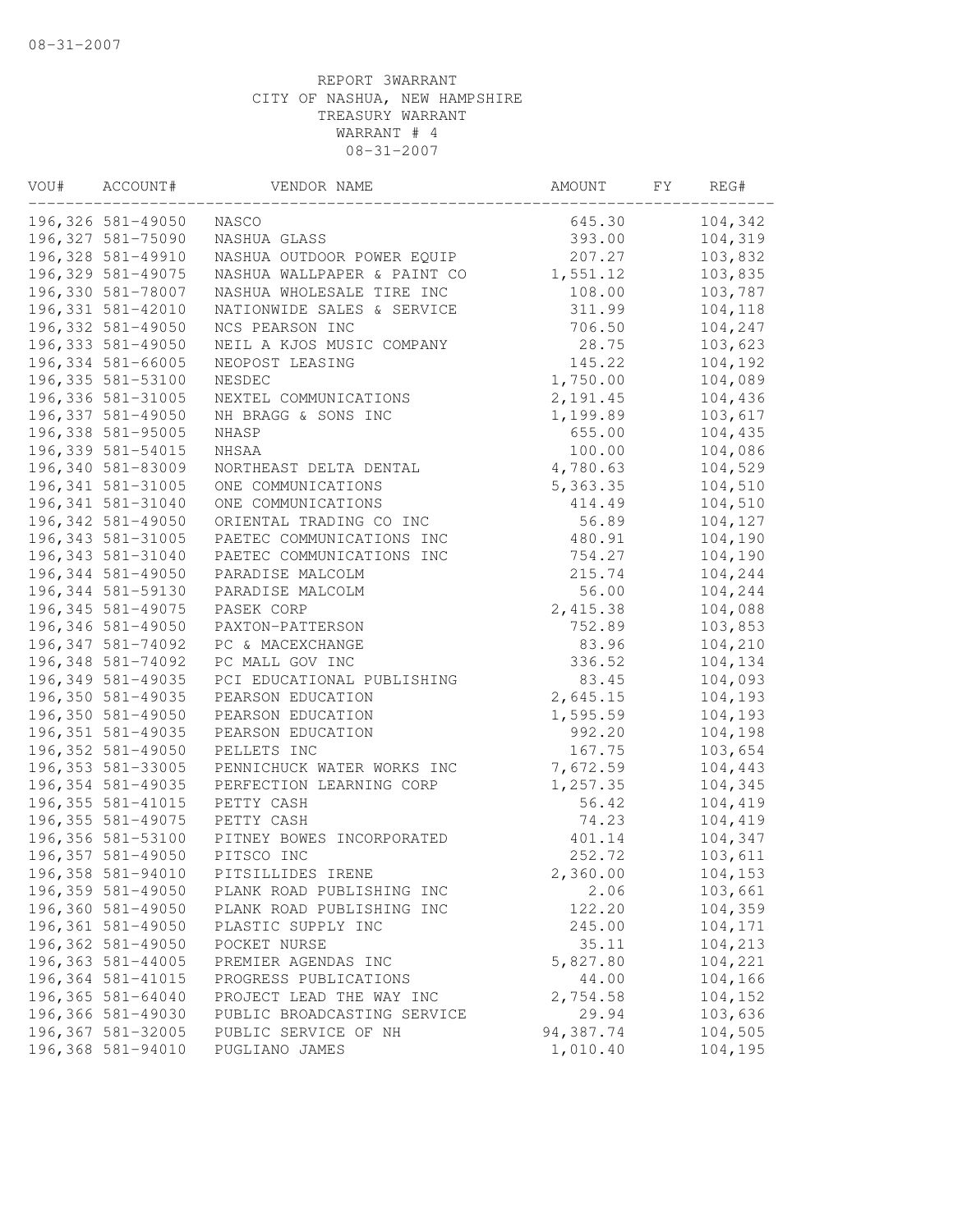| VOU# | ACCOUNT#           | VENDOR NAME                    | AMOUNT   | FY. | REG#    |
|------|--------------------|--------------------------------|----------|-----|---------|
|      | 196,369 581-49050  | PULOMENA NOELLE                | 38.50    |     | 104,303 |
|      | 196,370 581-75023  | R FRASER CO INC                | 2,770.00 |     | 104,094 |
|      | 196,370 581-77005  | R FRASER CO INC                | 8,250.00 |     | 104,094 |
|      | 196,371 581-49910  | R WHITE EQUIPMENT CENTER INC   | 201.50   |     | 104,330 |
|      | 196,372 581-42110  | RALPH PILL ELECTRIC SUPPLY COM | 53.00    |     | 104,324 |
|      | 196,373 581-49050  | REALLY GOOD STUFF INC          | 105.73   |     | 104,112 |
|      | 196,374 581-49910  | REDIMIX COMPANIES INC          | 205.00   |     | 103,848 |
|      | 196, 375 581-42110 | REXEL CLS                      | 23.89    |     | 104,250 |
|      | 196,376 581-91005  | REYNOLDS MARGARET              | 27.16    |     | 104,117 |
|      | 196,377 581-64192  | RICOH AMERICAS CORP            | 1,029.49 |     | 104,200 |
|      | 196,378 581-53100  | RMG ENTERPRISE                 | 483.90   |     | 104,181 |
|      | 196,379 581-91005  | RYAN DAVID                     | 37.58    |     | 104,256 |
|      | 196,380 581-49035  | SADDLEBACK EDUCATIONAL INC     | 34.38    |     | 103,620 |
|      | 196,381 581-78007  | SANEL AUTO PARTS CO            | 182.44   |     | 103,824 |
|      | 196,382 581-59130  | SARETTE GREG                   | 56.00    |     | 104,262 |
|      | 196,383 581-49050  | SARGENT-WELCH                  | 674.55   |     | 103,690 |
|      | 196,384 581-49035  | SCHOLASTIC INCORPORATED        | 398.67   |     | 104,346 |
|      | 196,384 581-49050  | SCHOLASTIC INCORPORATED        | 63.59    |     | 104,346 |
|      | 196,385 581-49030  | SCHOLASTIC LIBRARY PUBLISHING  | 898.00   |     | 104,183 |
|      | 196,386 581-47010  | SCHOOL HEALTH ALERT            | 44.00    |     | 104,109 |
|      | 196,387 581-47010  | SCHOOL NURSE SUPPLY INC        | 323.63   |     | 104,100 |
|      | 196,388 581-41015  | SCHOOL SPECIALTY               | 266.08   |     | 104,123 |
|      | 196,388 581-49050  | SCHOOL SPECIALTY               | 7,975.44 |     | 104,123 |
|      | 196,388 581-49050  | SCHOOL SPECIALTY               | 7,306.60 |     | 104,124 |
|      | 196,388 581-63085  | SCHOOL SPECIALTY               | 373.77   |     | 104,123 |
|      | 196,389 581-53100  | SECURSHRED                     | 664.50   |     | 104,251 |
|      | 196,390 581-94010  | SHAW CHRISTINE                 | 198.00   |     | 104,208 |
|      | 196,391 581-94010  | SHENDYE SHARMILA               | 666.66   |     | 104,206 |
|      | 196,392 581-75023  | SHIFFLER EQUIPMENT SALES INC   | 179.29   |     | 104,091 |
|      | 196,393 581-49075  | SHORTY'S                       | 225.00   |     | 104,413 |
|      | 196,394 581-91005  | SILVERMAN BARRY                | 50.56    |     | 104,097 |
|      | 196,395 581-91040  | ST JOHNSBURY ACADEMY           | 1,145.00 |     | 104,182 |
|      | 196,396 581-41015  | STAPLES BUSINESS ADVANTAGE     | 2,084.91 |     | 104,027 |
|      | 196,396 581-41045  | STAPLES BUSINESS ADVANTAGE     | 1,410.42 |     | 104,027 |
|      | 196,396 581-49050  | STAPLES BUSINESS ADVANTAGE     | 3,938.41 |     | 104,027 |
|      | 196,397 581-53100  | STATE OF NH - CRIMINAL RECORDS | 778.50   |     | 104,422 |
|      | 196,398 581-49025  | SUNBURST VISUAL MEDIA          | $-10.00$ |     | 104,196 |
|      | 196,398 581-49050  | SUNBURST VISUAL MEDIA          | 52.58    |     | 104,196 |
|      | 196,399 581-91005  | SWERSKY PAMELA                 | 28.49    |     | 104,283 |
|      | 196,399 581-91040  | SWERSKY PAMELA                 | 18.00    |     | 104,283 |
|      | 196,399 581-94030  | SWERSKY PAMELA                 | 425.00   |     | 104,283 |
|      | 196,400 581-91005  | SWINDELL LORNE                 | 151.46   |     | 104,157 |
|      | 196,401 581-75023  | TAMARACK LANDSCAPING INC       | 4,275.00 |     | 103,805 |
|      | 196,402 581-49035  | TEACHER CREATED RESOURCES      | 238.54   |     | 104,235 |
|      | 196,402 581-49050  | TEACHER CREATED RESOURCES      | 33.94    |     | 104,235 |
|      | 196,403 581-49035  | THOMSON LEARNING               | 6,302.66 |     | 104,144 |
|      | 196,404 581-49035  | THOMSON LEARNING               | 6,508.18 |     | 104,146 |
|      | 196,404 581-49050  | THOMSON LEARNING               | 2,357.39 |     | 104,146 |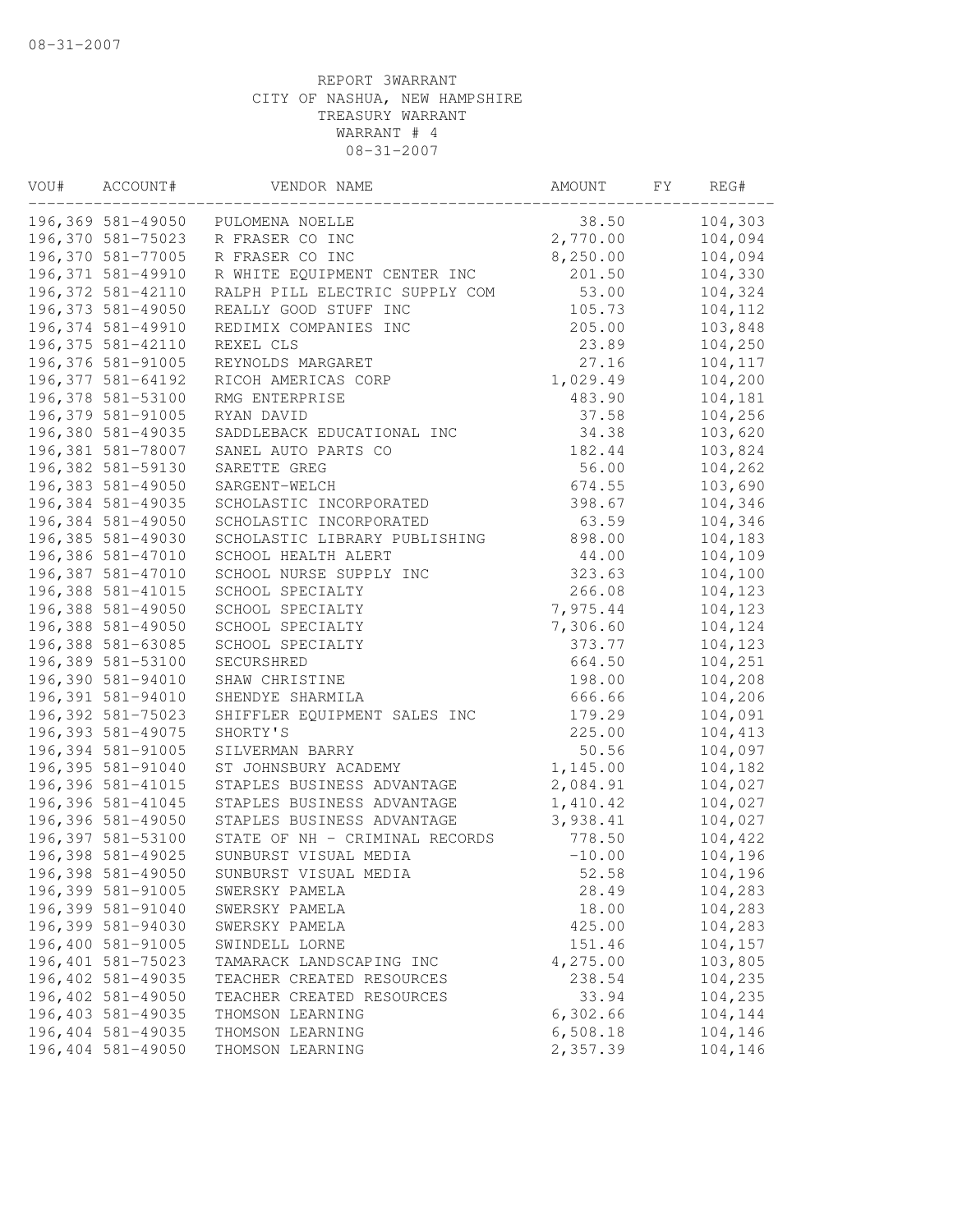| VOU#       | ACCOUNT#               | VENDOR NAME                                              | AMOUNT                | FY | REG#               |
|------------|------------------------|----------------------------------------------------------|-----------------------|----|--------------------|
|            | 196,405 581-53100      | TILSLEY LYDIA                                            | 87.67                 |    | 104,204            |
|            | 196,406 581-42120      | TOTAL AIR SUPPLY INC                                     | 1,273.33              |    | 104,021            |
|            | 196,407 581-78007      | TOWERS MOTOR PARTS CORP                                  | 132.00                |    | 104,046            |
|            | 196,408 581-63085      | TRANSEAL LTD                                             | 188.77                |    | 104,288            |
|            | 196,409 581-43005      | U S POSTAL SERVICES                                      | 207.40                |    | 104,420            |
|            | 196,410 581-43005      | U S POSTAL SERVICES                                      | 205.00                |    | 104,421            |
|            | 196, 411 581-94010     | ULLRICH ELIZABETH                                        | 752.00                |    | 104,266            |
|            | 196, 412 581-45910     | UNION LEADER CORP                                        | 93.60                 |    | 104,507            |
|            | 196, 413 581-42120     | UNITED SUPPLY COMPANY INC                                | 979.00                |    | 104,339            |
|            | 196, 414 581-49075     | UNO'S                                                    | 225.00                |    | 104,415            |
|            | 196, 415 581-43005     | US POSTAL SERVICE                                        | 2,000.00              |    | 104,508            |
|            | 196, 416 581-49050     | US SCHOOL SUPPLY INC                                     | 2,612.00              |    | 104,161            |
|            | 196, 417 581-31005     | VERIZON                                                  | 52.36                 |    | 104,438            |
|            | 196, 418 581-31005     | VERIZON                                                  | 40.05                 |    | 104,447            |
|            | 196, 419 581-31005     | VERIZON                                                  | 29.11                 |    | 104,455            |
| 790        | 581-31005              | VERIZON                                                  | 7,695.67              |    | 104,458            |
|            | 196,420 581-31005      | VERIZON                                                  | 83.12                 |    | 104,527            |
|            | 196, 421 581-31005     | VERIZON                                                  | 28.74                 |    | 104,530            |
|            | 196, 422 581-31005     | VERIZON                                                  | 32.00                 |    | 104,532            |
|            | 196, 423 581-49075     | W E AUBUCHON CO INC                                      | 389.28                |    | 104,531            |
|            | 196, 424 581-47010     | WALMART COMMUNITY                                        | 150.00                |    | 104,082            |
|            | 196, 424 581-49050     | WALMART COMMUNITY                                        | 57.91                 |    | 104,082            |
|            | 196, 425 581-91005     | WALTERS WAYLAND                                          | 19.62                 |    | 104,185            |
|            | 196,426 581-49050      | WB MASON COMPANY INC                                     | 21.10                 |    | 103,658            |
|            | 196, 427 581-49035     | WILLIAM H SADLIER INC                                    | 740.88                |    | 103,718            |
|            | 196, 428 581-47010     | WILLIAM V. MACGILL & COMPANY                             | 434.12                |    | 103,774            |
|            | 196,428 581-49050      | WILLIAM V. MACGILL & COMPANY                             | 404.82                |    | 103,774            |
|            | 196,429 581-49050      | WRS GROUP LTD                                            | 135.46                |    | 103,778            |
|            | 196,430 581-49050      | ZAX SIGNAGE                                              | 30.49                 |    | 103,904            |
| TOTAL      | 581                    | SCHOOL DEPARTMENT                                        |                       |    | 529,570.68         |
|            |                        |                                                          |                       |    |                    |
| 791        | 590-23531              | BEN'S UNIFORMS                                           | 501.00                |    | 104,350            |
| 792        | 590-24506              | ASCO SERVICES INC                                        | 710.00                |    | 103,954            |
| 793        | 590-24522              | INSIGHT PUBLIC SECTOR                                    | 2,859.30              |    | 103,682            |
| 794        | 590-24522              | UNICOM                                                   | 1,120.00              |    | 104,184            |
| 795        | 590-24522              | WEB QA                                                   | 9,270.00              |    | 103,955            |
| 796        | 590-24524              | GATEWAY COMPANIES INC                                    | 1,816.20              |    | 103,866            |
| 797        | 590-24531              | CAMERALAND LLC                                           | 1,025.00<br>688.65    |    | 103,699            |
| 798        | 590-24531              | INTERSTATE ARMS CORP                                     |                       |    | 103,671            |
| 799        | 590-24531              | MCCANN INDUSTRIES                                        | 1,953.00              |    | 103,966            |
| 800<br>801 | 590-24531<br>590-24532 | RILEY'S SPORT SHOP INC<br>PRECISION FITNESS EQUIPMENT IN | 6, 255.92<br>2,100.00 |    | 103,615<br>104,024 |
| 802        |                        |                                                          |                       |    | 103,879            |
| 803        | 590-24535<br>590-24535 | CARD TECH<br>GOVCONNECTION INC                           | 6, 519.00<br>2,966.62 |    | 103,612            |
| 804        | 590-24535              | INSIGHT PUBLIC SECTOR                                    | 377.00                |    | 103,682            |
| 805        | 590-24543              | DRAGON MOSQUITO CONTROL INC                              | 10,600.00             |    | 104,000            |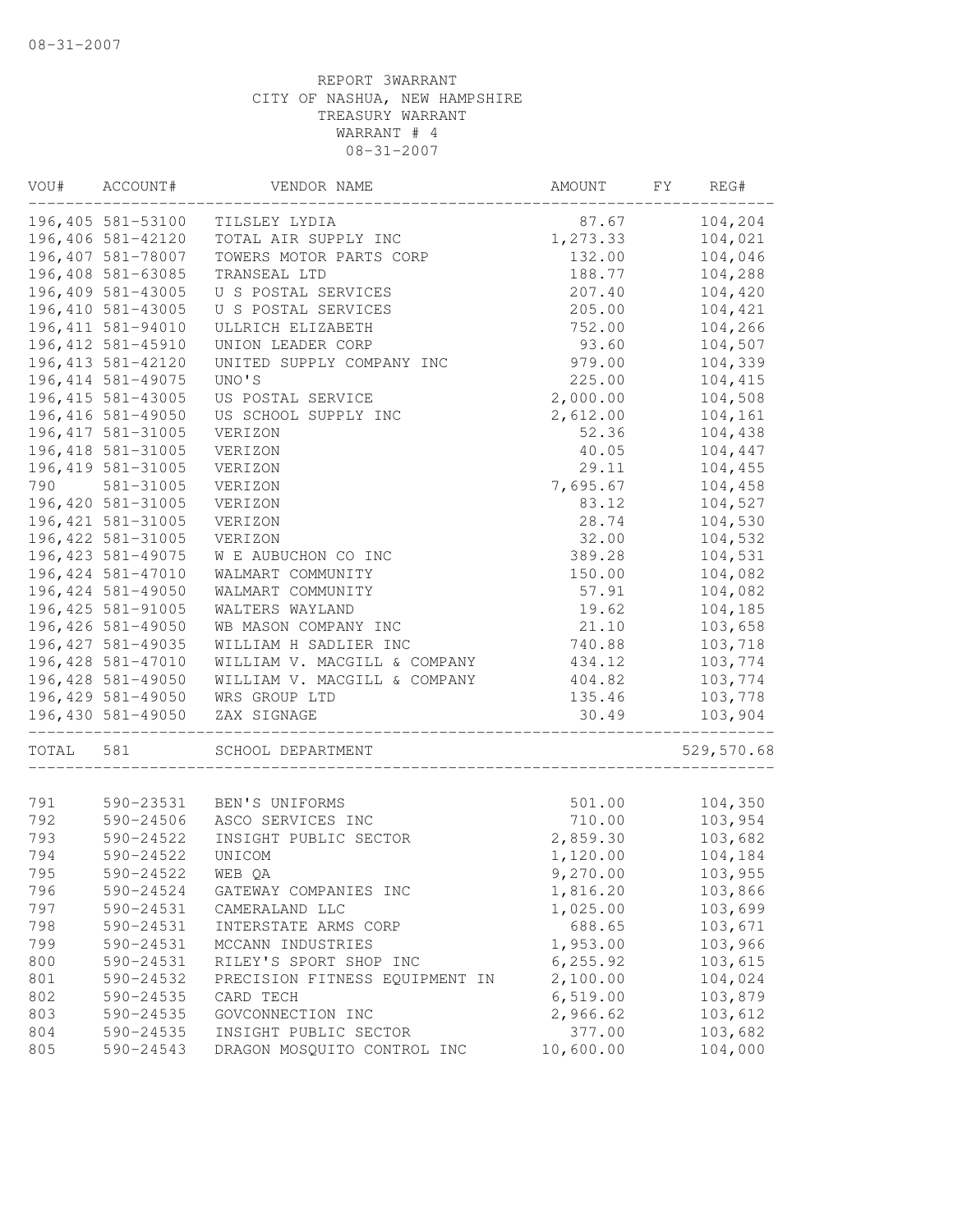| VOU#  | ACCOUNT#           | VENDOR NAME                    | AMOUNT    | FY<br>REG#  |
|-------|--------------------|--------------------------------|-----------|-------------|
| 806   | 590-24551          | NASHUA REGIONAL PLANNING COMMI | 36,877.80 | 104,353     |
| 807   | 590-24553          | DYAR SALES & MACHINERY COMPANY | 2,950.00  | 104,325     |
| 808   | 590-24576          | GATEWAY COMPANIES INC          | 1,439.10  | 103,866     |
| 809   | 590-24576          | SPRINT                         | 459.71    | 104,452     |
|       | 196, 431 590-24581 | BARNES & NOBLE INC             | 17,866.22 | 103,590     |
|       | 196,432 590-24581  | BARNES & NOBLE.COM             | 448.75    | 104,222     |
|       | 196,433 590-24581  | CENTRAL PAPER PRODUCTS CO      | 12,872.46 | 104,341     |
|       | 196,434 590-24581  | CHUCK'S AUTO REPAIR INC        | 580.31    | 104,180     |
|       | 196,435 590-24581  | ENVIROVANTAGE INC              | 2,700.00  | 104,282     |
|       | 196,436 590-24581  | EZEN PAUL F                    | 7,950.00  | 104,272     |
|       | 196,437 590-24581  | FLAME OUT LLC                  | 2,460.00  | 104,218     |
|       | 196,438 590-24581  | FRANKLIN PAINT CO INC          | 2,245.60  | 104,151     |
|       | 196,439 590-24581  | HARCOURT ACHIEVE               | 847.00    | 104,211     |
|       | 196,440 590-24581  | HOMANS ASSOCIATES LLC          | 453.74    | 104,239     |
|       | 196,441 590-24581  | HOUGHTON MIFFLIN CO            | 19,532.66 | 104,337     |
|       | 196,442 590-24581  | INCANDESCENT STUDIOS           | 610.00    | 104,241     |
|       | 196,443 590-24581  | INSIGHT PUBLIC SECTOR          | 615.87    | 103,896     |
|       | 196,444 590-24581  | MARVELL PLATE GLASS INC        | 5,350.00  | 103,630     |
|       | 196,445 590-24581  | MCGRAW HILL COMPANIES          | 1,971.75  | 103,790     |
|       | 196,446 590-24581  | MERRIMACK VALLEY SCHOOL DISTRI | 2,000.00  | 104,165     |
|       | 196,447 590-24581  | METRITECH INC                  | 602.86    | 104,246     |
|       | 196,448 590-24581  | MG MALONEY CO                  | 2,490.00  | 104,215     |
|       | 196,449 590-24581  | NHSTE                          | 653.00    | 104,225     |
|       | 196,450 590-24581  | PC & MACEXCHANGE               | 2,370.00  | 104,210     |
|       | 196,450 590-24581  | PC & MACEXCHANGE               | $-474.00$ | 104,210     |
|       | 196,451 590-24581  | PLANK ROAD PUBLISHING INC      | 399.50    | 103,661     |
|       | 196,452 590-24581  | R FRASER CO INC                | 990.00    | 104,094     |
|       | 196,453 590-24581  | TERMINIX                       | 151.00    | 104,220     |
|       | 196,454 590-24581  | TURF PRODUCTS CORP             | 9,611.00  | 104,081     |
|       | 196,455 590-24581  | WATER CHEMICALS INC            | 1,008.00  | 103,861     |
|       | 196,456 590-24581  | WEEKLY READER CORP             | 4,369.50  | 104,133     |
| 810   | 590-24599          | HOWARD P FAIRFIELD INC         | 15,261.00 | 104,238     |
| TOTAL | 590                | P/Y OBLIGATIONS                |           | 206, 424.52 |
| 811   | 592-85005          | FEDEX                          | 55.22     | 104,441     |
| TOTAL | 592                | BONDED DEBT SERVICE            |           | 55.22       |
|       |                    |                                |           |             |
| 812   | 595-22020          | AROUCHON ELLEN                 | 460.96    | 103,956     |
| 813   | 595-22020          | GILBRIDE THOMAS & CHRISTINE    | 890.96    | 103,952     |
| 814   | 595-22020          | GRAVEL ROBERT & THERESA        | 294.12    | 103,937     |
| 815   | 595-22020          | KAPLAN ELLIOTT & ANDREA        | 374.96    | 103,958     |
| 816   | 595-22020          | LYDON FAMILY REV TRUST         | 1,644.38  | 103,931     |
| 817   | 595-22020          | MAHAPATRA SOURYA & JOYSHREE    | 2,242.88  | 103,960     |
| 818   | 595-22020          | MCGRORY BERNARD & ANNE         | 587.85    | 103,929     |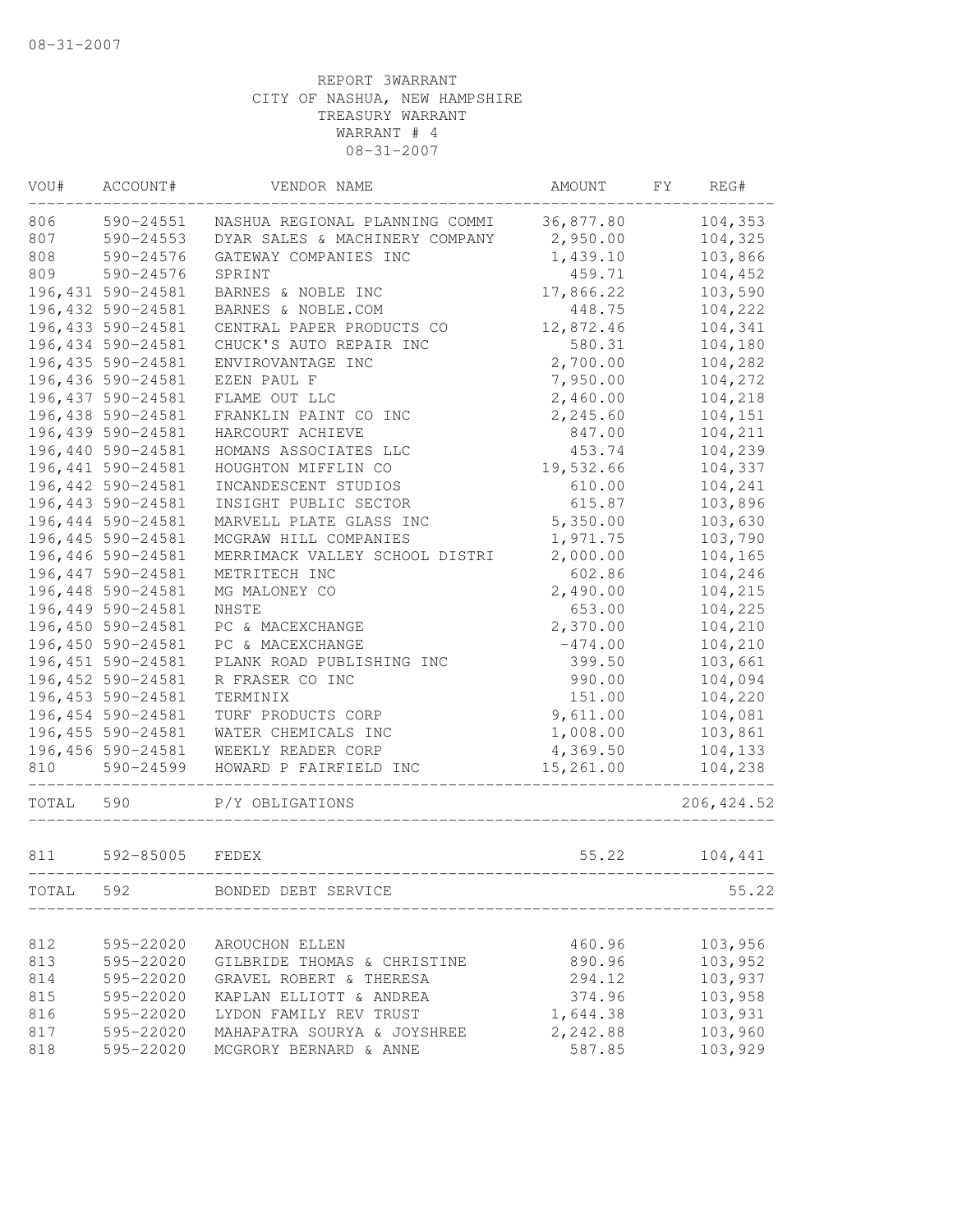| VOU#  | ACCOUNT#      | VENDOR NAME              | AMOUNT   | FY | REG#      |
|-------|---------------|--------------------------|----------|----|-----------|
| 819   | 595-22020     | MORTON NANCY & MICHAEL   | 600.28   |    | 103,935   |
| 820   | 595-22020     | O'CONNELL ROBERT         | 474.72   |    | 103,942   |
| 821   | 595-22020     | OLSSON JANE              | 426.56   |    | 103,941   |
| 822   | 595-22020     | PERKINSON JOSEPH & MARIA | 890.96   |    | 103,946   |
| 823   | 595-22020     | PUGACHEVSKY FIODOR &     | 211.56   |    | 103,939   |
| 824   | $595 - 22020$ | RACHUR NARASIMHA         | 486.76   |    | 103,950   |
| 825   | 595-22020     | RODRIGUEZ RAMON          | 1,007.92 |    | 103,957   |
| 826   | 595-22020     | ROUBIAN SHAWN & ZARAH    | 724.12   |    | 103,948   |
| 827   | 595-22020     | WALDEN HAROLD & MARGARET | 400.76   |    | 103,953   |
| 828   | 595-22020     | WALSH JOSEPHINE          | 288.96   |    | 103,944   |
| TOTAL | 595           | OVERLAY                  |          |    | 12,008.71 |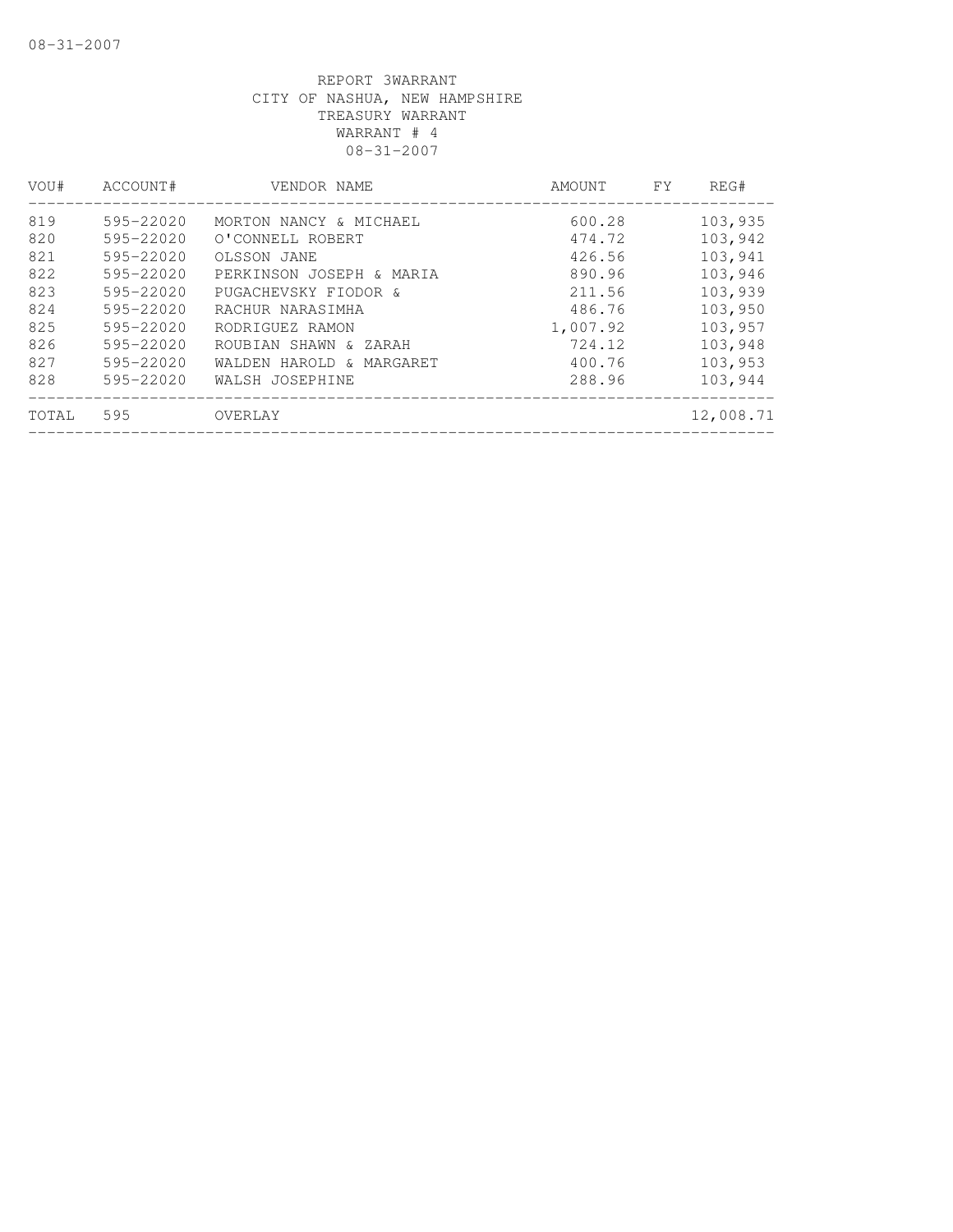| VOU#                              | ACCOUNT#                                         | VENDOR NAME                                                                                                      | AMOUNT                                          | FY | REG#                                     |
|-----------------------------------|--------------------------------------------------|------------------------------------------------------------------------------------------------------------------|-------------------------------------------------|----|------------------------------------------|
| 829<br>830<br>831                 | $653 - 05$<br>$653 - 05$<br>$653 - 05$           | BROX INDUSTRIES INC<br>PATRIOT LAND SURVEYING LLC<br>REDIMIX COMPANIES INC                                       | 545.38<br>250.00<br>824.00                      |    | 103,667<br>103,970<br>103,848            |
| TOTAL                             | $653 - 05$                                       | CAP IMP - STREET DEPT<br>SIDEWALK CONSTR & REPLACEMENT                                                           |                                                 |    | 1,619.38                                 |
|                                   | $196,457$ 681-09                                 | TURNER BUILDING SCIENCE LLC                                                                                      | 5,750.00                                        |    | 104,260                                  |
| TOTAL                             | $681 - 09$                                       | CAP IMP - SCHOOL<br>DEFERRED MAINT/CAP IMPRVT FY06                                                               |                                                 |    | 5,750.00                                 |
| 196,458 681-10<br>$196,459681-10$ |                                                  | ACADEMY ROOFING CORP<br>NEWPORT CONSTRUCTION CO                                                                  | 55,207.80<br>15,100.00                          |    | 104,290<br>103,760                       |
| TOTAL 681-10                      |                                                  | CAP IMP - SCHOOL<br>DEFERRED MAINTENANCE FY07                                                                    |                                                 |    | 70,307.80                                |
| 196,460 681-34                    |                                                  | SCHIAVI LEASING CORP                                                                                             | 69,300.00                                       |    | 104,140                                  |
| TOTAL 681-34                      |                                                  | CAP IMP - SCHOOL<br>PORTABLE CLASSROOMS                                                                          |                                                 |    | 69,300.00                                |
| 832<br>834<br>833<br>835          | $699 - 07$<br>$699 - 07$<br>699-07<br>$699 - 07$ | SANSOUCY GEORGE E PE LLC<br>SHEEHAN PHINNEY BASS & GREEN<br>SHEEHAN PHINNEY BASS & GREEN<br>UPTON & HATFIELD LLP | 13,728.00<br>16,961.95<br>3,497.85<br>36,033.68 |    | 103,675<br>103,586<br>103,903<br>103,650 |
| TOTAL                             | 699-07                                           | WATER SUPPLY ACQUISITION                                                                                         |                                                 |    | 70, 221.48                               |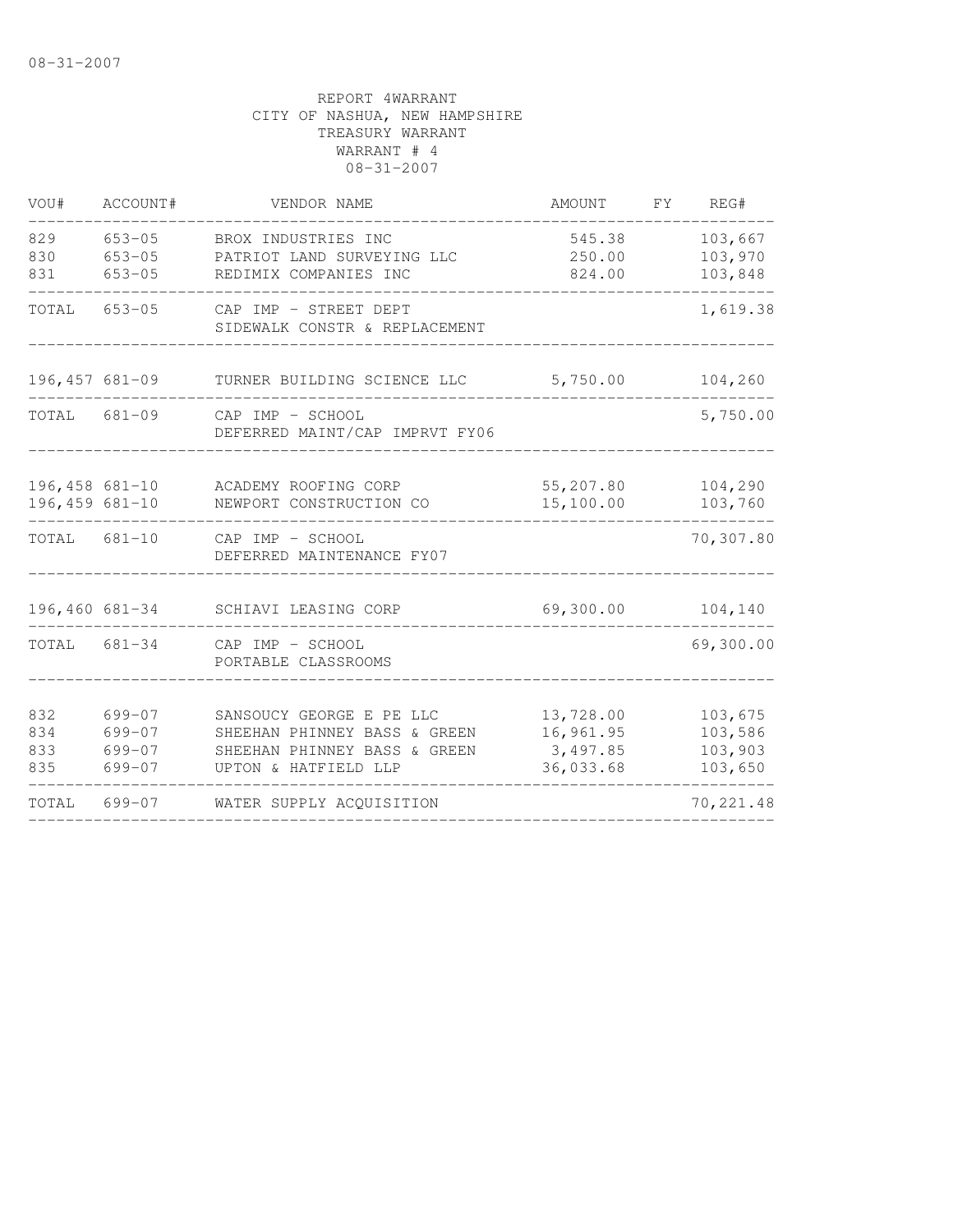| VOU#                                                 | ACCOUNT#                                                                                             | PROGRAM<br>VENDOR NAME                                                                                                                                                                                                                     | AMOUNT FY REG#                                                                             |                                                                                      |
|------------------------------------------------------|------------------------------------------------------------------------------------------------------|--------------------------------------------------------------------------------------------------------------------------------------------------------------------------------------------------------------------------------------------|--------------------------------------------------------------------------------------------|--------------------------------------------------------------------------------------|
| 836<br>837<br>838                                    | 731-49110<br>731-64040<br>731-64045                                                                  | 3705 HOME DEPOT CREDIT SERVICES<br>3705 MOTOROLA<br>3705 PC MALL GOV INC                                                                                                                                                                   | 99.13<br>858.00<br>238.89                                                                  | 104,456<br>104,008<br>104,134                                                        |
| TOTAL                                                | 731                                                                                                  | CPF-POLICE DEPARTMENT                                                                                                                                                                                                                      | 1,196.02                                                                                   |                                                                                      |
| 839                                                  |                                                                                                      | 751-53075 3731 NASHUA REGIONAL PLANNING COMMI                                                                                                                                                                                              | 4,148.77                                                                                   | 104,353                                                                              |
| TOTAL                                                | 751                                                                                                  | CPF-PWD & ENGINEERING                                                                                                                                                                                                                      | 4,148.77                                                                                   |                                                                                      |
| 840                                                  | 753-53030                                                                                            | 3730 STANTEC CONSULTING SERVICES IN 6,365.13                                                                                                                                                                                               |                                                                                            | 103,983                                                                              |
| TOTAL                                                | 753                                                                                                  | CPF-STREET DEPT                                                                                                                                                                                                                            | 6, 365.13                                                                                  |                                                                                      |
| 841                                                  |                                                                                                      | 771-53025 3750 VANASSE HANGEN BRUSTLIN INC                                                                                                                                                                                                 | 1,847.71                                                                                   | 103,602                                                                              |
| TOTAL                                                | 771                                                                                                  | CPF - COMM DEVLPMNT DIV                                                                                                                                                                                                                    | 1,847.71                                                                                   |                                                                                      |
| 842                                                  |                                                                                                      | 772-54005 3720 TELEGRAPH PUBLISHING COMPANY                                                                                                                                                                                                | 89.25                                                                                      | 104,338                                                                              |
| TOTAL                                                | 772                                                                                                  | CPF-PLANNING DEPT                                                                                                                                                                                                                          | 89.25                                                                                      |                                                                                      |
| 843<br>843<br>844<br>845<br>846<br>847<br>848<br>849 | 792-53030<br>792-53030<br>792-53030<br>792-53182<br>792-53182<br>792-53182<br>792-54010<br>792-59232 | 3798 METCALF & EDDY<br>3799 METCALF & EDDY<br>3798 UTS OF MASSACHUSETTS INC<br>3794 BROX INDUSTRIES INC<br>3794 DAS MANUFACTURING INC<br>3794 PHOENIX PRECAST PRODUCTS<br>3795 TELEGRAPH PUBLISHING COMPANY<br>3795 CAPE ANN EQUIPMENT LLC | 7,634.12<br>57,565.97<br>169.00<br>2,799.44<br>1,975.00<br>3,570.00<br>332.25<br>99,739.36 | 103,789<br>103,789<br>103,844<br>103,667<br>103,719<br>103,646<br>104,338<br>103,845 |
| TOTAL                                                | 792                                                                                                  | CPF-WASTEWATER USER FUND                                                                                                                                                                                                                   | 173,785.14                                                                                 |                                                                                      |
|                                                      |                                                                                                      |                                                                                                                                                                                                                                            |                                                                                            |                                                                                      |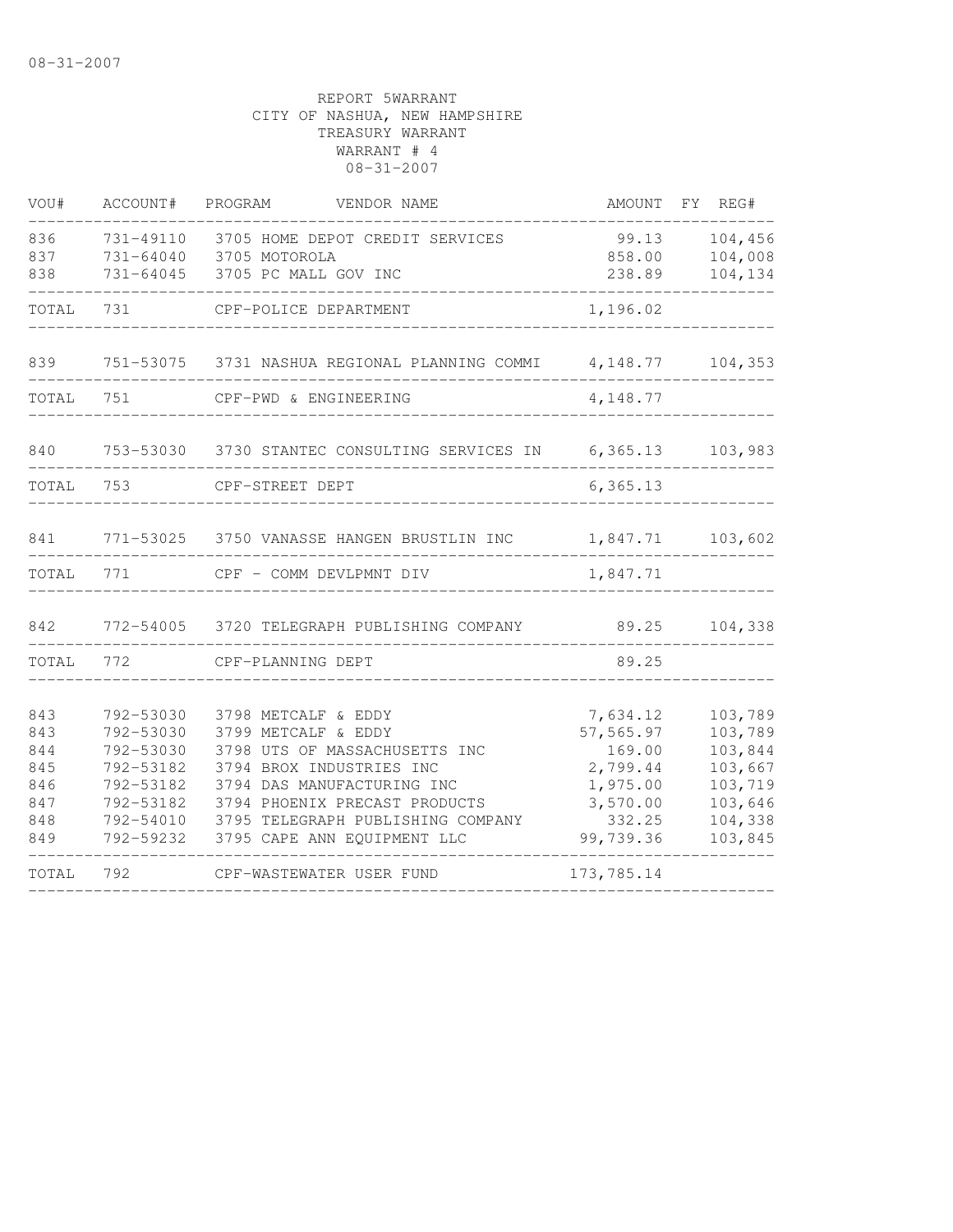| VOU# | ACCOUNT#  | VENDOR NAME                    | AMOUNT     | FΥ | REG#    |
|------|-----------|--------------------------------|------------|----|---------|
| 850  | 801-31005 | VERIZON                        | 74.63      |    | 104,458 |
| 851  | 801-31005 | VERIZON                        | 256.92     |    | 104,471 |
| 852  | 801-31040 | PAETEC COMMUNICATIONS INC      | 8.57       |    | 104,437 |
| 853  | 801-32005 | PUBLIC SERVICE OF NH           | 1,172.00   |    | 104,505 |
| 854  | 801-33005 | PENNICHUCK WATER               | 157.51     |    | 104,463 |
| 855  | 801-41015 | STAPLES BUSINESS ADVANTAGE     | 31.28      |    | 104,080 |
| 856  | 801-45285 | STAY SAFE TRAFFIC PRODUCTS INC | 512.33     |    | 103,669 |
| 857  | 801-46030 | LEHIGH SAFETY SHOE LLC         | 155.00     |    | 103,794 |
| 857  | 801-46030 | LEHIGH SAFETY SHOE LLC         | 70.00      |    | 103,794 |
| 858  | 801-46030 | REFLECTIVE APPAREL FACTORY INC | 54.89      |    | 103,891 |
| 858  | 801-46030 | REFLECTIVE APPAREL FACTORY INC | 247.00     |    | 103,891 |
| 858  | 801-46030 | REFLECTIVE APPAREL FACTORY INC | 41.17      |    | 103,891 |
| 859  | 801-46045 | CABELA'S MKTG & BRAND MGT INC  | 245.76     |    | 103,883 |
| 859  | 801-46045 | CABELA'S MKTG & BRAND MGT INC  | 156.77     |    | 103,883 |
| 860  | 801-46045 | CCP INDUSTRIES INC             | 337.41     |    | 103,831 |
| 860  | 801-46045 | CCP INDUSTRIES INC             | 134.65     |    | 103,831 |
| 860  | 801-46045 | CCP INDUSTRIES INC             | 178.06     |    | 103,831 |
| 861  | 801-47010 | BASS FIRST AID SERVICE COMPANY | 74.05      |    | 103,705 |
| 862  | 801-49040 | BCM CONTROLS CORPORATION       | 2,370.00   |    | 103,893 |
| 863  | 801-49040 | LAB SAFETY SUPPLY INC          | 107.98     |    | 103,868 |
| 863  | 801-49040 | LAB SAFETY SUPPLY INC          | 485.87     |    | 103,868 |
| 863  | 801-49040 | LAB SAFETY SUPPLY INC          | 80.98      |    | 103,868 |
| 864  | 801-49075 | RIS PAPER COMPANY INC          | 175.17     |    | 103,738 |
| 865  | 801-53030 | CMA ENGINEERS INC              | 14,532.50  |    | 103,850 |
| 866  | 801-53075 | USDA APHIS                     | 7,516.67   |    | 104,465 |
| 867  | 801-53080 | NORMANDEAU ASSOCIATES INC      | 189.40     |    | 103,843 |
| 868  | 801-53109 | NORTH SHORE RECYCLED FIBERS    | 3, 184.35  |    | 103,750 |
| 869  | 801-53130 | AMERISCI BOSTON                | 128.00     |    | 103,781 |
| 870  | 801-53130 | ENDYNE INC                     | 4,534.75   |    | 103,890 |
| 871  | 801-59100 | JUTRAS SIGNS AND FLAGS INC     | 26.45      |    | 104,101 |
| 872  | 801-59100 | RMG ENTERPRISE                 | 1,500.00   |    | 104,181 |
| 873  | 801-59245 | ADVANCED LIQUID RECYCLING INC  | 61.31      |    | 104,072 |
| 874  | 801-59245 | D & R TOWING INC               | 755.00     |    | 104,321 |
| 875  | 801-59255 | ROUTHIER & SONS INC            | 1,168.20   |    | 103,830 |
| 876  | 801-68092 | LASALLE BANK NA                | 20,677.11  |    | 96      |
| 876  | 801-68093 | LASALLE BANK NA                | 295,649.90 |    | 96      |
| 877  | 801-75023 | B & S LOCKSMITH INC            | 71.60      |    | 103,906 |
| 878  | 801-75023 | J LAWRENCE HALL INC            | 180.40     |    | 104,357 |
| 879  | 801-75023 | LISAY STEVEN E                 | 684.00     |    | 103,812 |
| 880  | 801-75023 | NEW ENGLAND PAPER & SUPPLY     | 298.57     |    | 103,858 |
| 881  | 801-77020 | CHADWICK-BAROSS INC            | 909.13     |    | 103,668 |
| 882  | 801-77020 | GMS HYDRAULICS INC             | 714.00     |    | 104,354 |
| 883  | 801-77020 | INTERSTATE FIRE PROTECTION     | 650.75     |    | 103,798 |
| 884  | 801-77020 | ROLLIE'S WELDING & FABRICATING | 65.00      |    | 103,881 |
| 885  | 801-77020 | SOUTHWORTH-MILTON INC          | 3,761.44   |    | 103,628 |
| 886  | 801-78065 | MAYNARD & LESIEUR INCORPORATED | 3,517.95   |    | 104,328 |
| 887  | 801-78065 | SULLIVAN TIRE INC              | 564.14     |    | 103,643 |
| 888  | 801-78100 | CARPARTS OF NASHUA             | 51.00      |    | 103,624 |
|      |           |                                |            |    |         |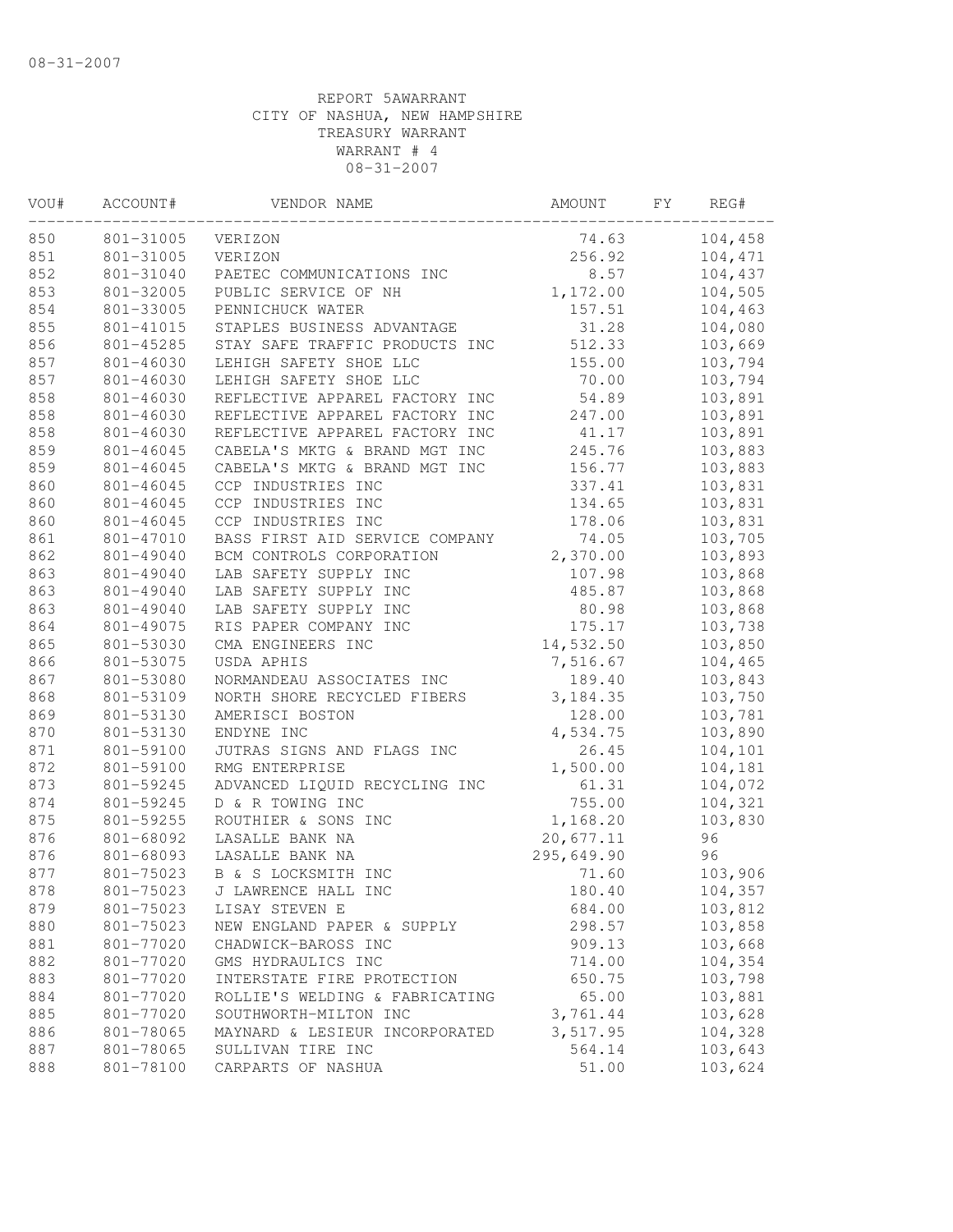| VOU#       | ACCOUNT#               | VENDOR NAME                                            | AMOUNT                | FΥ<br>REG#         |
|------------|------------------------|--------------------------------------------------------|-----------------------|--------------------|
| 889        | 801-78100              | CHADWICK-BAROSS INC                                    | 994.39                | 103,668            |
| 890        | 801-78100              | CN WOOD CO INC                                         | 642.16                | 104,073            |
| 890        | 801-78100              | CN WOOD CO INC                                         | 325.56                | 104,073            |
| 891        | 801-78100              | DONOVAN EQUIPMENT CO INC                               | 698.25                | 103,664            |
| 892        | 801-78100              | FREIGHTLINER OF NH INC                                 | 75.84                 | 104,059            |
| 893        | 801-78100              | LIBERTY INTN'L TRUCKS OF NH LL                         | 1,907.69              | 104,326            |
| 893        | 801-78100              | LIBERTY INTN'L TRUCKS OF NH LL                         | 259.14                | 104,326            |
| 894        | 801-78100              | MCDEVITT TRUCKS INC                                    | 47.91                 | 104,076            |
| 894        | 801-78100              | MCDEVITT TRUCKS INC                                    | 149.55                | 104,076            |
| 895        | 801-78100              | NAPA AUTO PARTS                                        | 137.35                | 104,040            |
| 896        | 801-78100              | SANEL AUTO PARTS CO                                    | 78.96                 | 103,824            |
| 896        | 801-78100              | SANEL AUTO PARTS CO                                    | 307.51                | 103,824            |
| 896        | 801-78100              | SANEL AUTO PARTS CO                                    | 100.76                | 103,824            |
| 897        | 801-78100              | SOUTHWORTH MILTON INC                                  | 1,052.67              | 104,432            |
| 898        | 801-78100              | SOUTHWORTH-MILTON INC                                  | 558.79                | 103,628            |
| 899        | 801-78100              | WINDWARD PETROLEUM                                     | 58.64                 | 103,696            |
| 899        | 801-78100              | WINDWARD PETROLEUM                                     | 263.88                | 103,696            |
| 899        | 801-78100              | WINDWARD PETROLEUM                                     | 43.98                 | 103,696            |
| 900        | 801-82025              | NH RETIREMENT SYSTEM                                   | 387.44                | 85                 |
| 901        | 801-83130              | ITT HARTFORD                                           | 71.36                 | 88                 |
| 901        | 801-83230              | ITT HARTFORD                                           | 91.70                 | 88                 |
| 901        | 801-83330              | ITT HARTFORD                                           | 83.16                 | 88                 |
| 901        | 801-83430              | ITT HARTFORD                                           | 40.88                 | 88                 |
| 902        | 801-91005              | CONVERSE KERRY                                         | 234.98                | 103,592            |
| 903        | 801-91005              | MARCOTTE JASON M                                       | 133.38                | 103,818            |
| 904        | 801-91005              | NTELLAS ROSLYN                                         | 34.92                 | 103,720            |
| 905        | 801-94005              | MARCOTTE JASON M                                       | 152.00                | 103,818            |
| 906        | 801-94005              | SWANA                                                  | 836.00                | 104,461            |
| 906        | 801-95005              | SWANA                                                  | 169.00                | 104,461            |
| 907        | 801-96125              | GZA GEOENVIRONMENTAL INC                               | 2,659.94              | 104,141            |
| TOTAL      | 801                    | SOLID WASTE DISPOSAL                                   |                       | 381, 117.41        |
|            |                        |                                                        |                       |                    |
| 908        | 802-31005              | ARCH WIRELESS                                          | 29.12                 | 104,516            |
| 909        | 802-31005<br>802-31040 | VERIZON<br>PAETEC COMMUNICATIONS INC                   | 483.90                | 104,458            |
| 910        |                        |                                                        | 9.56                  | 104,437            |
| 911        | 802-32005              | PUBLIC SERVICE OF NH                                   | 13.04                 | 104,505            |
| 911        | 802-32005              | PUBLIC SERVICE OF NH                                   | 57,684.22             | 104,505            |
| 912        | 802-33005              | PENNICHUCK WATER<br>KEYSPAN ENERGY DELIVERY            | 641.69<br>133.41      | 104,463            |
| 913        | 802-34015              |                                                        |                       | 104,459            |
| 914        | 802-41015              | NATIONAL BUSINESS FURNITURE                            | 865.95                | 104,060            |
| 915        | 802-41015              | STAPLES BUSINESS ADVANTAGE                             | 253.38                | 104,080            |
| 916        | 802-42010              | CENTRAL PAPER PRODUCTS CO                              | 335.52                | 104,341            |
| 917        | 802-43005              | FEDEX                                                  | 25.07                 | 104,441            |
| 918        | 802-43005              | LECLERC MARIO                                          | 101.30                | 104,425            |
| 919<br>920 | 802-45101<br>802-45103 | CIBA SPECIALTY CHEMICALS CO<br>JCI JONES CHEMICALS INC | 10,932.00<br>7,130.75 | 103,695<br>103,869 |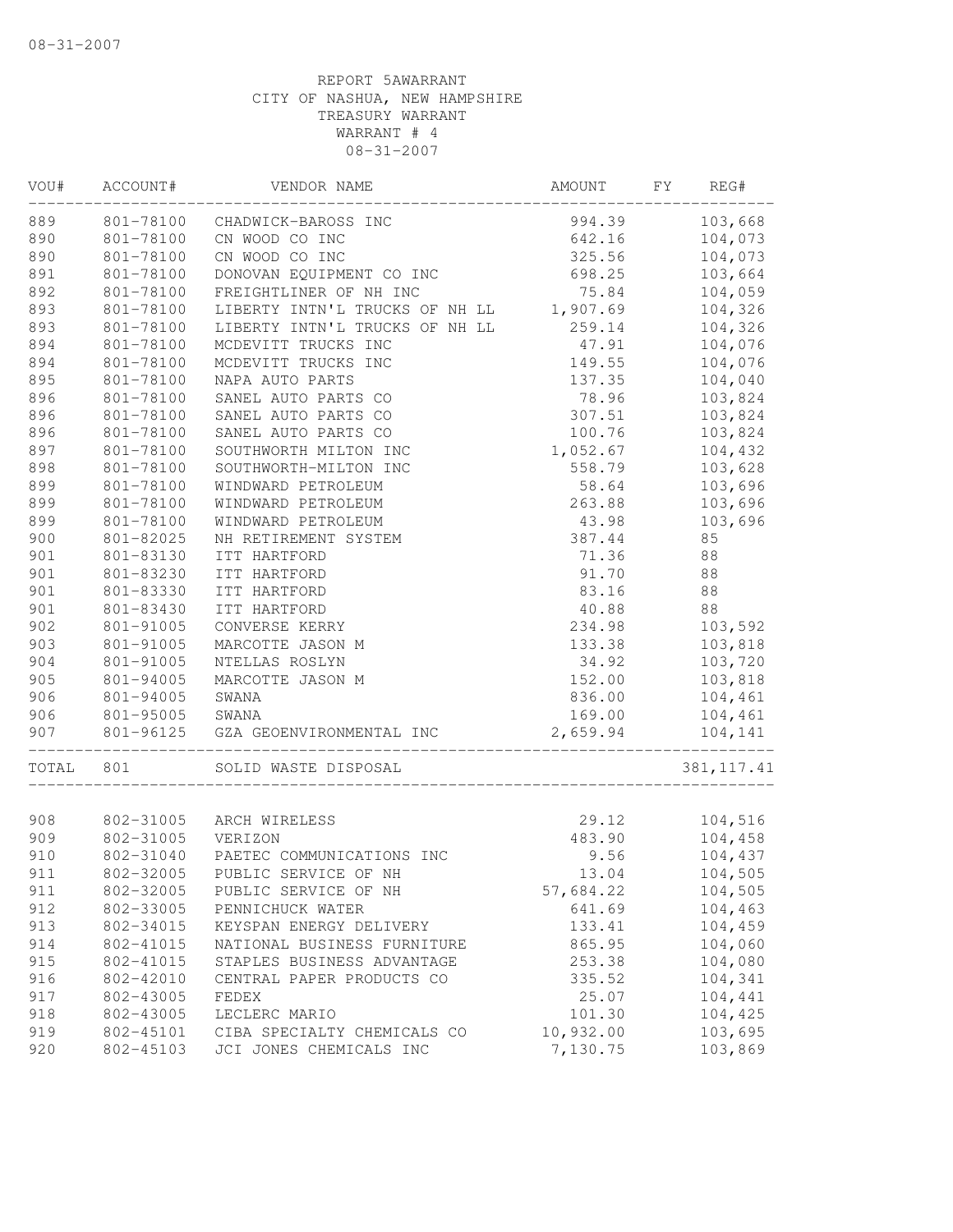| VOU# | ACCOUNT#    | VENDOR NAME                    | AMOUNT    | FΥ | REG#    |  |
|------|-------------|--------------------------------|-----------|----|---------|--|
| 921  | 802-45106   | KEMIRA WATER SOLUTIONS INC     | 3,685.00  |    | 103,873 |  |
| 922  | 802-46045   | FERNANDEZ MARIO D              | 82.00     |    | 103,839 |  |
| 923  | 802-46045   | LEHIGH SAFETY SHOE LLC         | 489.73    |    | 103,794 |  |
| 923  | 802-46045   | LEHIGH SAFETY SHOE LLC         | 639.00    |    | 103,794 |  |
| 924  | 802-46045   | UNIFIRST CORPORATION           | 117.39    |    | 104,061 |  |
| 924  | 802-46045   | UNIFIRST CORPORATION           | 696.84    |    | 104,061 |  |
| 925  | $802 - 467$ | HILLSBOROUGH COUNTY TREASURER  | 39.64     |    | 104,336 |  |
| 926  | 802-49070   | ENVIRONMENTAL RESOURCE ASSOCIA | 874.24    |    | 103,673 |  |
| 927  | 802-49070   | HACH COMPANY                   | 142.55    |    | 104,047 |  |
| 928  | 802-49075   | HOME DEPOT CREDIT SERVICES     | 33.08     |    | 104,456 |  |
| 929  | 802-59100   | ASAP FIRE & SAFETY CORPORATION | 1,437.70  |    | 103,763 |  |
| 930  | 802-59225   | RESOURCE MANAGEMENT INC        | 23,490.42 |    | 103,613 |  |
| 931  | 802-59230   | BROX INDUSTRIES INC            | 612.47    |    | 103,667 |  |
| 932  | 802-59230   | CORRIVEAU ROUTHIER INC         | 48.00     |    | 104,320 |  |
| 933  | 802-59230   | E J PRESCOTT INC               | 408.19    |    | 103,712 |  |
| 934  | 802-59230   | PUBLIC WORKS SUPPLY CO INC     | 126.00    |    | 103,920 |  |
| 935  | 802-59230   | TDD EARTH TECHNOLOGIES INC     | 13,920.00 |    | 104,424 |  |
| 936  | 802-59265   | CITIZEN'S BANK OF NH           | 724.12    |    | 103,766 |  |
| 937  | 802-59275   | PENNICHUCK WATER               | 7,590.83  |    | 104,466 |  |
| 938  | 802-59320   | LIBERTY INTN'L TRUCKS OF NH LL | 795.92    |    | 104,326 |  |
| 939  | 802-59320   | SANEL AUTO PARTS CO            | 103.64    |    | 103,824 |  |
| 939  | 802-59320   | SANEL AUTO PARTS CO            | 109.13    |    | 103,824 |  |
| 940  | 802-64045   | DELL MARKETING LP              | 505.00    |    | 103,734 |  |
| 941  | 802-64045   | GOVCONNECTION INC              | 941.81    |    | 103,612 |  |
| 942  | 802-64192   | GRAINGER                       | 102.36    |    | 103,691 |  |
| 942  | 802-64192   | GRAINGER                       | 711.60    |    | 103,691 |  |
| 943  | 802-64192   | HOME DEPOT CREDIT SERVICES     | 10.60     |    | 104,456 |  |
| 943  | 802-64192   | HOME DEPOT CREDIT SERVICES     | 54.06     |    | 104,456 |  |
| 944  | 802-64192   | LECLERC MARIO                  | 67.54     |    | 104,425 |  |
| 945  | 802-64192   | M & M ELECTRICAL SUPPLY CO INC | 194.68    |    | 104,316 |  |
| 946  | 802-64192   | PINE MOTOR PARTS               | 40.68     |    | 104,329 |  |
| 947  | 802-64192   | STAPLES BUSINESS ADVANTAGE     | 59.99     |    | 104,080 |  |
| 948  | 802-77062   | MCMASTER-CARR SUPPLY CO        | 559.52    |    | 103,804 |  |
| 949  | 802-77062   | UNITED SUPPLY COMPANY INC      | 498.09    |    | 104,339 |  |
| 950  | 802-77065   | GRAINGER                       | 383.52    |    | 103,691 |  |
| 951  | 802-77065   | MCMASTER-CARR SUPPLY CO        | 494.36    |    | 103,804 |  |
| 952  | 802-77066   | BEARINGS SPECIALTY CO INC      | 185.72    |    | 104,068 |  |
| 953  | 802-77067   | MCMASTER-CARR SUPPLY CO        | 153.21    |    | 103,804 |  |
| 954  | 802-77069   | BEARINGS SPECIALTY CO INC      | 9.00      |    | 104,068 |  |
| 955  | 802-77069   | M & M ELECTRICAL SUPPLY CO INC | 1,146.88  |    | 104,316 |  |
| 956  | 802-77069   | MCMASTER-CARR SUPPLY CO        | 147.64    |    | 103,804 |  |
| 957  | 802-77069   | UNITED SUPPLY COMPANY INC      | 111.24    |    | 104,339 |  |
| 958  | 802-77071   | MCMASTER-CARR SUPPLY CO        | 291.13    |    | 103,804 |  |
| 959  | 802-82025   | NH RETIREMENT SYSTEM           | 648.70    |    | 85      |  |
| 960  | 802-83030   | ITT HARTFORD                   | 421.04    |    | 88      |  |
| 961  | 802-94005   | LECLERC MARIO                  | 110.54    |    | 104,425 |  |
| 962  | 802-94005   | NHWPCA                         | 30.00     |    | 104,487 |  |
| 963  | 802-94005   | <b>NLTN</b>                    | 85.00     |    | 104,494 |  |
|      |             |                                |           |    |         |  |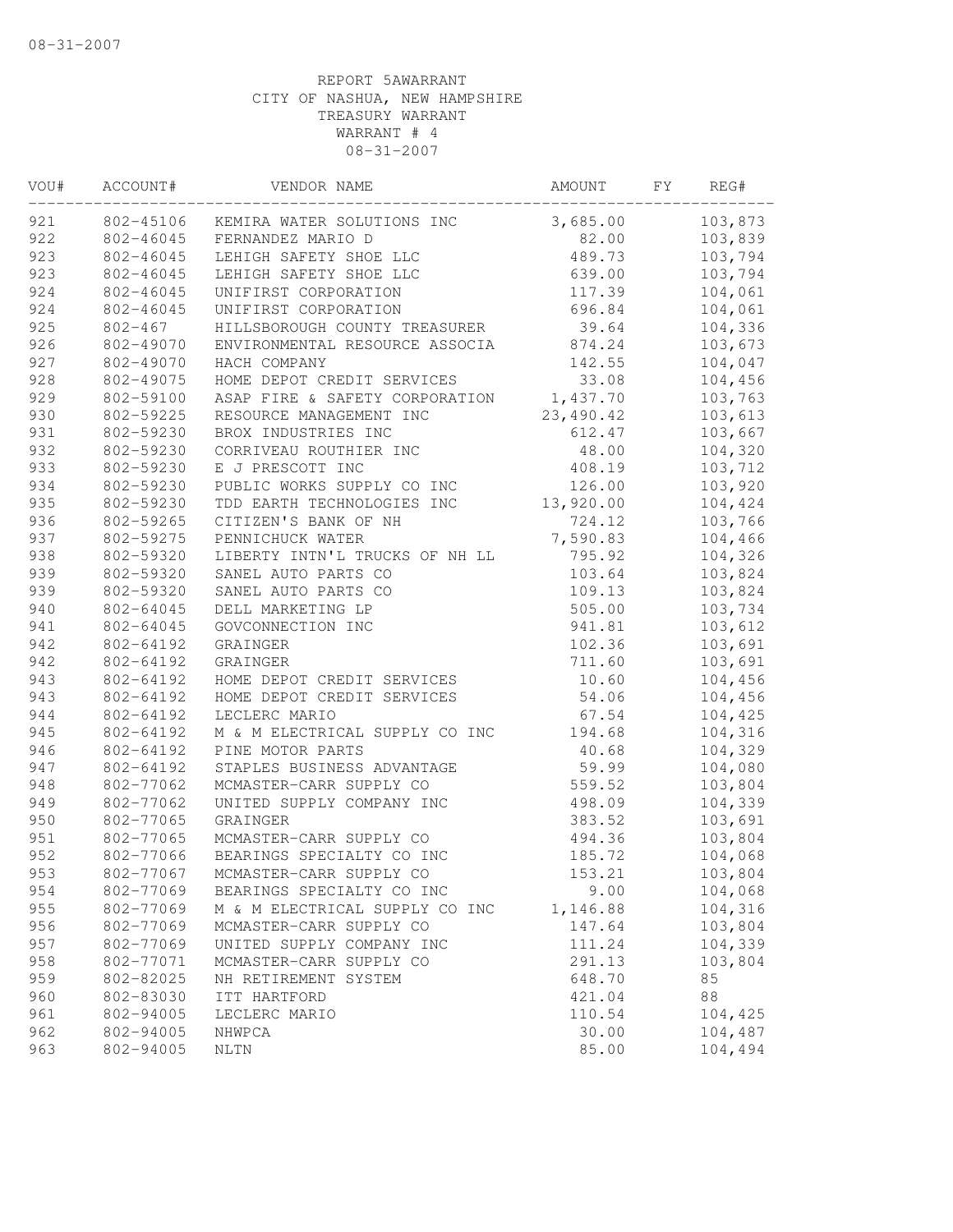| VOU#  | ACCOUNT#      | VENDOR NAME                | AMOUNT | FY. | REG#       |
|-------|---------------|----------------------------|--------|-----|------------|
| 964   | 802-95075     | TREASURER STATE OF NH      | 785.43 |     | 104,433    |
| 965   | 802-96004     | GRAINGER                   | 698.40 |     | 103,691    |
| 966   | $802 - 96004$ | STAPLES BUSINESS ADVANTAGE | 304.16 |     | 104,080    |
| 967   | 802-96007     | GRAINGER                   | 776.30 |     | 103,691    |
| 968   | 802-96060     | MCMASTER-CARR SUPPLY CO    | 889.06 |     | 103,804    |
| TOTAL | 802           | SEWERAGE DISPOSAL SYSTEM   |        |     | 146,222.06 |
|       |               |                            |        |     |            |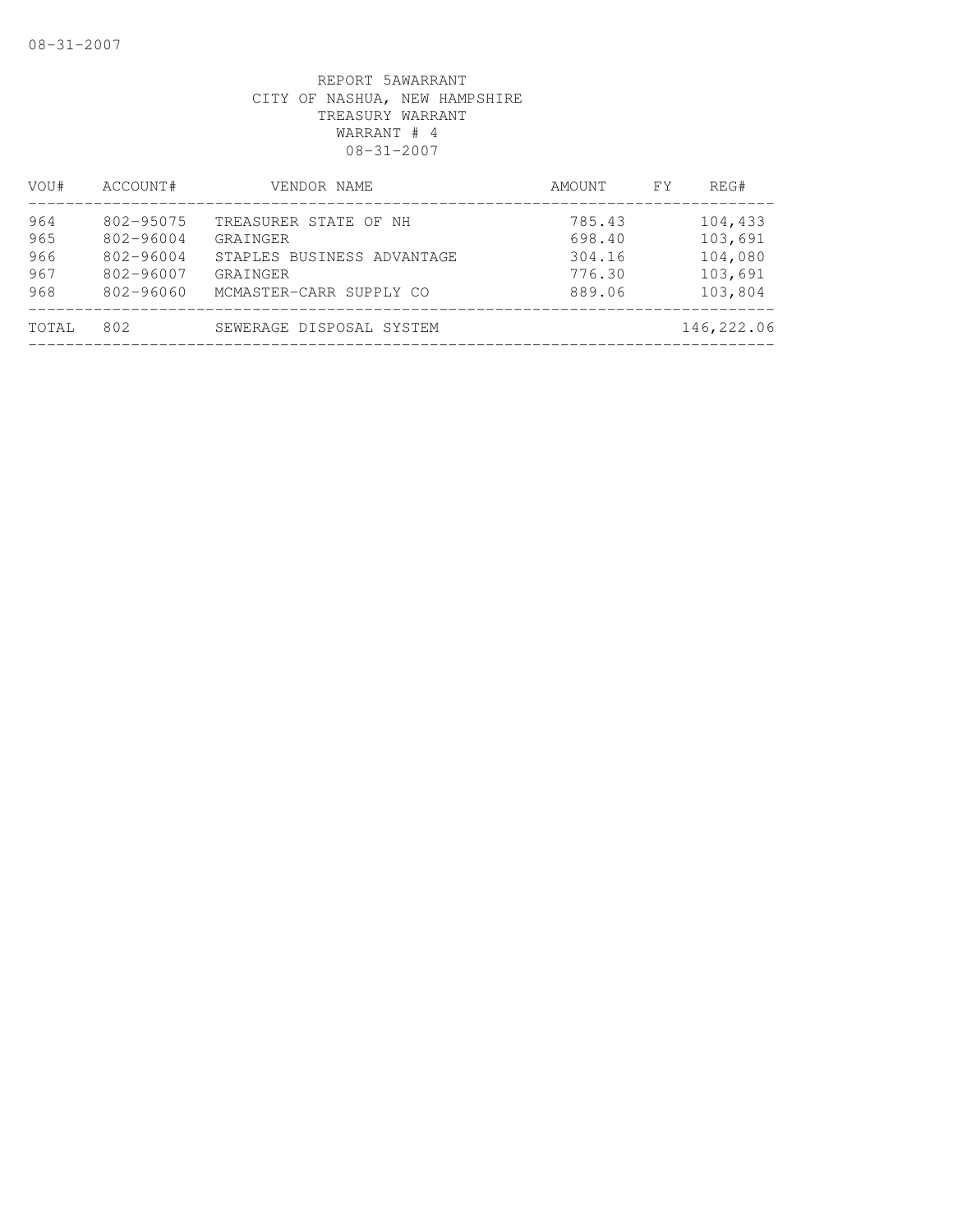| VOU#                                   | ACCOUNT#                                                                       | VENDOR NAME                                                                                                                                               | AMOUNT                                                       | FY. | REG#                                                           |
|----------------------------------------|--------------------------------------------------------------------------------|-----------------------------------------------------------------------------------------------------------------------------------------------------------|--------------------------------------------------------------|-----|----------------------------------------------------------------|
| 969                                    | 905-98036                                                                      | NASHUA LIVABLE WALKABLE COMMUN                                                                                                                            | 977.00                                                       |     | 103,928                                                        |
| TOTAL                                  | 905                                                                            | CIVIC & COMMUNITY TRUST FUND                                                                                                                              |                                                              |     | 977.00                                                         |
| 970                                    | 951-53075                                                                      | DOUGLAS LEONARD & GARVEY PC                                                                                                                               | 5,000.00                                                     |     | 103,576                                                        |
| TOTAL                                  | 951                                                                            | PWD & ENG TRUST FUND                                                                                                                                      |                                                              |     | 5,000.00                                                       |
| 971<br>972<br>973                      | 952-05051<br>952-05051<br>952-05051                                            | CROTEAU ANNA<br>DWIGHT DAMON ASSOCIATES<br>GORMAN HEIDI                                                                                                   | 250.00<br>175.00<br>325.00                                   |     | 103,859<br>103,631<br>103,963                                  |
| 974<br>974<br>975<br>976<br>976<br>977 | 952-05054<br>952-05054<br>$952 - 05058$<br>952-45065<br>952-45065<br>952-75021 | HOME DEPOT CREDIT SERVICES<br>HOME DEPOT CREDIT SERVICES<br>RIOUX CLAIRE<br>GATE CITY FENCE CO INC<br>GATE CITY FENCE CO INC<br>JOHNSON'S ELECTRIC SUPPLY | 277.18<br>97.27<br>60.40<br>3,004.00<br>1,100.00<br>4,381.74 |     | 104,456<br>104,457<br>104,426<br>103,784<br>103,784<br>103,721 |
| 978<br>TOTAL                           | 952-75021<br>952                                                               | LESCO-PROX<br>PARK & RECREATION TRUST FUND                                                                                                                | 1,020.60                                                     |     | 103,783<br>10,691.19                                           |
| 979<br>980<br>981                      | 975-05051<br>975-05058<br>975-59100                                            | UNITED AMERICAN-LITHUANIAN REL<br>STATE OF NH<br>SWANK MOTION PICTURES INC                                                                                | 8,331.00<br>25.00<br>256.00                                  |     | 103,577<br>104,427<br>104,468                                  |
| TOTAL                                  | 975                                                                            | LIBRARY TRUST FUND                                                                                                                                        |                                                              |     | 8,612.00                                                       |
| 196,46                                 | 981-49025                                                                      | BARNES & NOBLE INC                                                                                                                                        | 2,430.40                                                     |     | 103,590                                                        |
| TOTAL                                  | 981                                                                            | SCHOOL TRUST FUND                                                                                                                                         |                                                              |     | 2,430.40                                                       |
| 982<br>983<br>984                      | 982-05053<br>982-05053<br>982-05053                                            | DOWDELL CHARLES & CLARKSON UNI<br>LEMAY MARK & RIT<br>NHCTC-NASHUA                                                                                        | 1,500.00<br>500.00<br>600.00                                 |     | 103,584<br>103,583<br>103,575                                  |
| TOTAL                                  | 982                                                                            | SCHOLARSHIP TRUST FUND                                                                                                                                    |                                                              |     | 2,600.00                                                       |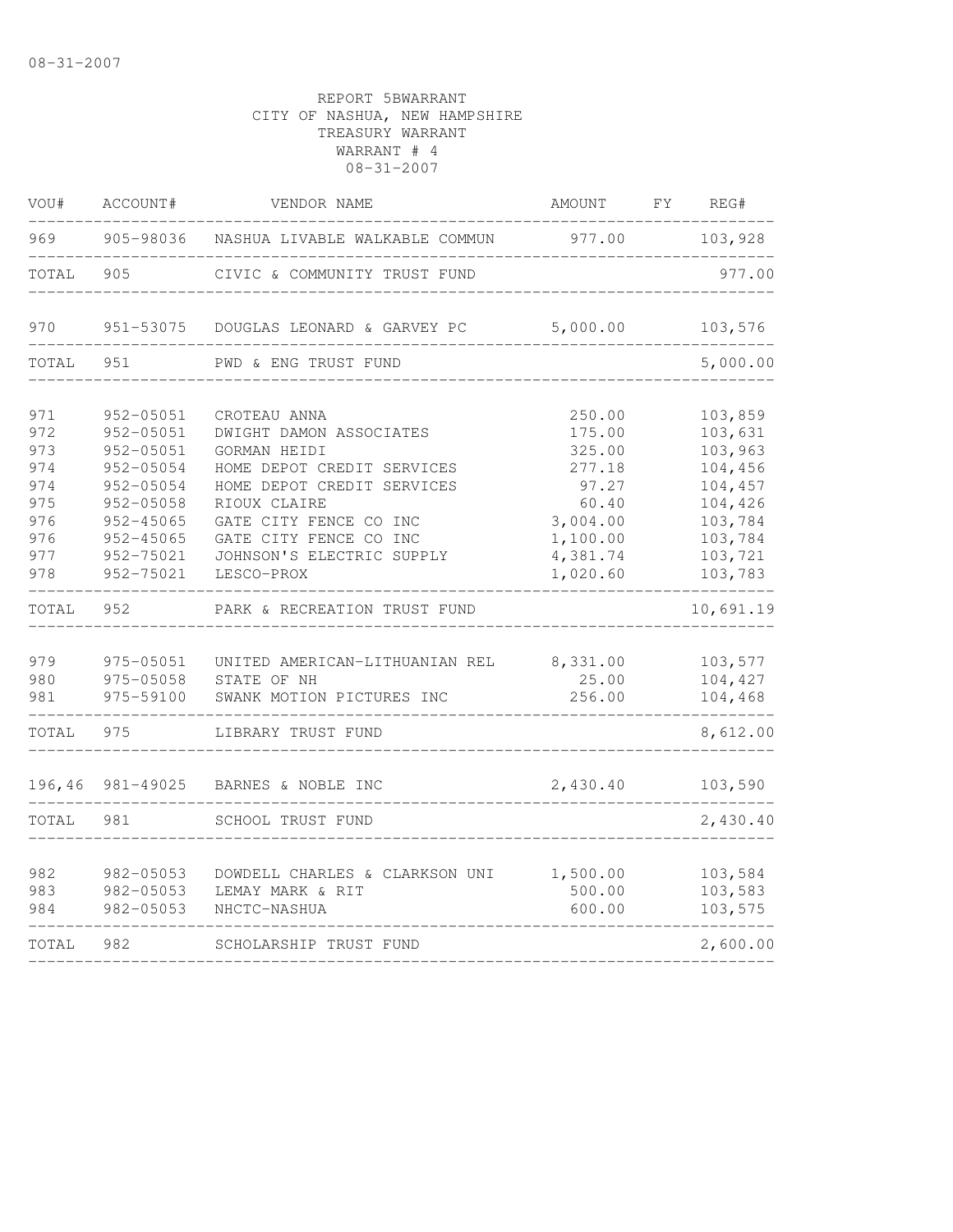|                          | ACCOUNT# PAYROLL WEEK ENDING | AMOUNT |
|--------------------------|------------------------------|--------|
| $\overline{\phantom{0}}$ | 11-AUG-2007                  |        |
| TOTAL                    |                              |        |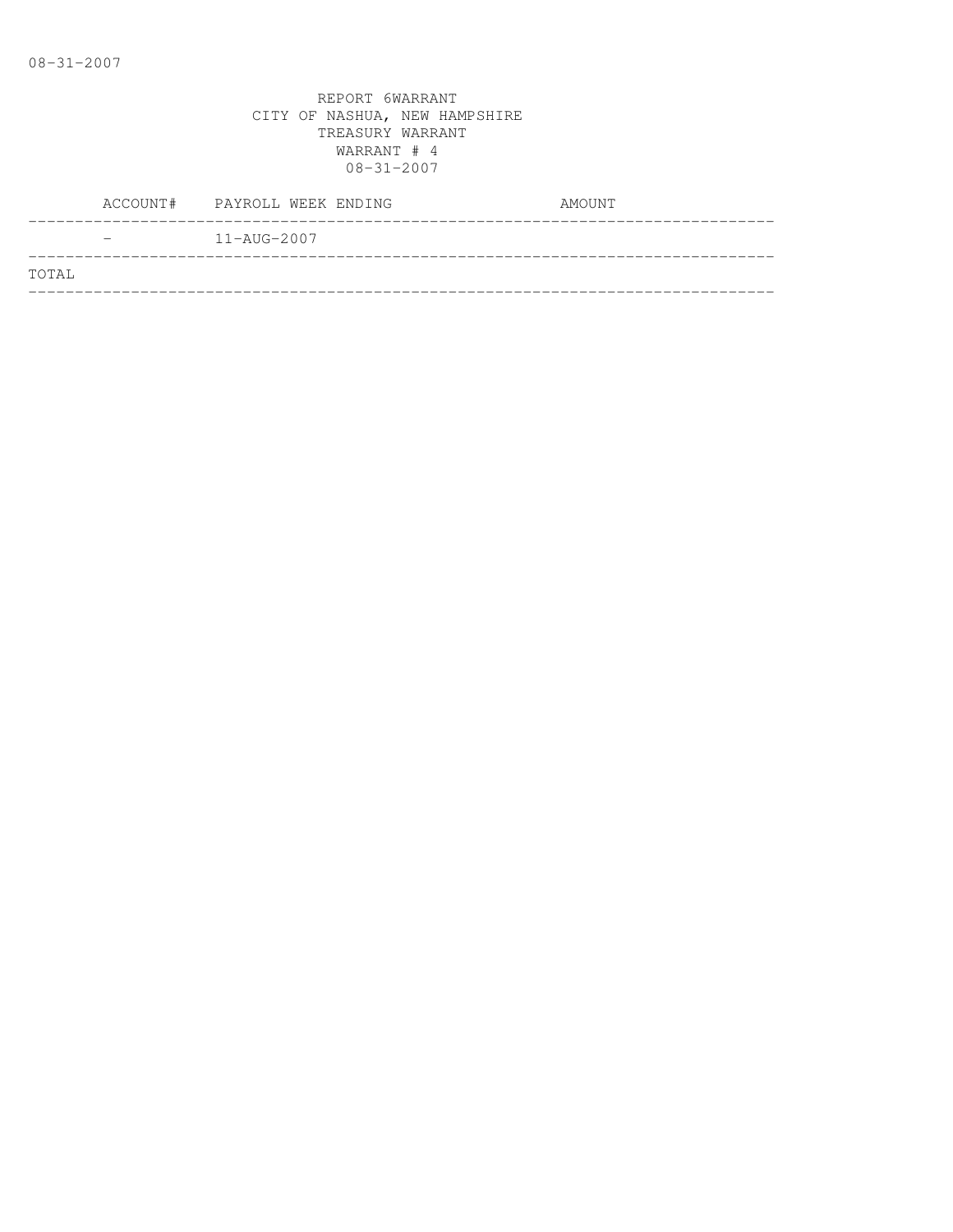|       |                          | ACCOUNT# PAYROLL WEEK ENDING                    | AMOUNT                |           |
|-------|--------------------------|-------------------------------------------------|-----------------------|-----------|
|       |                          | 3037-11515 11-AUG-2007                          | 696.17                |           |
| TOTAL | 303                      | ALT - INCENTIVE FUND PROGRAM                    |                       | 696.17    |
|       |                          |                                                 |                       |           |
|       |                          | 305-11239  11-AUG-2007                          | 970.14                |           |
|       |                          | 305-11239  18-AUG-2007<br>305-11239 25-AUG-2007 | 970.14<br>970.14      |           |
| TOTAL | 305                      | SRF - CIVIC & COMM ACTIVITIES                   |                       | 2,910.42  |
|       | 308-83051                | 11-AUG-2007                                     |                       |           |
|       |                          | 308-83051  18-AUG-2007                          | 1,562.06<br>3, 251.47 |           |
|       | 308-83051                | 25-AUG-2007                                     | 2,256.53              |           |
|       | 308-83052                | 11-AUG-2007                                     | 1,193.87              |           |
|       | 308-83052                | 18-AUG-2007                                     | 1,193.87              |           |
|       | 308-83052                | 25-AUG-2007                                     | 1,193.87              |           |
|       | 308-83102                | 11-AUG-2007                                     | 3,016.69              |           |
|       | 308-83102                | 18-AUG-2007                                     | 2,043.23              |           |
|       | 308-83102                | 25-AUG-2007                                     | 2,043.23              |           |
| TOTAL | 308                      | SRF - INSURANCE<br>--------------------------   |                       | 17,754.82 |
|       |                          |                                                 |                       |           |
|       |                          | 3086-11870 11-AUG-2007                          | 2,852.30              |           |
|       |                          | 3086-11870 25-AUG-2007                          | 2,852.31              |           |
|       | 3086-12006               | 11-AUG-2007                                     | 1,846.16              |           |
|       | 3086-12006               | 25-AUG-2007                                     | 1,846.16              |           |
|       | 3086-13032               | 11-AUG-2007                                     | 107.38                |           |
|       | 3086-13032               | 18-AUG-2007                                     | 92.04                 |           |
|       |                          | 3086-13032 25-AUG-2007                          | 161.07                |           |
|       |                          | 3086-13133 11-AUG-2007                          | 75.00                 |           |
|       |                          | 3086-13133 25-AUG-2007                          | 1,181.25              |           |
| TOTAL | 308                      | JAVITS GRANT PROGRAM<br>_____________________   |                       | 11,013.67 |
|       |                          |                                                 |                       |           |
|       | 3097-11162<br>3097-11162 | 11-AUG-2007<br>18-AUG-2007                      | 547.13<br>1,070.06    |           |
|       | 3097-11162               | 25-AUG-2007                                     | 1,070.06              |           |
|       | 3097-11408               | 11-AUG-2007                                     | 721.60                |           |
|       | 3097-11408               | 18-AUG-2007                                     | 721.60                |           |
|       | 3097-11408               | 25-AUG-2007                                     | 721.60                |           |
|       | 3097-12830               | 25-AUG-2007                                     | 74.81                 |           |
|       | 3097-19138               | 11-AUG-2007                                     | 2,755.50              |           |
|       | 3097-19138               | 25-AUG-2007                                     | 2,755.50              |           |
|       | 3097-19139               | 11-AUG-2007                                     | 989.08                |           |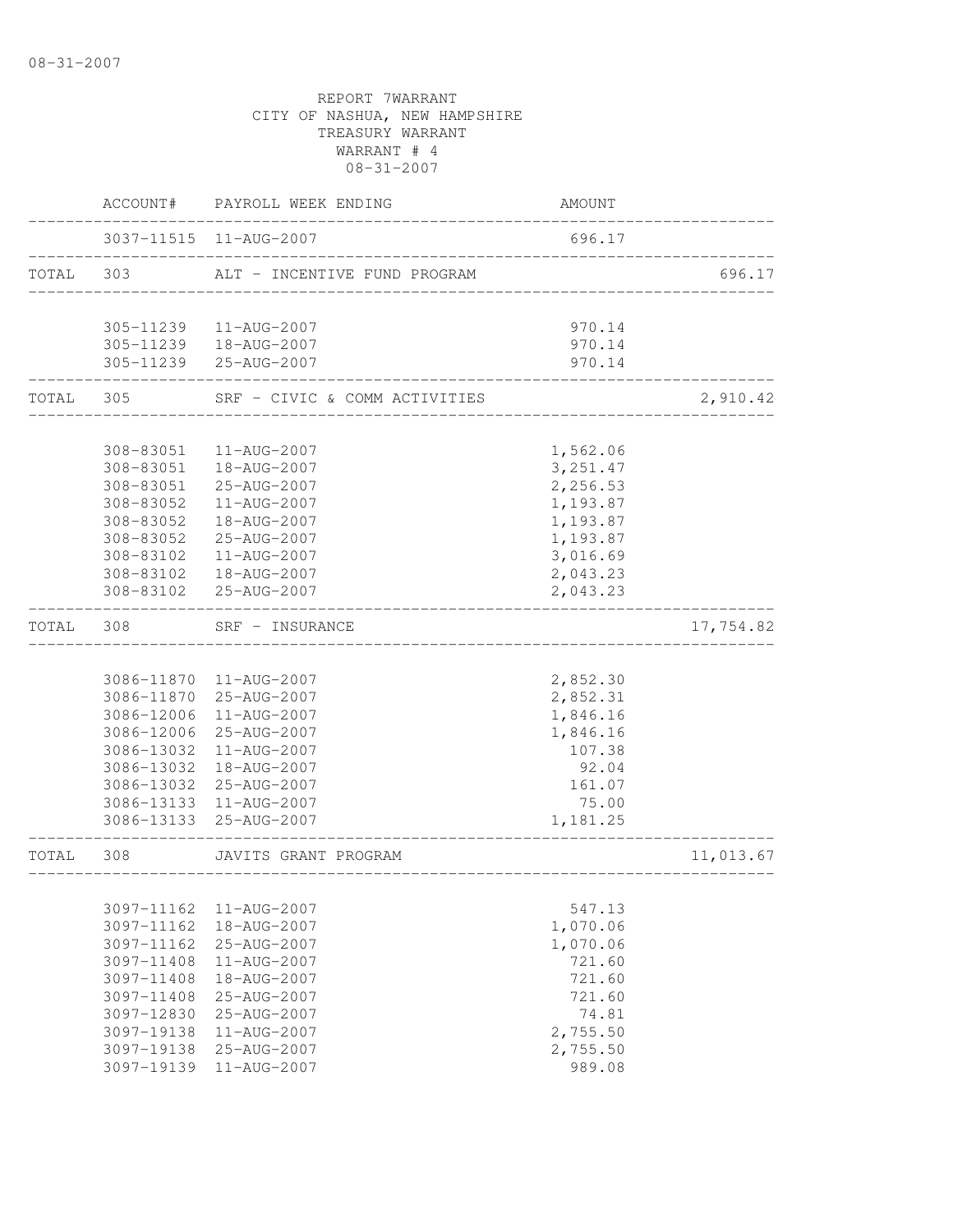|           |                  | ACCOUNT# PAYROLL WEEK ENDING                        | AMOUNT                 |             |
|-----------|------------------|-----------------------------------------------------|------------------------|-------------|
|           |                  | 3097-19139 25-AUG-2007<br>3097-19140 25-AUG-2007    | 8,158.44<br>4,212.28   |             |
|           |                  | 3097-19540 25-AUG-2007                              | 364.60                 |             |
|           |                  | TOTAL 309 SRF - FOOD SERVICES                       | ____________________   | 24, 162. 26 |
|           |                  | 3117-12006 11-AUG-2007                              | 500.00                 |             |
|           | ________________ | 3117-12006 25-AUG-2007                              | 175.08<br>____________ |             |
|           |                  | TOTAL 311 DRIVER'S EDUCATION                        | ______________________ | 675.08      |
|           |                  | 3118-13133 11-AUG-2007                              | 11,519.30              |             |
|           |                  | 3118-13133 25-AUG-2007<br>------------------------- | 294.80                 |             |
| TOTAL 311 |                  | SUMMER SCHOOL                                       |                        | 11,814.10   |
|           |                  |                                                     |                        |             |
|           | 312-11165        | 11-AUG-2007                                         | 1,162.58               |             |
|           | 312-11165        | 18-AUG-2007                                         | 784.44                 |             |
|           | 312-11165        | 25-AUG-2007                                         | 784.44                 |             |
|           | 312-11191        | 11-AUG-2007                                         | 703.92                 |             |
|           | 312-11191        | 18-AUG-2007                                         | 703.92                 |             |
|           | 312-11191        | 25-AUG-2007                                         | 703.92                 |             |
|           | 312-11547        | 11-AUG-2007                                         | 2,006.43               |             |
|           | 312-11547        | 18-AUG-2007                                         | 1,738.91               |             |
|           | 312-11547        | 25-AUG-2007                                         | 2,273.95               |             |
|           | 312-12010        | 11-AUG-2007                                         | 91.27                  |             |
|           | 312-12010        | 25-AUG-2007                                         | 45.63                  |             |
|           | 312-12116        | 11-AUG-2007                                         | 568.49                 |             |
|           | 312-12116        | 18-AUG-2007                                         | 568.49                 |             |
|           | 312-12116        | 25-AUG-2007                                         | 568.49                 |             |
|           | 312-13004        | 11-AUG-2007                                         | 1,038.05               |             |
|           | 312-13004        | 18-AUG-2007                                         | 677.68                 |             |
|           | 312-13004        | 25-AUG-2007                                         | 474.46                 |             |
|           | 312-17001        | 25-AUG-2007                                         | 100.00                 |             |
| TOTAL     | 312              | SRF - FINANCIAL SERVICES                            |                        | 14,995.07   |
|           |                  | 3245-11860 11-AUG-2007                              | 1,301.28               |             |
|           |                  | 3245-11860 25-AUG-2007                              | 1,301.28               |             |
|           | TOTAL 324        | YOUTH SAFE HAVEN-PAL                                |                        | 2,602.56    |
|           |                  | 331-11250  11-AUG-2007                              | 647.10                 |             |
|           |                  |                                                     |                        |             |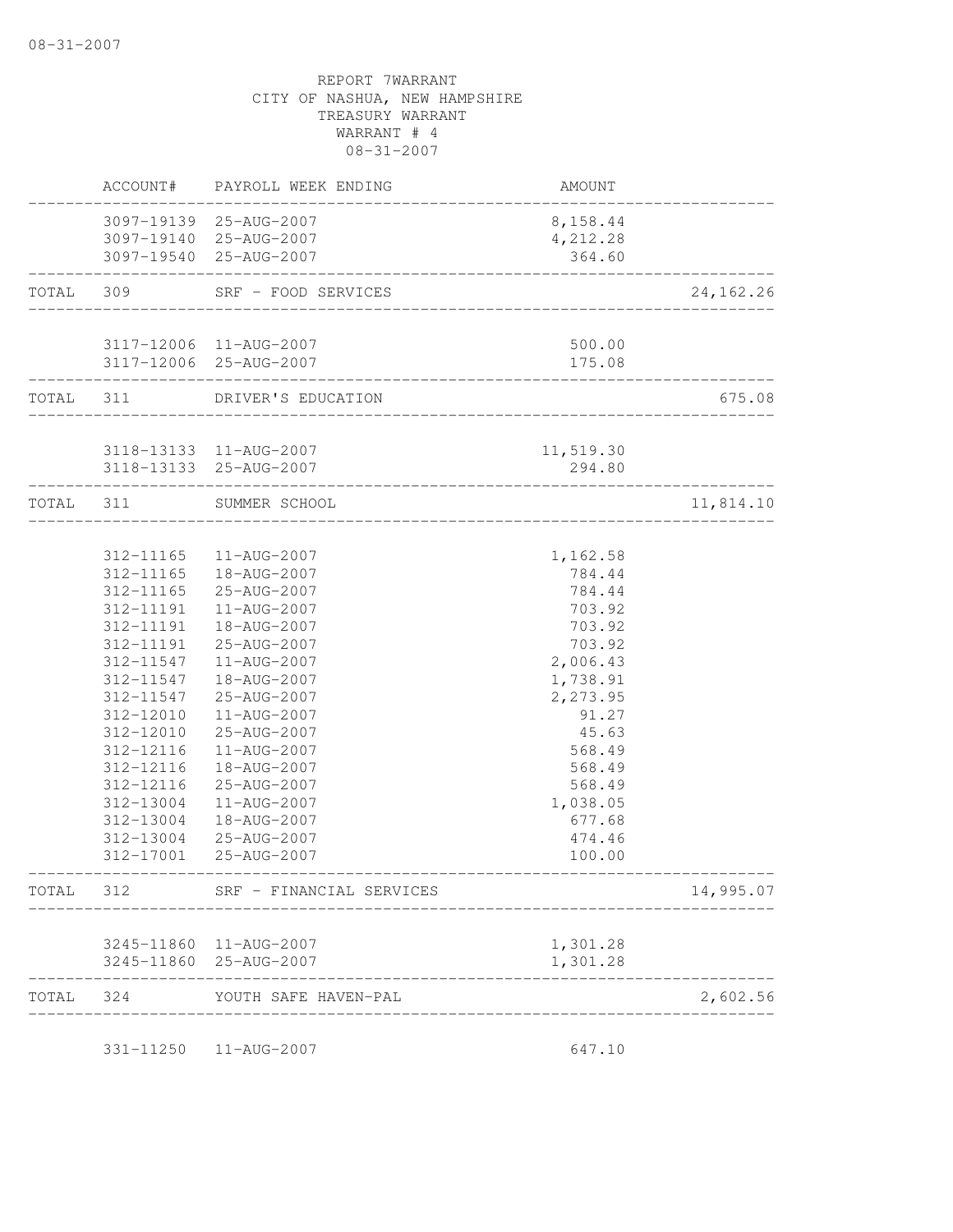|       | ACCOUNT#   | PAYROLL WEEK ENDING     | AMOUNT                |           |
|-------|------------|-------------------------|-----------------------|-----------|
|       | 331-11250  | 18-AUG-2007             | 647.10                |           |
|       | 331-11250  | 25-AUG-2007             | 647.10                |           |
|       | 331-11552  | 11-AUG-2007             | 881.03                |           |
|       | 331-11552  | 18-AUG-2007             | 881.03                |           |
|       | 331-11552  | 25-AUG-2007             | 881.03                |           |
|       | 331-11558  | 11-AUG-2007             | 1,053.24              |           |
|       | 331-11558  | 18-AUG-2007             | 1,053.25              |           |
|       | 331-11558  | 25-AUG-2007             | 1,053.24              |           |
|       | 331-11567  | 11-AUG-2007             | 1,263.81              |           |
|       | 331-11567  | 18-AUG-2007             | 1,116.42              |           |
|       | 331-11567  | 25-AUG-2007             | 1,322.74              |           |
|       | 331-12115  | 11-AUG-2007             | 524.61                |           |
|       | 331-12115  | 18-AUG-2007             | 524.61                |           |
|       | 331-12115  | 25-AUG-2007             | 524.61                |           |
|       | 331-13038  | 11-AUG-2007             | 2,133.00              |           |
|       | 331-13038  | 18-AUG-2007             | 948.00                |           |
|       | 331-13038  | 25-AUG-2007             | 2,016.11              |           |
|       | 331-13044  | 11-AUG-2007             | 4,546.32              |           |
|       | 331-13044  | 18-AUG-2007             | 2,983.55              |           |
|       | 331-13044  | 25-AUG-2007             | 2,534.39              |           |
|       | 331-13048  | 11-AUG-2007             | 2, 114.63             |           |
|       | 331-13048  | 18-AUG-2007             | 1,051.80              |           |
|       | 331-13048  | 25-AUG-2007             | 1,304.30              |           |
|       | 331-18036  | 11-AUG-2007             | 12,433.83             |           |
|       | 331-18036  | 18-AUG-2007             | 11,745.68             |           |
|       | 331-18036  | 25-AUG-2007             | 9,005.03              |           |
| TOTAL | 331        | SRF - POLICE DEPARTMENT |                       | 65,837.56 |
|       | 3317-19230 | 11-AUG-2007             | 750.00                |           |
|       | 3317-19230 | 18-AUG-2007             | 525.00                |           |
|       | 3317-19230 | 25-AUG-2007             | 800.00                |           |
|       |            |                         | --------------------- |           |
| TOTAL | 331        | TITLE I SCHL IMPR-FES   |                       | 2,075.00  |
|       |            | 332-18084  18-AUG-2007  | 981.88                |           |
|       | 332        |                         |                       |           |
| TOTAL |            | SRF - FIRE DEPARTMENT   |                       | 981.88    |
|       |            | 3358-11870 25-AUG-2007  | 1,910.40              |           |
|       | 3358-12006 | 11-AUG-2007             | 5,407.84              |           |
|       | 3358-12006 | 25-AUG-2007             | 1,351.96              |           |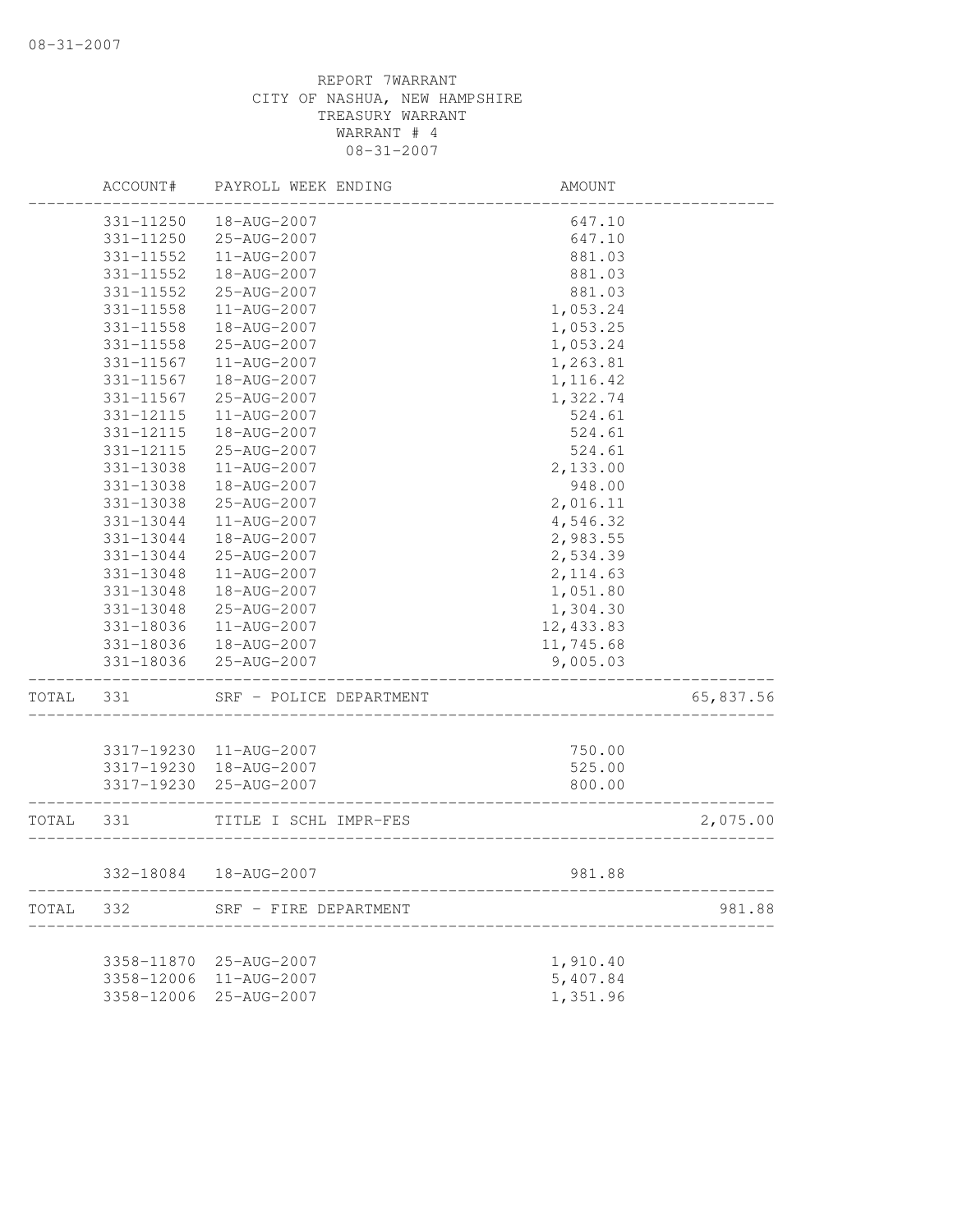|           |           | ACCOUNT# PAYROLL WEEK ENDING            | AMOUNT                                  |           |
|-----------|-----------|-----------------------------------------|-----------------------------------------|-----------|
|           |           | TOTAL 335 TITLE IB READ 1ST MT PLEASANT |                                         | 8,670.20  |
|           |           |                                         |                                         |           |
|           |           | 341-01210  11-AUG-2007                  | 208.58                                  |           |
|           |           | 341-01210  18-AUG-2007                  | 208.58                                  |           |
|           |           | 341-01210 25-AUG-2007                   | 208.58                                  |           |
|           | 341-11235 | 11-AUG-2007                             | 1,927.43                                |           |
|           | 341-11235 | 18-AUG-2007                             | 1,927.43                                |           |
|           | 341-11235 | 25-AUG-2007                             | 1,927.44                                |           |
|           | 341-11346 | 11-AUG-2007                             | 214.09                                  |           |
|           | 341-11346 | 18-AUG-2007                             | 214.09                                  |           |
|           | 341-11346 | 25-AUG-2007                             | 214.09                                  |           |
|           | 341-11484 | 11-AUG-2007                             | 2,400.00                                |           |
|           | 341-11484 | 18-AUG-2007                             | 2,400.00                                |           |
|           |           | 341-11484 25-AUG-2007                   | 2,400.00                                |           |
|           | 341-11563 | 11-AUG-2007                             | 938.54                                  |           |
|           | 341-11563 | 18-AUG-2007                             | 938.54                                  |           |
|           | 341-11563 | 25-AUG-2007                             | 938.54                                  |           |
|           | 341-12037 | 11-AUG-2007                             | 103.03                                  |           |
|           | 341-12037 | 18-AUG-2007                             | 103.03                                  |           |
|           | 341-12037 | 25-AUG-2007                             | 103.03                                  |           |
|           | 341-12085 | 11-AUG-2007                             | 396.00                                  |           |
|           | 341-12085 | 18-AUG-2007                             | 352.00                                  |           |
|           | 341-12085 | 25-AUG-2007                             | 440.00                                  |           |
|           |           | 341-12101  11-AUG-2007                  | 382.66                                  |           |
|           |           | 341-12101  18-AUG-2007                  | 382.66                                  |           |
|           |           | 341-12101 25-AUG-2007                   | 382.66<br>_____________________________ |           |
| TOTAL 341 |           | SRF - COMMUNITY SERVICES                |                                         | 19,711.00 |
|           |           |                                         |                                         |           |
|           |           | 342-11499  11-AUG-2007                  | 696.60                                  |           |
|           |           | 342-11499  18-AUG-2007                  | 696.60                                  |           |
|           |           | 342-11499 25-AUG-2007                   | 696.60                                  |           |
|           |           | 342-11584   11-AUG-2007                 | 1,785.34                                |           |
|           | 342-11584 | 18-AUG-2007                             | 1,785.34                                |           |
|           |           | 342-11584 25-AUG-2007                   | 1,785.34                                |           |
|           | 342-12000 | 11-AUG-2007                             | 478.95                                  |           |
|           | 342-12000 | 18-AUG-2007                             | 478.95                                  |           |
|           | 342-12000 | 25-AUG-2007                             | 618.00                                  |           |
|           | 342-12040 | $11 - AUG - 2007$                       | 914.64                                  |           |
|           | 342-12040 | 18-AUG-2007                             | 914.64                                  |           |
|           | 342-12040 | 25-AUG-2007                             | 914.64                                  |           |
|           | 342-12113 | 11-AUG-2007                             | 194.67                                  |           |
|           | 342-12113 | 18-AUG-2007                             | 194.67                                  |           |
|           | 342-12113 | 25-AUG-2007                             | 194.67                                  |           |
|           | 342-12582 | 11-AUG-2007                             | 121.71                                  |           |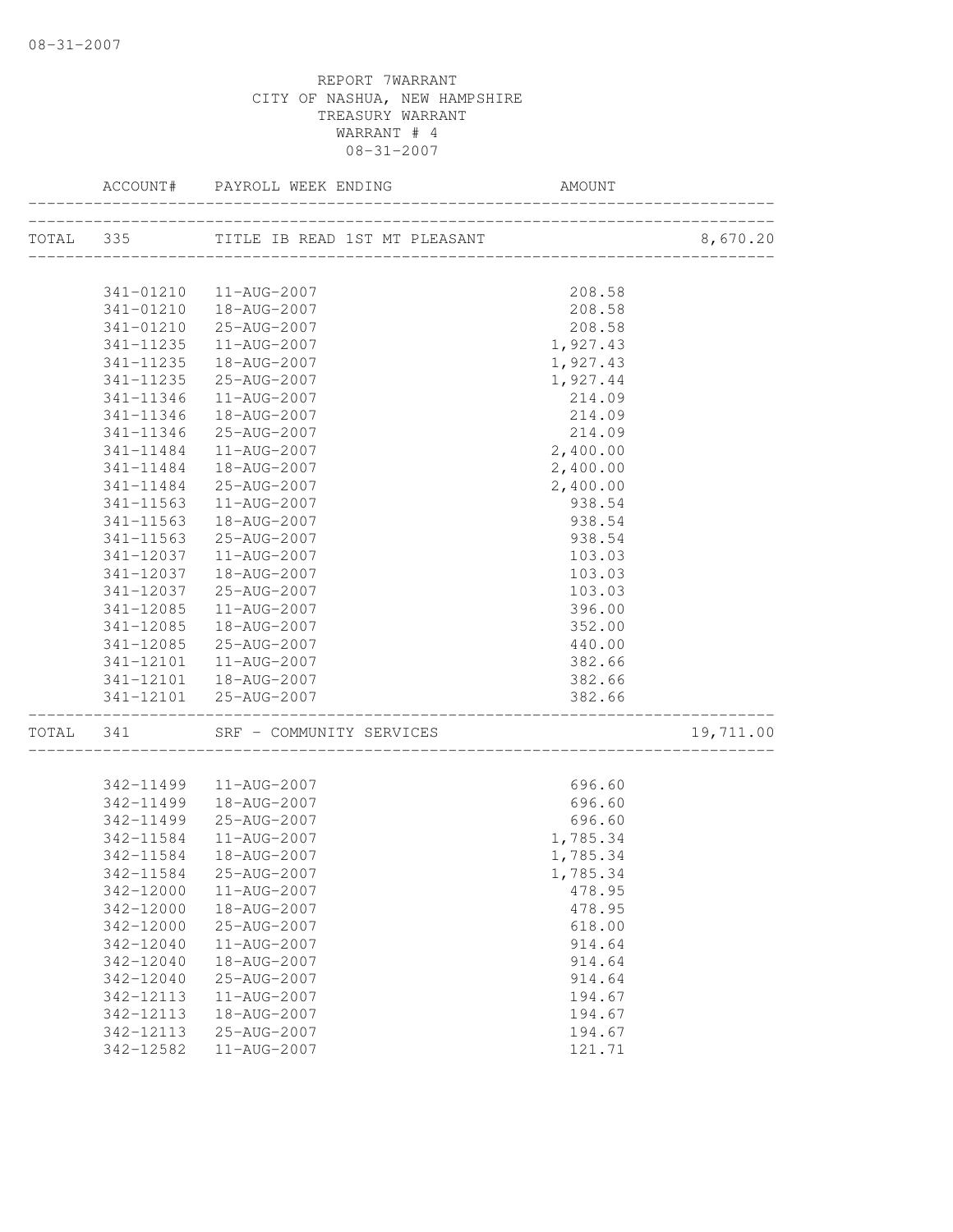|       |                       | ACCOUNT# PAYROLL WEEK ENDING                                                                                                     | AMOUNT                                                     |           |
|-------|-----------------------|----------------------------------------------------------------------------------------------------------------------------------|------------------------------------------------------------|-----------|
|       |                       | 342-12582  18-AUG-2007<br>342-12582 25-AUG-2007                                                                                  | 121.71<br>121.71                                           |           |
|       | _____________________ | TOTAL 342 SRF - COMMUNITY HEALTH                                                                                                 |                                                            | 12,714.78 |
|       |                       | 3437-11162  11-AUG-2007                                                                                                          | 131.31                                                     |           |
|       |                       | TOTAL 343 TITLE IV 21ST CENT QUAL.STAFF                                                                                          | _______________________________                            | 131.31    |
|       |                       | 3440-12078 25-AUG-2007                                                                                                           | $-375.00$                                                  |           |
|       |                       | TOTAL 344 AFTER SCHOOL PROGRAM                                                                                                   | _______________________________                            | $-375.00$ |
|       |                       | 3447-11162  11-AUG-2007<br>3447-11162  18-AUG-2007<br>3447-11162 25-AUG-2007<br>3447-11860 11-AUG-2007<br>3447-11860 25-AUG-2007 | 291.80<br>291.80<br>474.18<br>4,733.24<br>7,233.24         |           |
|       |                       | TOTAL 344 TITLE IV SDF 21ST CENTURY                                                                                              |                                                            | 13,024.26 |
|       |                       | 3448-11860  11-AUG-2007<br>3448-11860 25-AUG-2007<br>3448-12006 11-AUG-2007<br>3448-12006 18-AUG-2007                            | 1,183.32<br>1,183.32<br>1,201.27                           |           |
|       | ------------------    | TOTAL 344 TITLE IV SDF 21ST CENTURY                                                                                              | _________________________________                          | 3,567.91  |
|       | 3507-11805            | 3507-11726 11-AUG-2007<br>3507-11726 25-AUG-2007<br>3507-11805 11-AUG-2007<br>25-AUG-2007<br>3507-13133 25-AUG-2007              | 8,966.69<br>10,507.11<br>2,492.31<br>1,180.77<br>16,350.00 |           |
|       |                       | TOTAL 350 TITLE 11A TEACHER QUALITY                                                                                              |                                                            | 39,496.88 |
|       |                       | 3517-19230 25-AUG-2007                                                                                                           | 2,000.00                                                   |           |
| TOTAL | 351                   | TITLE IID ENHANCE ED THRU TECH                                                                                                   |                                                            | 2,000.00  |
|       |                       | 352-59050  11-AUG-2007                                                                                                           | 7,959.38                                                   |           |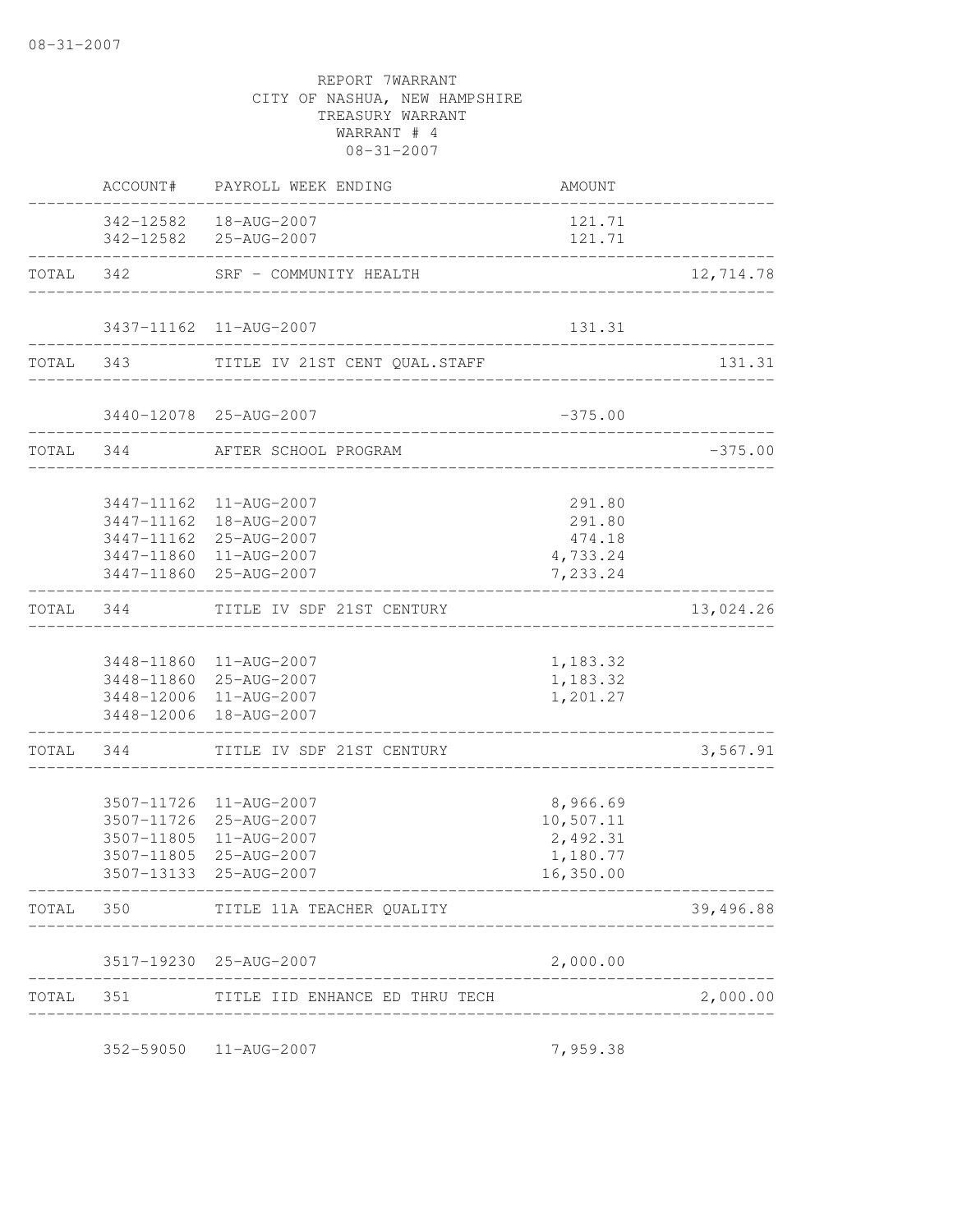|       | ACCOUNT#                                                                                                                           | PAYROLL WEEK ENDING                                                                                                                                | AMOUNT                                                                                                 |           |
|-------|------------------------------------------------------------------------------------------------------------------------------------|----------------------------------------------------------------------------------------------------------------------------------------------------|--------------------------------------------------------------------------------------------------------|-----------|
|       | 352-59050<br>352-59055                                                                                                             | 18-AUG-2007<br>11-AUG-2007<br>352-59055  18-AUG-2007<br>352-59055 25-AUG-2007                                                                      | 712.58<br>712.59<br>712.58                                                                             |           |
| TOTAL | 352                                                                                                                                | SRF - PARKS AND RECREATION                                                                                                                         |                                                                                                        | 10,097.13 |
|       |                                                                                                                                    | 3557-11870 25-AUG-2007                                                                                                                             | 1,574.67                                                                                               |           |
| TOTAL | 355                                                                                                                                | TITLE IB READING 1ST FES                                                                                                                           |                                                                                                        | 1,574.67  |
|       |                                                                                                                                    | 3558-19230 25-AUG-2007                                                                                                                             | 112.50                                                                                                 |           |
| TOTAL | 355                                                                                                                                | TITLE IB READING 1ST FES                                                                                                                           |                                                                                                        | 112.50    |
|       |                                                                                                                                    | 3597-19230 11-AUG-2007                                                                                                                             | 3,600.00                                                                                               |           |
| TOTAL | 359                                                                                                                                | MATH/SCIENCE INITIATIVE GRANT                                                                                                                      |                                                                                                        | 3,600.00  |
|       |                                                                                                                                    | 3687-19040 11-AUG-2007<br>3687-19140 11-AUG-2007<br>3687-19140  18-AUG-2007<br>3687-19140 25-AUG-2007<br>3687-19545 11-AUG-2007                    | $-189.40$<br>6,068.63<br>1,975.79<br>577.32<br>$-213.08$                                               |           |
| TOTAL | 368                                                                                                                                |                                                                                                                                                    |                                                                                                        | 8,219.26  |
|       |                                                                                                                                    | 371-53160  18-AUG-2007<br>371-53160 25-AUG-2007                                                                                                    | 178.56<br>89.28                                                                                        |           |
| TOTAL | 371                                                                                                                                | SRF - COMMUNITY DEVELOPMENT                                                                                                                        |                                                                                                        | 267.84    |
|       | 374-01210<br>374-01210<br>374-01210<br>374-0703P<br>374-0703P<br>374-0703P<br>374-0704P<br>$374 - 0704P$<br>374-0704P<br>374-0705M | 11-AUG-2007<br>18-AUG-2007<br>25-AUG-2007<br>11-AUG-2007<br>18-AUG-2007<br>25-AUG-2007<br>11-AUG-2007<br>18-AUG-2007<br>25-AUG-2007<br>25-AUG-2007 | 1,692.03<br>1,692.03<br>1,692.03<br>186.85<br>151.47<br>139.68<br>420.88<br>479.85<br>515.23<br>260.00 |           |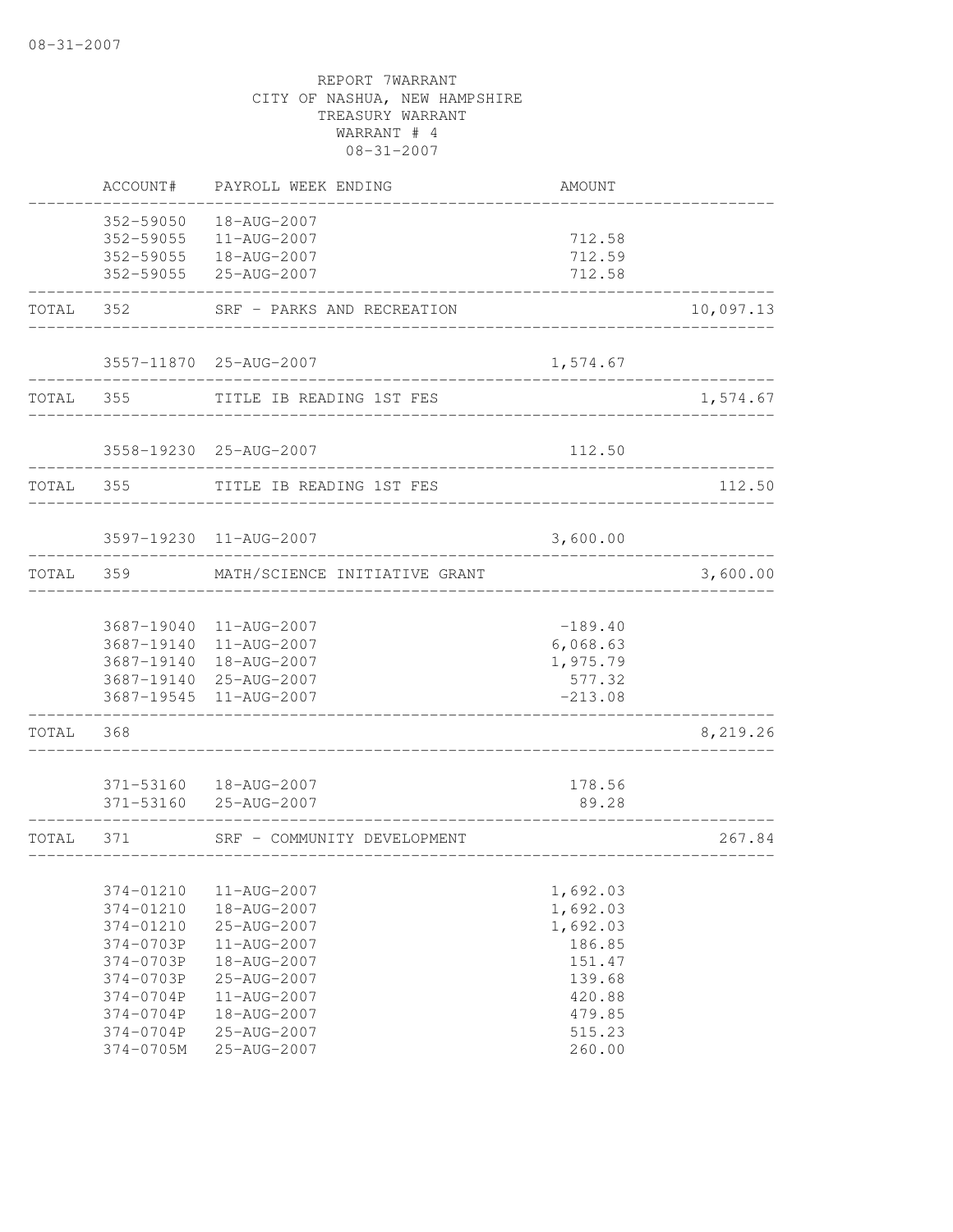|       | ACCOUNT#   | PAYROLL WEEK ENDING            | AMOUNT    |             |
|-------|------------|--------------------------------|-----------|-------------|
|       | 374-0705P  | 11-AUG-2007                    | 460.37    |             |
|       | 374-0705P  | 18-AUG-2007                    | 508.50    |             |
|       | 374-0705P  | 25-AUG-2007                    | 463.91    |             |
|       | 374-07235  | 11-AUG-2007                    | 1,326.92  |             |
|       | 374-07235  | 18-AUG-2007                    | 1,224.83  |             |
|       | 374-07235  | 25-AUG-2007                    | 1,219.65  |             |
|       | 374-0734P  | 11-AUG-2007                    | 1,862.49  |             |
|       | 374-0734P  | 18-AUG-2007                    | 2,428.55  |             |
|       | 374-0734P  | 25-AUG-2007                    | 1,919.05  |             |
|       | 374-09003  | 11-AUG-2007                    | 486.74    |             |
|       | 374-09003  | 18-AUG-2007                    | 486.74    |             |
|       | 374-09003  | 25-AUG-2007                    | 486.74    |             |
| TOTAL | 374        | SRF - URBAN PROGRAMS           |           | 20,104.54   |
|       |            |                                |           |             |
|       | 3767-11726 | 11-AUG-2007                    | 2,202.89  |             |
|       | 3767-11726 | 25-AUG-2007                    | 5,852.46  |             |
|       | 3767-11802 | 11-AUG-2007                    | 1,831.69  |             |
|       | 3767-11870 | 25-AUG-2007                    | 3,029.09  |             |
|       | 3767-12111 | 25-AUG-2007                    | $-49.04$  |             |
|       | 3767-12198 | 11-AUG-2007                    | 14,637.49 |             |
|       | 3767-12198 | 25-AUG-2007                    | 34,916.14 |             |
|       | 3767-13133 | 11-AUG-2007                    | 8,750.00  |             |
|       | 3767-13133 | 25-AUG-2007                    | 24,975.00 |             |
|       | 3767-19000 | 11-AUG-2007                    | 1,371.83  |             |
|       | 3767-19000 | 25-AUG-2007                    | 2,607.65  |             |
| TOTAL | 376        | TITLE I ESEA                   |           | 100, 125.20 |
|       | 3768-11726 | 25-AUG-2007                    | 1,539.39  |             |
|       | 3768-11802 | 25-AUG-2007                    | 1,831.69  |             |
|       | 3768-12198 | 25-AUG-2007                    | 4,406.37  |             |
| TOTAL | 376        | TITLE I ESEA                   |           | 7,777.45    |
|       | 3777-13133 | 11-AUG-2007                    | 3,462.50  |             |
|       |            | 3777-13133 25-AUG-2007         | 1,312.50  |             |
| TOTAL | 377        | TITLE III ENHANCE ENG LANGUAGE |           | 4,775.00    |
|       |            |                                |           |             |
|       | 3887-11870 | 25-AUG-2007                    | 61.82     |             |
|       | 3887-12126 | 18-AUG-2007                    |           |             |
|       | 3887-12126 | 25-AUG-2007                    | 193.90    |             |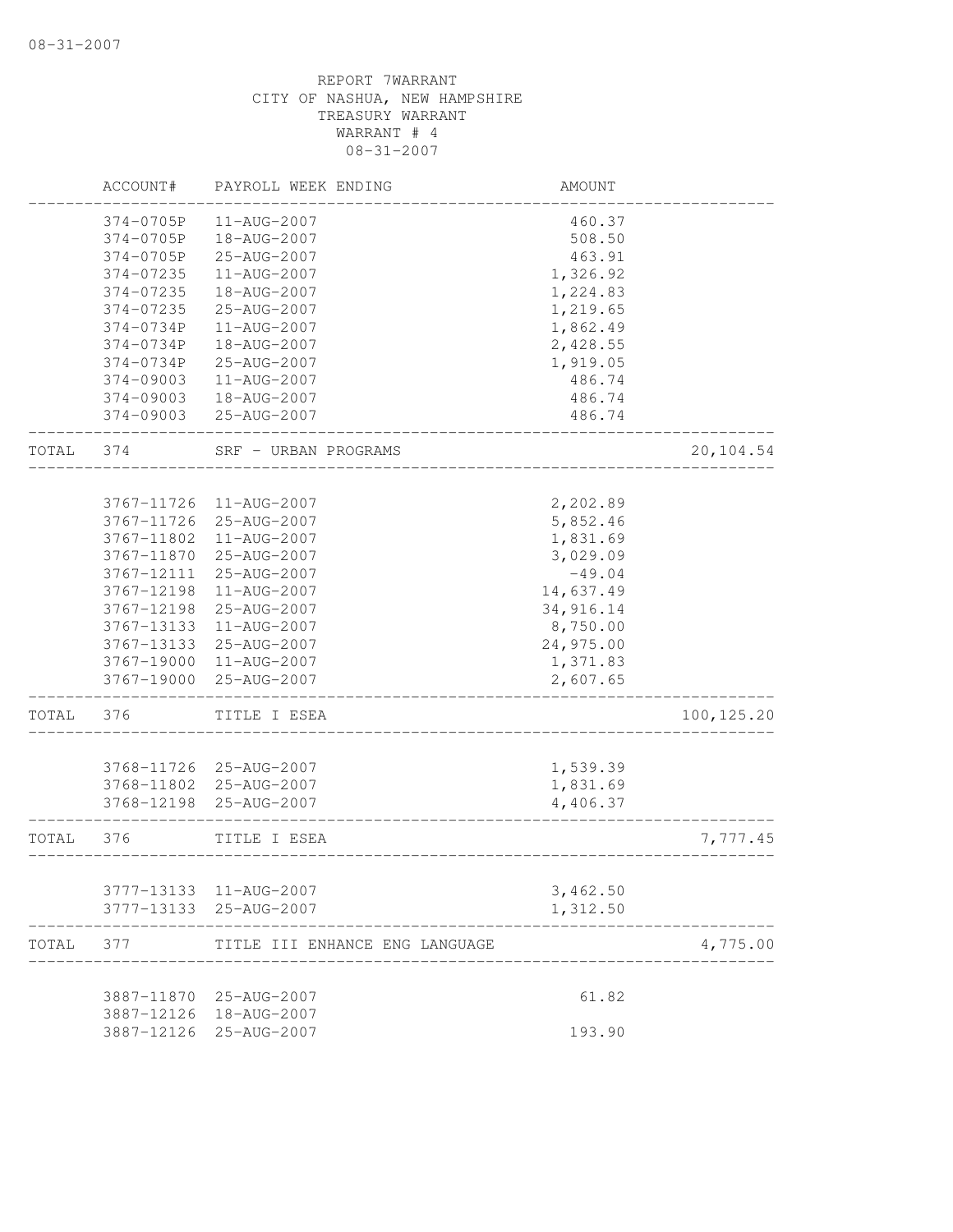|       | ACCOUNT#   | PAYROLL WEEK ENDING                              | AMOUNT               |            |
|-------|------------|--------------------------------------------------|----------------------|------------|
| TOTAL | 388        | TITLE V INNOVATIVE PROGRAMS                      |                      | 255.72     |
|       |            | 3907-11805 11-AUG-2007                           | 1,250.68             |            |
|       | 3907-12198 | 11-AUG-2007                                      | 652.09               |            |
|       |            | 3907-13133 11-AUG-2007                           | 500.00               |            |
| TOTAL | 390        | VOC ED SECONDARY PERKINS                         |                      | 2,402.77   |
|       |            | 3937-19000 11-AUG-2007                           | 735.39               |            |
|       |            | 3937-19000 25-AUG-2007                           | 735.39               |            |
| TOTAL | 393        | DAY CARE                                         |                      | 1,470.78   |
|       | 3957-11726 | 11-AUG-2007                                      | 42,071.33            |            |
|       | 3957-11726 | 25-AUG-2007                                      | 59,960.97            |            |
|       | 3957-11860 | 11-AUG-2007                                      | 1,730.77             |            |
|       |            | 3957-11860 25-AUG-2007                           | 1,730.77             |            |
|       |            | 3957-13133 11-AUG-2007                           | 200.00               |            |
|       |            | 3957-19000 11-AUG-2007                           | 1,591.08             |            |
| TOTAL | 395        | IDEA BASIC SPEC ED                               |                      | 107,284.92 |
|       |            | 3958-11726 25-AUG-2007                           | 1,180.77             |            |
| TOTAL | 395        | IDEA BASIC SPEC ED                               |                      | 1,180.77   |
|       |            |                                                  |                      |            |
|       |            | 3967-11726 11-AUG-2007<br>3967-11726 25-AUG-2007 | 2,372.42<br>2,372.42 |            |
| TOTAL | 396        | IDEA PRESCHOOL SPEC ED                           |                      | 4,744.84   |
|       |            | 3977-12111 18-AUG-2007                           |                      |            |
| TOTAL | 397        | SPECIAL ED LOCAL                                 |                      |            |
|       |            |                                                  |                      |            |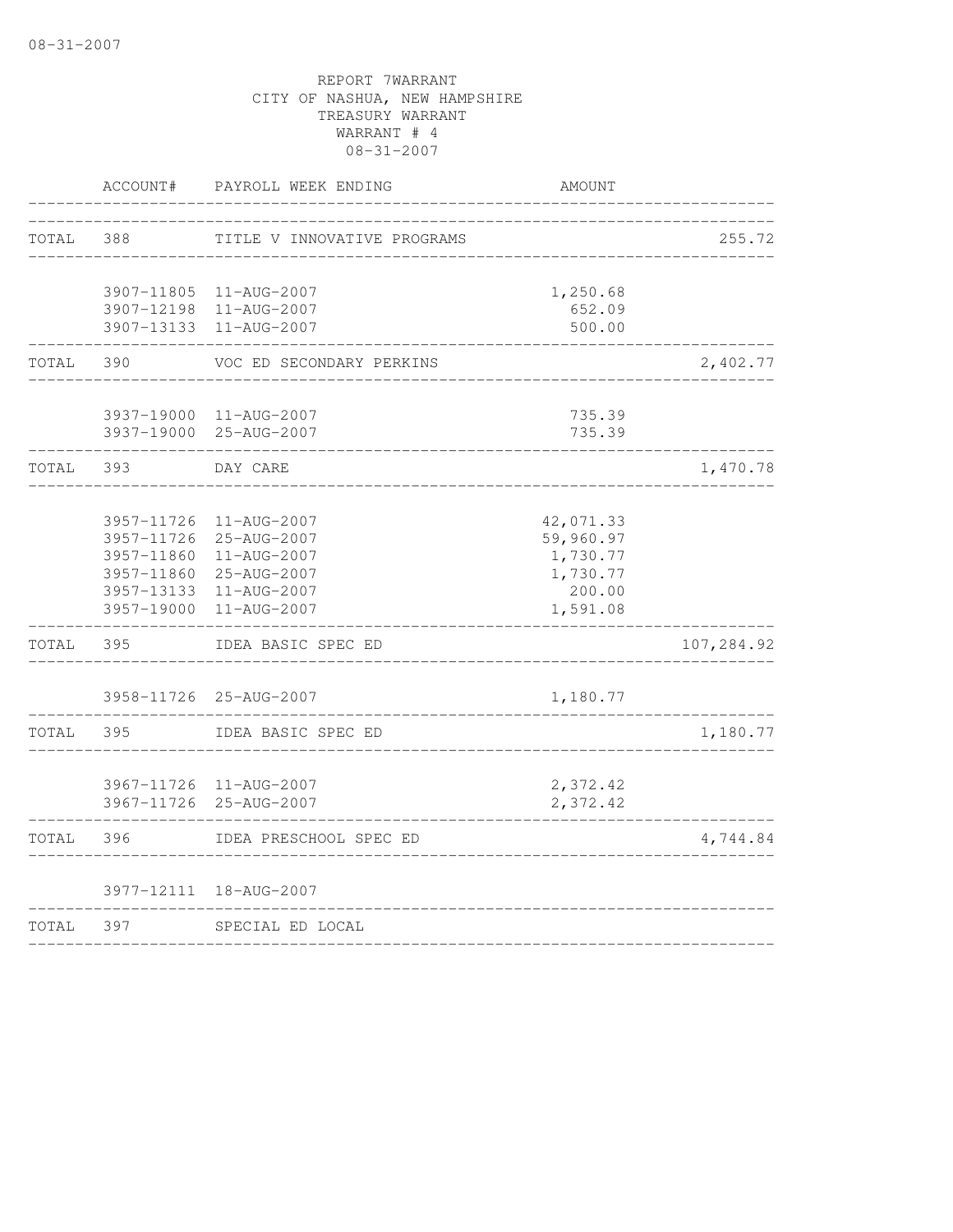| TOTAL | 503       | BOARD OF ALDERMEN   |          | 4,348.98  |
|-------|-----------|---------------------|----------|-----------|
|       | 503-12092 | 18-AUG-2007         | 310.56   |           |
|       | 503-12092 | 11-AUG-2007         | 621.12   |           |
|       | 503-11071 | 25-AUG-2007         | 1,139.10 |           |
|       | 503-11071 | 18-AUG-2007         | 1,139.10 |           |
|       | 503-11071 | 11-AUG-2007         | 1,139.10 |           |
|       |           |                     |          |           |
| TOTAL | 502       | LEGAL DEPARTMENT    |          | 20,054.49 |
|       | 502-11518 | 25-AUG-2007         | 1,541.40 |           |
|       | 502-11518 | 18-AUG-2007         | 1,541.40 |           |
|       | 502-11518 | 11-AUG-2007         | 1,541.40 |           |
|       | 502-11219 | 25-AUG-2007         | 1,701.30 |           |
|       | 502-11219 | 18-AUG-2007         | 1,701.30 |           |
|       | 502-11219 | 11-AUG-2007         | 1,701.29 |           |
|       | 502-11195 | 25-AUG-2007         | 1,985.25 |           |
|       | 502-11195 | 18-AUG-2007         | 1,985.26 |           |
|       | 502-11195 | $11 - AUG - 2007$   | 1,985.25 |           |
|       | 502-11113 | 25-AUG-2007         | 1,456.88 |           |
|       | 502-11113 | 18-AUG-2007         | 1,456.88 |           |
|       | 502-11113 | 11-AUG-2007         | 1,456.88 |           |
| TOTAL | 501       | MAYOR'S OFFICE      |          | 14,667.39 |
|       | 501-11611 | 25-AUG-2007         | 485.81   |           |
|       | 501-11611 | 18-AUG-2007         | 485.81   |           |
|       | 501-11611 | 11-AUG-2007         | 485.81   |           |
|       | 501-11472 | 25-AUG-2007         | 1,084.30 |           |
|       | 501-11472 | 18-AUG-2007         | 1,084.30 |           |
|       | 501-11472 | 11-AUG-2007         | 1,084.30 |           |
|       | 501-11471 | 25-AUG-2007         | 1,864.88 |           |
|       | 501-11471 | 18-AUG-2007         | 1,864.88 |           |
|       | 501-11471 | 11-AUG-2007         | 1,864.88 |           |
|       | 501-11370 | 25-AUG-2007         | 701.82   |           |
|       | 501-11370 | 18-AUG-2007         | 701.82   |           |
|       | 501-11370 | 11-AUG-2007         | 701.81   |           |
|       | 501-11033 | 25-AUG-2007         | 752.33   |           |
|       | 501-11033 | 18-AUG-2007         | 752.32   |           |
|       | 501-11033 | 11-AUG-2007         | 752.32   |           |
|       | ACCOUNT#  | PAYROLL WEEK ENDING | AMOUNT   |           |

507-82010 25-AUG-2007 546.13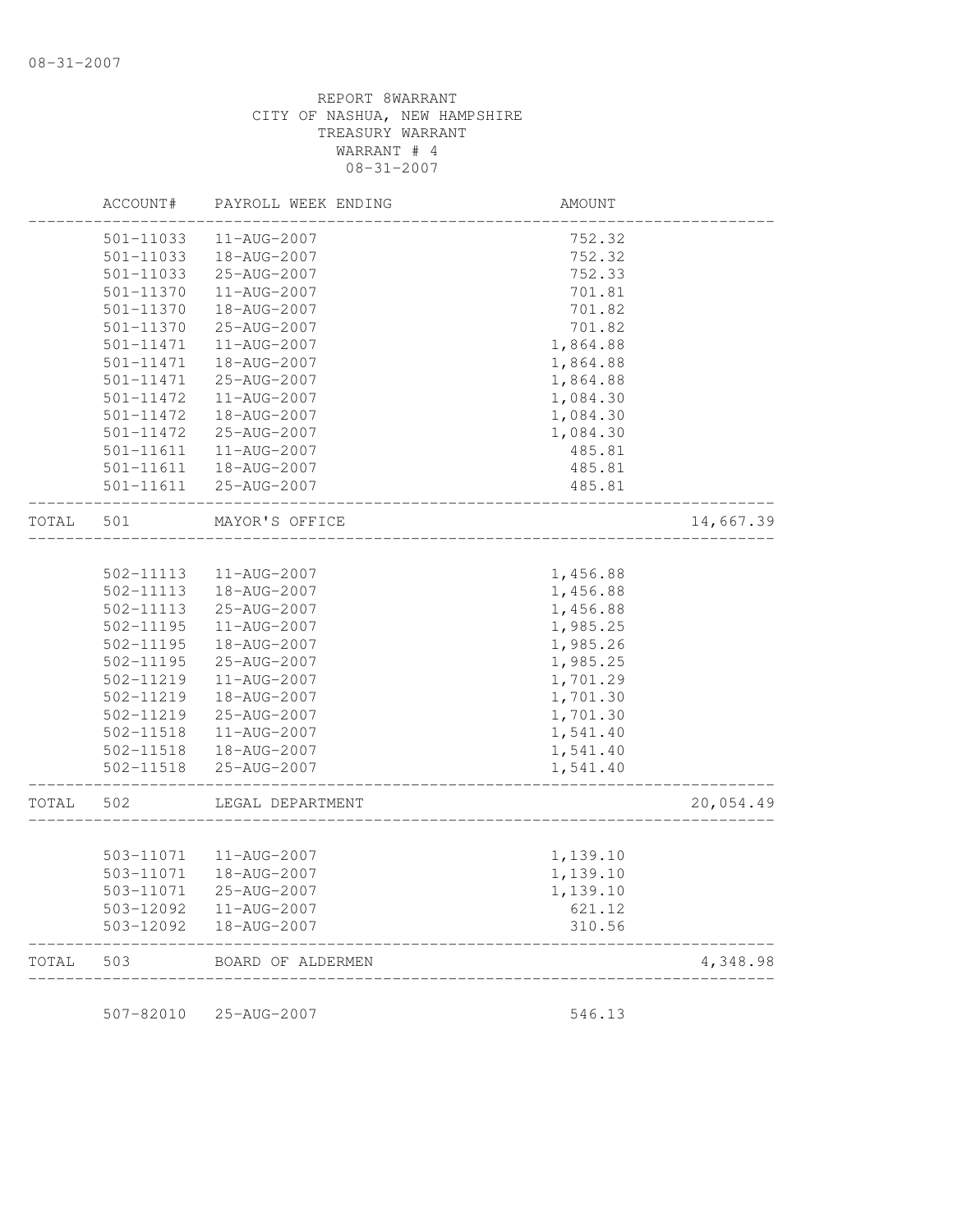| TOTAL 507 PENSIONS |                                   |                                    | 546.13   |
|--------------------|-----------------------------------|------------------------------------|----------|
|                    |                                   |                                    |          |
|                    |                                   |                                    |          |
|                    | 511-11103  11-AUG-2007            | 869.34                             |          |
|                    | 511-11103  18-AUG-2007            | 869.34                             |          |
|                    | 511-11103 25-AUG-2007             | 869.34                             |          |
|                    | 511-11234   11-AUG-2007           | 1,712.28                           |          |
|                    | 511-11234  18-AUG-2007            | 1,712.28                           |          |
| -----------------  | 511-11234 25-AUG-2007             | 1,712.29                           |          |
|                    | TOTAL 511 ADMINISTRATIVE SERVICES | __________________________________ | 7,744.87 |
|                    |                                   |                                    |          |
|                    | 512-11005  11-AUG-2007            | 772.08                             |          |
|                    | 512-11005  18-AUG-2007            | 772.08                             |          |
| 512-11005          | 25-AUG-2007                       | 772.08                             |          |
| 512-11050          | 18-AUG-2007                       | 963.14                             |          |
| 512-11050          | 25-AUG-2007                       | 963.14                             |          |
| 512-11064          | 11-AUG-2007                       | 944.84                             |          |
| 512-11064          | 18-AUG-2007                       | 944.84                             |          |
| 512-11064          | 25-AUG-2007                       | 944.84                             |          |
| 512-11073          | 11-AUG-2007                       | 2,009.56                           |          |
| 512-11073          | 18-AUG-2007                       | 2,009.56                           |          |
| 512-11073          | 25-AUG-2007                       | 2,009.56                           |          |
| 512-11165          | 11-AUG-2007                       | 1,911.29                           |          |
| 512-11165          | 18-AUG-2007                       | 1,465.09                           |          |
| 512-11165          | 25-AUG-2007                       | 1,465.09                           |          |
| 512-11173          | 11-AUG-2007                       | 1,310.46                           |          |
| 512-11173          | 18-AUG-2007                       | 1,310.45                           |          |
| 512-11173          | 25-AUG-2007                       | 1,310.46                           |          |
| 512-11177          | 11-AUG-2007                       | 1,871.29                           |          |
| 512-11177          | 18-AUG-2007                       | 1,871.29                           |          |
| 512-11177          | 25-AUG-2007                       | 1,871.30                           |          |
| 512-11222          | 11-AUG-2007                       | 919.63                             |          |
| 512-11222          | 18-AUG-2007                       | 919.63                             |          |
| 512-11222          | 25-AUG-2007                       | 919.63                             |          |
|                    | 512-11224   11-AUG-2007           | 850.75                             |          |
| 512-11224          | 18-AUG-2007                       | 850.75                             |          |
| 512-11224          | 25-AUG-2007                       | 850.75                             |          |
| 512-11232          | 11-AUG-2007                       | 899.90                             |          |
| 512-11232          | 18-AUG-2007                       | 899.90                             |          |
| 512-11232          | 25-AUG-2007                       | 899.90                             |          |
| 512-11265          | 11-AUG-2007                       | 795.56                             |          |
| 512-11265          | 18-AUG-2007                       | 795.56                             |          |
| 512-11265          | 25-AUG-2007                       | 795.56                             |          |
| 512-11531          | 11-AUG-2007                       | 1,706.08                           |          |
| 512-11531          | 18-AUG-2007                       | 1,477.88                           |          |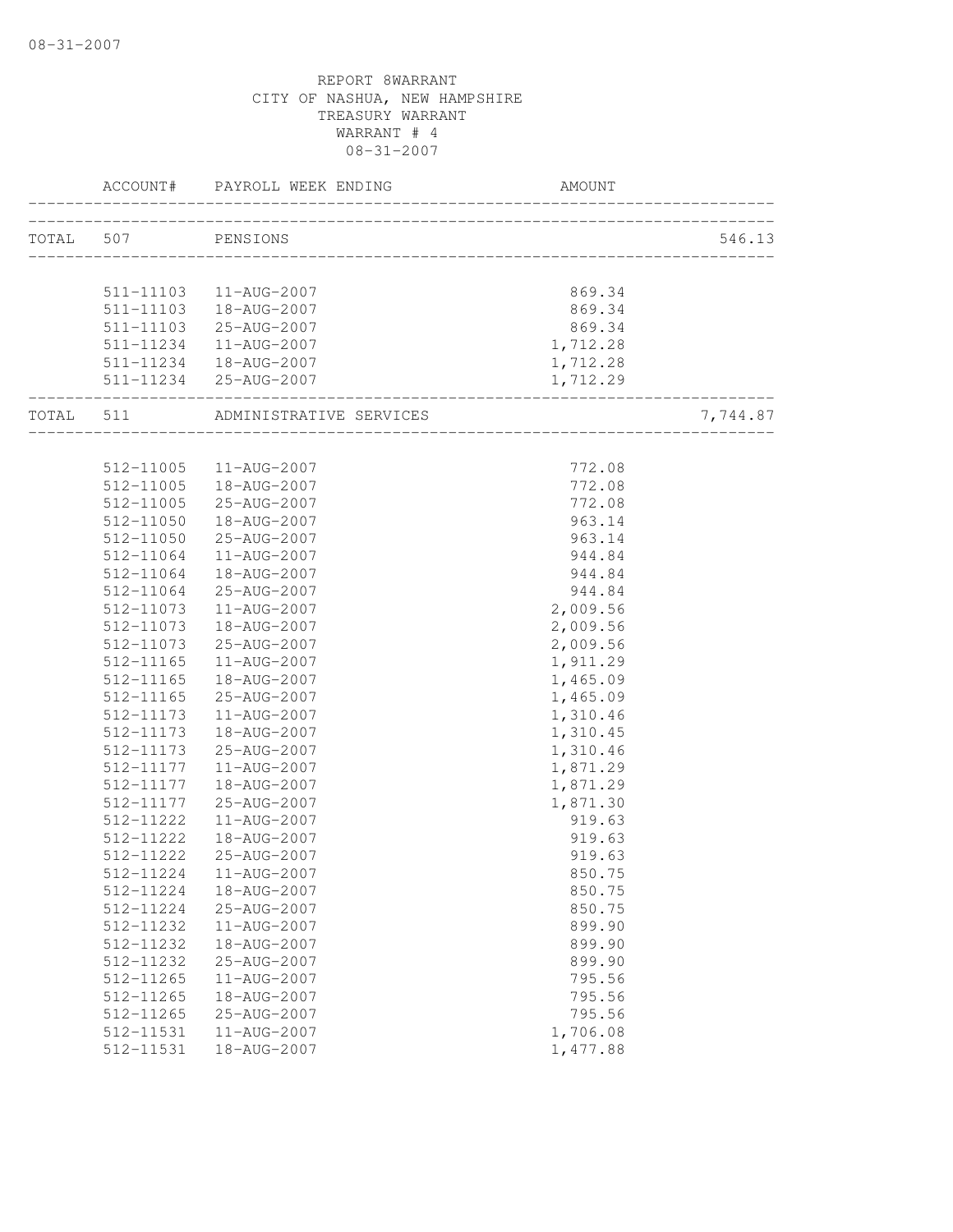|       | ACCOUNT#  | PAYROLL WEEK ENDING | <b>AMOUNT</b>       |           |
|-------|-----------|---------------------|---------------------|-----------|
|       | 512-11531 | 25-AUG-2007         | 1,510.48            |           |
|       | 512-11581 | 11-AUG-2007         | 647.25              |           |
|       | 512-11581 | 18-AUG-2007         | 647.25              |           |
|       | 512-11581 | 25-AUG-2007         | 647.25              |           |
|       | 512-11740 | 11-AUG-2007         | 1,515.40            |           |
|       | 512-11740 | 18-AUG-2007         | 1,515.40            |           |
|       | 512-11740 | 25-AUG-2007         | 1,515.40            |           |
|       | 512-12010 | 11-AUG-2007         | 273.79              |           |
|       | 512-12010 | 25-AUG-2007         | 136.90              |           |
|       | 512-12017 | 11-AUG-2007         | 738.62              |           |
|       | 512-12017 | 18-AUG-2007         | 738.61              |           |
|       | 512-12017 | 25-AUG-2007         | 738.61              |           |
|       | 512-12019 | 25-AUG-2007         | 401.55              |           |
|       | 512-12033 | 11-AUG-2007         | 555.46              |           |
|       | 512-12033 | 18-AUG-2007         | 555.46              |           |
|       | 512-12033 | 25-AUG-2007         | 555.45              |           |
|       | 512-12052 | 11-AUG-2007         | 613.24              |           |
|       | 512-12052 | 18-AUG-2007         | 570.11              |           |
|       | 512-12052 | 25-AUG-2007         | 458.45              |           |
|       | 512-12056 | 11-AUG-2007         | 420.05              |           |
|       | 512-12056 | 18-AUG-2007         | 330.93              |           |
|       | 512-12056 | 25-AUG-2007         | 318.21              |           |
|       | 512-13004 | 11-AUG-2007         | 546.67              |           |
|       | 512-13004 | 18-AUG-2007         | 444.07              |           |
|       | 512-13004 | 25-AUG-2007         | 60.49               |           |
| TOTAL | 512       | FINANCIAL SERVICES  | ___________________ | 57,529.02 |
|       |           |                     |                     |           |
|       | 513-11117 | 11-AUG-2007         | 1,474.94            |           |
|       | 513-11117 | 18-AUG-2007         | 1,474.94            |           |
|       | 513-11117 | 25-AUG-2007         | 1,474.94            |           |
|       | 513-11171 | 11-AUG-2007         | 2,459.28            |           |
|       | 513-11171 | 18-AUG-2007         | 2,459.28            |           |
|       | 513-11171 | 25-AUG-2007         | 2,459.27            |           |
|       | 513-11213 | 11-AUG-2007         | 1,136.10            |           |
|       | 513-11213 | 18-AUG-2007         | 1,136.10            |           |
|       | 513-11213 | 25-AUG-2007         | 1,136.10            |           |
|       | 513-11223 | 11-AUG-2007         | 757.67              |           |
|       | 513-11223 | 18-AUG-2007         | 757.67              |           |
|       | 513-11223 | 25-AUG-2007         | 757.68              |           |
| TOTAL | 513       | CITY CLERK'S OFFICE |                     | 17,483.97 |
|       | 515-11031 | 11-AUG-2007         | 999.84              |           |
|       | 515-11031 | 18-AUG-2007         | 999.84              |           |
|       | 515-11031 | 25-AUG-2007         | 999.84              |           |
|       |           |                     |                     |           |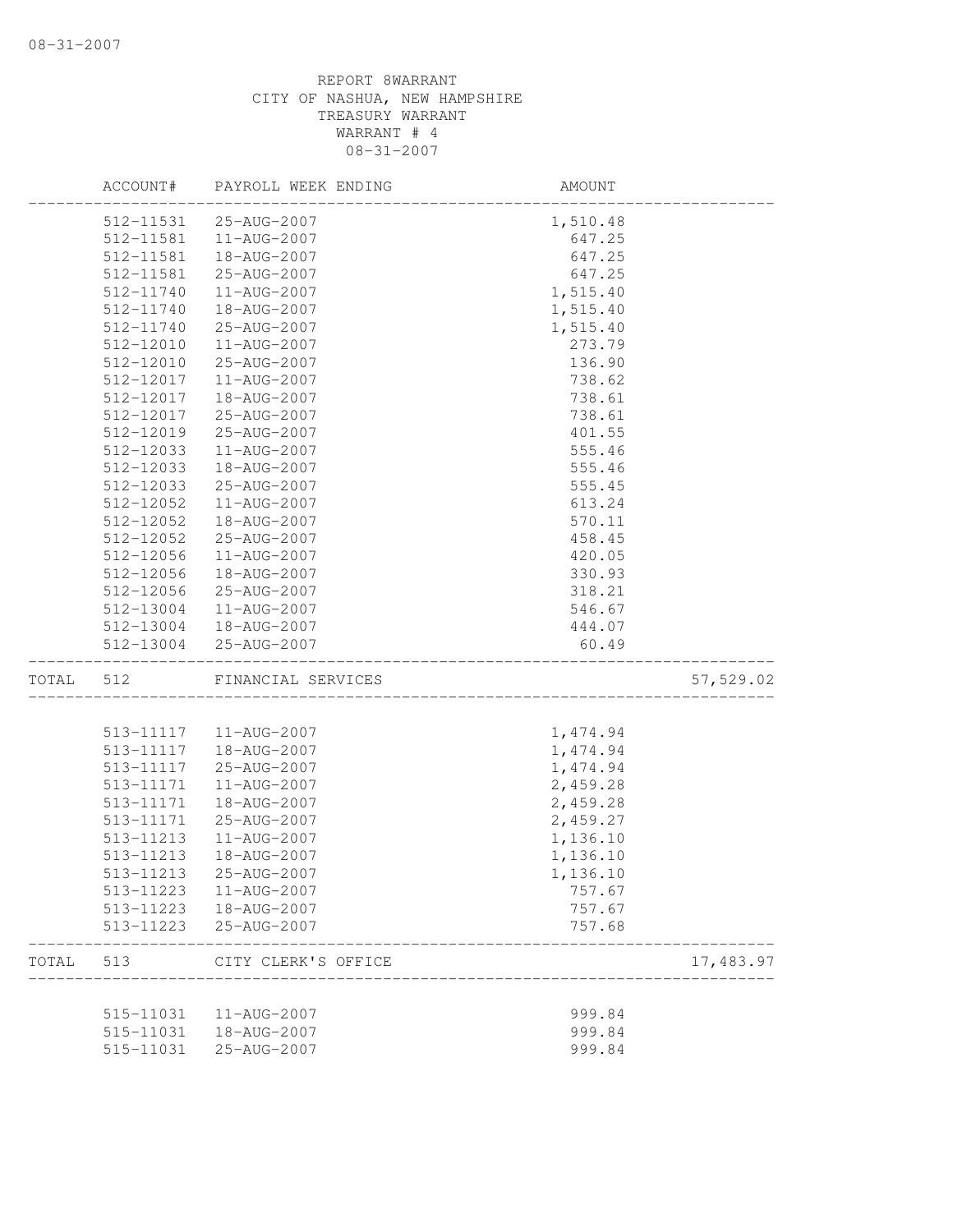|       | 515-11350              | 11-AUG-2007                 | 862.84   |           |
|-------|------------------------|-----------------------------|----------|-----------|
|       | 515-11350              | 18-AUG-2007                 | 862.84   |           |
|       | 515-11350              | 25-AUG-2007                 | 862.84   |           |
|       | 515-11447              | 11-AUG-2007                 | 100.17   |           |
|       | 515-11447              | 18-AUG-2007                 | 100.17   |           |
|       | 515-11447              | 25-AUG-2007                 | 100.17   |           |
|       | 515-12001              | 11-AUG-2007                 | 633.40   |           |
|       |                        | 515-12001  18-AUG-2007      | 633.40   |           |
|       |                        | 515-12001 25-AUG-2007       | 633.41   |           |
| TOTAL | 515                    | HUMAN RESOURCES             |          | 7,788.76  |
|       |                        |                             |          |           |
|       |                        | 516-11147   11-AUG-2007     | 612.62   |           |
|       | 516-11147              | 18-AUG-2007                 | 612.62   |           |
|       | 516-11147              | 25-AUG-2007                 | 612.62   |           |
|       | 516-11148              | 11-AUG-2007                 | 805.64   |           |
|       | 516-11148              | 18-AUG-2007                 | 805.64   |           |
|       | 516-11148              | 25-AUG-2007                 | 805.64   |           |
|       | 516-11459              | 11-AUG-2007                 | 1,474.94 |           |
|       | 516-11459              | 18-AUG-2007                 | 1,474.94 |           |
|       | 516-11459              | 25-AUG-2007                 | 1,474.93 |           |
|       | 516-11573              | 11-AUG-2007                 | 799.04   |           |
|       |                        | 516-11573  18-AUG-2007      | 799.04   |           |
|       |                        | 516-11573 25-AUG-2007       | 799.04   |           |
| TOTAL | 516                    | PURCHASING DEPARTMENT       |          | 11,076.71 |
|       |                        |                             | 555.62   |           |
|       | 517-11198<br>517-11198 | 11-AUG-2007<br>18-AUG-2007  | 555.62   |           |
|       | 517-11198              | 25-AUG-2007                 | 555.62   |           |
|       | 517-11201              | 11-AUG-2007                 | 568.44   |           |
|       | 517-11201              | 18-AUG-2007                 | 568.44   |           |
|       | 517-11201              | 25-AUG-2007                 | 568.44   |           |
|       | 517-11203              | 11-AUG-2007                 |          |           |
|       |                        |                             | 535.71   |           |
|       | 517-11203              | 18-AUG-2007                 | 535.71   |           |
|       | 517-11203              | 25-AUG-2007                 | 535.71   |           |
|       | 517-11420              | 11-AUG-2007                 | 797.40   |           |
|       | 517-11420              | 18-AUG-2007                 | 797.40   |           |
|       | 517-11420              | 25-AUG-2007                 | 797.40   |           |
|       | 517-12063              | 11-AUG-2007                 | 255.20   |           |
|       | 517-12063              | 18-AUG-2007                 | 255.19   |           |
|       | 517-12063              | 25-AUG-2007                 | 255.19   |           |
| TOTAL | 517                    | BUILDING MAINT - CITY ADMIN |          | 8,137.09  |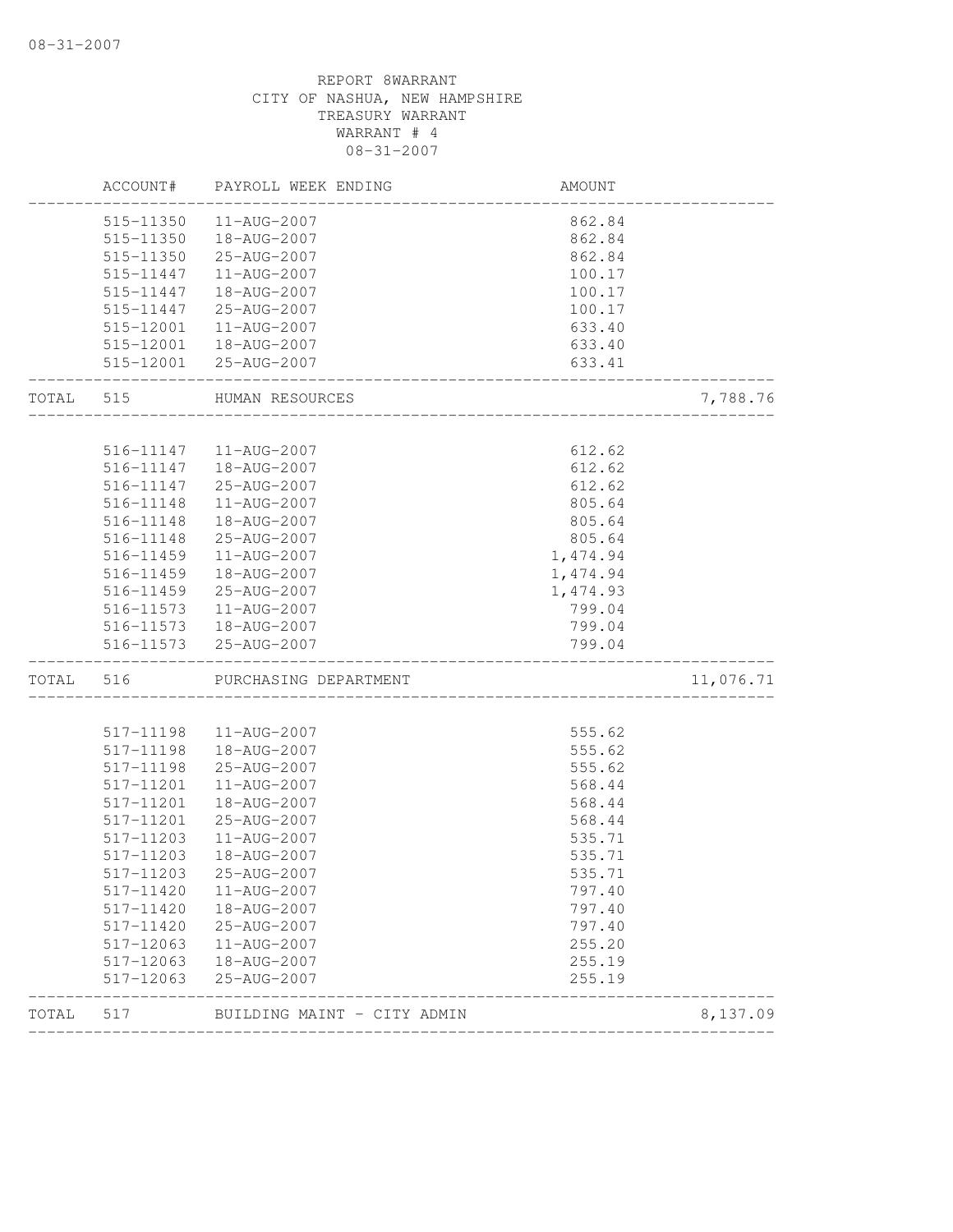|       | ACCOUNT#  | PAYROLL WEEK ENDING        | AMOUNT   |           |
|-------|-----------|----------------------------|----------|-----------|
|       |           | 518-11441  11-AUG-2007     | 272.97   |           |
|       | 518-11441 | 18-AUG-2007                | 272.97   |           |
|       | 518-11441 | 25-AUG-2007                | 272.97   |           |
|       | 518-11442 | 11-AUG-2007                | 1,167.25 |           |
|       | 518-11442 | 18-AUG-2007                | 1,167.25 |           |
|       | 518-11442 | 25-AUG-2007                | 1,167.25 |           |
|       | 518-11578 | 11-AUG-2007                | 895.42   |           |
|       | 518-11578 | 18-AUG-2007                | 895.42   |           |
|       | 518-11578 | 25-AUG-2007                | 895.42   |           |
|       | 518-11589 | 11-AUG-2007                | 970.72   |           |
|       | 518-11589 | 18-AUG-2007                | 970.71   |           |
|       | 518-11589 | 25-AUG-2007                | 970.72   |           |
|       | 518-11590 | 11-AUG-2007                | 772.39   |           |
|       | 518-11590 | 18-AUG-2007                | 772.39   |           |
|       | 518-11590 | 25-AUG-2007                | 772.39   |           |
| TOTAL | 518       | INSURANCE - ADMINISTRATION |          | 12,236.24 |
|       |           |                            |          |           |
|       | 519-11014 | 11-AUG-2007                | 954.40   |           |
|       | 519-11014 | 18-AUG-2007                | 954.40   |           |
|       | 519-11014 | 25-AUG-2007                | 954.40   |           |
|       | 519-11016 | 11-AUG-2007                | 830.36   |           |
|       | 519-11016 | 18-AUG-2007                | 830.36   |           |
|       | 519-11016 | 25-AUG-2007                | 830.36   |           |
|       | 519-11017 | 11-AUG-2007                | 698.14   |           |
|       | 519-11017 | 18-AUG-2007                | 698.14   |           |
|       | 519-11017 | 25-AUG-2007                | 698.14   |           |
|       | 519-11115 | 11-AUG-2007                | 1,804.91 |           |
|       | 519-11115 | 18-AUG-2007                | 1,804.91 |           |
|       | 519-11115 | 25-AUG-2007                | 1,804.91 |           |
|       | 519-11146 | 11-AUG-2007                | 742.35   |           |
|       | 519-11146 | 18-AUG-2007                | 742.35   |           |
|       | 519-11146 | 25-AUG-2007                | 742.35   |           |
|       | 519-11153 | 11-AUG-2007                | 534.90   |           |
|       | 519-11153 | 18-AUG-2007                | 534.90   |           |
|       | 519-11153 | 25-AUG-2007                | 534.90   |           |
|       | 519-11154 | 11-AUG-2007                | 545.73   |           |
|       | 519-11154 | 18-AUG-2007                | 545.74   |           |
|       | 519-11154 | 25-AUG-2007                | 545.73   |           |
|       | 519-11205 | 11-AUG-2007                | 680.08   |           |
|       | 519-11205 | 18-AUG-2007                | 680.07   |           |
|       | 519-11205 | 25-AUG-2007                | 680.07   |           |
|       | 519-11241 | $11 - AUG - 2007$          | 1,275.49 |           |
|       | 519-11241 | 18-AUG-2007                | 1,275.49 |           |
|       | 519-11241 | 25-AUG-2007                | 1,275.49 |           |
|       | 519-18006 | 25-AUG-2007                | 375.00   |           |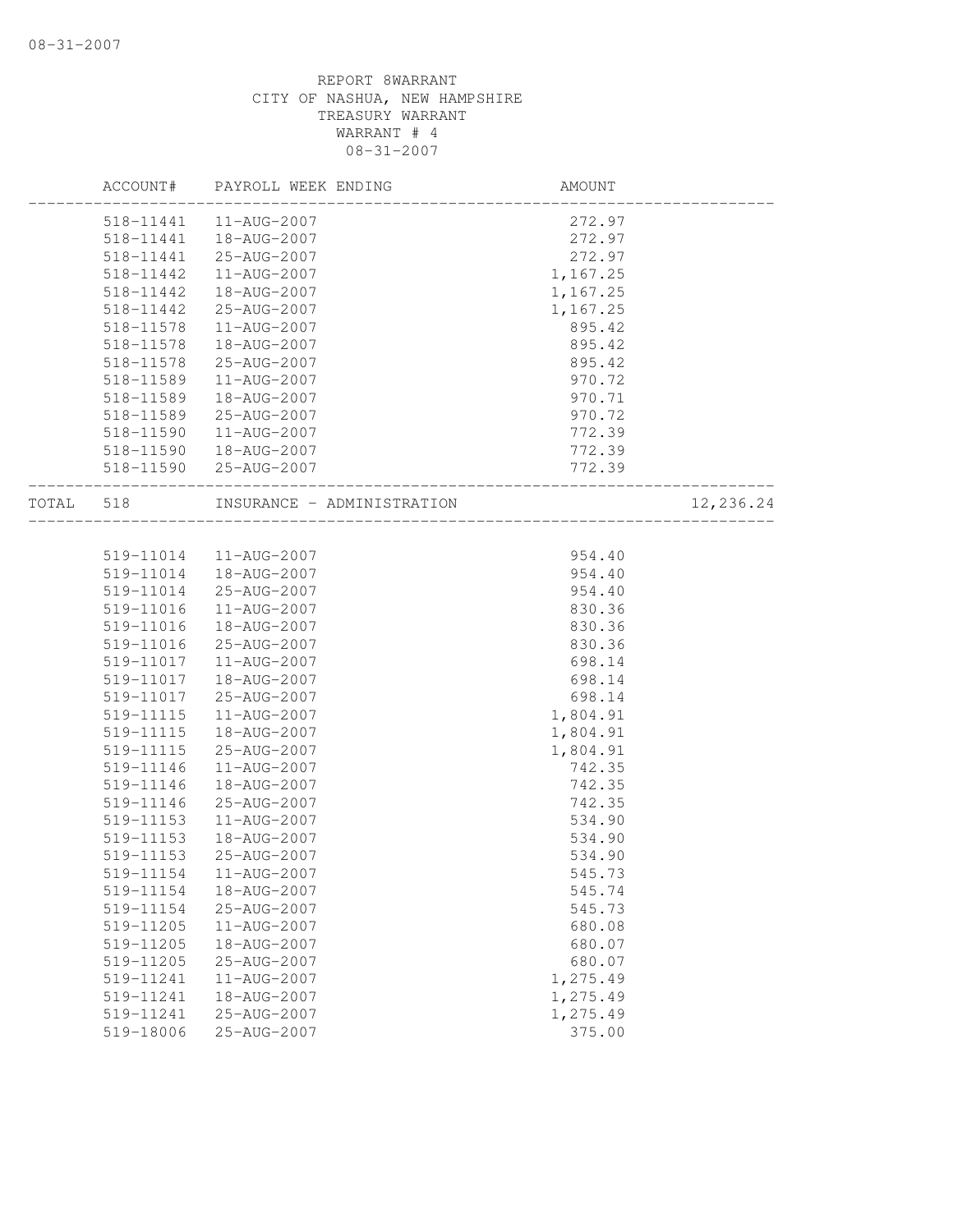|           | ACCOUNT#            | PAYROLL WEEK ENDING                                        | AMOUNT   |           |
|-----------|---------------------|------------------------------------------------------------|----------|-----------|
|           | TOTAL 519 ASSESSORS |                                                            |          | 24,574.07 |
|           |                     |                                                            |          |           |
|           | 522-11142           | 11-AUG-2007                                                | 1,104.29 |           |
|           | 522-11142           | 18-AUG-2007                                                | 1,104.29 |           |
|           | 522-11142           | 25-AUG-2007                                                | 1,104.29 |           |
|           | 522-11429           | 11-AUG-2007                                                | 1,701.30 |           |
|           | 522-11429           | 18-AUG-2007                                                | 1,701.30 |           |
|           | 522-11429           | 25-AUG-2007                                                | 1,701.30 |           |
|           | 522-11488           | $11 - AUG - 2007$                                          | 1,438.68 |           |
|           | 522-11488           | 18-AUG-2007                                                | 1,438.68 |           |
|           | 522-11488           | 25-AUG-2007                                                | 1,438.68 |           |
|           | 522-11641           | 11-AUG-2007                                                | 1,245.58 |           |
|           | 522-11641           | 18-AUG-2007                                                | 1,245.58 |           |
|           | 522-11641           | 25-AUG-2007                                                | 1,245.58 |           |
|           | 522-11652           | 11-AUG-2007                                                | 1,349.78 |           |
|           | 522-11652           | 18-AUG-2007                                                | 1,349.78 |           |
|           | 522-11652           | 25-AUG-2007                                                | 1,349.78 |           |
|           | 522-11721           | 11-AUG-2007                                                | 1,322.71 |           |
|           | 522-11721           | 18-AUG-2007                                                | 1,322.71 |           |
|           | 522-11721           | 25-AUG-2007                                                | 1,322.71 |           |
|           | 522-11724           | 11-AUG-2007                                                | 1,241.45 |           |
|           | 522-11724           | 18-AUG-2007                                                | 1,241.45 |           |
|           | 522-11724           | 25-AUG-2007                                                | 1,241.45 |           |
|           | 522-11729           | 11-AUG-2007                                                | 2,801.28 |           |
|           | 522-11729           | 18-AUG-2007                                                | 2,801.27 |           |
|           | 522-11729           | 25-AUG-2007                                                | 2,801.28 |           |
|           | 522-13004           | 18-AUG-2007                                                | 31.97    |           |
| TOTAL     | 522                 | INFORMATION TECHNOLOGY                                     |          | 36,647.17 |
|           |                     |                                                            |          |           |
|           |                     | 523-11332  11-AUG-2007                                     | 852.60   |           |
|           |                     | 523-11332  18-AUG-2007                                     | 852.60   |           |
|           |                     | 523-11332 25-AUG-2007<br>_________________________________ | 852.60   |           |
| TOTAL 523 |                     | GIS                                                        |          | 2,557.80  |
|           |                     |                                                            |          |           |
|           | 531-11065           | 11-AUG-2007                                                | 1,033.09 |           |
|           | $531 - 11065$       | 18-AUG-2007                                                | 1,033.09 |           |
|           | 531-11065           | 25-AUG-2007                                                | 1,033.09 |           |
|           | 531-11085           | 11-AUG-2007                                                | 783.88   |           |
|           | 531-11085           | 18-AUG-2007                                                | 783.88   |           |
|           | 531-11085           | 25-AUG-2007                                                | 783.88   |           |
|           | 531-11114           | 11-AUG-2007                                                | 2,216.34 |           |
|           | 531-11114           | 18-AUG-2007                                                | 2,124.54 |           |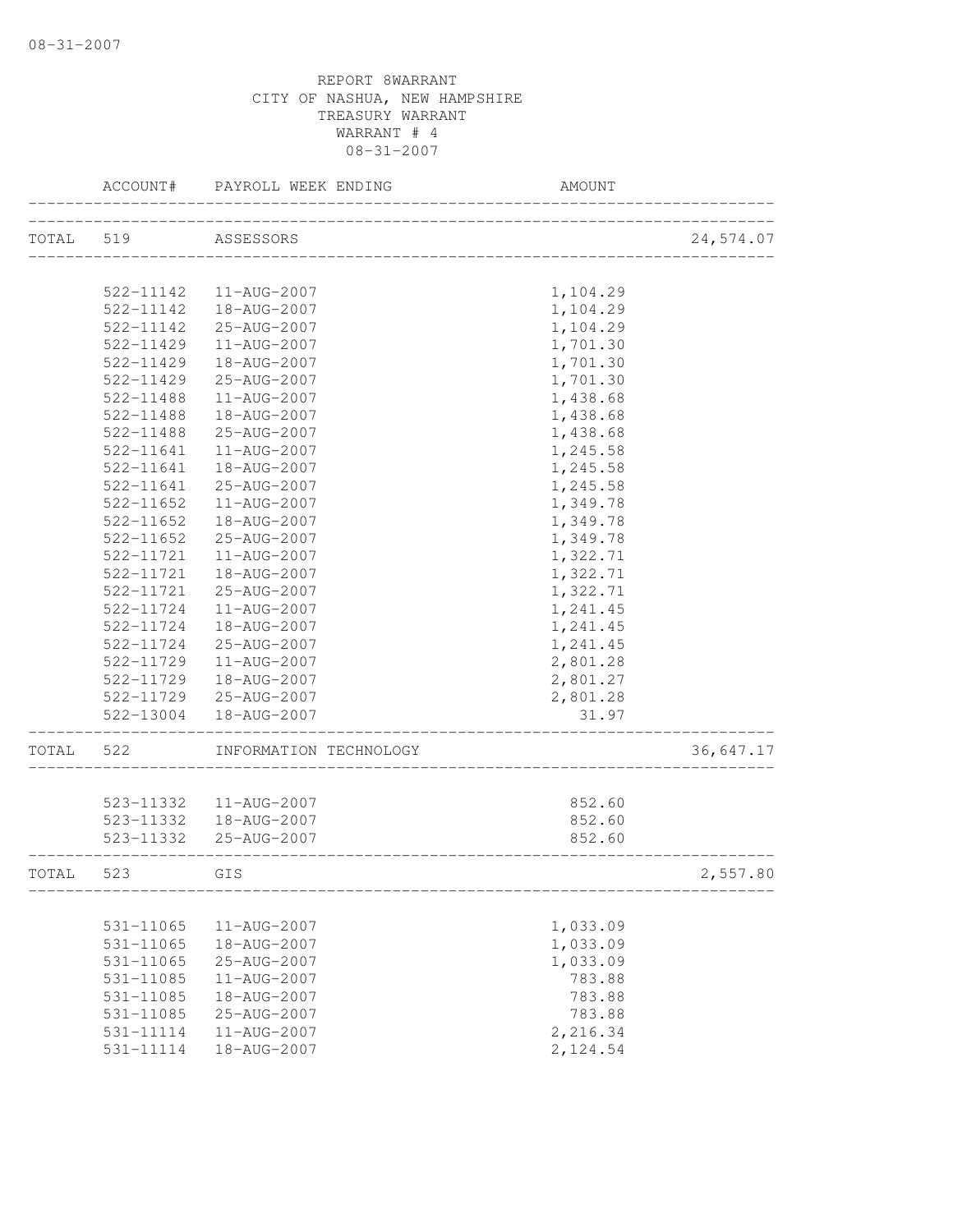| ACCOUNT#  | PAYROLL WEEK ENDING | AMOUNT     |
|-----------|---------------------|------------|
| 531-11114 | 25-AUG-2007         | 2,124.54   |
| 531-11118 | 11-AUG-2007         | 870.05     |
| 531-11118 | 18-AUG-2007         | 870.05     |
| 531-11118 | 25-AUG-2007         | 870.05     |
| 531-11129 | 11-AUG-2007         | 2,476.80   |
| 531-11129 | 18-AUG-2007         | 1,826.57   |
| 531-11129 | 25-AUG-2007         | 1,176.36   |
| 531-11164 | 11-AUG-2007         | 994.76     |
| 531-11164 | 18-AUG-2007         | 994.76     |
| 531-11164 | 25-AUG-2007         | 994.77     |
| 531-11166 | 11-AUG-2007         | 2,962.82   |
| 531-11166 | 18-AUG-2007         | 2,962.80   |
| 531-11166 | 25-AUG-2007         | 2,962.83   |
| 531-11201 | 11-AUG-2007         | 1,231.72   |
| 531-11201 | 18-AUG-2007         | 1,231.74   |
| 531-11201 | 25-AUG-2007         | 1,231.74   |
| 531-11203 | 11-AUG-2007         | 551.70     |
| 531-11203 | 18-AUG-2007         | 551.70     |
| 531-11203 | 25-AUG-2007         | 551.70     |
| 531-11226 | 11-AUG-2007         | 740.51     |
| 531-11226 | 18-AUG-2007         | 740.51     |
| 531-11226 | 25-AUG-2007         | 740.51     |
| 531-11398 | 11-AUG-2007         | 574.42     |
| 531-11398 | 18-AUG-2007         | 574.42     |
| 531-11398 | 25-AUG-2007         | 574.42     |
| 531-11477 | 11-AUG-2007         | 1,230.61   |
| 531-11477 | 18-AUG-2007         | 1,230.60   |
| 531-11477 | 25-AUG-2007         | 1,230.65   |
| 531-11489 | 11-AUG-2007         | 1,045.06   |
| 531-11489 | 18-AUG-2007         | 1,045.06   |
| 531-11489 | 25-AUG-2007         | 1,045.06   |
| 531-11498 | 11-AUG-2007         | 792.14     |
| 531-11498 | 18-AUG-2007         | 792.14     |
| 531-11498 | 25-AUG-2007         | 792.15     |
| 531-11516 | 11-AUG-2007         | 786.25     |
| 531-11516 | 18-AUG-2007         | 786.25     |
| 531-11516 | 25-AUG-2007         | 786.25     |
| 531-11535 | 11-AUG-2007         | 10,345.75  |
| 531-11535 | 18-AUG-2007         | 10,345.74  |
| 531-11535 | 25-AUG-2007         | 12, 141.20 |
| 531-11537 | 11-AUG-2007         | 12,316.02  |
| 531-11537 | 18-AUG-2007         | 12,316.04  |
| 531-11537 | 25-AUG-2007         | 12,336.95  |
| 531-11538 | 11-AUG-2007         | 837.71     |
| 531-11538 | 18-AUG-2007         | 837.71     |
| 531-11538 | 25-AUG-2007         | 837.71     |
| 531-11539 | 11-AUG-2007         | 1,431.98   |
| 531-11539 | 18-AUG-2007         | 1,431.98   |
|           |                     |            |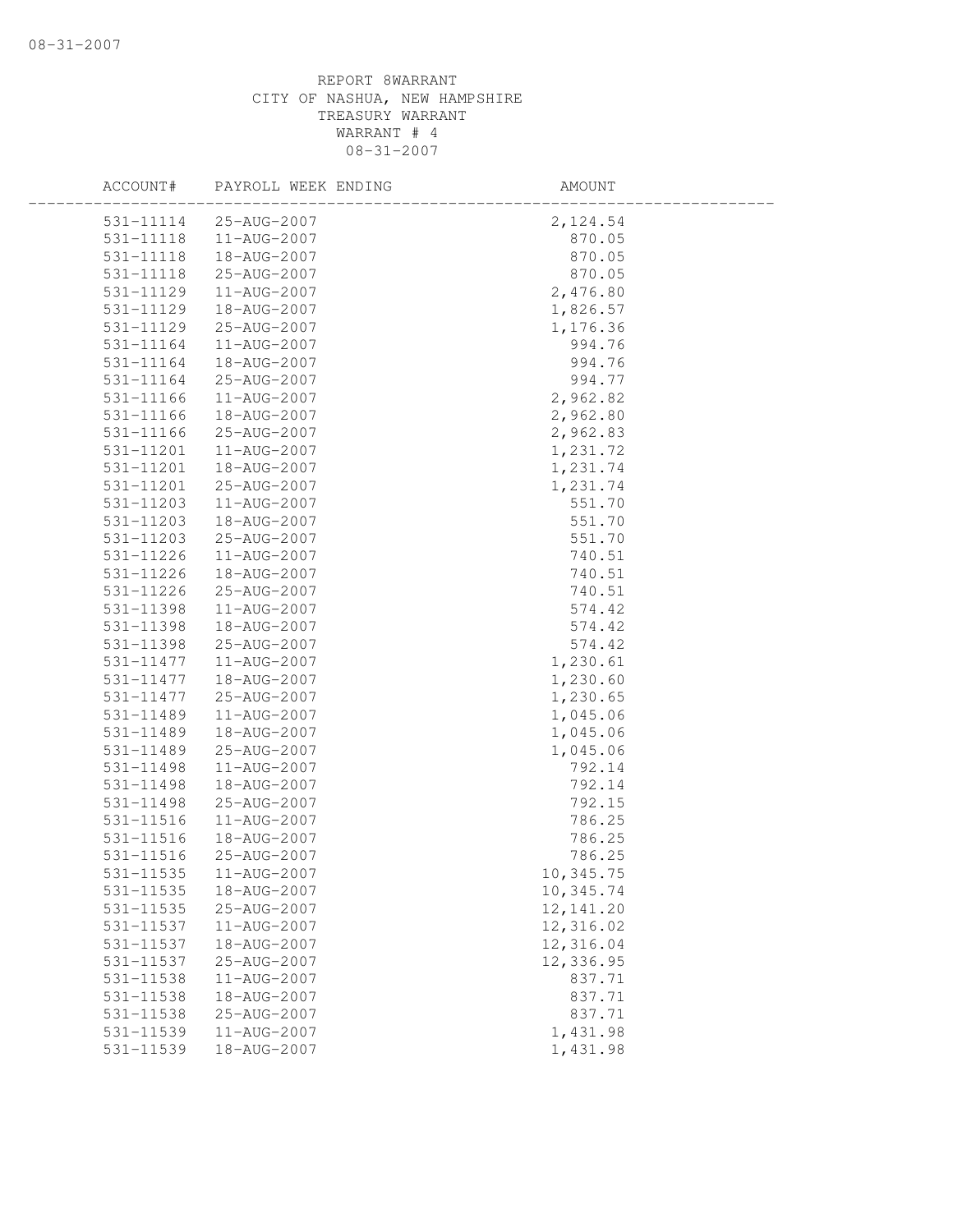| ACCOUNT#      | PAYROLL WEEK ENDING | AMOUNT     |  |
|---------------|---------------------|------------|--|
| 531-11539     | 25-AUG-2007         | 1,431.98   |  |
| 531-11544     | 11-AUG-2007         | 3,970.85   |  |
| 531-11544     | 18-AUG-2007         | 3,850.33   |  |
| 531-11544     | 25-AUG-2007         | 3,850.34   |  |
| 531-11549     | 11-AUG-2007         | 7,896.28   |  |
| 531-11549     | 18-AUG-2007         | 7,896.29   |  |
| 531-11549     | 25-AUG-2007         | 4,307.03   |  |
| 531-11550     | 11-AUG-2007         | 1,267.76   |  |
| 531-11550     | 18-AUG-2007         | 792.35     |  |
| $531 - 11550$ | 25-AUG-2007         | 792.35     |  |
| 531-11552     | 11-AUG-2007         | 4,405.25   |  |
| 531-11552     | 18-AUG-2007         | 5,304.04   |  |
| 531-11552     | 25-AUG-2007         | 10, 413.25 |  |
| 531-11555     | 11-AUG-2007         | 25,651.45  |  |
| 531-11555     | 18-AUG-2007         | 23,779.60  |  |
| 531-11555     | 25-AUG-2007         | 24,509.30  |  |
| 531-11558     | 11-AUG-2007         | 60, 422.82 |  |
| 531-11558     | 18-AUG-2007         | 59, 543.37 |  |
| 531-11558     | 25-AUG-2007         | 59, 323.22 |  |
| 531-11561     | 11-AUG-2007         | 14,986.50  |  |
| 531-11561     | 18-AUG-2007         | 16,982.70  |  |
| 531-11561     | 25-AUG-2007         | 16,982.70  |  |
| 531-11567     | 11-AUG-2007         | 27,803.54  |  |
| 531-11567     | 18-AUG-2007         | 29,067.34  |  |
| 531-11567     | 25-AUG-2007         | 27,803.55  |  |
| 531-11569     | 11-AUG-2007         | 1,032.13   |  |
| 531-11569     | 18-AUG-2007         | 1,032.13   |  |
| 531-11569     | 25-AUG-2007         | 1,032.13   |  |
| 531-11618     | 11-AUG-2007         | 2,031.69   |  |
| 531-11618     | 18-AUG-2007         | 2,031.70   |  |
| 531-11618     | 25-AUG-2007         | 2,031.69   |  |
| 531-11622     | 11-AUG-2007         | 2,738.69   |  |
| 531-11622     | 18-AUG-2007         | 2,738.69   |  |
| 531-11622     | 25-AUG-2007         | 2,738.71   |  |
| 531-11632     | 11-AUG-2007         | 610.55     |  |
| 531-11632     | 18-AUG-2007         | 610.55     |  |
| 531-11632     | 25-AUG-2007         | 610.55     |  |
| 531-11633     | 11-AUG-2007         | 2,083.80   |  |
| 531-11633     | 18-AUG-2007         | 2,083.80   |  |
| 531-11633     | 25-AUG-2007         | 2,083.80   |  |
| 531-11635     | 11-AUG-2007         | 803.90     |  |
| 531-11635     | 18-AUG-2007         | 803.90     |  |
| 531-11635     | 25-AUG-2007         | 803.90     |  |
| 531-11664     | $11 - AUG - 2007$   | 1,003.00   |  |
| 531-11664     | 18-AUG-2007         | 1,003.00   |  |
| 531-11664     | 25-AUG-2007         | 1,003.01   |  |
| 531-11665     | 11-AUG-2007         | 719.43     |  |
| 531-11665     | 18-AUG-2007         | 719.44     |  |
|               |                     |            |  |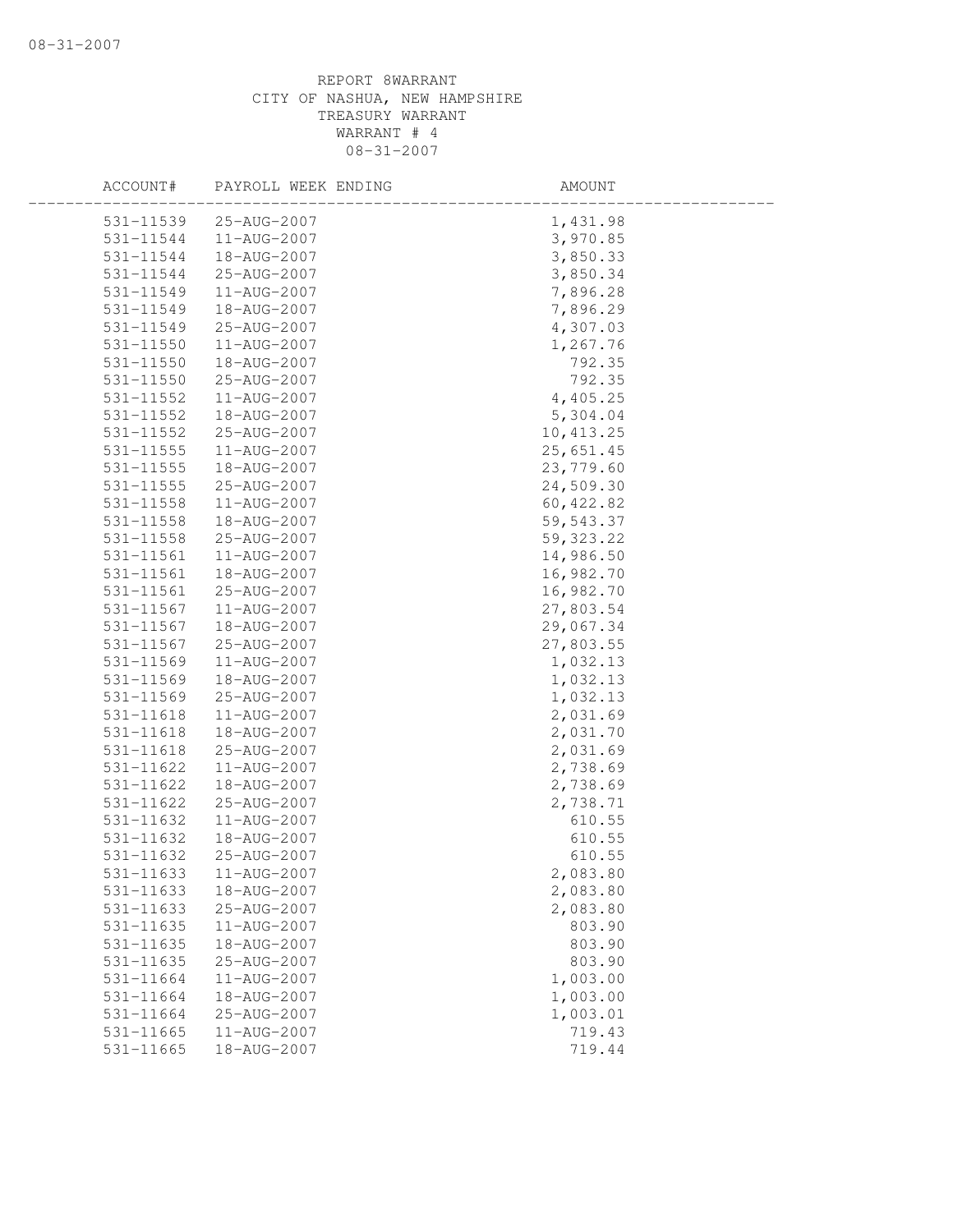| ACCOUNT#  | PAYROLL WEEK ENDING | AMOUNT    |
|-----------|---------------------|-----------|
| 531-11665 | 25-AUG-2007         | 719.43    |
| 531-11719 | 11-AUG-2007         | 795.34    |
| 531-11719 | 18-AUG-2007         | 795.34    |
| 531-11719 | 25-AUG-2007         | 795.35    |
| 531-11722 | 11-AUG-2007         | 2,185.43  |
| 531-11722 | 18-AUG-2007         | 2,185.43  |
| 531-11722 | 25-AUG-2007         | 2,185.43  |
| 531-11732 | 11-AUG-2007         | 572.05    |
| 531-11732 | 18-AUG-2007         | 572.05    |
| 531-11732 | 25-AUG-2007         | 572.05    |
| 531-11733 | 11-AUG-2007         | 2,088.55  |
| 531-11733 | 18-AUG-2007         | 2,088.55  |
| 531-11733 | 25-AUG-2007         | 2,088.55  |
| 531-12020 | 11-AUG-2007         | 875.50    |
| 531-12020 | 18-AUG-2007         | 875.50    |
| 531-12020 | 25-AUG-2007         | 875.50    |
| 531-12042 | 11-AUG-2007         | 2,410.61  |
| 531-12042 | 18-AUG-2007         | 2,004.43  |
| 531-12042 | 25-AUG-2007         | 1,810.01  |
| 531-12066 | 11-AUG-2007         | 629.36    |
| 531-12066 | 18-AUG-2007         | 629.36    |
| 531-12066 | 25-AUG-2007         | 629.36    |
| 531-12067 | 11-AUG-2007         | 659.14    |
| 531-12067 | 18-AUG-2007         | 659.14    |
| 531-12067 | 25-AUG-2007         | 659.14    |
| 531-12068 | 11-AUG-2007         | 1,311.74  |
| 531-12068 | 18-AUG-2007         | 1,311.74  |
| 531-12068 | 25-AUG-2007         | 1,311.74  |
| 531-12071 | 11-AUG-2007         | 236.69    |
| 531-12071 | 18-AUG-2007         | 236.69    |
| 531-12071 | 25-AUG-2007         | 236.69    |
| 531-12119 | 11-AUG-2007         | 1,052.59  |
| 531-12119 | 18-AUG-2007         | 1,052.59  |
| 531-12119 | 25-AUG-2007         | 1,052.59  |
| 531-13004 | 11-AUG-2007         | 3,564.16  |
| 531-13004 | 18-AUG-2007         | 2,836.12  |
| 531-13004 | 25-AUG-2007         | 2,522.95  |
| 531-13038 | 11-AUG-2007         | 433.95    |
| 531-13038 | 18-AUG-2007         | 37.79     |
| 531-13038 | 25-AUG-2007         | 113.37    |
| 531-13040 | 11-AUG-2007         | 2,213.57  |
| 531-13040 | 18-AUG-2007         | 3,463.84  |
| 531-13040 | 25-AUG-2007         | 3,541.84  |
| 531-13044 | 11-AUG-2007         | 2,931.52  |
| 531-13044 | 18-AUG-2007         | 1,889.47  |
| 531-13044 | 25-AUG-2007         | 1,776.74  |
| 531-13047 | 11-AUG-2007         | 19,676.09 |
| 531-13047 | 18-AUG-2007         | 22,187.08 |
|           |                     |           |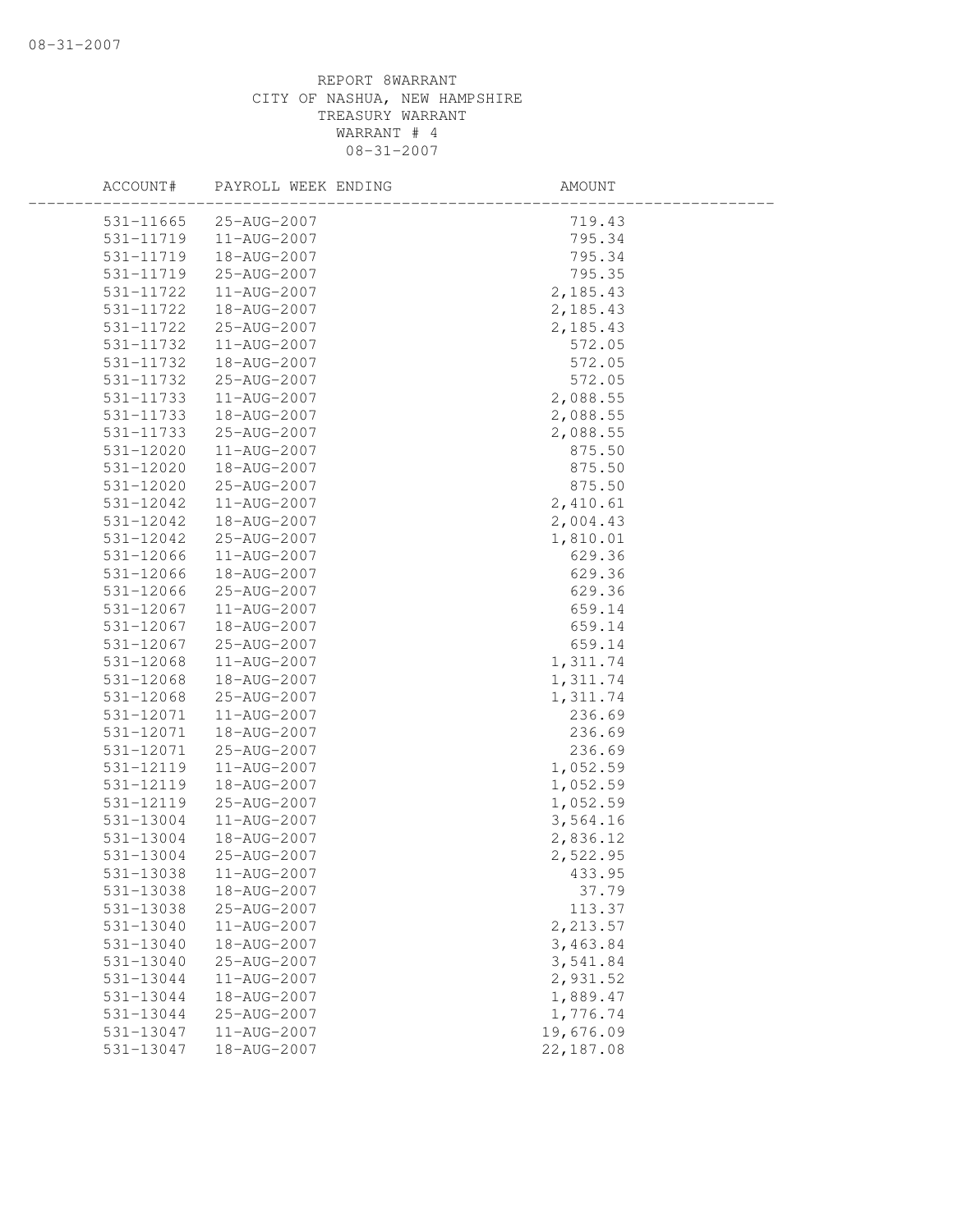| ACCOUNT#                                       | PAYROLL WEEK ENDING         | AMOUNT                              |            |
|------------------------------------------------|-----------------------------|-------------------------------------|------------|
|                                                | 531-13047 25-AUG-2007       | 19,675.54                           |            |
|                                                | 531-13048  11-AUG-2007      | 4,163.51                            |            |
| 531-13048                                      | 18-AUG-2007                 | 5,252.59                            |            |
| 531-13048                                      | 25-AUG-2007                 | 4,377.10                            |            |
|                                                | 531-17003 25-AUG-2007       | 2,250.00                            |            |
| 531-17006<br>. _ _ _ _ _ _ _ _ _ _ _ _ _ _ _ _ | 11-AUG-2007                 | 1,000.00                            |            |
|                                                | TOTAL 531 POLICE DEPARTMENT | .<br>------------------------------ | 745,370.32 |
|                                                |                             |                                     |            |
|                                                | 532-11024  11-AUG-2007      | 1,955.16                            |            |
| 532-11024                                      | 18-AUG-2007                 | 1,955.15                            |            |
| 532-11024                                      | 25-AUG-2007                 | 1,955.16                            |            |
| 532-11036                                      | 11-AUG-2007                 | 1,752.34                            |            |
| 532-11036                                      | 18-AUG-2007                 | 1,752.34                            |            |
| 532-11036                                      | 25-AUG-2007                 | 1,752.34                            |            |
| 532-11063                                      | 11-AUG-2007                 | 1,292.19                            |            |
| 532-11063                                      | 18-AUG-2007                 | 1,292.19                            |            |
| 532-11063                                      | 25-AUG-2007                 | 1,292.19                            |            |
| 532-11066                                      | 11-AUG-2007                 | 1,205.58                            |            |
| 532-11066                                      | 18-AUG-2007                 | 1,205.58                            |            |
| 532-11066<br>532-11069                         | 25-AUG-2007<br>11-AUG-2007  | 1,205.58<br>2,435.38                |            |
| 532-11069                                      | 18-AUG-2007                 | 2,435.39                            |            |
| 532-11069                                      | 25-AUG-2007                 | 2,435.38                            |            |
| 532-11111                                      | 11-AUG-2007                 | 2,044.81                            |            |
| 532-11111                                      | 18-AUG-2007                 | 2,044.81                            |            |
| 532-11111                                      | 25-AUG-2007                 | 2,044.81                            |            |
| 532-11207                                      | 11-AUG-2007                 | 6,213.47                            |            |
| 532-11207                                      | 18-AUG-2007                 | 6,213.47                            |            |
| 532-11207                                      | 25-AUG-2007                 | 6, 213.47                           |            |
| 532-11281                                      | 11-AUG-2007                 | 854.91                              |            |
| 532-11281                                      | 18-AUG-2007                 | 854.92                              |            |
| 532-11281                                      | 25-AUG-2007                 | 854.92                              |            |
| 532-11285                                      | 11-AUG-2007                 | 7,391.30                            |            |
| 532-11285                                      | 18-AUG-2007                 | 7,391.30                            |            |
| 532-11285                                      | 25-AUG-2007                 | 7,391.29                            |            |
| 532-11291                                      | 11-AUG-2007                 | 6,536.01                            |            |
| 532-11291                                      | 18-AUG-2007                 | 6,315.94                            |            |
| 532-11291                                      | 25-AUG-2007                 | 5, 477.37                           |            |
| 532-11298                                      | 11-AUG-2007                 | 986.51                              |            |
| 532-11298                                      | 18-AUG-2007                 | 1,246.12                            |            |
| 532-11298                                      | 25-AUG-2007                 | 1,246.12                            |            |
| 532-11300                                      | 11-AUG-2007                 | 33,812.14                           |            |
| 532-11300                                      | 18-AUG-2007                 | 32,580.56                           |            |
| 532-11300                                      | 25-AUG-2007                 | 33, 283.94                          |            |
| 532-11303                                      | 11-AUG-2007                 | 1,090.36                            |            |
| 532-11303                                      | 18-AUG-2007                 | 1,090.35                            |            |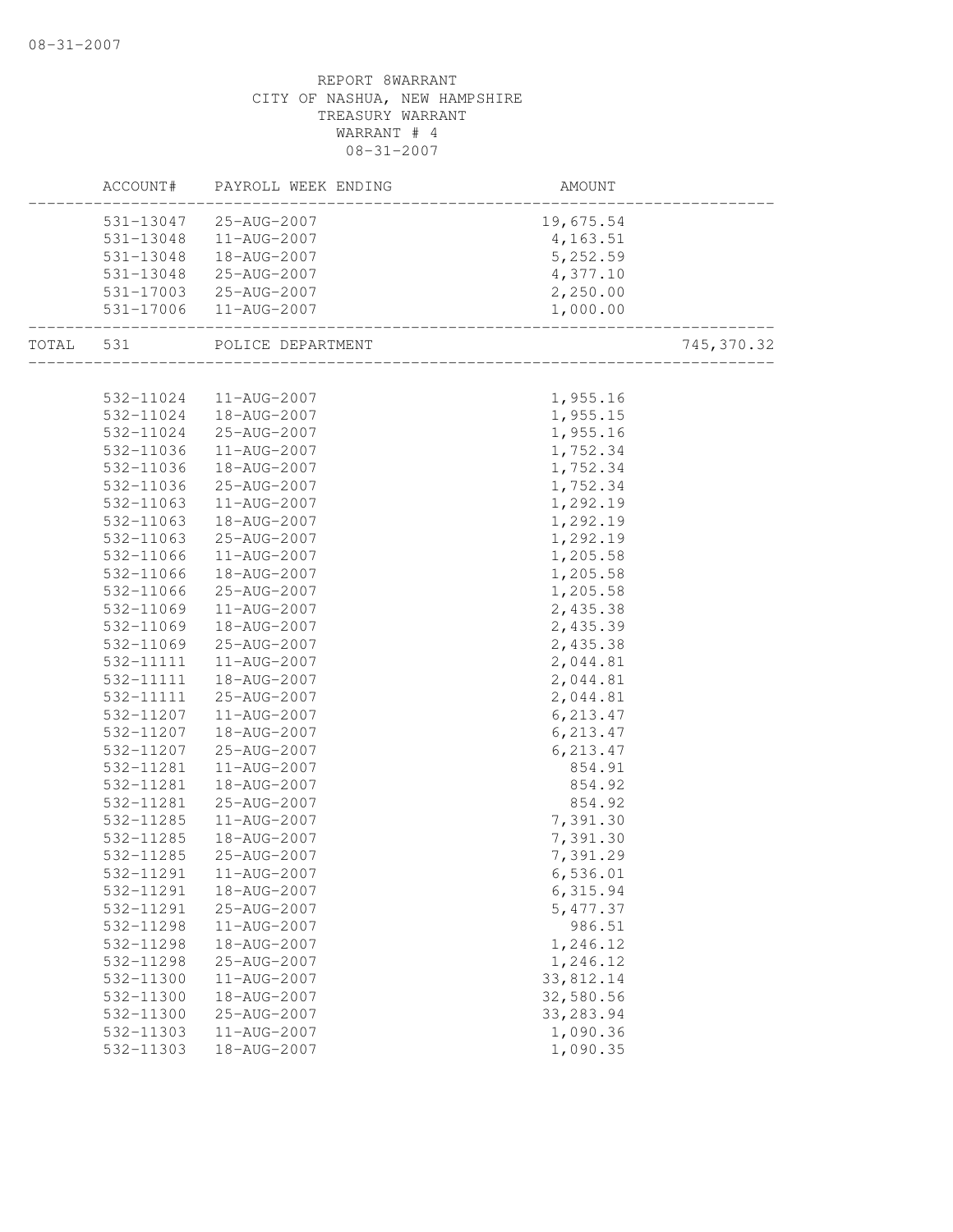| ACCOUNT#  | PAYROLL WEEK ENDING | AMOUNT      |  |
|-----------|---------------------|-------------|--|
| 532-11303 | 25-AUG-2007         | 1,090.35    |  |
| 532-11305 | 11-AUG-2007         | 4,383.19    |  |
| 532-11305 | 18-AUG-2007         | 4,487.03    |  |
| 532-11305 | 25-AUG-2007         | 4,707.69    |  |
| 532-11309 | 11-AUG-2007         | 92, 121.55  |  |
| 532-11309 | 18-AUG-2007         | 91, 104.23  |  |
| 532-11309 | 25-AUG-2007         | 90,028.37   |  |
| 532-11660 | 11-AUG-2007         | 1,385.40    |  |
| 532-11660 | 18-AUG-2007         | 1,385.40    |  |
| 532-11660 | 25-AUG-2007         | 1,385.40    |  |
| 532-11663 | 11-AUG-2007         | 1,344.65    |  |
| 532-11663 | 18-AUG-2007         | 1,344.65    |  |
| 532-11663 | 25-AUG-2007         | 1,344.65    |  |
| 532-11666 | 11-AUG-2007         | 1,331.35    |  |
| 532-11666 | 18-AUG-2007         | 1,331.35    |  |
| 532-11666 | 25-AUG-2007         | 1,331.35    |  |
| 532-11669 | 11-AUG-2007         | 1,358.09    |  |
| 532-11669 | 18-AUG-2007         | 1,358.10    |  |
| 532-11669 | 25-AUG-2007         | 1,358.10    |  |
| 532-12070 | 11-AUG-2007         | 36, 136. 14 |  |
| 532-12070 | 18-AUG-2007         | 31, 917.75  |  |
| 532-12070 | 25-AUG-2007         | 28,643.40   |  |
| 532-13003 | 11-AUG-2007         | 158.27      |  |
| 532-13003 | 18-AUG-2007         | 617.11      |  |
| 532-13003 | 25-AUG-2007         | 1,344.65    |  |
| 532-13004 | 11-AUG-2007         | 650.13      |  |
| 532-13004 | 18-AUG-2007         | 846.48      |  |
| 532-13004 | 25-AUG-2007         | 1,920.02    |  |
| 532-13018 | 11-AUG-2007         | 3,603.59    |  |
| 532-13018 | 18-AUG-2007         | 3,756.17    |  |
| 532-13018 | 25-AUG-2007         | 3,998.62    |  |
| 532-13024 | 11-AUG-2007         | 147.26      |  |
| 532-13024 | 18-AUG-2007         | 203.10      |  |
| 532-13024 | 25-AUG-2007         | 589.06      |  |
| 532-13050 | 18-AUG-2007         | 13,986.64   |  |
| 532-13050 | 25-AUG-2007         | 13,385.40   |  |
| 532-19231 | 11-AUG-2007         | 1,095.56    |  |
| 532-19231 | 18-AUG-2007         | 1,095.56    |  |
| 532-19231 | 25-AUG-2007         | 1,095.56    |  |
| 532-19232 | 11-AUG-2007         | 1,501.43    |  |
| 532-19232 | 18-AUG-2007         | 1,501.43    |  |
| 532-19232 | 25-AUG-2007         | 1,491.28    |  |
| 532-19233 | 11-AUG-2007         | 2,511.32    |  |
| 532-19233 | 18-AUG-2007         | 2,511.32    |  |
| 532-19233 | 25-AUG-2007         | 2,490.08    |  |
| 532-19234 | 11-AUG-2007         | 1,592.56    |  |
| 532-19234 | 18-AUG-2007         | 1,592.56    |  |
| 532-19234 | 25-AUG-2007         | 1,582.41    |  |
|           |                     |             |  |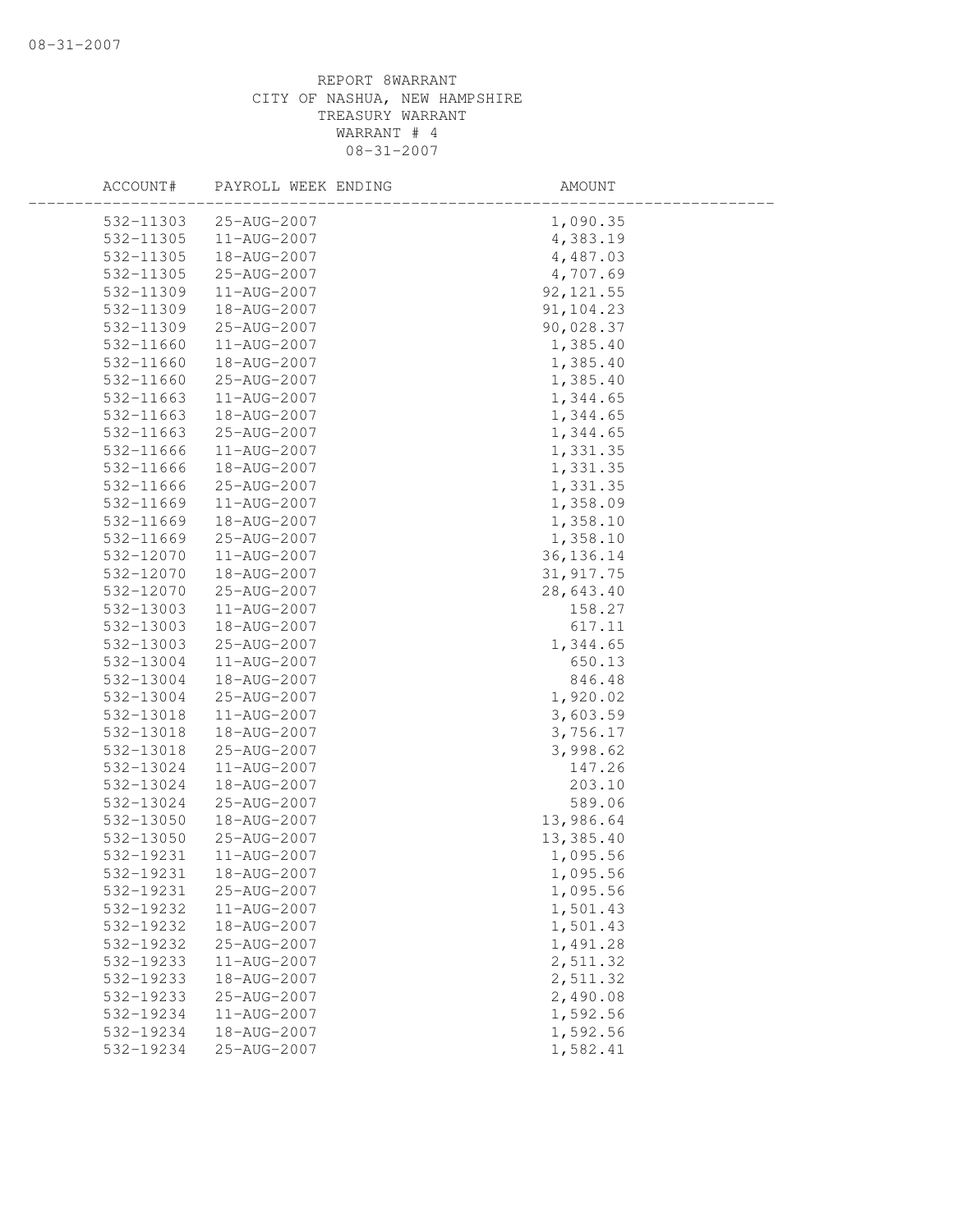|       | ACCOUNT#               | PAYROLL WEEK ENDING                             | <b>AMOUNT</b>       |             |
|-------|------------------------|-------------------------------------------------|---------------------|-------------|
| TOTAL | 532                    | FIRE DEPARTMENT<br>____________________________ |                     | 665, 246.61 |
|       |                        | 535-81023  11-AUG-2007                          | 192.30              |             |
|       |                        | 535-81023  18-AUG-2007                          | 192.30              |             |
|       |                        | 535-81023 25-AUG-2007                           | 192.30<br>--------- |             |
| TOTAL | 535                    | EMERGENCY MANAGEMENT                            |                     | 576.90      |
|       | 536-11178              | 11-AUG-2007                                     | 1,310.46            |             |
|       | 536-11178              | 18-AUG-2007                                     | 1,310.46            |             |
|       | 536-11178              | 25-AUG-2007                                     | 1,310.46            |             |
|       | 536-13004              | 11-AUG-2007                                     | 997.62              |             |
|       | 536-13004              | 18-AUG-2007                                     | 466.85              |             |
| TOTAL | 536                    | CITYWIDE COMMUNICATIONS                         |                     | 5,395.85    |
|       |                        |                                                 |                     |             |
|       | 541-11008              | 11-AUG-2007                                     | 611.47              |             |
|       | 541-11008              | 18-AUG-2007                                     | 611.47              |             |
|       | 541-11048              | 11-AUG-2007                                     | 856.19              |             |
|       | 541-11048              | 18-AUG-2007                                     | 856.19              |             |
|       | 541-11048              | 25-AUG-2007                                     | 856.19              |             |
|       | 541-11104              | 11-AUG-2007                                     | 942.44              |             |
|       | 541-11104              | 18-AUG-2007                                     | 942.44              |             |
|       | 541-11104              | 25-AUG-2007                                     | 942.44              |             |
|       | 541-11240              | 11-AUG-2007                                     | 1,816.79            |             |
|       | 541-11240              | 18-AUG-2007                                     | 1,816.79            |             |
|       | 541-11240              | 25-AUG-2007                                     | 1,816.79            |             |
|       | 541-11346              | 11-AUG-2007                                     | 428.05              |             |
|       | 541-11346              | 18-AUG-2007                                     | 428.05              |             |
|       | 541-11346              | $25 - \text{AUG} - 2007$                        | 428.05              |             |
| TOTAL | 541                    | COMMUNITY SERVICES DIVISION                     |                     | 13, 353.35  |
|       |                        |                                                 |                     |             |
|       | 542-11426              | 11-AUG-2007                                     | 1,272.29            |             |
|       | 542-11426              | 18-AUG-2007                                     | 1,017.84            |             |
|       | 542-11426              | 25-AUG-2007                                     | 1,272.29            |             |
|       | 542-11584              | 11-AUG-2007                                     | 2,296.54            |             |
|       | 542-11584              | 18-AUG-2007                                     | 2,308.04            |             |
|       | 542-11584              | 25-AUG-2007                                     | 2,308.04            |             |
|       | 542-12109              | 11-AUG-2007                                     | 144.00              |             |
|       | 542-12109              | 25-AUG-2007                                     | 234.00              |             |
|       | 542-12582<br>542-12582 | $11 - AUG - 2007$<br>18-AUG-2007                | 807.90              |             |
|       |                        |                                                 | 807.90              |             |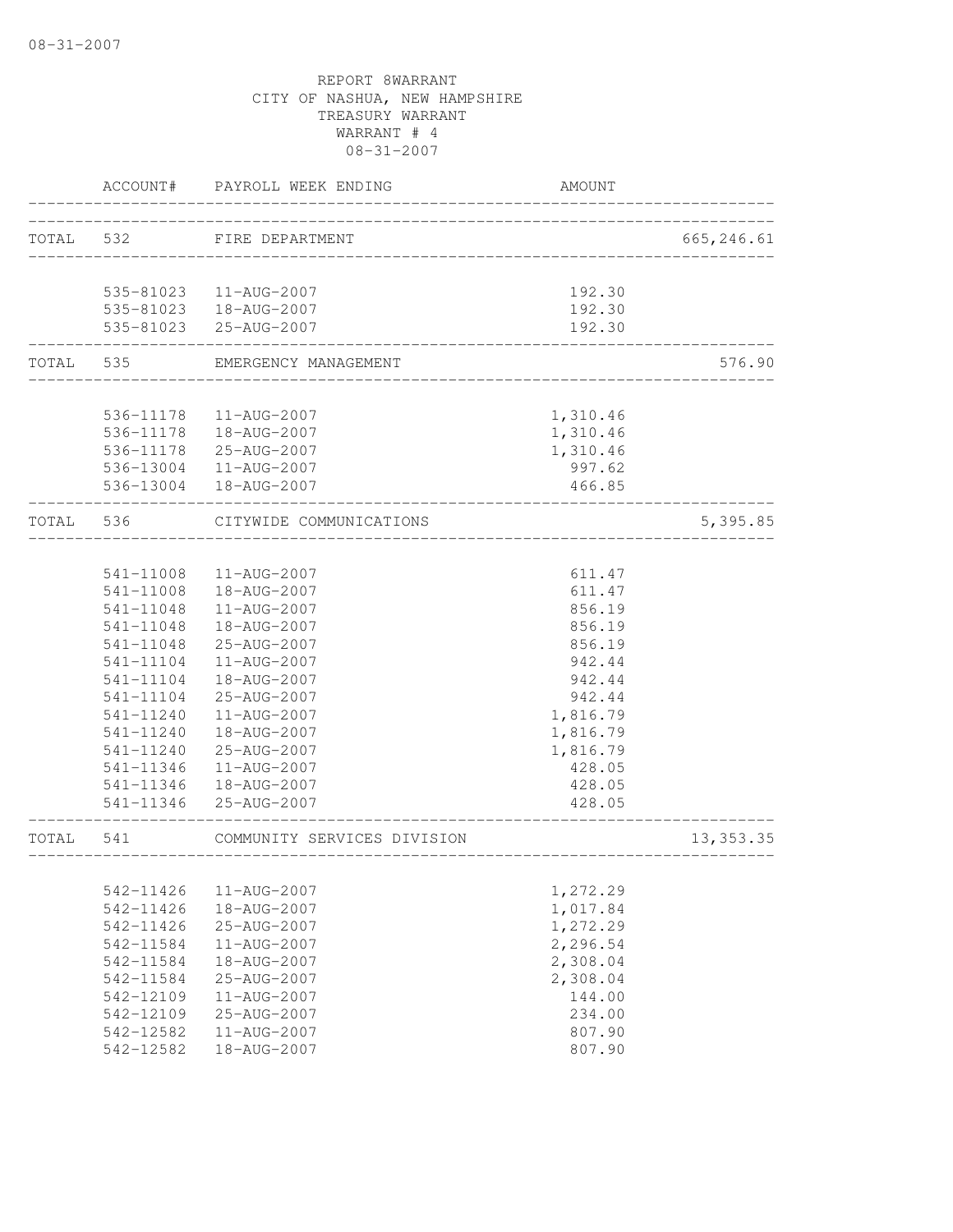|           | ACCOUNT# PAYROLL WEEK ENDING                | <b>AMOUNT</b> |           |
|-----------|---------------------------------------------|---------------|-----------|
|           | 542-12582 25-AUG-2007                       | 807.90        |           |
|           | TOTAL 542 COMMUNITY HEALTH                  |               | 13,276.74 |
|           | 543-11380  11-AUG-2007                      | 871.84        |           |
|           | 543-11380  18-AUG-2007                      | 871.84        |           |
| 543-11380 | 25-AUG-2007                                 | 871.84        |           |
| 543-11385 | 11-AUG-2007                                 | 400.00        |           |
| 543-11385 | 18-AUG-2007                                 | 400.00        |           |
| 543-11438 | 11-AUG-2007                                 | 1,431.98      |           |
| 543-11438 | 18-AUG-2007                                 | 1,431.98      |           |
| 543-11438 | 25-AUG-2007                                 | 1,431.98      |           |
| 543-11601 | 11-AUG-2007                                 | 1,170.18      |           |
| 543-11601 | 18-AUG-2007                                 | 1,170.18      |           |
| 543-11601 | 25-AUG-2007                                 | 1,170.19      |           |
| 543-11602 | 11-AUG-2007                                 | 843.31        |           |
| 543-11602 | 18-AUG-2007                                 | 819.44        |           |
| 543-11602 | 25-AUG-2007                                 | 819.43        |           |
|           | 543-11605  11-AUG-2007                      | 888.34        |           |
|           | 543-11605  18-AUG-2007                      | 888.34        |           |
|           | 543-11605 25-AUG-2007                       | 888.34        |           |
|           | TOTAL 543 ENVIRONMENTAL HEALTH DEPT. 16,369 |               | 16,369.21 |
|           |                                             |               |           |
|           | 544-11008  11-AUG-2007                      | 688.22        |           |
|           | 544-11008  18-AUG-2007                      | 688.22        |           |
|           | 544-11008 25-AUG-2007                       | 688.22        |           |
| 544-11099 | 11-AUG-2007                                 | 1,368.01      |           |
| 544-11099 | 18-AUG-2007                                 | 1,368.01      |           |
|           |                                             |               |           |
| 544-11099 | 25-AUG-2007                                 | 1,991.68      |           |
| 544-11112 | 11-AUG-2007                                 | 783.88        |           |
| 544-11112 | 18-AUG-2007                                 | 783.88        |           |
| 544-11112 | 25-AUG-2007                                 | 783.88        |           |
| 544-11367 | 11-AUG-2007                                 | 772.39        |           |
| 544-11367 | 18-AUG-2007                                 | 772.39        |           |
|           | 544-11367 25-AUG-2007                       | 772.40        |           |
| 544-11777 | 11-AUG-2007                                 | 1,202.27      |           |
| 544-11777 | 18-AUG-2007                                 | 1,202.27      |           |
| 544-11777 | 25-AUG-2007                                 | 1,202.27      |           |
| 544-12101 | 11-AUG-2007                                 | 250.21        |           |
| 544-12101 | 18-AUG-2007                                 | 250.21        |           |
| 544-12101 | 25-AUG-2007                                 | 250.21        |           |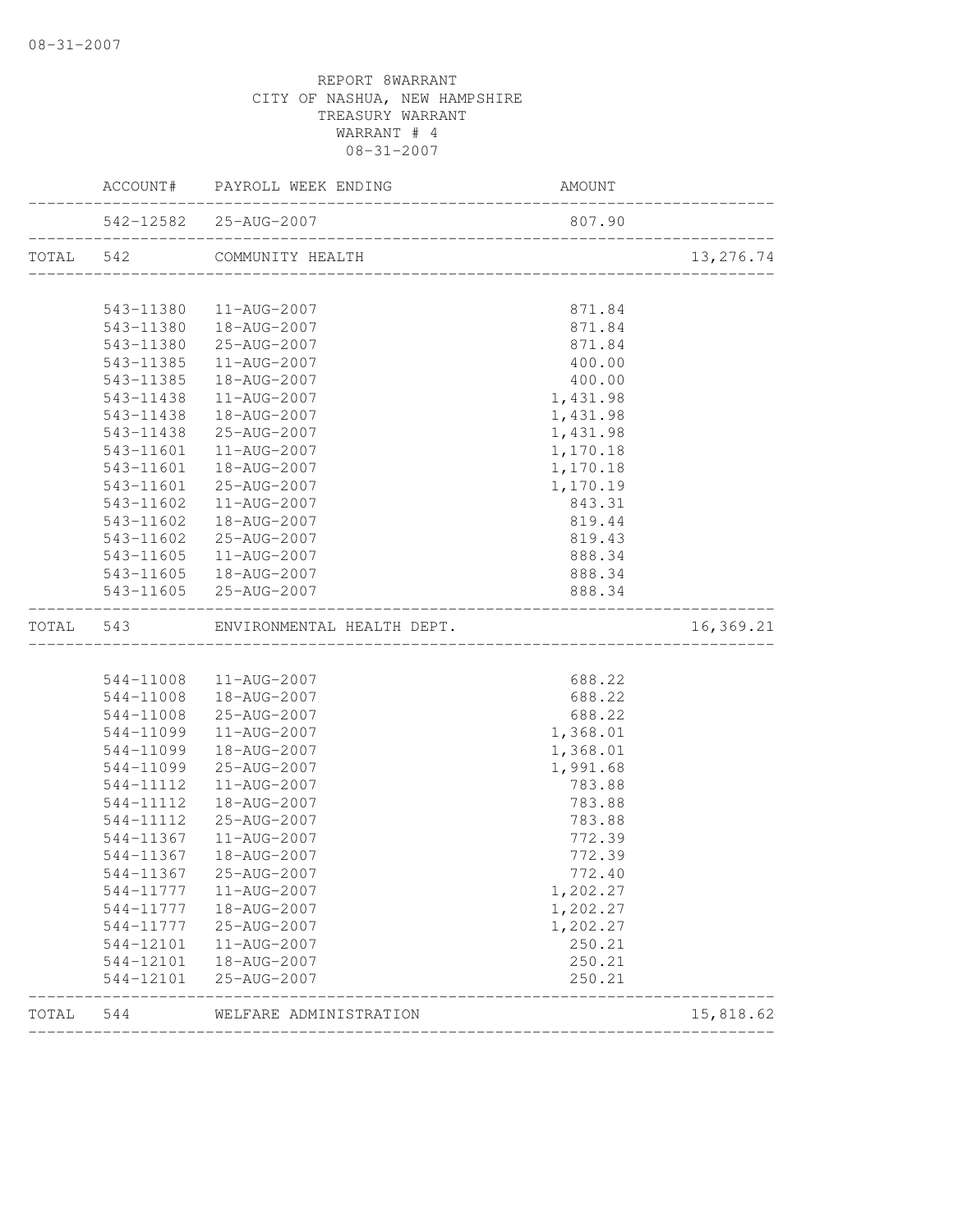|       | ACCOUNT#  | PAYROLL WEEK ENDING            | AMOUNT   |           |
|-------|-----------|--------------------------------|----------|-----------|
|       | 551-11008 | 11-AUG-2007                    | 612.63   |           |
|       | 551-11008 | 18-AUG-2007                    | 612.62   |           |
|       | 551-11008 | 25-AUG-2007                    | 612.62   |           |
|       | 551-11028 | 11-AUG-2007                    | 526.86   |           |
|       | 551-11028 | 18-AUG-2007                    | 526.86   |           |
|       | 551-11028 | 25-AUG-2007                    | 526.86   |           |
|       | 551-11057 | 11-AUG-2007                    | 783.38   |           |
|       | 551-11057 | 18-AUG-2007                    | 783.38   |           |
|       | 551-11057 | 25-AUG-2007                    | 783.38   |           |
|       | 551-11094 | 11-AUG-2007                    | 266.72   |           |
|       | 551-11094 | 18-AUG-2007                    | 266.72   |           |
|       | 551-11094 | 25-AUG-2007                    | 266.72   |           |
|       | 551-11208 | 11-AUG-2007                    | 750.61   |           |
|       | 551-11208 | 18-AUG-2007                    | 750.61   |           |
|       | 551-11208 | 25-AUG-2007                    | 750.61   |           |
|       | 551-11211 | 11-AUG-2007                    | 445.30   |           |
|       | 551-11211 | 18-AUG-2007                    | 445.30   |           |
|       | 551-11211 | 25-AUG-2007                    | 445.30   |           |
|       | 551-11212 | 11-AUG-2007                    | 1,353.16 |           |
|       | 551-11212 | 18-AUG-2007                    | 1,353.16 |           |
|       | 551-11212 | 25-AUG-2007                    | 1,353.16 |           |
|       | 551-11249 | 11-AUG-2007                    | 1,590.60 |           |
|       | 551-11249 | 18-AUG-2007                    | 1,590.60 |           |
|       | 551-11249 | 25-AUG-2007                    | 1,590.61 |           |
|       | 551-11273 | 11-AUG-2007                    | 2,382.03 |           |
|       | 551-11273 | 18-AUG-2007                    | 2,382.01 |           |
|       | 551-11273 | 25-AUG-2007                    | 2,382.01 |           |
|       |           | 11-AUG-2007                    |          |           |
|       | 551-11435 |                                | 850.64   |           |
|       | 551-11435 | 18-AUG-2007                    | 850.64   |           |
|       | 551-11435 | 25-AUG-2007                    | 850.62   |           |
|       | 551-11462 | 11-AUG-2007                    | 919.26   |           |
|       | 551-11462 | 18-AUG-2007                    | 919.25   |           |
|       | 551-11462 | 25-AUG-2007                    | 919.25   |           |
|       | 551-11638 | 11-AUG-2007                    | 1,096.00 |           |
|       | 551-11638 | 18-AUG-2007                    | 1,096.00 |           |
|       | 551-11638 | 25-AUG-2007                    | 1,096.00 |           |
|       | 551-13004 | 11-AUG-2007                    | 214.02   |           |
|       | 551-13004 | 18-AUG-2007                    | 309.30   |           |
|       | 551-13004 | 25-AUG-2007                    | 394.80   |           |
|       | 551-91010 | 25-AUG-2007                    | 1,390.00 |           |
| TOTAL | 551       | PUBLIC WORKS DIV & ENGINEERING |          | 37,039.60 |
|       |           |                                |          |           |
|       | 552-11077 | 11-AUG-2007                    | 1,205.29 |           |
|       | 552-11077 | 18-AUG-2007                    | 1,205.29 |           |
|       | 552-11077 | 25-AUG-2007                    | 1,205.29 |           |
|       | 552-11087 | 11-AUG-2007                    | 746.80   |           |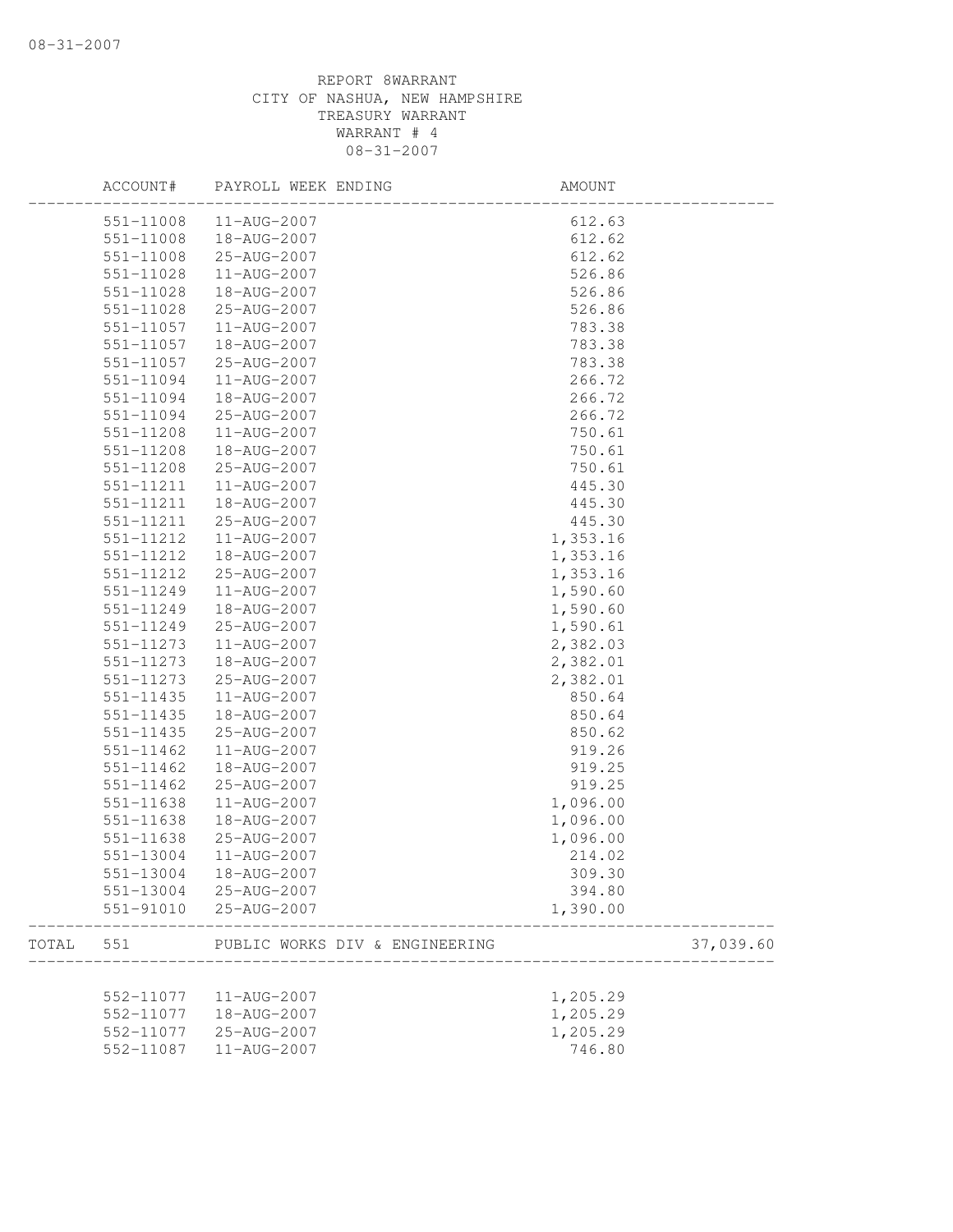| ACCOUNT#      | PAYROLL WEEK ENDING | AMOUNT    |  |
|---------------|---------------------|-----------|--|
| 552-11087     | 18-AUG-2007         | 746.80    |  |
| 552-11087     | 25-AUG-2007         | 761.68    |  |
| 552-11143     | 11-AUG-2007         | 784.00    |  |
| 552-11143     | 18-AUG-2007         | 784.00    |  |
| 552-11143     | 25-AUG-2007         | 784.00    |  |
| 552-11324     | 11-AUG-2007         | 2,343.20  |  |
| 552-11324     | 18-AUG-2007         | 2,703.70  |  |
| 552-11324     | 25-AUG-2007         | 2,523.44  |  |
| 552-11339     | 11-AUG-2007         | 1,885.52  |  |
| 552-11339     | 18-AUG-2007         | 2,020.00  |  |
| 552-11339     | 25-AUG-2007         | 2,022.80  |  |
| 552-11342     | 11-AUG-2007         | 706.00    |  |
| 552-11342     | 18-AUG-2007         | 706.00    |  |
| 552-11342     | 25-AUG-2007         | 706.00    |  |
| 552-11343     | 11-AUG-2007         | 2,010.56  |  |
| 552-11343     | 18-AUG-2007         | 1,580.00  |  |
| 552-11343     | 25-AUG-2007         | 1,577.60  |  |
| 552-11407     | 11-AUG-2007         | 4,884.00  |  |
| 552-11407     | 18-AUG-2007         | 4,884.00  |  |
| 552-11407     | 25-AUG-2007         | 4,884.01  |  |
| 552-11492     | 11-AUG-2007         | 1,493.60  |  |
| 552-11492     | 18-AUG-2007         | 1,493.60  |  |
| 552-11548     | 11-AUG-2007         | 916.14    |  |
| 552-11548     | 18-AUG-2007         | 916.14    |  |
| 552-11548     | 25-AUG-2007         | 916.14    |  |
| 552-11580     | 11-AUG-2007         | 915.39    |  |
| 552-11580     | 18-AUG-2007         | 915.39    |  |
| 552-11580     | 25-AUG-2007         | 915.39    |  |
| 552-11618     | 11-AUG-2007         | 568.25    |  |
| 552-11618     | 18-AUG-2007         | 568.25    |  |
| 552-11618     | 25-AUG-2007         | 568.25    |  |
| 552-11672     | 11-AUG-2007         | 1,349.78  |  |
| 552-11672     | 18-AUG-2007         | 1,349.78  |  |
| 552-11672     | 25-AUG-2007         | 1,349.78  |  |
| 552-11750     | 11-AUG-2007         | 736.96    |  |
| 552-11750     | 18-AUG-2007         | 736.96    |  |
| 552-11750     | 25-AUG-2007         | 733.76    |  |
| 552-12156     | 11-AUG-2007         | 5,002.50  |  |
| 552-12156     | 18-AUG-2007         | 5,227.50  |  |
| 552-12156     | 25-AUG-2007         | 4,450.00  |  |
| 552-12158     | 11-AUG-2007         | 630.00    |  |
| $552 - 12158$ | 18-AUG-2007         | 600.00    |  |
| 552-12158     | 25-AUG-2007         | 450.00    |  |
| 552-12159     | $11 - AUG - 2007$   | 3,547.50  |  |
| 552-12159     | 18-AUG-2007         | 3, 341.25 |  |
| 552-12159     | 25-AUG-2007         | 1,836.50  |  |
| 552-12162     | 11-AUG-2007         | 1,051.50  |  |
| 552-12162     | 18-AUG-2007         | 1,002.75  |  |
|               |                     |           |  |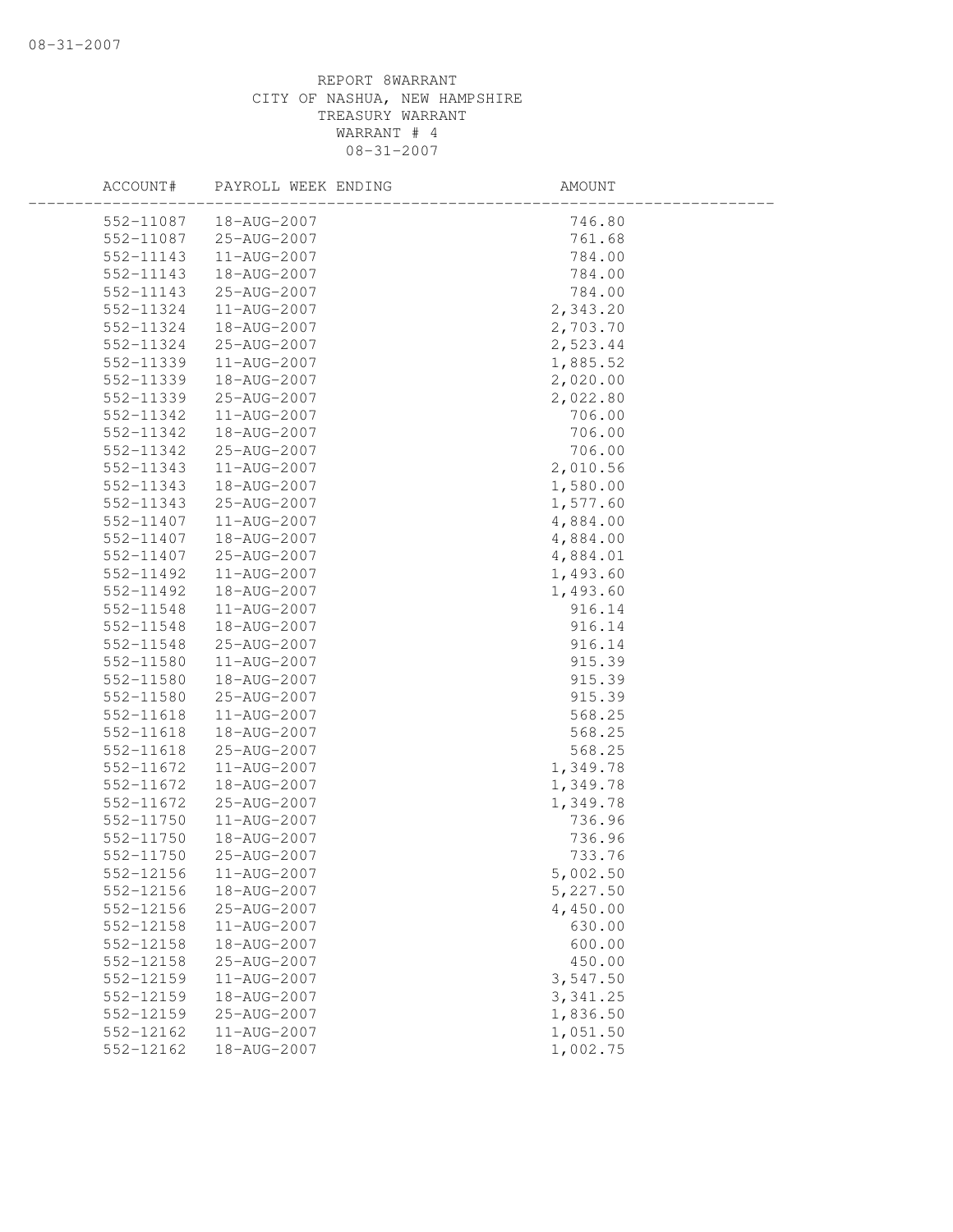|  | ACCOUNT#  | PAYROLL WEEK ENDING            | AMOUNT               |            |
|--|-----------|--------------------------------|----------------------|------------|
|  | 552-12162 | 25-AUG-2007                    | 617.00               |            |
|  | 552-12186 | 11-AUG-2007                    | 982.50               |            |
|  | 552-12186 | 18-AUG-2007                    | 1,499.75             |            |
|  | 552-12186 | 25-AUG-2007                    | 602.75               |            |
|  | 552-12192 | 11-AUG-2007                    | 2,391.75             |            |
|  | 552-12192 | 18-AUG-2007                    | 2,478.13             |            |
|  | 552-12192 | 25-AUG-2007                    | 681.50               |            |
|  | 552-13004 | $11 - AUG - 2007$              | 4,945.66             |            |
|  | 552-13004 | 18-AUG-2007                    | 5,033.99             |            |
|  | 552-13004 | 25-AUG-2007                    | 3,350.26             |            |
|  | 552-17002 | 18-AUG-2007                    | 500.00               |            |
|  | 552-59050 | 11-AUG-2007                    | 869.00               |            |
|  |           | 552-59050  18-AUG-2007         | 1,351.00             |            |
|  |           | TOTAL 552 PARKS AND RECREATION | ____________________ | 112,546.33 |
|  |           |                                |                      |            |
|  |           | 553-11041  11-AUG-2007         | 897.55               |            |
|  | 553-11041 | 18-AUG-2007                    | 897.56               |            |
|  | 553-11041 | 25-AUG-2007                    | 897.55               |            |
|  | 553-11078 | 11-AUG-2007                    | 1,393.76             |            |
|  | 553-11078 | 18-AUG-2007                    | 1,393.76             |            |
|  | 553-11078 | 25-AUG-2007                    | 1,393.76             |            |
|  | 553-11098 | 11-AUG-2007                    | 942.01               |            |
|  | 553-11098 | 18-AUG-2007                    | 942.01               |            |
|  | 553-11098 | 25-AUG-2007                    | 937.65               |            |
|  | 553-11192 | 18-AUG-2007                    | 833.00               |            |
|  | 553-11192 | 25-AUG-2007                    | 833.00               |            |
|  | 553-11279 | 11-AUG-2007                    | 5,194.00             |            |
|  | 553-11279 | 18-AUG-2007                    | 5,509.85             |            |
|  | 553-11279 | 25-AUG-2007                    | 6,288.95             |            |
|  | 553-11327 | 11-AUG-2007                    | 3,773.13             |            |
|  | 553-11327 | 18-AUG-2007                    | 3,604.94             |            |
|  | 553-11327 | 25-AUG-2007                    | 3,604.95             |            |
|  | 553-11336 | 11-AUG-2007                    | 967.45               |            |
|  | 553-11336 | 18-AUG-2007                    | 967.45               |            |
|  | 553-11336 | 25-AUG-2007                    | 967.44               |            |
|  | 553-11375 | 11-AUG-2007                    | 2,000.39             |            |
|  | 553-11375 | 18-AUG-2007                    | 1,975.18             |            |
|  | 553-11375 | 25-AUG-2007                    | 1,882.72             |            |
|  | 553-11465 | 11-AUG-2007                    | 2,987.20             |            |
|  | 553-11465 | 18-AUG-2007                    | 2,987.20             |            |
|  | 553-11465 | 25-AUG-2007                    | 2,987.20             |            |
|  | 553-11474 | 11-AUG-2007                    | 4,208.00             |            |
|  | 553-11474 | 18-AUG-2007                    | 4,208.00             |            |
|  | 553-11474 | 25-AUG-2007                    | 4,231.57             |            |
|  | 553-11475 | 11-AUG-2007                    | 1,695.20             |            |
|  | 553-11475 | 18-AUG-2007                    | 1,702.40             |            |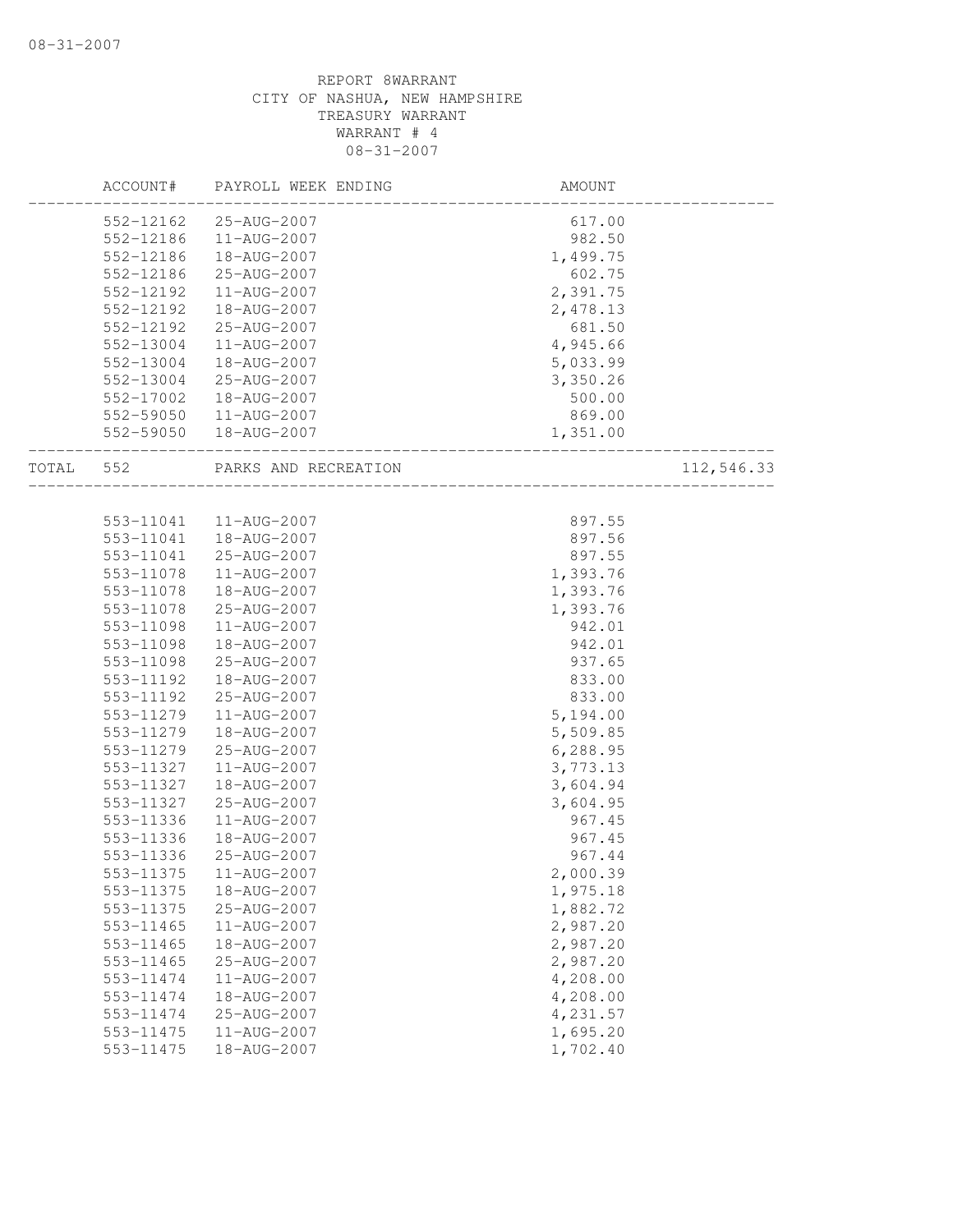|       | ACCOUNT#               | PAYROLL WEEK ENDING        | AMOUNT             |            |
|-------|------------------------|----------------------------|--------------------|------------|
|       | 553-11475              | 25-AUG-2007                | 1,695.20           |            |
|       | 553-11630              | 11-AUG-2007                | 1,435.20           |            |
|       | 553-11630              | 18-AUG-2007                | 1,435.20           |            |
|       | 553-11630              | 25-AUG-2007                | 1,436.53           |            |
|       | 553-11631              | 11-AUG-2007                | 729.60             |            |
|       | 553-11631              | 18-AUG-2007                | 729.60             |            |
|       | 553-11631              | 25-AUG-2007                | 729.60             |            |
|       | 553-11648              | 11-AUG-2007                | 732.24             |            |
|       | 553-11648              | 18-AUG-2007                | 732.24             |            |
|       | 553-11648              | 25-AUG-2007                | 732.24             |            |
|       | 553-11678              | 11-AUG-2007                | 1,560.86           |            |
|       | 553-11678              | 18-AUG-2007                | 1,560.86           |            |
|       | 553-11678              | 25-AUG-2007                | 1,560.86           |            |
|       | 553-11759              | 11-AUG-2007                | 9,821.77           |            |
|       | 553-11759              | 18-AUG-2007                | 10,840.80          |            |
|       | 553-11759              | 25-AUG-2007                | 10,826.40          |            |
|       | 553-11771              | 11-AUG-2007                | 1,447.56           |            |
|       | 553-11771              | 18-AUG-2007                | 1,683.20           |            |
|       | 553-11771              | 25-AUG-2007                | 1,683.20           |            |
|       | 553-12128              | 11-AUG-2007                | 246.23             |            |
|       | 553-12128              | 18-AUG-2007                | 246.23             |            |
|       | 553-12128              | 25-AUG-2007                | 246.23             |            |
|       | 553-13004              | 11-AUG-2007                | 4,259.45           |            |
|       | 553-13004              | 18-AUG-2007                | 3,323.54           |            |
|       | 553-13004              | 25-AUG-2007                | 3,581.75           |            |
|       | 553-17004              | 18-AUG-2007                | 1,400.00           |            |
|       | 553-17010              | 18-AUG-2007                | 1,100.00           |            |
| TOTAL | 553                    | STREET DEPARTMENT          |                    | 138,881.42 |
|       |                        |                            |                    |            |
|       | 555-11024              | 11-AUG-2007                | 663.48             |            |
|       | 555-11024              | 18-AUG-2007                | 663.48             |            |
|       | 555-11024              | 25-AUG-2007                | 663.48             |            |
|       | 555-11058              | 11-AUG-2007                | 915.39             |            |
|       | 555-11058              | 18-AUG-2007                | 915.39             |            |
|       | 555-11058              | 25-AUG-2007                | 915.39             |            |
|       | 555-11461              | 11-AUG-2007                | 1,390.27           |            |
|       | 555-11461              | 18-AUG-2007                | 1,390.27           |            |
|       | 555-11461<br>555-11639 | 25-AUG-2007                | 1,390.27           |            |
|       |                        | 11-AUG-2007<br>18-AUG-2007 | 746.80             |            |
|       | 555-11639<br>555-11639 | 25-AUG-2007                | 746.80<br>746.80   |            |
|       |                        |                            |                    |            |
|       | 555-11640<br>555-11640 | 11-AUG-2007<br>18-AUG-2007 | 726.32<br>695.60   |            |
|       | 555-11640              |                            |                    |            |
|       | 555-11738              | 25-AUG-2007<br>11-AUG-2007 | 556.48<br>1,752.00 |            |
|       | 555-11738              | 18-AUG-2007                | 1,752.00           |            |
|       |                        |                            |                    |            |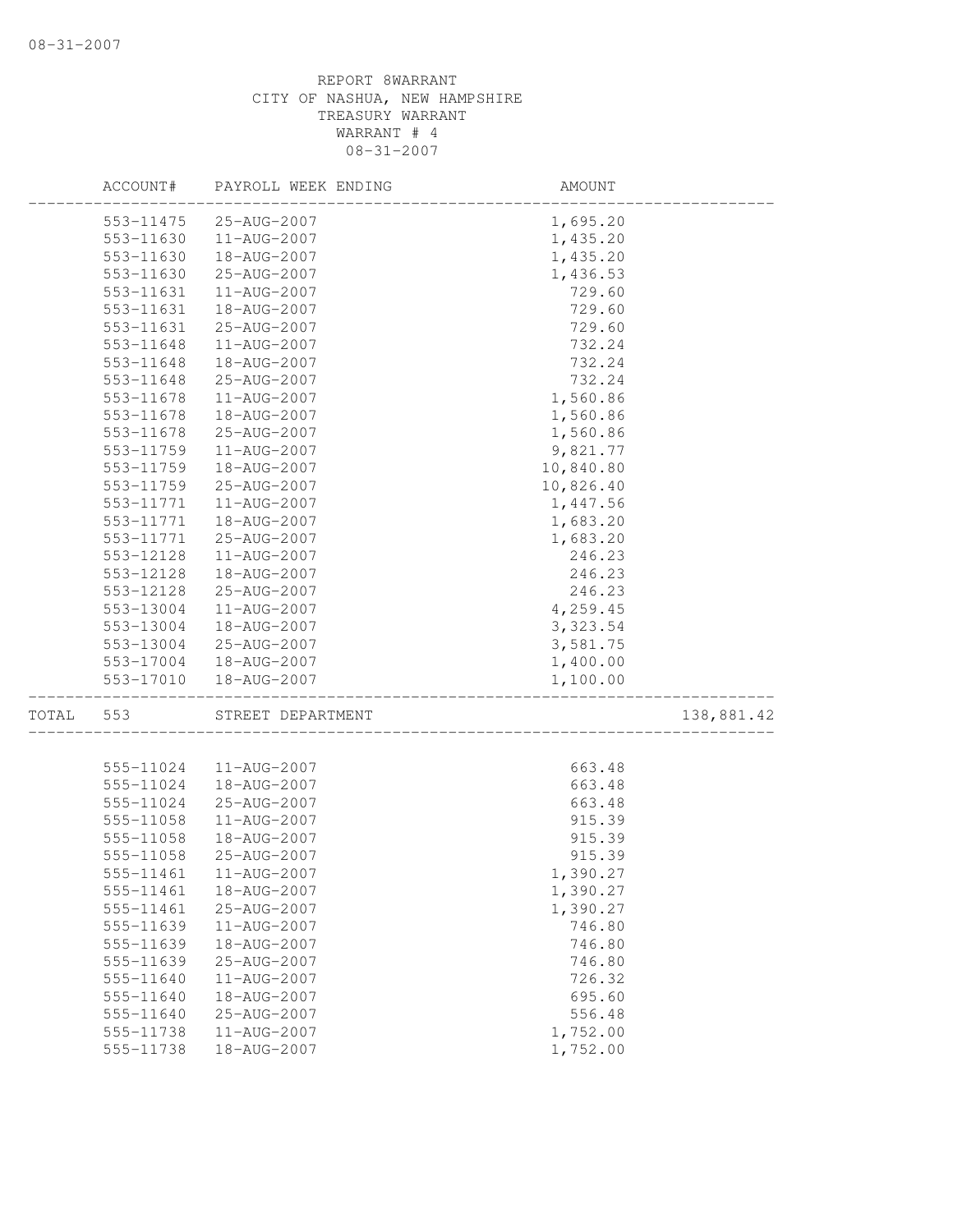|       | ACCOUNT#      | PAYROLL WEEK ENDING | AMOUNT                             |            |
|-------|---------------|---------------------|------------------------------------|------------|
|       | 555-11738     | 25-AUG-2007         | 1,752.00                           |            |
|       | 555-11745     | $11 - AUG - 2007$   | 738.80                             |            |
|       | 555-11745     | 18-AUG-2007         | 738.80                             |            |
|       | 555-11745     | 25-AUG-2007         | 738.80                             |            |
|       | 555-11746     | 11-AUG-2007         | 1,060.72                           |            |
|       | 555-11746     | 18-AUG-2007         | 1,060.72                           |            |
|       | 555-11746     | 25-AUG-2007         | 1,060.72                           |            |
|       | 555-13004     | 11-AUG-2007         | 382.55                             |            |
|       | 555-13004     | 18-AUG-2007         | 291.46                             |            |
| TOTAL | 555           | TRAFFIC DEPARTMENT  |                                    | 24, 454.79 |
|       | 557-11161     | 11-AUG-2007         | 746.80                             |            |
|       | 557-11161     | 18-AUG-2007         | 746.80                             |            |
|       | 557-11161     | 25-AUG-2007         | 746.80                             |            |
|       | 557-13004     | 11-AUG-2007         | 206.74                             |            |
| TOTAL | 557           | PARKING LOTS        |                                    | 2,447.14   |
|       |               |                     |                                    |            |
|       | 561-11345     | 11-AUG-2007         | 1,272.63                           |            |
|       | 561-11345     | 18-AUG-2007         | 1,272.64                           |            |
|       | 561-11345     | 25-AUG-2007         | 1,272.64                           |            |
|       | 561-11651     | 11-AUG-2007         | 797.40                             |            |
|       | 561-11651     | 18-AUG-2007         | 797.40                             |            |
|       | 561-11651     | 25-AUG-2007         | 797.40                             |            |
|       | 561-11658     | 11-AUG-2007         | 971.14                             |            |
|       | 561-11658     | 18-AUG-2007         | 971.14                             |            |
|       | 561-11658     | 25-AUG-2007         | 971.14                             |            |
|       | 561-12153     | 11-AUG-2007         | 1,440.00                           |            |
|       | 561-12153     | 18-AUG-2007         | 1,440.00                           |            |
|       | 561-12153     | 25-AUG-2007         | 1,040.00                           |            |
|       | 561-13004     | 18-AUG-2007         | 45.00                              |            |
|       | 561-91010     | 25-AUG-2007         | 100.00                             |            |
| TOTAL | 561           | EDGEWOOD CEMETERY   | __________________________________ | 13, 188.53 |
|       |               |                     |                                    |            |
|       | 563-11345     | 11-AUG-2007         | 1,065.83                           |            |
|       | 563-11345     | 18-AUG-2007         | 1,065.82                           |            |
|       | 563-11345     | 25-AUG-2007         | 1,065.82                           |            |
|       | 563-11651     | 11-AUG-2007         | 708.48                             |            |
|       | 563-11651     | 18-AUG-2007         | 708.48                             |            |
|       | 563-11651     | 25-AUG-2007         | 708.48                             |            |
|       | 563-11657     | 11-AUG-2007         | 888.73                             |            |
|       | $563 - 11657$ | 18-AUG-2007         | 888.73                             |            |
|       | 563-11657     | 25-AUG-2007         | 888.74                             |            |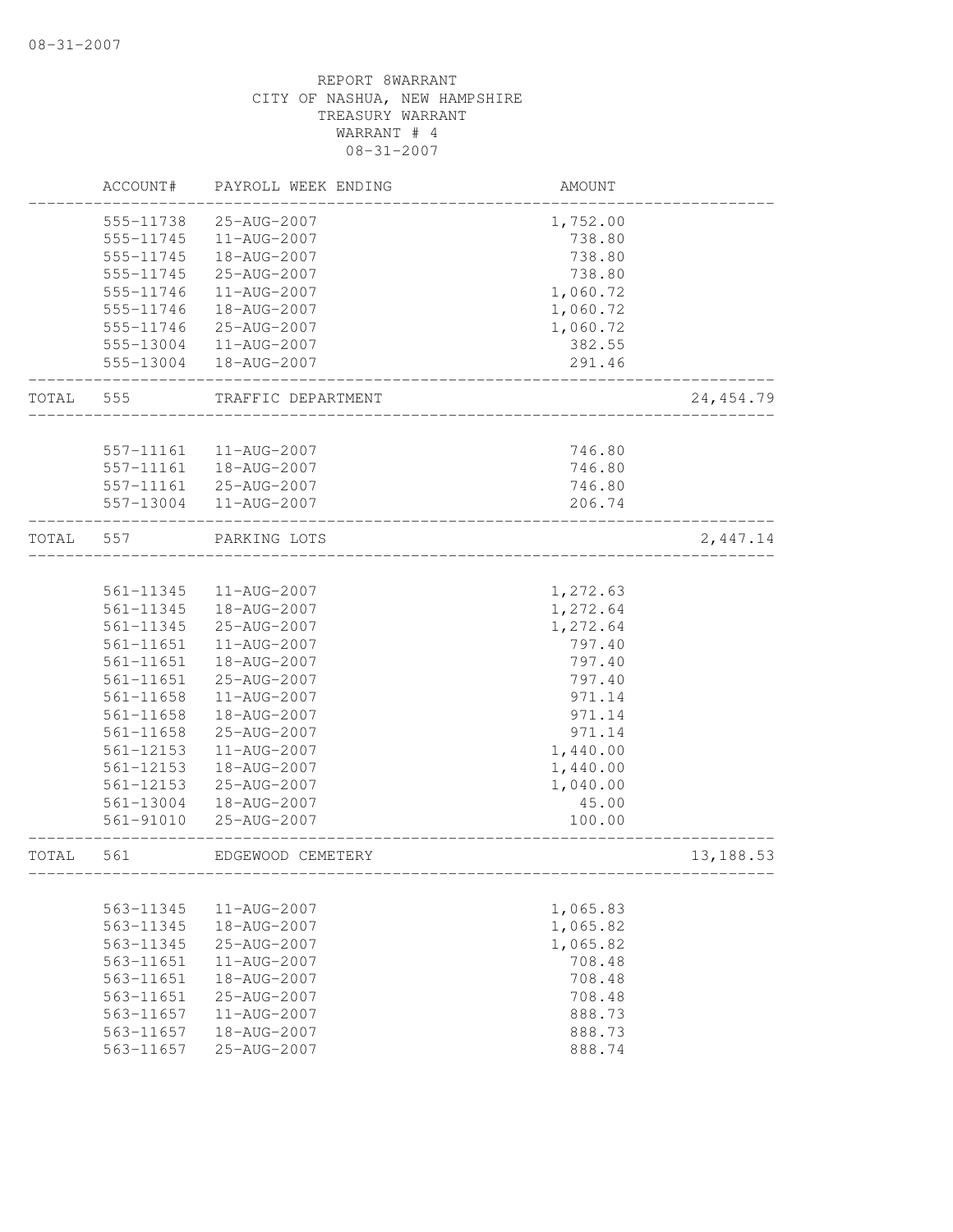|           |           | ACCOUNT# PAYROLL WEEK ENDING | AMOUNT              |            |
|-----------|-----------|------------------------------|---------------------|------------|
|           |           | 563-12153  11-AUG-2007       | 755.00              |            |
|           |           | 563-12153  18-AUG-2007       | 690.00              |            |
|           |           | 563-12153 25-AUG-2007        | 640.00              |            |
| TOTAL 563 |           | WOODLAWN CEMETERY            |                     | 10,074.11  |
|           |           |                              |                     |            |
|           | 571-11174 | 11-AUG-2007                  | 773.33              |            |
|           |           | 571-11174  18-AUG-2007       | 773.32              |            |
|           |           | 571-11174 25-AUG-2007        | 773.33              |            |
|           |           | 571-11237  11-AUG-2007       | 1,871.29            |            |
|           |           | 571-11237  18-AUG-2007       | 1,871.29            |            |
|           |           | 571-11237 25-AUG-2007        | 1,871.29            |            |
| TOTAL 571 |           | COMMUNITY DEVELOPMENT        | ___________________ | 7,933.85   |
|           |           |                              |                     |            |
|           | 572-11024 | 11-AUG-2007                  | 571.96              |            |
|           | 572-11024 | 18-AUG-2007                  | 571.96              |            |
|           | 572-11024 | 25-AUG-2007                  | 571.96              |            |
|           | 572-11215 | 11-AUG-2007                  | 2,209.04            |            |
|           | 572-11215 | 18-AUG-2007                  | 2,209.04            |            |
|           | 572-11215 | 25-AUG-2007                  | 2,209.03            |            |
|           | 572-11238 | $11 - AUG - 2007$            | 750.83              |            |
|           | 572-11238 | 18-AUG-2007                  | 750.83              |            |
|           | 572-11238 | 25-AUG-2007                  | 750.83              |            |
|           | 572-11450 | 11-AUG-2007                  | 1,607.69            |            |
|           | 572-11450 | 18-AUG-2007                  | 1,607.70            |            |
|           | 572-11450 | 25-AUG-2007                  | 1,607.69            |            |
|           | 572-11522 | 11-AUG-2007                  | 742.34              |            |
|           | 572-11522 | 18-AUG-2007                  | 742.35              |            |
|           | 572-11522 | 25-AUG-2007                  | 742.35              |            |
|           | 572-11525 | 11-AUG-2007                  | 916.14              |            |
|           | 572-11525 | 18-AUG-2007                  | 916.14              |            |
|           | 572-11525 | 25-AUG-2007                  | 916.14              |            |
|           | 572-58005 | 11-AUG-2007                  | 300.00              |            |
|           | 572-58005 | 25-AUG-2007                  | 300.00              |            |
|           | 572-98045 | 11-AUG-2007                  | 100.00              |            |
|           | 572-98046 | 11-AUG-2007                  | 125.00              |            |
| TOTAL     | 572       | PLANNING DEPARTMENT          |                     | 21, 219.02 |
|           |           |                              |                     |            |
|           | 575-11032 | 11-AUG-2007                  | 662.46              |            |
|           | 575-11032 | 18-AUG-2007                  | 662.46              |            |
|           | 575-11032 | 25-AUG-2007                  | 662.46              |            |
|           | 575-11042 | 11-AUG-2007                  | 1,304.36            |            |
|           | 575-11042 | 18-AUG-2007                  | 1,304.36            |            |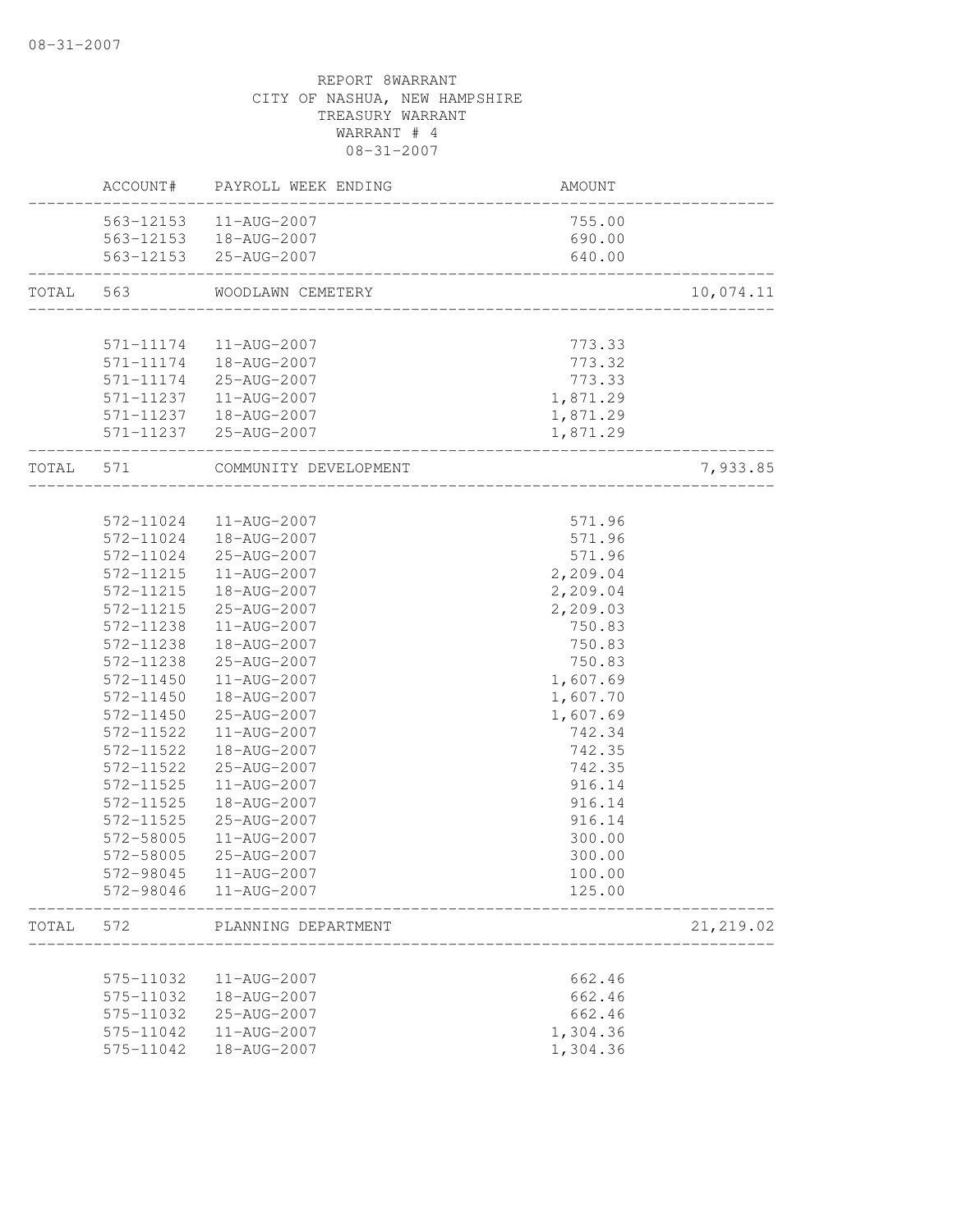|       | ACCOUNT#<br>PAYROLL WEEK ENDING |                  | AMOUNT   |           |  |
|-------|---------------------------------|------------------|----------|-----------|--|
|       | 575-11042                       | 25-AUG-2007      | 1,304.36 |           |  |
|       | 575-11062                       | 11-AUG-2007      | 559.14   |           |  |
|       | 575-11062                       | 18-AUG-2007      | 559.14   |           |  |
|       | 575-11062                       | 25-AUG-2007      | 559.14   |           |  |
|       | 575-11189                       | 11-AUG-2007      | 981.93   |           |  |
|       | 575-11189                       | 18-AUG-2007      | 981.92   |           |  |
|       | 575-11189                       | 25-AUG-2007      | 981.93   |           |  |
|       | 575-11246                       | 11-AUG-2007      | 1,453.43 |           |  |
|       | 575-11246                       | 18-AUG-2007      | 1,544.27 |           |  |
|       | 575-11246                       | 25-AUG-2007      | 1,816.79 |           |  |
|       | 575-11387                       | 11-AUG-2007      | 5,320.92 |           |  |
|       | 575-11387                       | 18-AUG-2007      | 5,320.90 |           |  |
|       | 575-11387                       | 25-AUG-2007      | 5,320.89 |           |  |
|       | 575-11393                       | 11-AUG-2007      | 2,989.55 |           |  |
|       | 575-11393                       | 18-AUG-2007      | 3,321.62 |           |  |
|       | 575-11393                       | 25-AUG-2007      | 3,321.62 |           |  |
|       | 575-11400                       | 11-AUG-2007      | 7,547.78 |           |  |
|       | 575-11400                       | 18-AUG-2007      | 7,547.80 |           |  |
|       | 575-11400                       | 25-AUG-2007      | 7,547.78 |           |  |
|       | 575-11401                       | 11-AUG-2007      | 4,595.32 |           |  |
|       | 575-11401                       | 18-AUG-2007      | 4,595.33 |           |  |
|       | 575-11401                       | 25-AUG-2007      | 4,595.33 |           |  |
|       | 575-11403                       | 11-AUG-2007      | 795.55   |           |  |
|       | 575-11403                       | 18-AUG-2007      | 795.56   |           |  |
|       | 575-11403                       | 25-AUG-2007      | 795.56   |           |  |
|       | 575-11404                       | 11-AUG-2007      | 694.68   |           |  |
|       | 575-11404                       | 18-AUG-2007      | 694.69   |           |  |
|       | 575-11404                       | 25-AUG-2007      | 694.68   |           |  |
|       | 575-11627                       | 11-AUG-2007      | 544.61   |           |  |
|       | 575-11627                       | 18-AUG-2007      | 544.61   |           |  |
|       | 575-11627                       | 25-AUG-2007      | 544.61   |           |  |
|       | 575-12087                       | 11-AUG-2007      | 421.07   |           |  |
|       | 575-12087                       | 18-AUG-2007      | 421.07   |           |  |
|       | 575-12087                       | 25-AUG-2007      | 421.07   |           |  |
|       | 575-12090                       | 11-AUG-2007      | 1,083.27 |           |  |
|       | 575-12090                       | 18-AUG-2007      | 1,083.28 |           |  |
|       | 575-12090                       | 25-AUG-2007      | 1,083.28 |           |  |
|       | 575-12114                       | 11-AUG-2007      | 887.86   |           |  |
|       | 575-12114                       | 18-AUG-2007      | 1,034.40 |           |  |
|       | 575-12114                       | 25-AUG-2007      | 909.41   |           |  |
|       | 575-13035                       | 11-AUG-2007      | 443.67   |           |  |
|       | 575-13035                       | 18-AUG-2007      | 76.59    |           |  |
|       | 575-13035                       | 25-AUG-2007      | 383.94   |           |  |
| TOTAL | 575                             | PUBLIC LIBRARIES |          | 91,716.45 |  |

576-11059 11-AUG-2007 1,202.27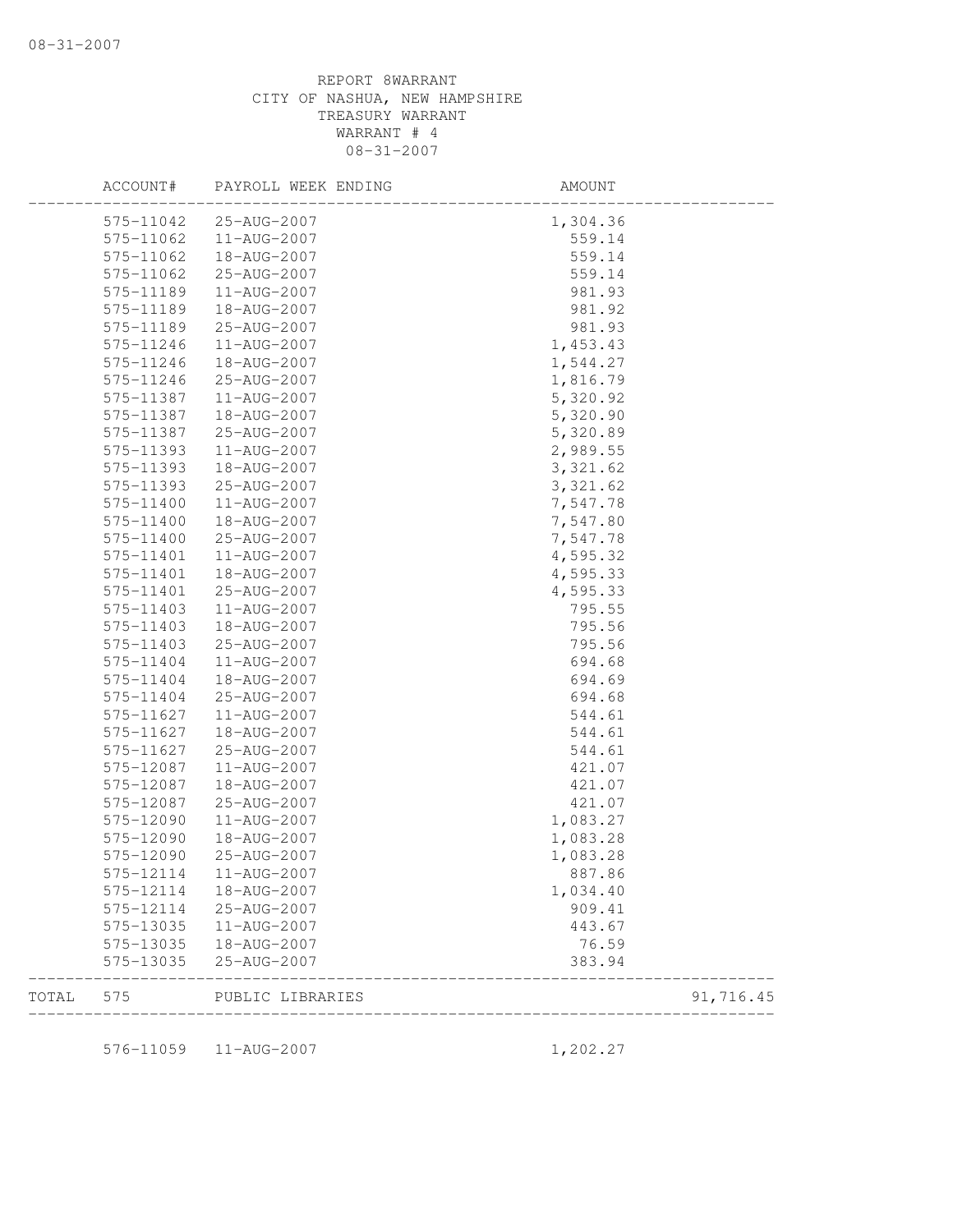|       | ACCOUNT#      | PAYROLL WEEK ENDING | AMOUNT     |           |
|-------|---------------|---------------------|------------|-----------|
|       | 576-11059     | 18-AUG-2007         | 1,202.27   |           |
|       | 576-11059     | 25-AUG-2007         | 1,202.27   |           |
|       | 576-11138     | 11-AUG-2007         | 503.62     |           |
|       | 576-11138     | 18-AUG-2007         | 503.61     |           |
|       | 576-11138     | 25-AUG-2007         | 299.20     |           |
|       | 576-11315     | 25-AUG-2007         | 612.62     |           |
|       | 576-11361     | 11-AUG-2007         | 3,710.51   |           |
|       | 576-11361     | 18-AUG-2007         | 3,710.51   |           |
|       | 576-11361     | 25-AUG-2007         | 3,710.51   |           |
|       | 576-11362     | 11-AUG-2007         | 983.88     |           |
|       | 576-11362     | 18-AUG-2007         | 983.88     |           |
|       | 576-11362     | 25-AUG-2007         | 983.88     |           |
|       | 576-12045     | 18-AUG-2007         | 204.27     |           |
|       | 576-12045     | 25-AUG-2007         | 204.27     |           |
|       | 576-12154     | 11-AUG-2007         | 1,235.97   |           |
|       | 576-12154     | 18-AUG-2007         | 412.92     |           |
|       | 576-13004     | 25-AUG-2007         | 46.23      |           |
|       | 576-91010     | 25-AUG-2007         | 1,900.00   |           |
| TOTAL | 576           | BUILDING DEPARTMENT |            | 23,612.69 |
|       | 577-11067     | 11-AUG-2007         | 1,272.29   |           |
|       | 577-11067     | 18-AUG-2007         | 1,272.30   |           |
|       | 577-11067     | 25-AUG-2007         | 1,272.30   |           |
|       | 577-11163     | 11-AUG-2007         | 844.14     |           |
|       | $577 - 11163$ | 18-AUG-2007         | 844.14     |           |
|       | 577-11163     | 25-AUG-2007         | 844.14     |           |
|       | 577-11183     | 11-AUG-2007         | 937.65     |           |
|       | 577-11183     | 18-AUG-2007         | 937.65     |           |
|       | 577-11183     | 25-AUG-2007         | 937.65     |           |
|       | 577-91010     | 25-AUG-2007         | 510.00     |           |
| TOTAL | 577           | CODE ENFORCEMENT    |            | 9,672.26  |
|       |               |                     |            |           |
|       | 581-11012     | 11-AUG-2007         | 3,968.43   |           |
|       | 581-11012     | 25-AUG-2007         | 3,895.30   |           |
|       | 581-11075     | 11-AUG-2007         | 971.15     |           |
|       | 581-11075     | 25-AUG-2007         | 4,076.92   |           |
|       | 581-11081     | 11-AUG-2007         | 1,962.35   |           |
|       | 581-11081     | 25-AUG-2007         | 1,962.34   |           |
|       | 581-11162     | 11-AUG-2007         | 36, 262.23 |           |
|       | 581-11162     | 18-AUG-2007         | 36,589.96  |           |
|       | 581-11162     | 25-AUG-2007         | 46,864.68  |           |
|       | 581-11204     | 11-AUG-2007         | 11,539.28  |           |
|       | 581-11204     | 18-AUG-2007         | 11,511.20  |           |
|       | 581-11204     | 25-AUG-2007         | 13,673.00  |           |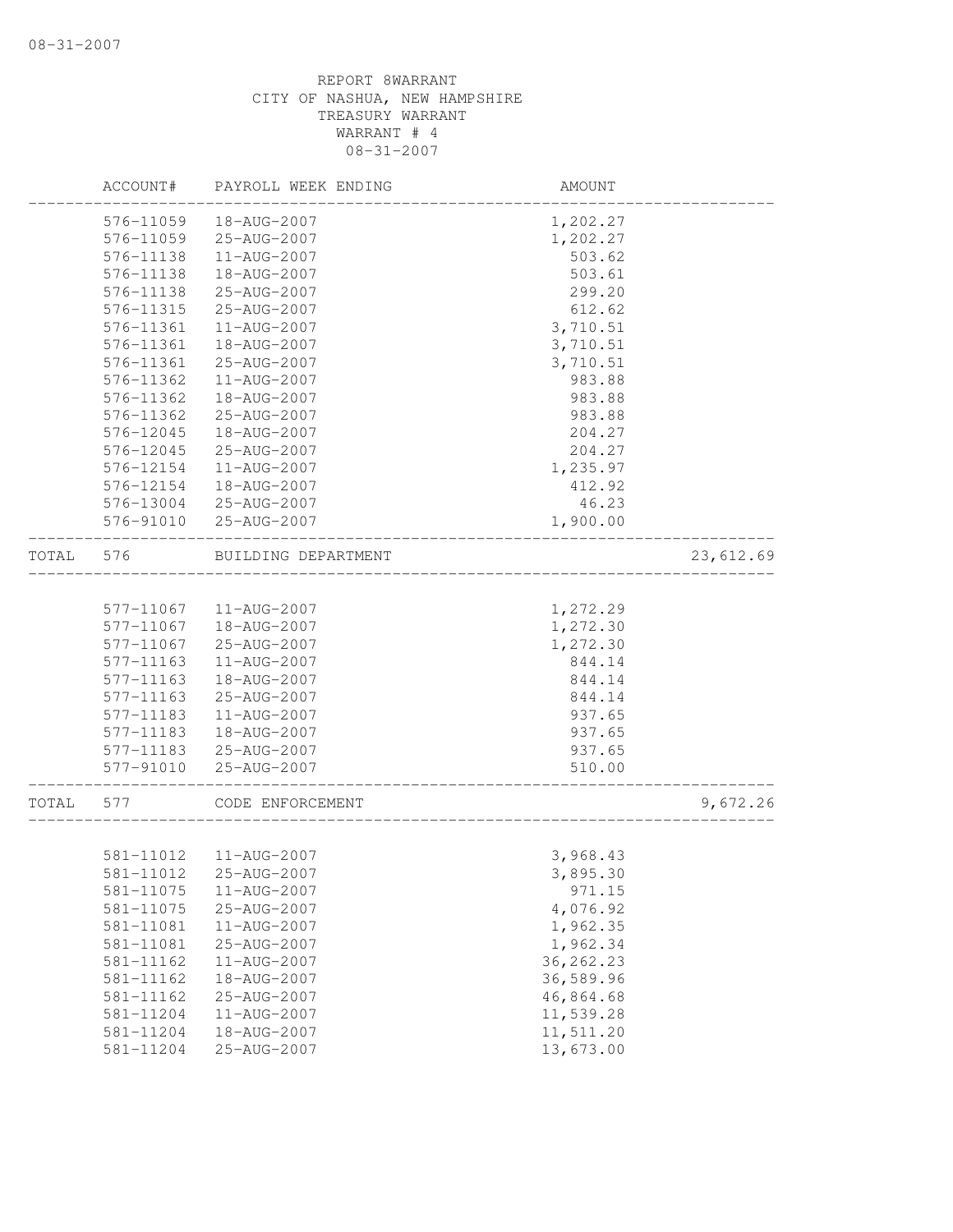| ACCOUNT#      | PAYROLL WEEK ENDING | AMOUNT       |  |
|---------------|---------------------|--------------|--|
| 581-11348     | $11 - AUG - 2007$   | 44, 144. 23  |  |
| 581-11348     | 25-AUG-2007         | 66,696.57    |  |
| 581-11366     | 11-AUG-2007         | 46, 142.85   |  |
| 581-11366     | 18-AUG-2007         | 47,806.36    |  |
| 581-11366     | 25-AUG-2007         | 46,801.36    |  |
| 581-11396     | 11-AUG-2007         | 11,346.86    |  |
| 581-11396     | 18-AUG-2007         | 90.00        |  |
| 581-11396     | 25-AUG-2007         | 35,791.29    |  |
| 581-11408     | 11-AUG-2007         | 14, 237.87   |  |
| 581-11408     | 18-AUG-2007         | 15,016.38    |  |
| 581-11408     | 25-AUG-2007         | 14,904.67    |  |
| 581-11486     | 11-AUG-2007         | 20,460.96    |  |
| 581-11486     | 25-AUG-2007         | 33,515.60    |  |
| 581-11515     | 11-AUG-2007         | 1,231.75     |  |
| 581-11515     | 25-AUG-2007         | 1,345.31     |  |
| 581-11570     | 11-AUG-2007         | 51,655.57    |  |
| 581-11570     | 25-AUG-2007         | 52,778.02    |  |
| 581-11571     | 11-AUG-2007         | 3,269.23     |  |
| 581-11571     | 25-AUG-2007         | 3,269.23     |  |
| 581-11572     | 11-AUG-2007         | 40, 475.15   |  |
| 581-11572     | 25-AUG-2007         | 43,730.84    |  |
| 581-11579     | 11-AUG-2007         | 20,022.43    |  |
| 581-11579     | 25-AUG-2007         | 33,885.30    |  |
| 581-11675     | $11 - AUG - 2007$   | 5,769.23     |  |
| $581 - 11675$ | 25-AUG-2007         | 5,769.23     |  |
| 581-11709     | 11-AUG-2007         | 8,831.16     |  |
| 581-11709     | 25-AUG-2007         | 5,560.84     |  |
| 581-11711     | 11-AUG-2007         | 2,461.54     |  |
| 581-11711     | 25-AUG-2007         | 492.31       |  |
| $581 - 11726$ | 11-AUG-2007         | 571,966.64   |  |
| 581-11726     | 25-AUG-2007         | 1,404,627.23 |  |
| 581-11800     | 11-AUG-2007         | 29,023.82    |  |
| 581-11800     | 25-AUG-2007         | 29,023.82    |  |
| 581-11801     | 11-AUG-2007         | 9,606.94     |  |
| 581-11801     | 25-AUG-2007         | 9,606.93     |  |
| 581-11802     | 11-AUG-2007         | 12, 128.58   |  |
| 581-11802     | 25-AUG-2007         | 14,282.43    |  |
| 581-11803     | 11-AUG-2007         | 12,846.41    |  |
| 581-11803     | 25-AUG-2007         | 13, 358.64   |  |
| 581-11804     | 11-AUG-2007         | 9,766.38     |  |
| 581-11804     | 25-AUG-2007         | 9,659.46     |  |
| 581-11805     | 11-AUG-2007         | 19,321.93    |  |
| 581-11805     | 25-AUG-2007         | 21,881.77    |  |
| 581-11812     | 11-AUG-2007         | 2,086.42     |  |
| 581-11812     | 25-AUG-2007         | 2,086.42     |  |
| 581-11830     | 11-AUG-2007         | 1,560.58     |  |
| 581-11830     | 25-AUG-2007         | 1,560.58     |  |
| 581-11860     | 11-AUG-2007         | 5,945.12     |  |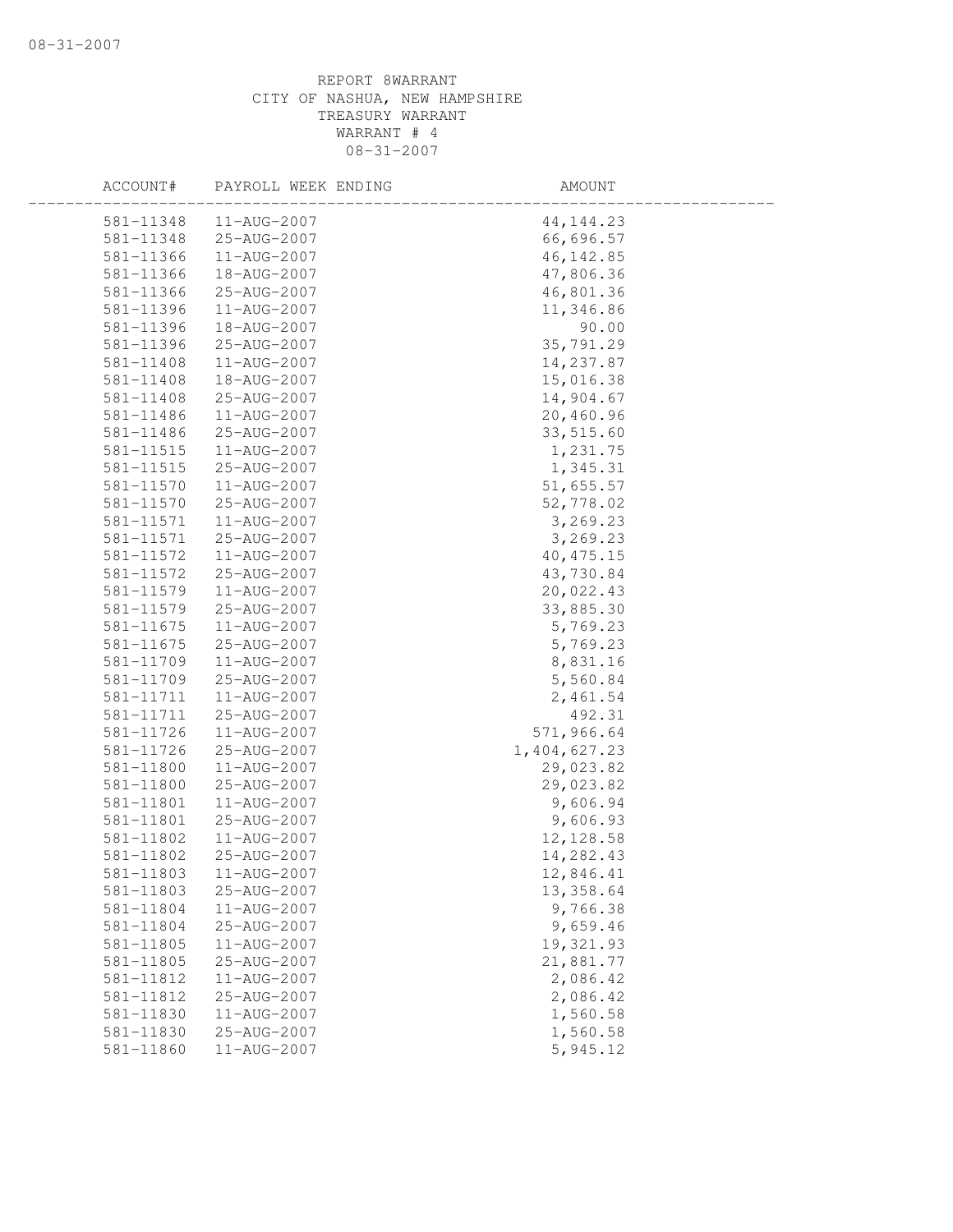| ACCOUNT#  | PAYROLL WEEK ENDING | AMOUNT     |  |
|-----------|---------------------|------------|--|
| 581-11860 | 25-AUG-2007         | 5,945.12   |  |
| 581-12021 | 11-AUG-2007         | 2,172.00   |  |
| 581-12021 | 25-AUG-2007         | 1,598.56   |  |
| 581-12078 | 11-AUG-2007         | 5, 118.75  |  |
| 581-12078 | 25-AUG-2007         | 200.00     |  |
| 581-12081 | 11-AUG-2007         | 662.85     |  |
| 581-12081 | 25-AUG-2007         | 662.85     |  |
| 581-12087 | 11-AUG-2007         | 799.20     |  |
| 581-12087 | 18-AUG-2007         | 799.20     |  |
| 581-12087 | 25-AUG-2007         | 532.80     |  |
| 581-12111 | 18-AUG-2007         |            |  |
| 581-12112 | 18-AUG-2007         | 315.79     |  |
| 581-12126 | 11-AUG-2007         | 1,554.88   |  |
| 581-12126 | 18-AUG-2007         | 672.54     |  |
| 581-12126 | 25-AUG-2007         | 2,734.05   |  |
| 581-12135 | 18-AUG-2007         | 55.68      |  |
| 581-12138 | 18-AUG-2007         | 359.40     |  |
| 581-12138 | 25-AUG-2007         | 539.10     |  |
| 581-12153 | 11-AUG-2007         | 7,206.75   |  |
| 581-12153 | 18-AUG-2007         | 6,025.25   |  |
| 581-12153 | 25-AUG-2007         | 2,963.25   |  |
| 581-12181 | 11-AUG-2007         | 2,225.78   |  |
| 581-12181 | 25-AUG-2007         | 2,592.57   |  |
| 581-12198 | 11-AUG-2007         | 4,507.89   |  |
| 581-12198 | 25-AUG-2007         | 14,383.03  |  |
| 581-13004 | 11-AUG-2007         | 3,042.97   |  |
| 581-13004 | 25-AUG-2007         | 10, 113.46 |  |
| 581-13021 | 11-AUG-2007         | 86.44      |  |
| 581-13021 | 18-AUG-2007         | 81.18      |  |
| 581-13021 | 25-AUG-2007         | 494.94     |  |
| 581-13032 | 11-AUG-2007         | 206.40     |  |
| 581-13032 | 18-AUG-2007         | 2,340.37   |  |
| 581-13032 | 25-AUG-2007         | 2,128.91   |  |
| 581-13120 | 11-AUG-2007         | 2,052.07   |  |
| 581-13120 | 18-AUG-2007         | 1,365.52   |  |
| 581-13120 | 25-AUG-2007         | 2,424.65   |  |
| 581-13133 | 11-AUG-2007         | 51,902.93  |  |
| 581-13133 | 18-AUG-2007         | 7,433.66   |  |
| 581-13133 | 25-AUG-2007         | 15,075.00  |  |
| 581-13137 | 11-AUG-2007         | 31,368.88  |  |
| 581-13137 | 18-AUG-2007         | 20,674.75  |  |
| 581-13137 | 25-AUG-2007         | 155.88     |  |
| 581-18008 | 25-AUG-2007         | 8,280.00   |  |
| 581-19000 | 11-AUG-2007         | 10,385.84  |  |
| 581-19000 | 18-AUG-2007         | 210.00     |  |
| 581-19000 | 25-AUG-2007         | 10,637.08  |  |
| 581-19210 | 11-AUG-2007         | 628,048.09 |  |
| 581-19210 | 18-AUG-2007         |            |  |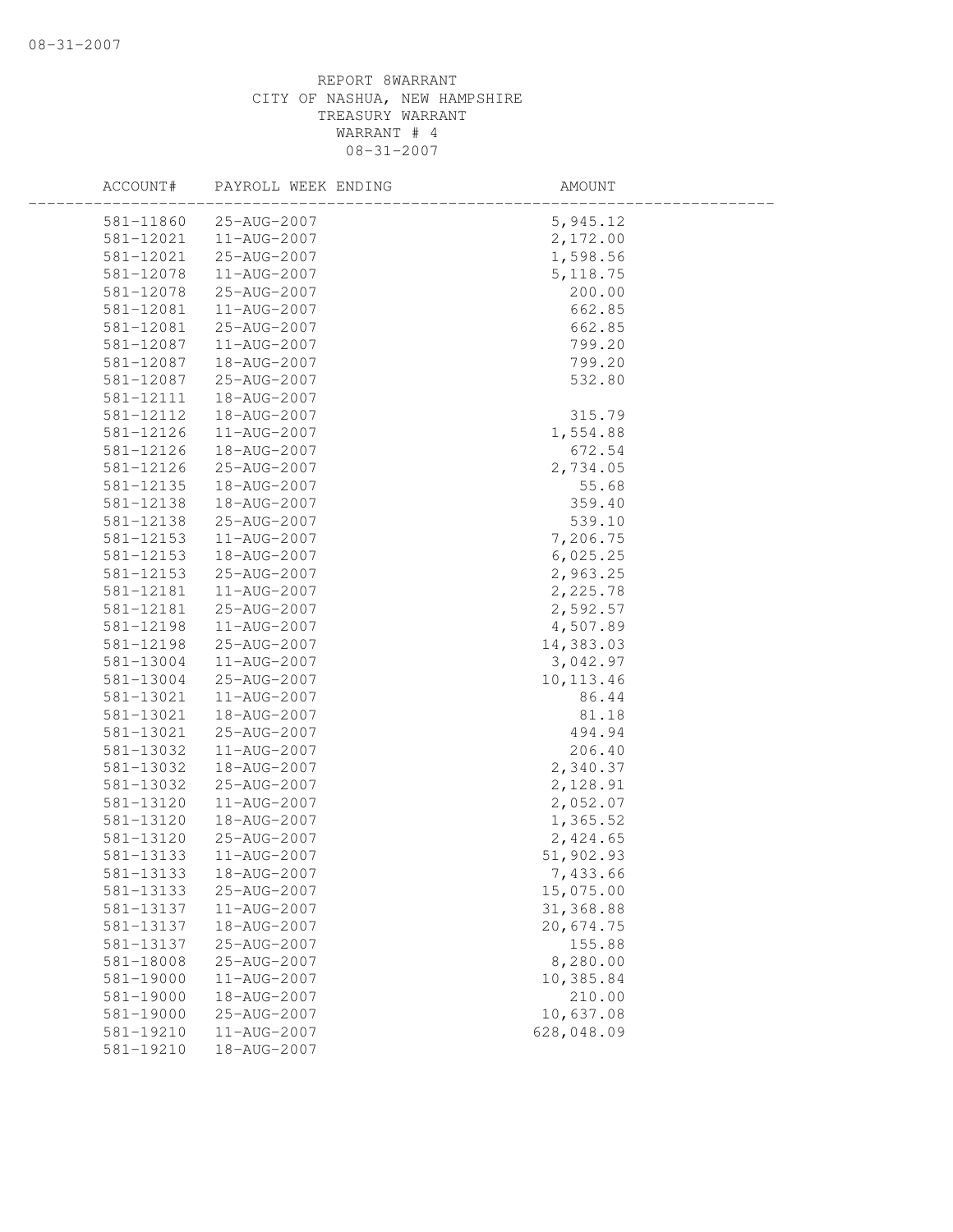|       | ACCOUNT#                                                                                       | PAYROLL WEEK ENDING                                                                                                                        | AMOUNT                                                              |
|-------|------------------------------------------------------------------------------------------------|--------------------------------------------------------------------------------------------------------------------------------------------|---------------------------------------------------------------------|
|       | $581 - 19210$<br>$581 - 19230$<br>581-19230<br>$581 - 19240$<br>$581 - 19240$<br>$581 - 19310$ | 25-AUG-2007<br>11-AUG-2007<br>$25 - \text{AUG} - 2007$<br>$11 - \text{AUG} - 2007$<br>$25 - \text{AUG} - 2007$<br>$25 - \text{AUG} - 2007$ | 77,187.01<br>26,500.00<br>1,735.87<br>1,789.20<br>88.20<br>1,822.80 |
| TOTAL | 581                                                                                            | SCHOOL DEPARTMENT                                                                                                                          | 4,013,378.47                                                        |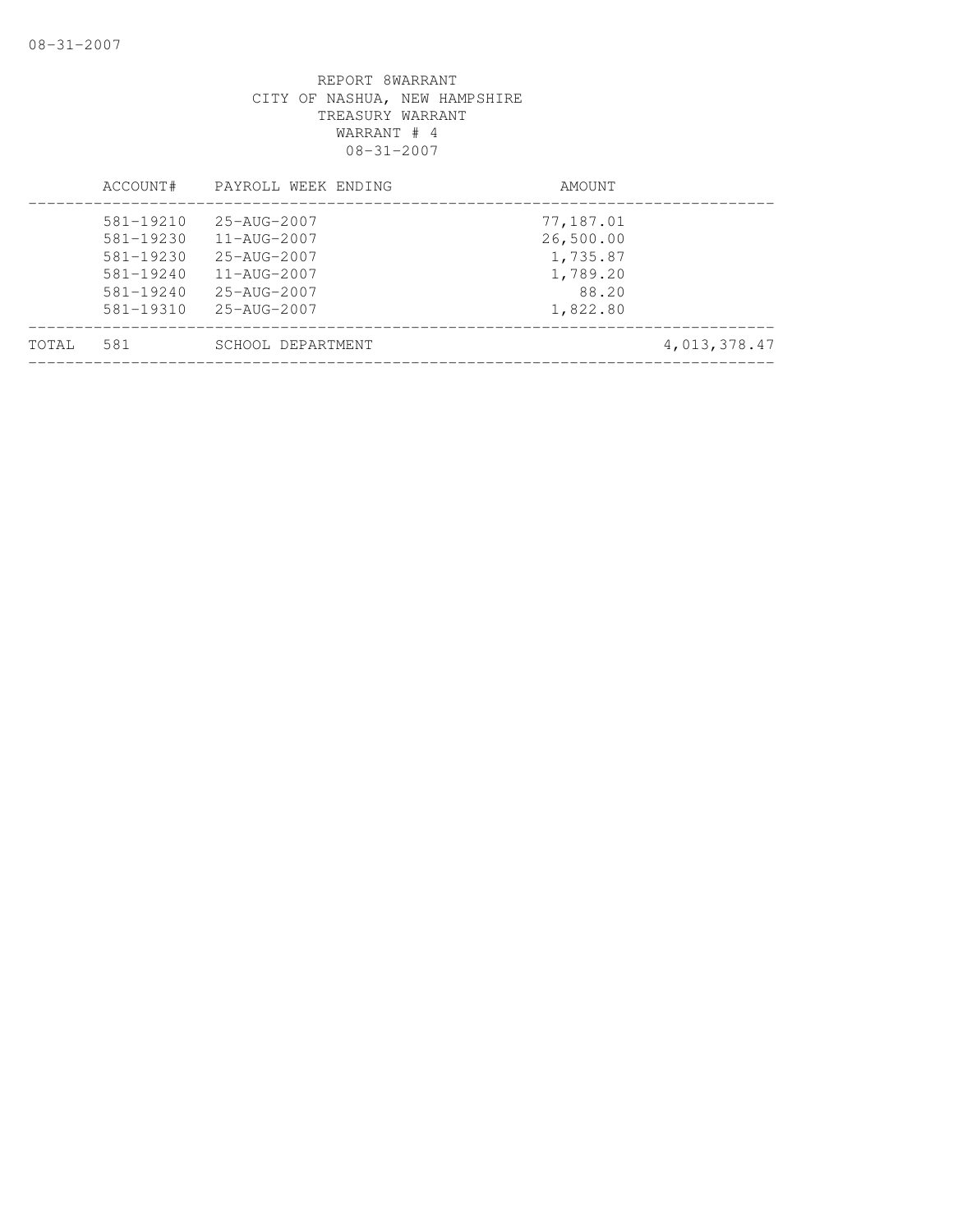|           | ACCOUNT# PAYROLL WEEK ENDING |  |  | AMOUNT |
|-----------|------------------------------|--|--|--------|
| TOTAL 952 |                              |  |  |        |
|           |                              |  |  |        |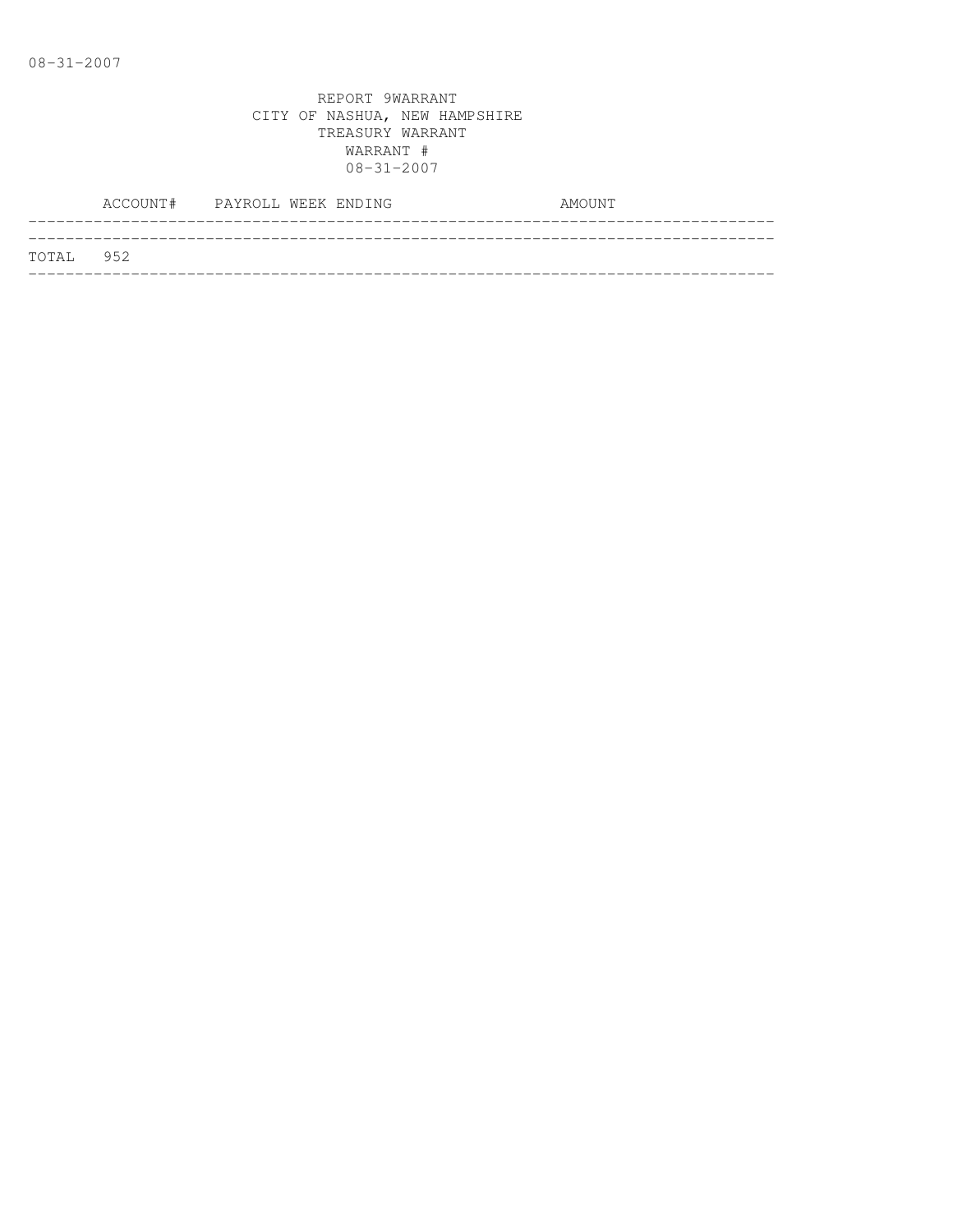| ACCOUNT#  | PAYROLL WEEK ENDING | AMOUNT    |  |
|-----------|---------------------|-----------|--|
| 801-11008 | 11-AUG-2007         | 486.86    |  |
| 801-11008 | 18-AUG-2007         | 509.14    |  |
| 801-11008 | 25-AUG-2007         | 509.14    |  |
| 801-11094 | 11-AUG-2007         | 88.91     |  |
| 801-11094 | 18-AUG-2007         | 88.91     |  |
| 801-11094 | 25-AUG-2007         | 88.91     |  |
| 801-11101 | 11-AUG-2007         | 1,732.80  |  |
| 801-11101 | 18-AUG-2007         | 1,732.80  |  |
| 801-11101 | 25-AUG-2007         | 1,732.80  |  |
| 801-11193 | 11-AUG-2007         | 871.65    |  |
| 801-11193 | 18-AUG-2007         | 871.65    |  |
| 801-11193 | 25-AUG-2007         | 871.65    |  |
| 801-11208 | 11-AUG-2007         | 91.54     |  |
| 801-11208 | 18-AUG-2007         | 91.54     |  |
| 801-11208 | 25-AUG-2007         | 91.54     |  |
| 801-11211 | 11-AUG-2007         | 63.61     |  |
| 801-11211 | 18-AUG-2007         | 63.61     |  |
| 801-11211 | 25-AUG-2007         | 63.61     |  |
| 801-11222 | 11-AUG-2007         | 197.06    |  |
| 801-11222 | 18-AUG-2007         | 197.06    |  |
| 801-11222 | 25-AUG-2007         | 197.06    |  |
| 801-11249 | 11-AUG-2007         | 130.99    |  |
| 801-11249 | 18-AUG-2007         | 130.99    |  |
| 801-11249 | 25-AUG-2007         | 130.99    |  |
| 801-11271 | 11-AUG-2007         | 970.71    |  |
| 801-11271 | 18-AUG-2007         | 970.72    |  |
| 801-11271 | 25-AUG-2007         | 970.72    |  |
| 801-11276 | 11-AUG-2007         | 2,352.00  |  |
| 801-11276 | 18-AUG-2007         | 2,395.70  |  |
| 801-11276 | 25-AUG-2007         | 2,395.69  |  |
| 801-11334 | 11-AUG-2007         | 901.23    |  |
| 801-11334 | 18-AUG-2007         | 901.23    |  |
| 801-11334 | 25-AUG-2007         | 901.23    |  |
| 801-11383 | 11-AUG-2007         | 805.64    |  |
| 801-11383 | 18-AUG-2007         | 805.64    |  |
| 801-11383 | 25-AUG-2007         | 805.64    |  |
| 801-11435 | 11-AUG-2007         | 255.20    |  |
| 801-11435 | 18-AUG-2007         | 255.20    |  |
| 801-11435 | 25-AUG-2007         | 255.19    |  |
| 801-11595 | 11-AUG-2007         | 7,846.28  |  |
| 801-11595 | 11-AUG-2007         | 2,968.00  |  |
| 801-11595 | 18-AUG-2007         | 6, 258.00 |  |
| 801-11595 | 18-AUG-2007         | 2,968.00  |  |
| 801-11595 | 25-AUG-2007         | 5,936.01  |  |
| 801-11595 | 25-AUG-2007         | 2,968.00  |  |
| 801-11596 | 11-AUG-2007         | 2,979.20  |  |
| 801-11596 | 18-AUG-2007         | 3,136.00  |  |
| 801-11596 | 25-AUG-2007         | 3,136.00  |  |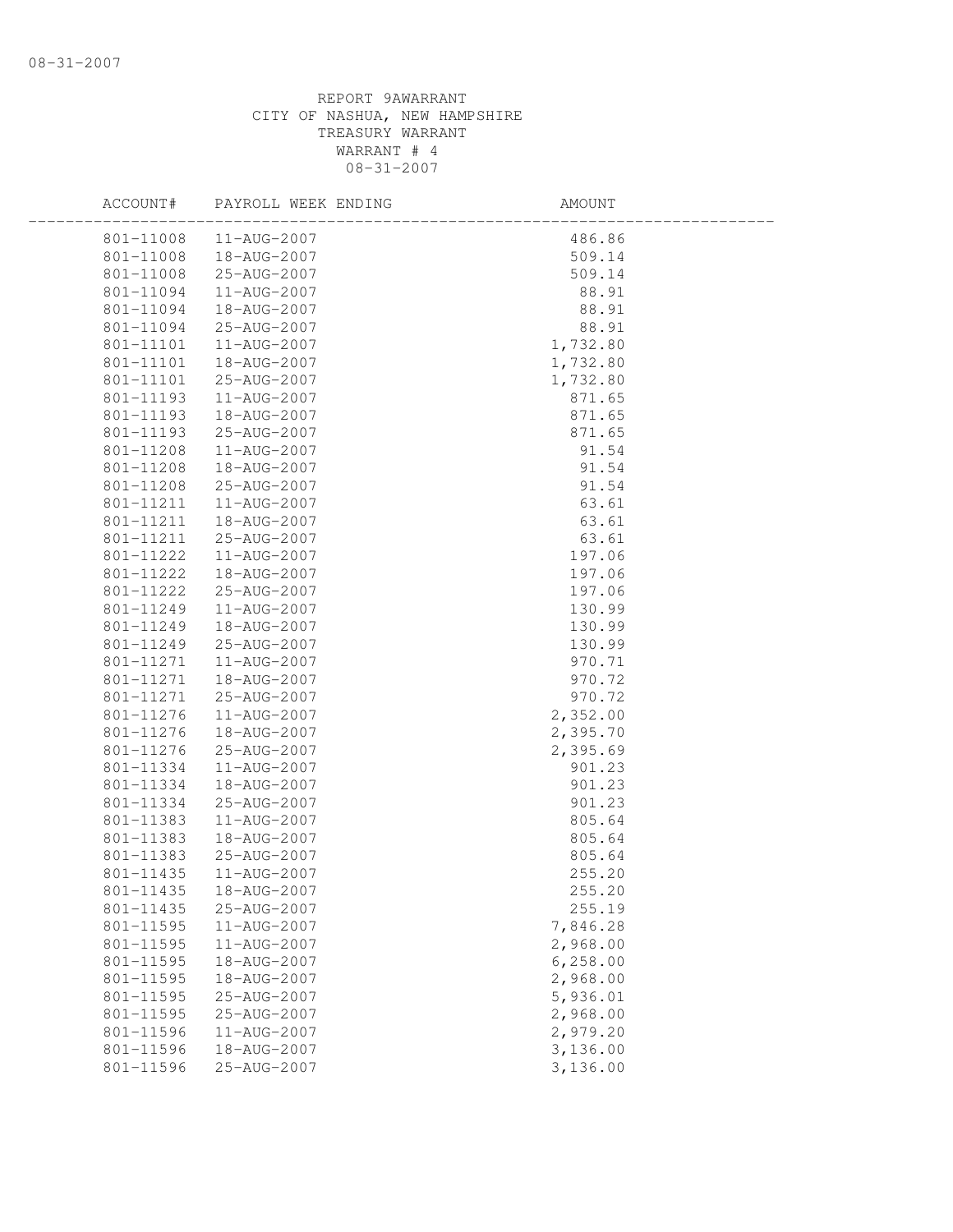|       | ACCOUNT#  | PAYROLL WEEK ENDING  | AMOUNT    |
|-------|-----------|----------------------|-----------|
|       | 801-11598 | 11-AUG-2007          | 776.81    |
|       | 801-11598 | 18-AUG-2007          | 776.80    |
|       | 801-11598 | 25-AUG-2007          | 776.80    |
|       | 801-11606 | 11-AUG-2007          | 629.46    |
|       | 801-11606 | 18-AUG-2007          | 629.46    |
|       | 801-11606 | 25-AUG-2007          | 629.46    |
|       | 801-11647 | 11-AUG-2007          | 1,386.81  |
|       | 801-11647 | 18-AUG-2007          | 1,386.81  |
|       | 801-11647 | 25-AUG-2007          | 1,386.81  |
|       | 801-12085 | 11-AUG-2007          | 400.00    |
|       | 801-12085 | 18-AUG-2007          | 400.00    |
|       | 801-12085 | 25-AUG-2007          | 400.00    |
|       | 801-12594 | 11-AUG-2007          | 4,335.50  |
|       | 801-12594 | 18-AUG-2007          | 4,780.75  |
|       | 801-12594 | 25-AUG-2007          | 4,826.25  |
|       | 801-13004 | 11-AUG-2007          | 1,665.34  |
|       | 801-13004 | 11-AUG-2007          | 1,355.00  |
|       | 801-13004 | 11-AUG-2007          | 22.27     |
|       | 801-13004 | 11-AUG-2007          | 327.89    |
|       | 801-13004 | 18-AUG-2007          | 1,320.26  |
|       | 801-13004 | 18-AUG-2007          | 1,208.58  |
|       | 801-13004 | 18-AUG-2007          | 110.57    |
|       | 801-13004 | 18-AUG-2007          | 784.88    |
|       | 801-13004 | 25-AUG-2007          | 945.82    |
|       | 801-13004 | 25-AUG-2007          | 497.69    |
|       | 801-13004 | 25-AUG-2007          | 15.11     |
|       | 801-13004 | 25-AUG-2007          | 159.67    |
|       | 801-59236 | 11-AUG-2007          | 350.34    |
|       | 801-59236 | 18-AUG-2007          | 350.34    |
|       | 801-59236 | 25-AUG-2007          | 350.34    |
|       | 801-59237 | 11-AUG-2007          | 337.45    |
|       | 801-59237 | 18-AUG-2007          | 337.45    |
|       | 801-59237 | 25-AUG-2007          | 337.45    |
|       | 801-59240 | 11-AUG-2007          | 134.98    |
|       | 801-59240 | 18-AUG-2007          | 134.98    |
|       | 801-59240 | 25-AUG-2007          | 134.98    |
| TOTAL | 801       | SOLID WASTE DISPOSAL | 99,575.16 |
|       |           |                      |           |
|       | 802-11028 | 11-AUG-2007          | 358.26    |
|       | 802-11028 | $11 - AUG - 2007$    | 168.59    |
|       | 802-11028 | 18-AUG-2007          | 358.26    |
|       | 802-11028 | 18-AUG-2007          | 168.59    |
|       | 802-11028 | 25-AUG-2007          | 358.26    |
|       | 802-11028 | 25-AUG-2007          | 168.59    |
|       | 802-11064 | 11-AUG-2007          | 134.98    |
|       | 802-11064 | 11-AUG-2007          | 134.98    |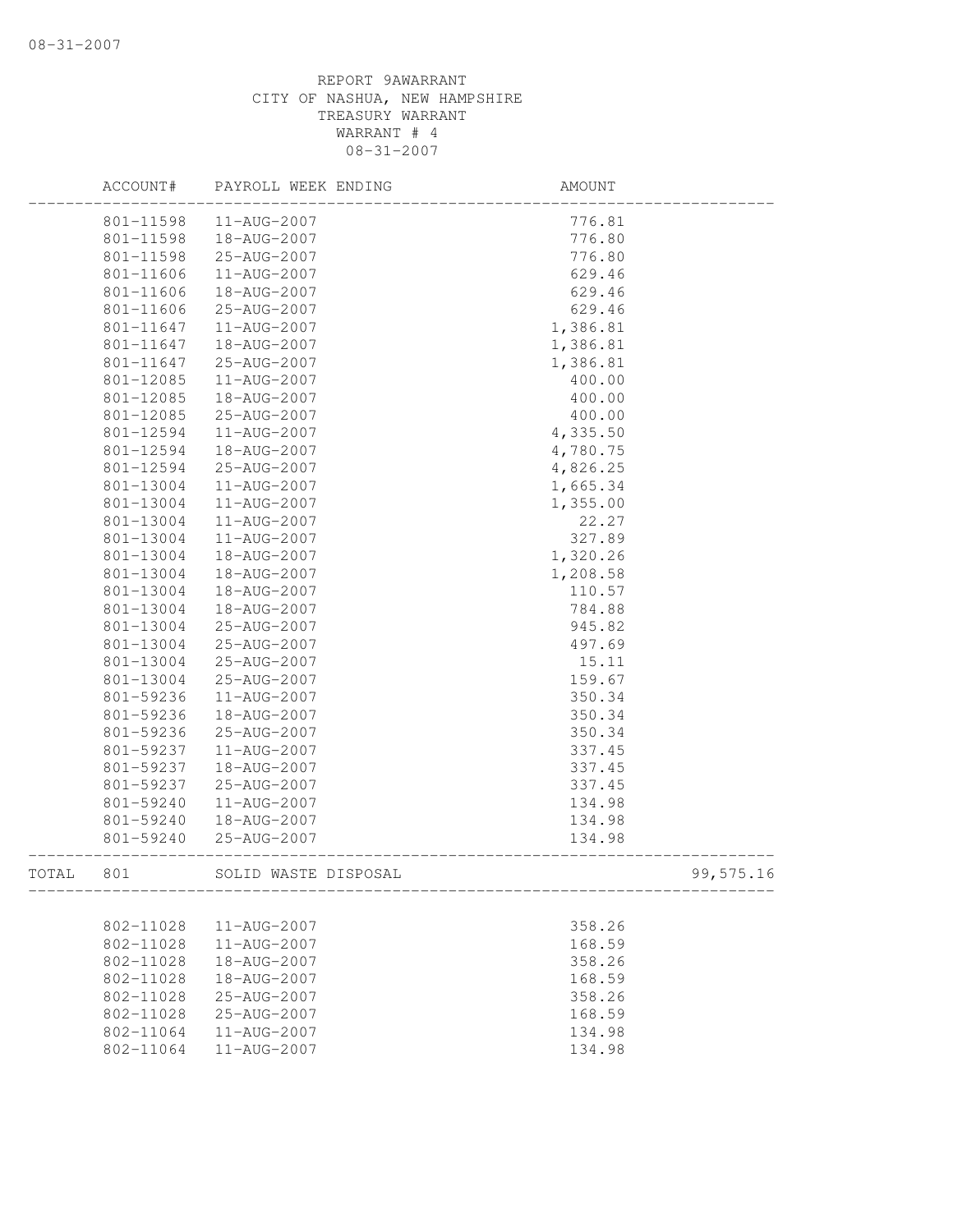| ACCOUNT#      | PAYROLL WEEK ENDING | AMOUNT   |
|---------------|---------------------|----------|
| 802-11064     | 18-AUG-2007         | 134.98   |
| 802-11064     | 18-AUG-2007         | 134.98   |
| 802-11064     | 25-AUG-2007         | 134.98   |
| 802-11064     | 25-AUG-2007         | 134.98   |
| 802-11091     | 11-AUG-2007         | 1,029.84 |
| 802-11091     | 18-AUG-2007         | 1,029.83 |
| 802-11091     | 25-AUG-2007         | 1,029.83 |
| 802-11092     | 11-AUG-2007         | 739.60   |
| 802-11092     | 25-AUG-2007         | 739.60   |
| 802-11094     | 11-AUG-2007         | 266.71   |
| 802-11094     | 11-AUG-2007         | 266.72   |
| 802-11094     | 18-AUG-2007         | 266.71   |
| 802-11094     | 18-AUG-2007         | 266.72   |
| 802-11094     | 25-AUG-2007         | 266.71   |
| 802-11094     | 25-AUG-2007         | 266.72   |
| 802-11096     | $11 - AUG - 2007$   | 816.65   |
| 802-11096     | 18-AUG-2007         | 816.65   |
| 802-11096     | 25-AUG-2007         | 816.65   |
| $802 - 11102$ | 11-AUG-2007         | 789.31   |
| 802-11102     | 18-AUG-2007         | 789.31   |
| 802-11102     | 25-AUG-2007         | 789.31   |
| 802-11105     | 11-AUG-2007         | 911.12   |
| 802-11105     | 18-AUG-2007         | 911.12   |
| 802-11105     | 25-AUG-2007         | 1,038.17 |
| 802-11155     | 11-AUG-2007         | 892.02   |
| 802-11155     | 18-AUG-2007         | 892.02   |
| 802-11155     | 25-AUG-2007         | 892.02   |
| 802-11157     | 11-AUG-2007         | 2,352.00 |
| 802-11157     | 18-AUG-2007         | 2,352.00 |
| 802-11157     | 25-AUG-2007         | 2,352.00 |
| 802-11158     | 11-AUG-2007         | 1,520.14 |
| 802-11158     | 18-AUG-2007         | 1,667.42 |
| 802-11158     | 25-AUG-2007         | 1,667.42 |
| 802-11208     | 11-AUG-2007         | 36.62    |
| 802-11208     | 11-AUG-2007         | 36.62    |
| 802-11208     | 18-AUG-2007         | 36.62    |
| 802-11208     | 18-AUG-2007         | 36.62    |
| 802-11208     | 25-AUG-2007         | 36.62    |
| 802-11208     | 25-AUG-2007         | 36.62    |
| 802-11211     | 11-AUG-2007         | 381.69   |
| 802-11211     | $11 - AUG - 2007$   | 381.69   |
| 802-11211     | 18-AUG-2007         | 381.69   |
| 802-11211     | 18-AUG-2007         | 381.69   |
| 802-11211     | 25-AUG-2007         | 381.69   |
| 802-11211     | 25-AUG-2007         | 381.69   |
| 802-11222     | 11-AUG-2007         | 197.06   |
| 802-11222     | 18-AUG-2007         | 197.06   |
| 802-11222     | 25-AUG-2007         | 197.06   |
|               |                     |          |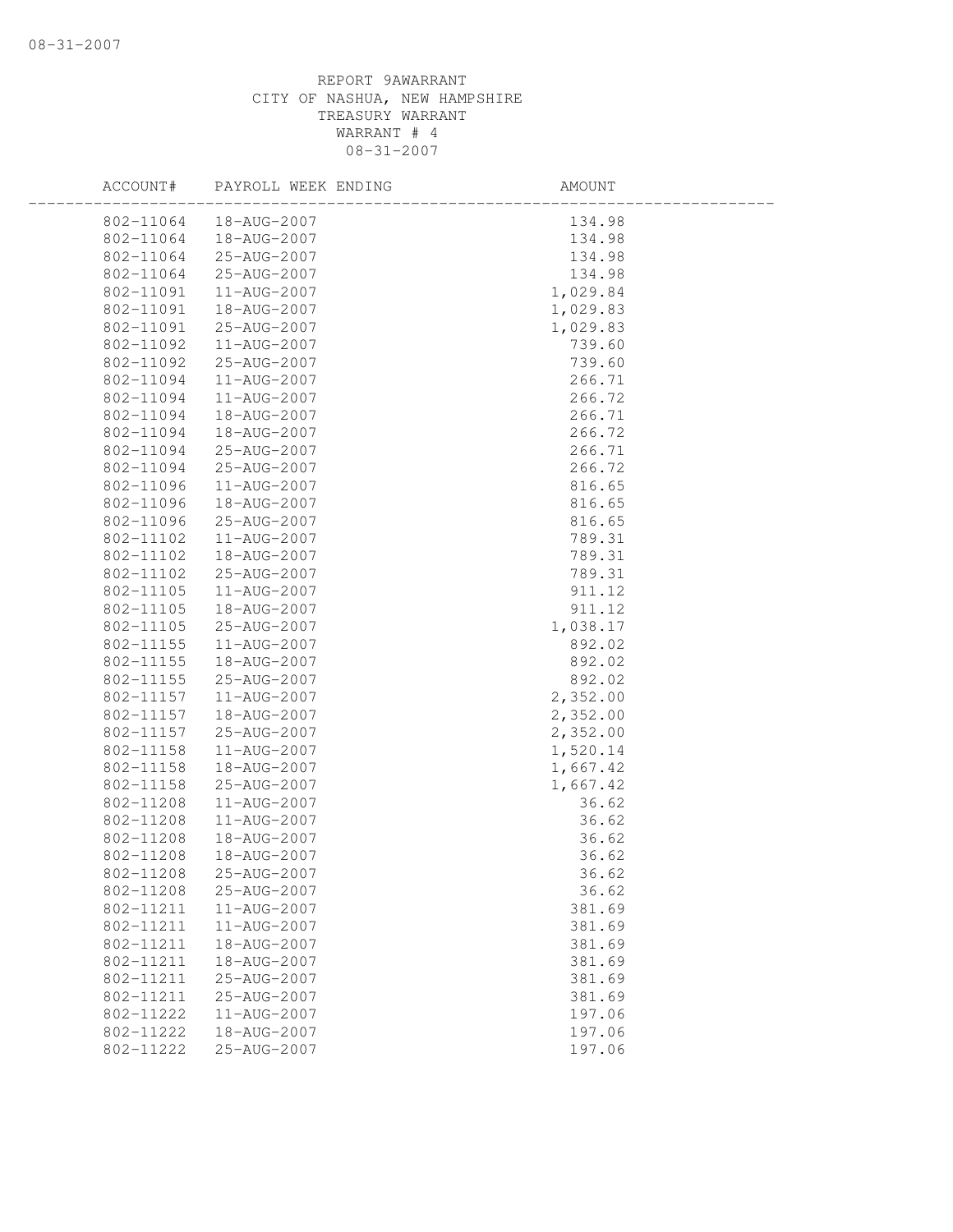| ACCOUNT#               | PAYROLL WEEK ENDING        | AMOUNT    |
|------------------------|----------------------------|-----------|
| 802-11249              | $11 - \text{AUG} - 2007$   | 74.85     |
| 802-11249              | 11-AUG-2007                | 74.85     |
| 802-11249              | 18-AUG-2007                | 74.85     |
| 802-11249              | 18-AUG-2007                | 74.85     |
| 802-11249              | 25-AUG-2007                | 74.85     |
| 802-11249              | 25-AUG-2007                | 74.85     |
| 802-11260              | 11-AUG-2007                | 1,760.00  |
| 802-11260              | 18-AUG-2007                | 1,760.00  |
| 802-11260              | 25-AUG-2007                | 1,760.00  |
| 802-11270              | 11-AUG-2007                | 944.44    |
| 802-11270              | 18-AUG-2007                | 944.44    |
| 802-11270              | 25-AUG-2007                | 944.44    |
| 802-11330              | 11-AUG-2007                | 967.45    |
| 802-11330              | 18-AUG-2007                | 967.45    |
| 802-11330              | 25-AUG-2007                | 967.45    |
| 802-11333              | 11-AUG-2007                | 948.48    |
| 802-11333              | 18-AUG-2007                | 948.48    |
| 802-11333              | 25-AUG-2007                | 948.48    |
| 802-11435              | 11-AUG-2007                | 425.33    |
| 802-11435              | 11-AUG-2007                | 170.13    |
| 802-11435              | 18-AUG-2007                | 425.33    |
| 802-11435              | 18-AUG-2007                | 170.13    |
| 802-11435              | 25-AUG-2007                | 425.32    |
| 802-11435              | 25-AUG-2007                | 170.13    |
| 802-11480              | 11-AUG-2007                | 2,104.00  |
| 802-11480              | 18-AUG-2007                | 2,127.57  |
| 802-11480              | 25-AUG-2007                | 2, 174.71 |
| 802-11507              | 11-AUG-2007                | 746.80    |
| 802-11507              | 18-AUG-2007                | 728.13    |
| 802-11507              | 25-AUG-2007                | 168.03    |
| 802-11513              | 11-AUG-2007                | 5,101.60  |
| 802-11513              | 18-AUG-2007                | 5,108.85  |
| 802-11513              | 25-AUG-2007                | 5,102.40  |
| 802-11514              | 11-AUG-2007                | 2,644.80  |
| 802-11514              | 18-AUG-2007                | 2,644.80  |
| 802-11514              | 25-AUG-2007                | 2,654.50  |
| 802-11681              | 11-AUG-2007                | 294.25    |
| 802-11681              | 11-AUG-2007                | 1,177.01  |
| 802-11681              | 18-AUG-2007                | 294.25    |
| 802-11681<br>802-11681 | 18-AUG-2007                | 1,177.01  |
|                        | 25-AUG-2007                | 294.25    |
| 802-11681              | 25-AUG-2007                | 1,177.02  |
| 802-11693              | 11-AUG-2007<br>18-AUG-2007 | 1,046.17  |
| 802-11693              |                            | 1,046.17  |
| 802-11693              | 25-AUG-2007                | 1,046.17  |
| 802-11763              | 11-AUG-2007                | 154.67    |
| 802-11763              | 11-AUG-2007                | 618.66    |
| 802-11763              | 18-AUG-2007                | 154.67    |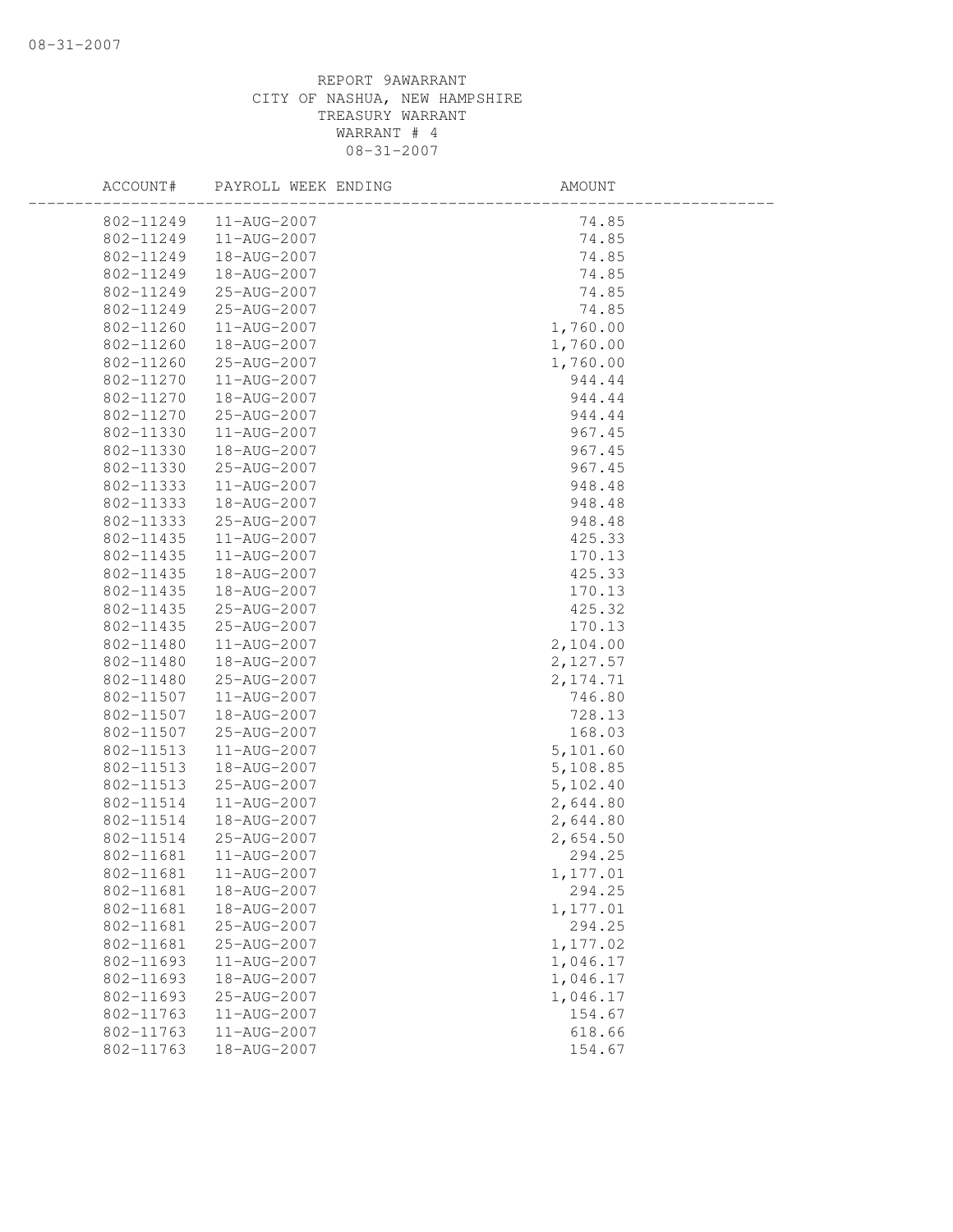|       | ACCOUNT#      | PAYROLL WEEK ENDING                             | AMOUNT     |            |
|-------|---------------|-------------------------------------------------|------------|------------|
|       | 802-11763     | 18-AUG-2007                                     | 618.66     |            |
|       | 802-11763     | 25-AUG-2007                                     | 154.67     |            |
|       | 802-11763     | 25-AUG-2007                                     | 618.66     |            |
|       | 802-11764     | 11-AUG-2007                                     | 1,103.01   |            |
|       | 802-11764     | 18-AUG-2007                                     | 1,103.01   |            |
|       | 802-11764     | 25-AUG-2007                                     | 1,103.01   |            |
|       | 802-12154     | 11-AUG-2007                                     | 709.25     |            |
|       | 802-12154     | 18-AUG-2007                                     | 1,292.25   |            |
|       | 802-12154     | 25-AUG-2007                                     | 663.75     |            |
|       | 802-12203     | 11-AUG-2007                                     | 480.00     |            |
|       | 802-12203     | 18-AUG-2007                                     | 480.00     |            |
|       | 802-12203     | 25-AUG-2007                                     | 480.00     |            |
|       | 802-13004     | 11-AUG-2007                                     | 90.14      |            |
|       | 802-13004     | 11-AUG-2007                                     | 1,218.37   |            |
|       | 802-13004     | 18-AUG-2007                                     | 178.97     |            |
|       | 802-13004     | 18-AUG-2007                                     | 640.94     |            |
|       | 802-13004     | 25-AUG-2007                                     | 638.29     |            |
|       | 802-13004     | 25-AUG-2007                                     | 2,332.04   |            |
|       | 802-59236     | 11-AUG-2007                                     | 350.33     |            |
|       | 802-59236     | 18-AUG-2007                                     | 350.33     |            |
|       | 802-59236     | 25-AUG-2007                                     | 350.33     |            |
|       | 802-59237     | 11-AUG-2007                                     | 968.91     |            |
|       | 802-59237     | 18-AUG-2007                                     | 968.91     |            |
|       | 802-59237     | 25-AUG-2007                                     | 968.91     |            |
| TOTAL | 802           | SEWERAGE DISPOSAL SYSTEM                        |            | 107,671.60 |
|       |               | 932-13004  11-AUG-2007                          | 418.35     |            |
| TOTAL | 932           | ____________________________<br>FIRE TRUST FUND |            | 418.35     |
|       |               |                                                 |            |            |
|       | 951-05056     | 11-AUG-2007                                     | 27, 472.91 |            |
|       | 951-05056     | 18-AUG-2007                                     | 27, 472.91 |            |
|       | 951-05056     | 25-AUG-2007                                     | 27, 472.91 |            |
| TOTAL | 951           | PWD & ENG TRUST FUND                            |            | 82, 418.73 |
|       |               |                                                 |            |            |
|       | 952-12156     | 11-AUG-2007                                     | 1,383.75   |            |
|       | $952 - 12156$ | 11-AUG-2007                                     | 397.50     |            |
|       | 952-12156     | 18-AUG-2007                                     | 800.00     |            |
|       | $952 - 12156$ | 18-AUG-2007                                     | 372.50     |            |
|       | 952-12156     | 25-AUG-2007                                     | 1,063.75   |            |
|       | 952-12156     | 25-AUG-2007                                     | 240.00     |            |
|       | 952-13004     | $11 - AUG - 2007$                               | 1,207.22   |            |
|       | 952-13004     | 25-AUG-2007                                     | 954.28     |            |